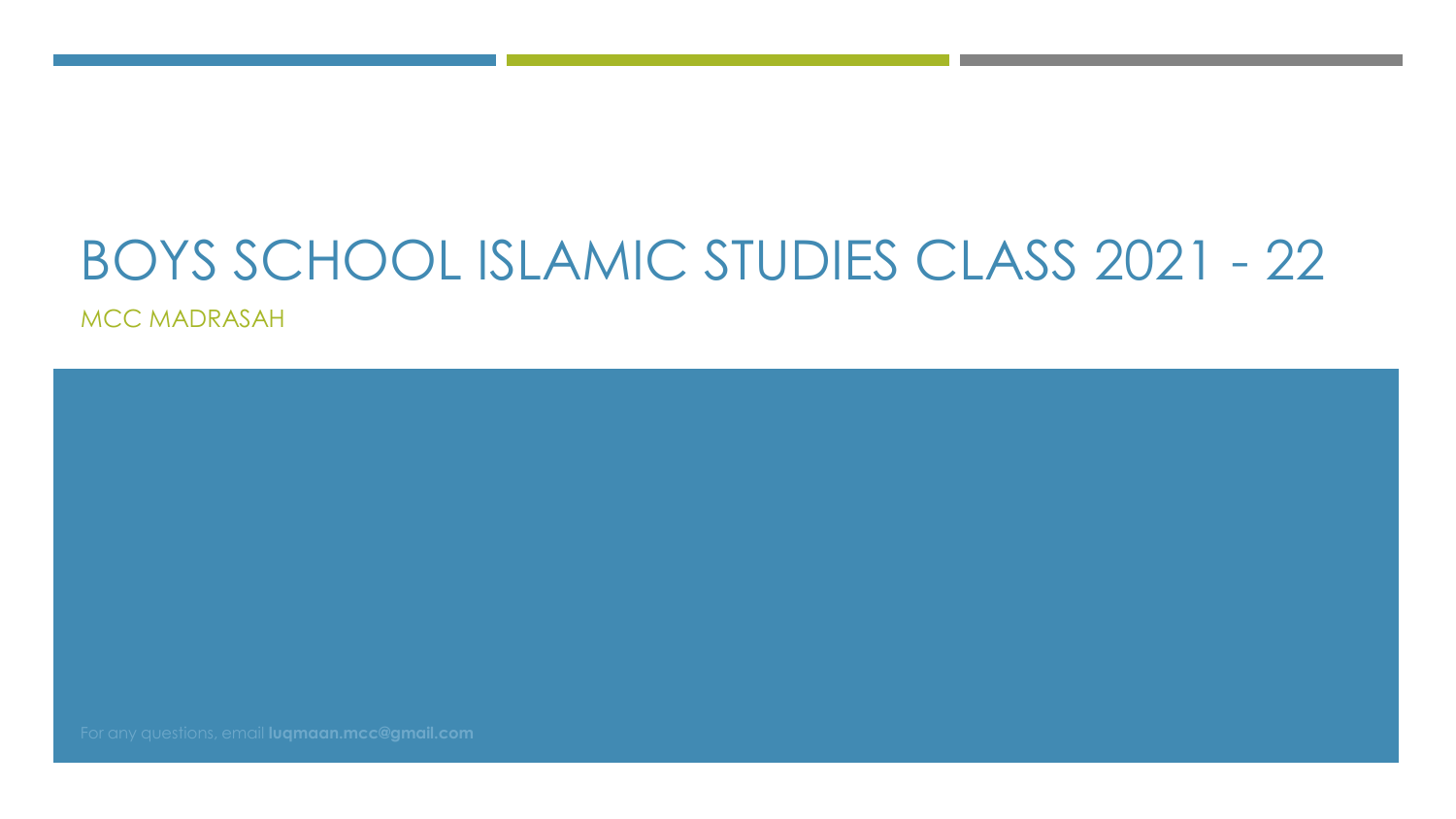### TOPICS COVERED IN THIS PRESENTATION

#### **Fiqh**

Types of Water Impurities and Cleaning Methods

Ghusl: Fara'id, Sunan & Method

#### **Aqa'id**

A'raf

#### Qadr / Taqdir

Beliefs with regards to Allah

Beliefs with regards to Muhammad SAW

Beliefs with regards to the **Prophets** 

Beliefs with regards to the Sahabah

Beliefs with regards to Prophethood [Nabawiyyat] **Sirah & Tarikh**

Isa AS

#### **Akhlaq & Adab**

Asking Advice [Mashwarah] **Patience** Virtues of Dhikr Adab of Writing

Majority of topics covered are from An Nasihah Publications – Coursebook 4 – 6 For any questions, email luqmaan.mcc@gmail.com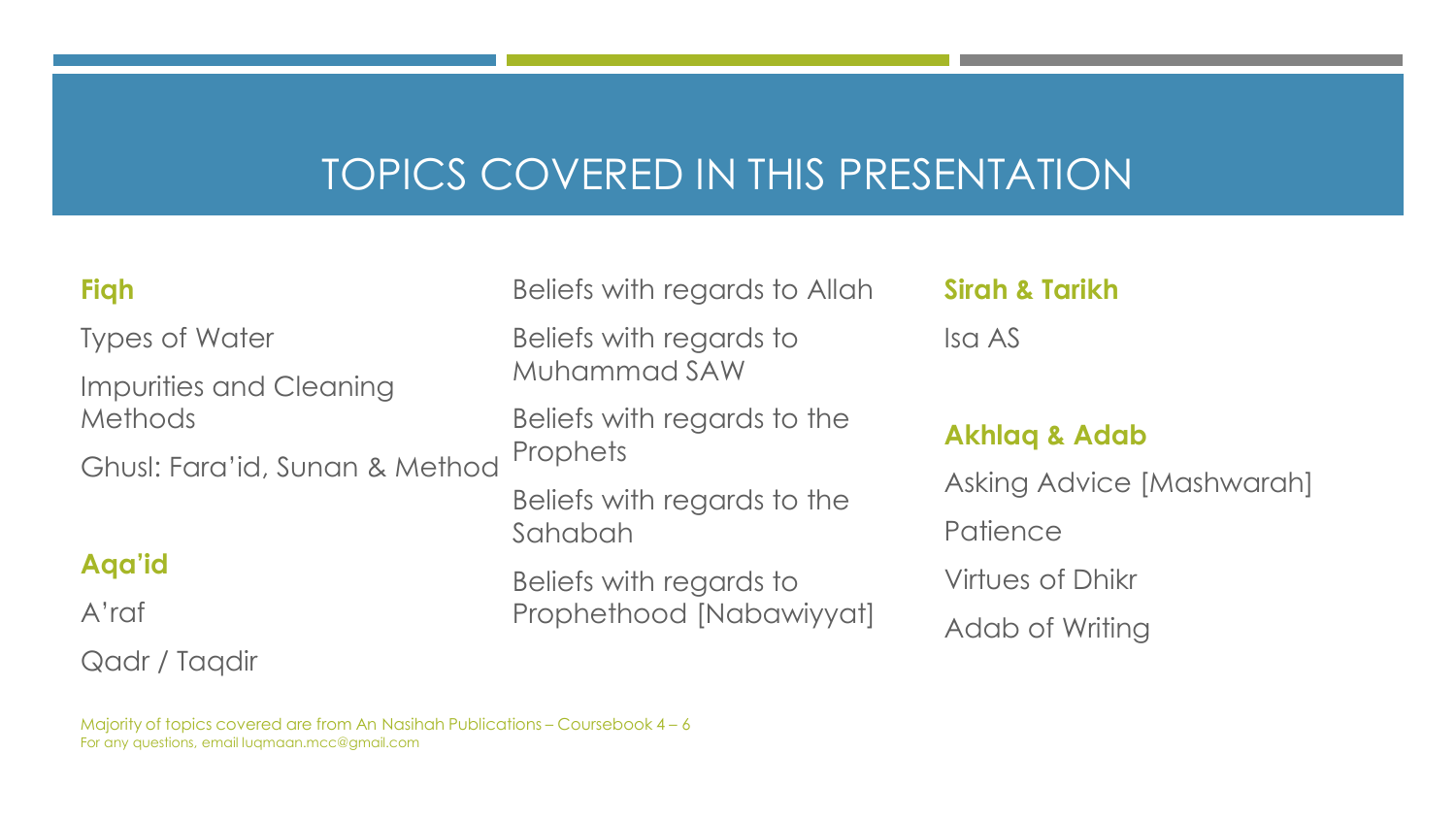### **FIQH BOYS SCHOOL ISLAMIC STUDIES 2021 - 22**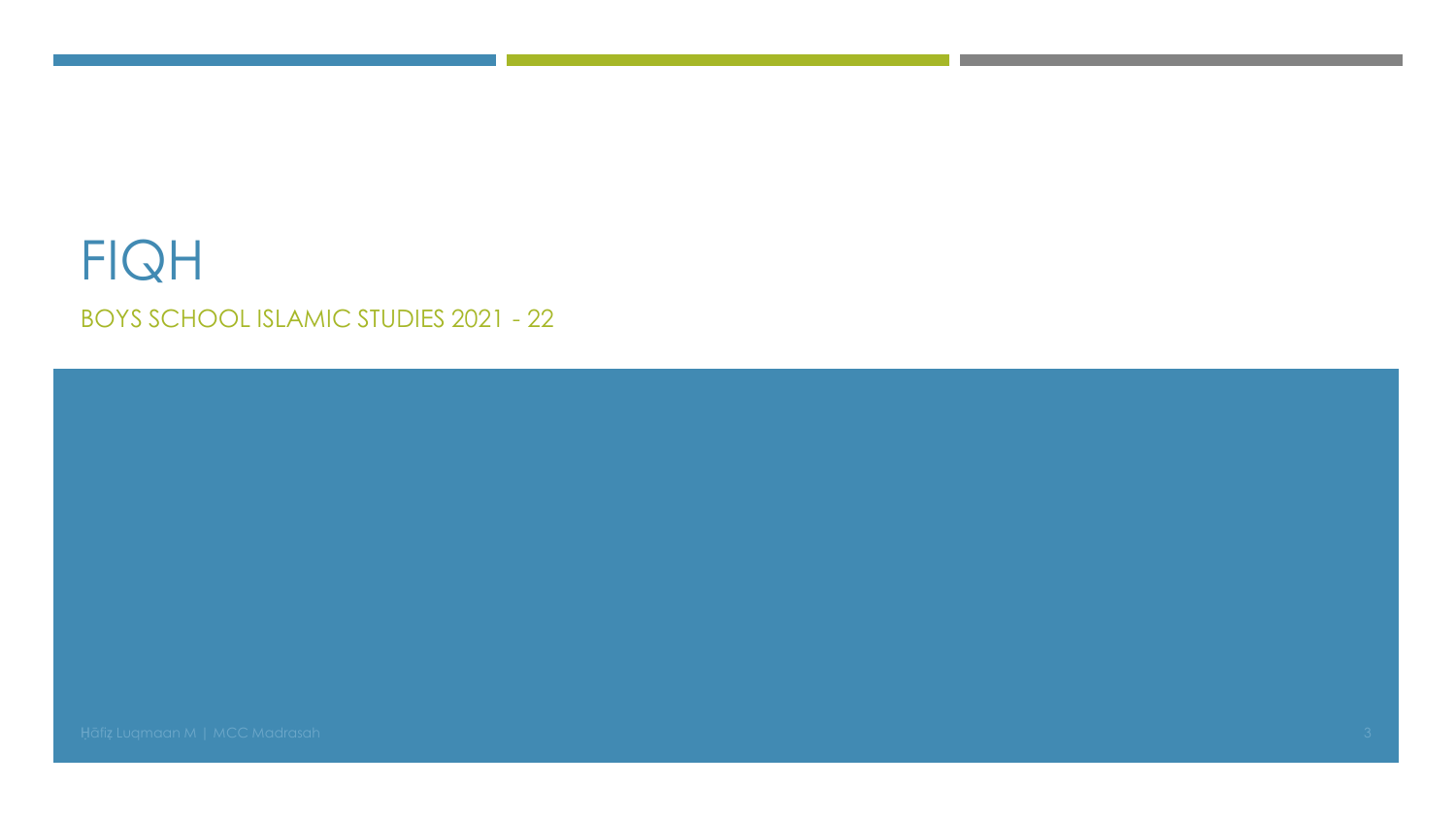LESSON 1-22/09/2021

**FIQH**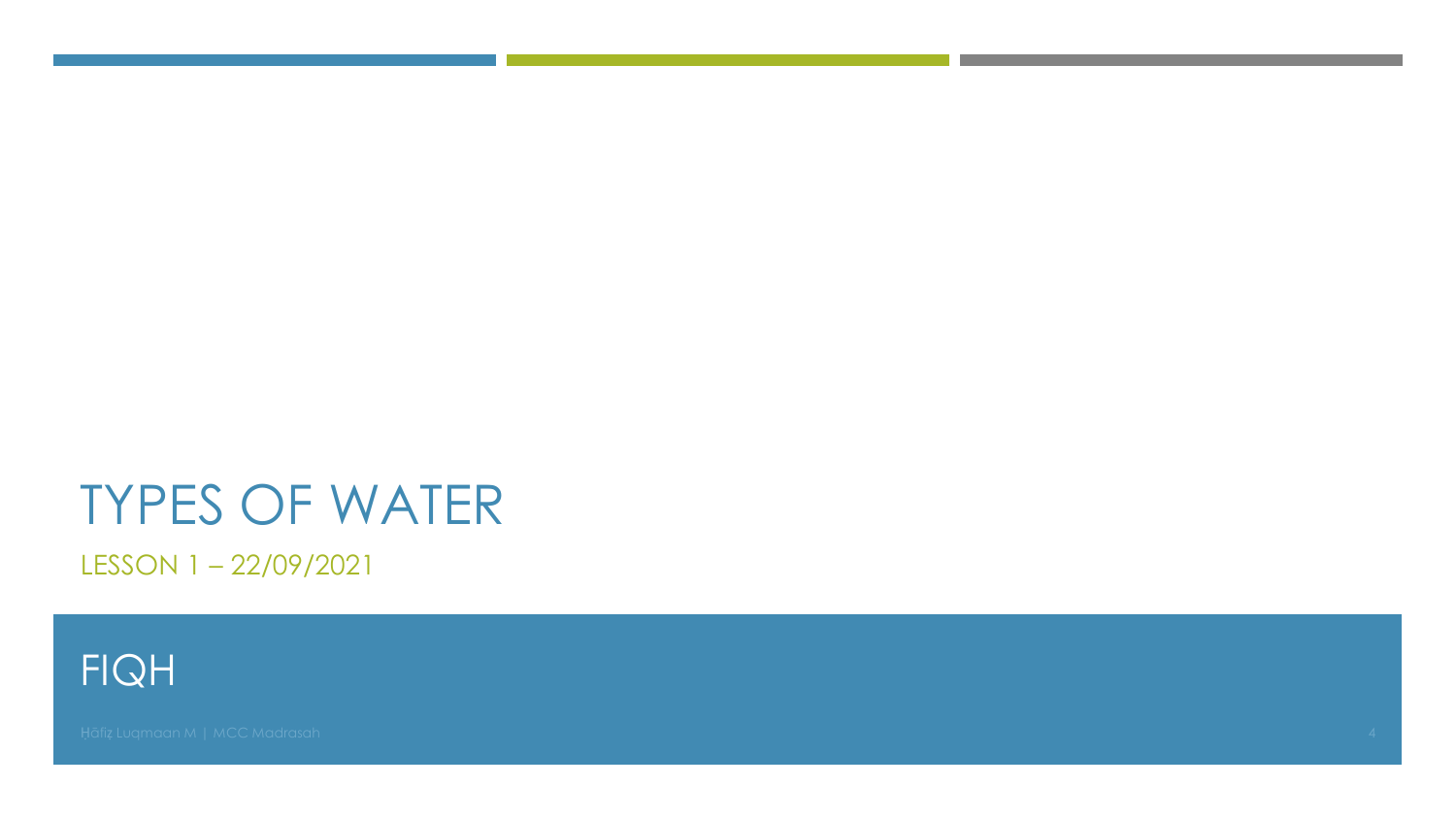When a person wants to pray to Allāh by engaging in salāh, tawāf, sajdah tilāwah or even for the purpose of holding the Qur'ān, they must be pure and in the state of wuḍū'.

When a person wants to recite the Qur'ān without touching it, they can do so without wudū', however they must *not be* in the state of major impurity.

The way to become pure is to perform wuḍū' or ghusl.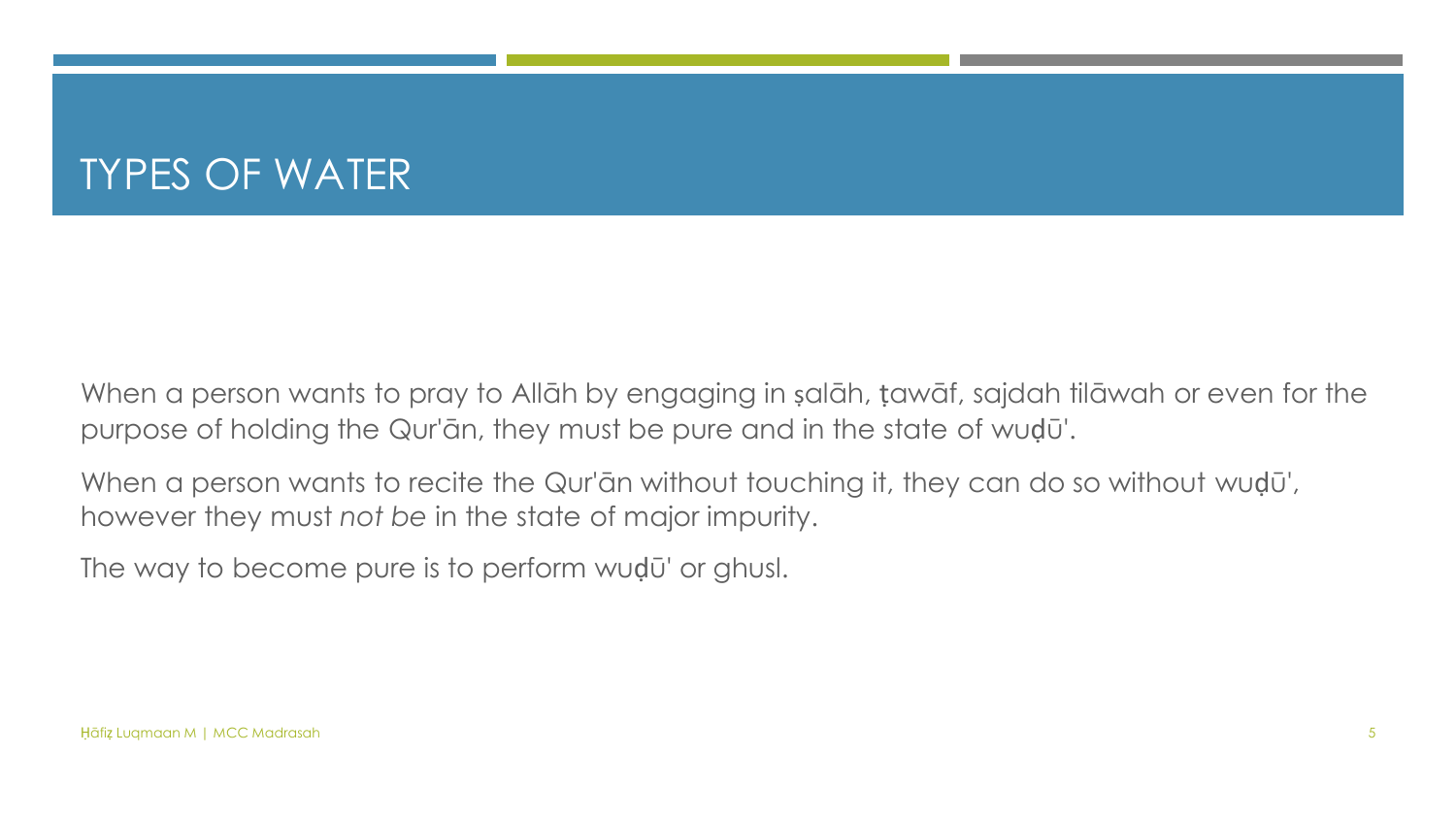The following can be used to become pure for ṣalāh:

- ➢ Rainwater
- ➢ Ocean/ Seawater
- ➢ River water
- ➢ Well water
- ➢ All types of flowing water, e.g. water in pipes, which have no sign of impurity.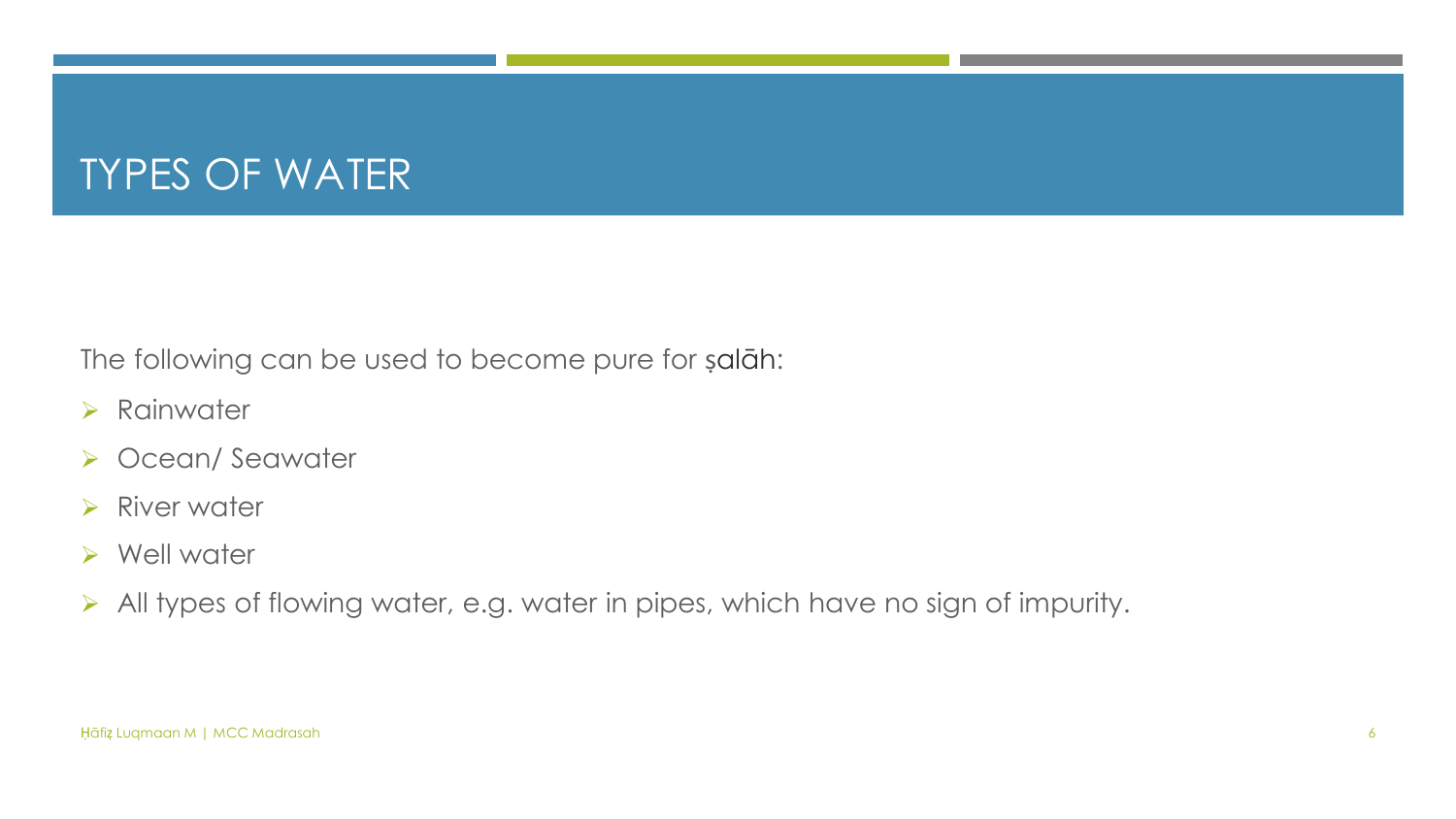#### **Large water and Small water**

There are different types of water:

- ➢ Large water is that amount of water which covers more than 21 square metres which is equivalent to 4.57m x 4.57m and is deep enough that a person can take out water without touching the ground
- ➢ Small water is that which covers a lesser area than the above amount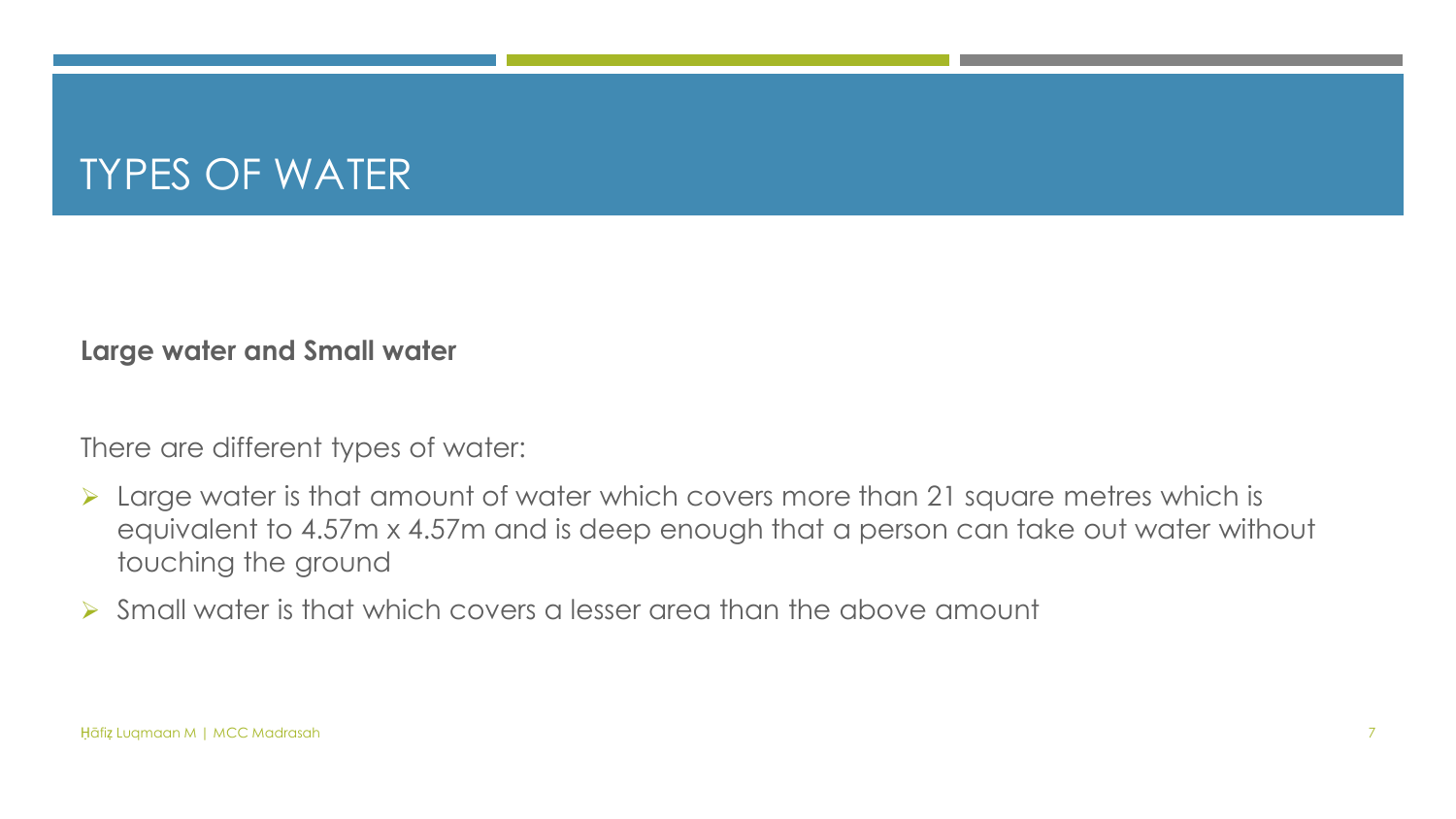Small amounts of water will become impure by just a drop of impurity falling into them. So if a drop of blood falls into small amount of water, the entire water becomes impure.

Large water in which some najāsah has fallen will become impure if the colour, taste or smell changes.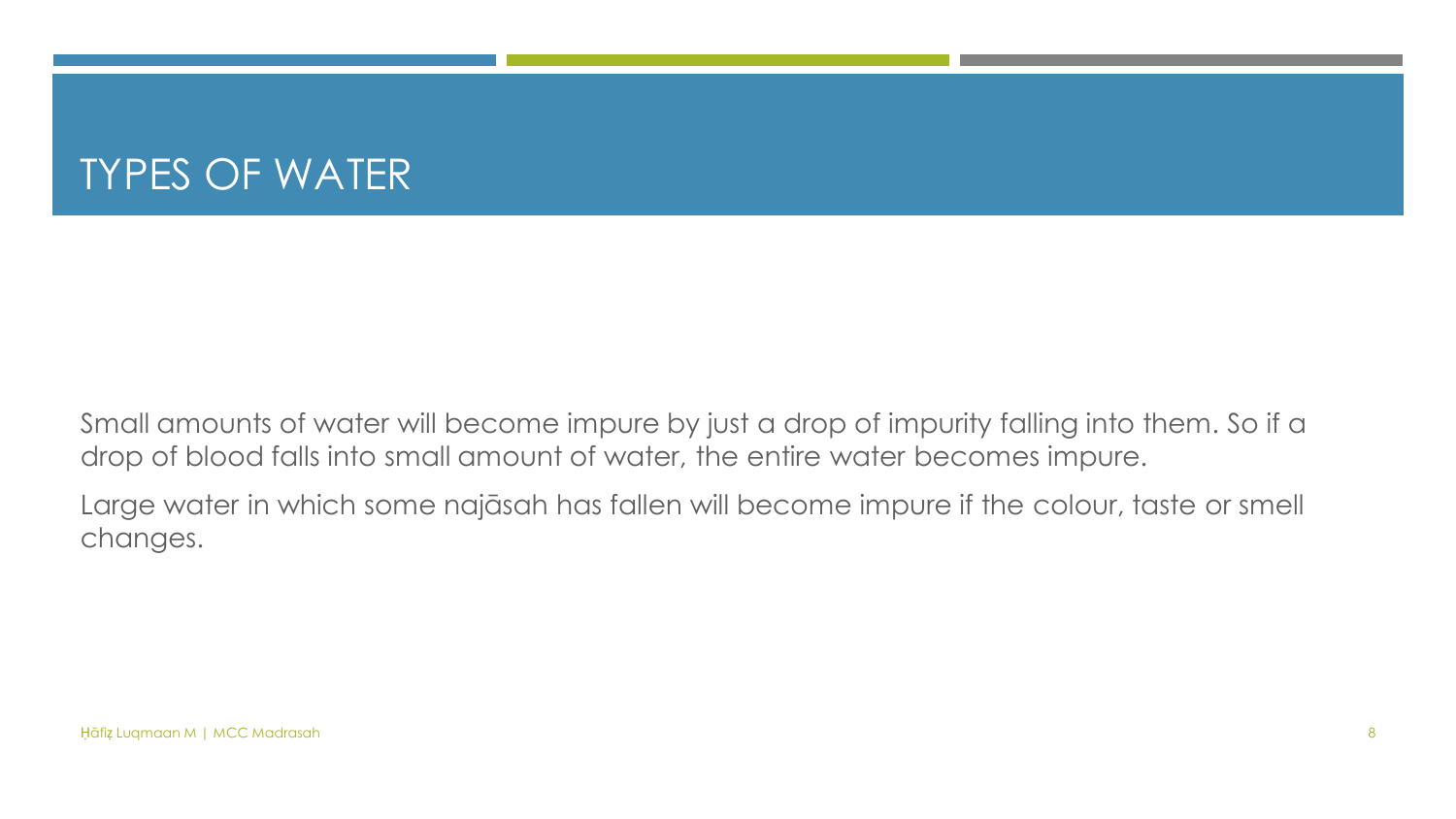#### **Used water**

A person cannot make wuḍu' or ghusl with used water.

Pure water is regarded as 'used' the moment it separates from the body. For example, a person who is washing his arm will make the water 'used' the moment it separates from his arm.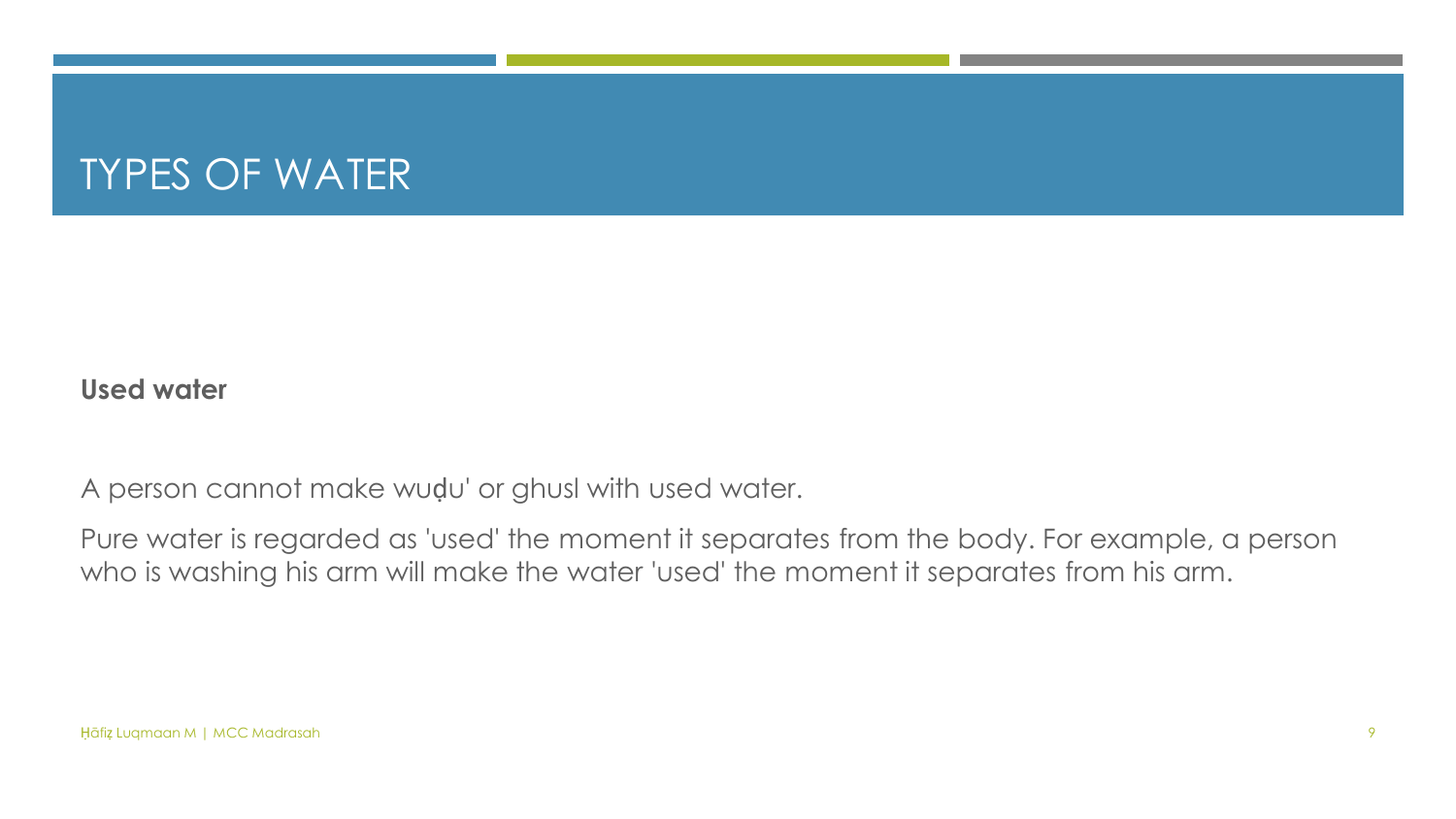- Can a person recite Qur'ān if they are in the state of major impurity?
- 2. What must a person perform to become pure?
- 3. Name three types of water which can be used to become pure to perform ṣalāh.
- 4. What is Large Water?
- 5. If a drop of blood falls into Small Water, can you use it to become pure?
- 6. When is Large Water considered impure?
- 7. When is Pure Water considered impure?
- 8. Can you make wudū' or ghusl with Used Water?

#### QUESTION TIME + RECAP

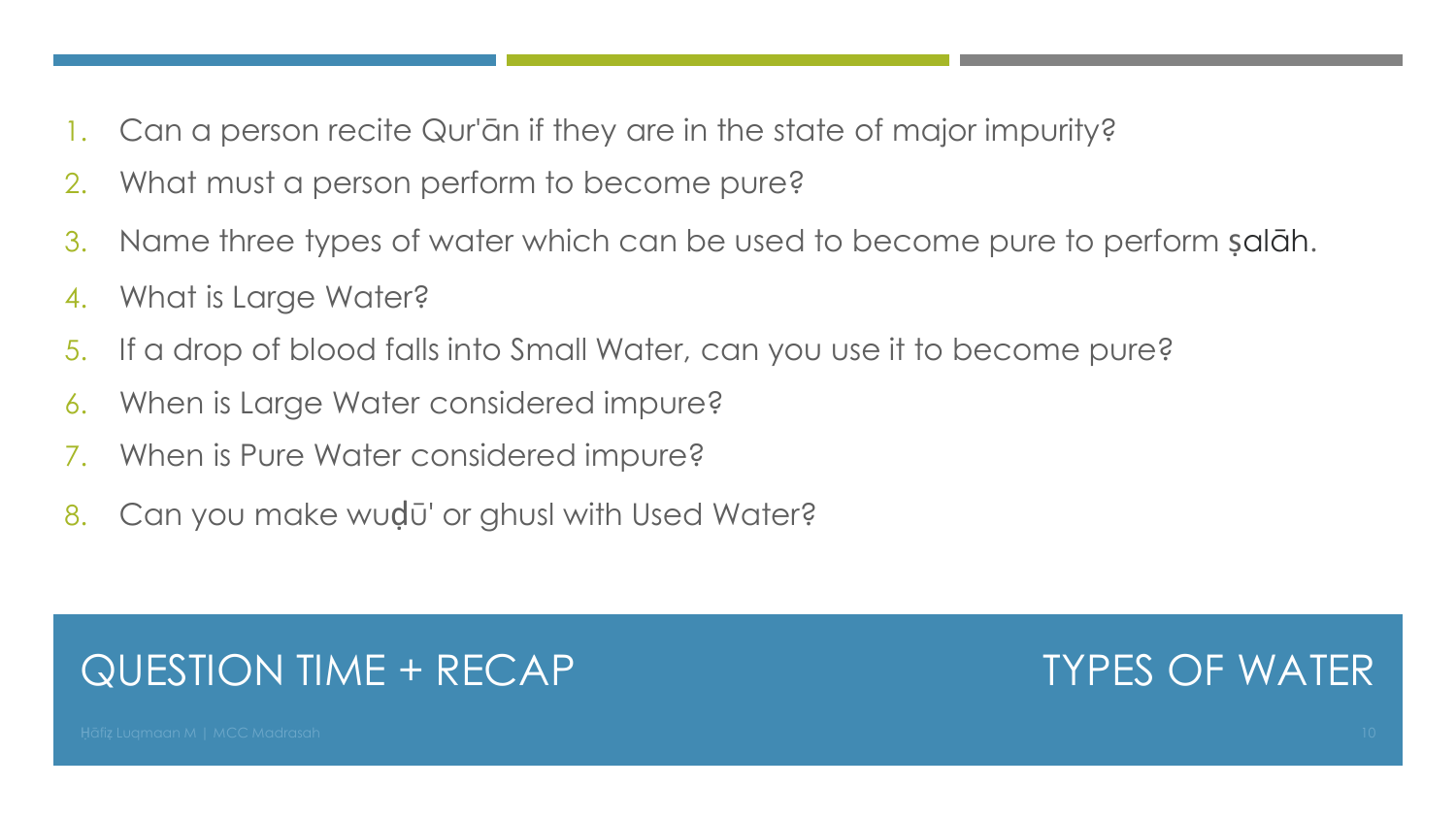LESSON 2-27/09/2021 & 04/10/2021

**FIQH**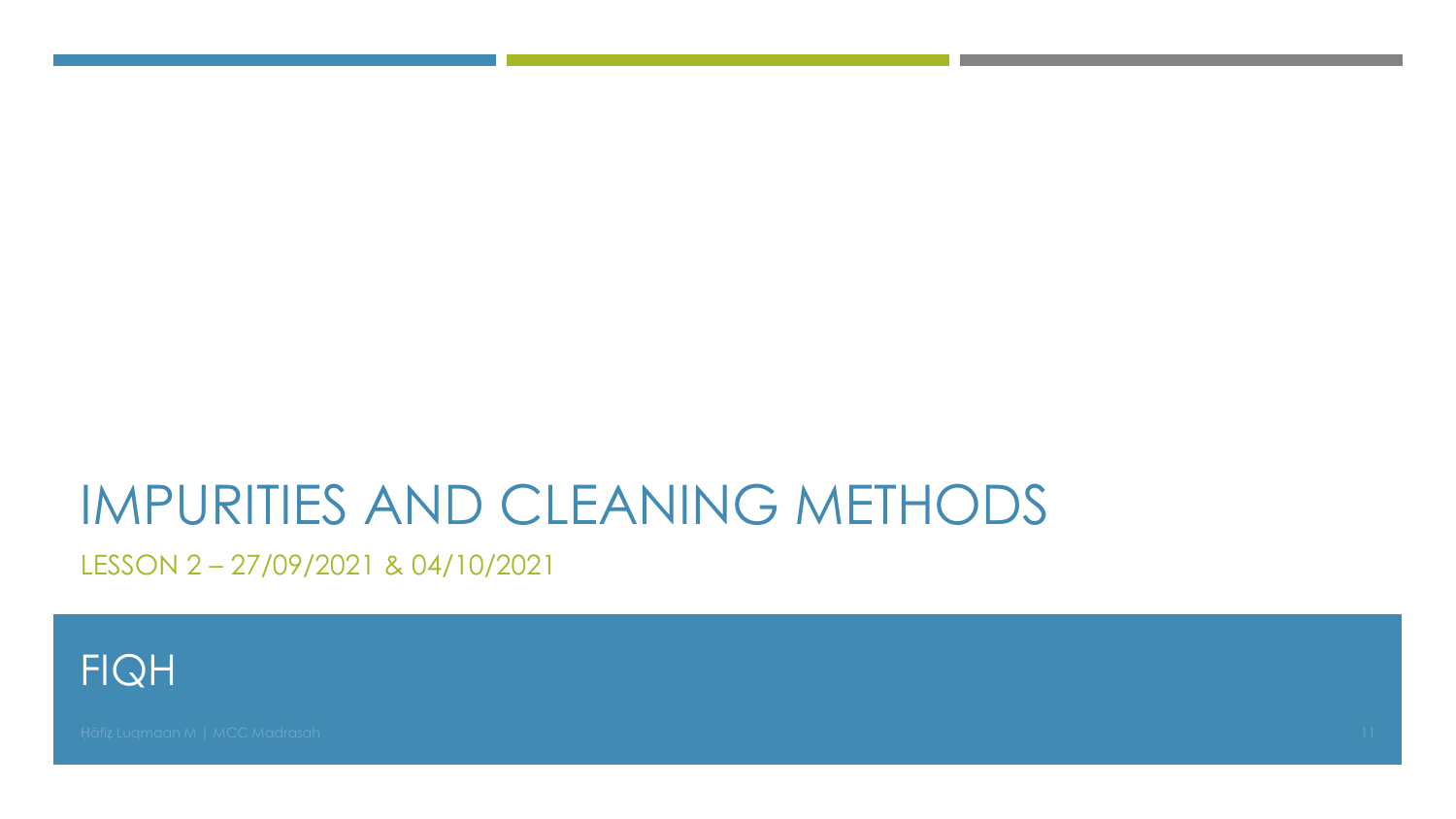Being free from najāsah (impurities) is necessary for your ṣalāh to be valid. Allāh does not like us standing in front of Him with impurities.

One's body, clothes and place of performing ṣalāh must all be clean and free from impurities.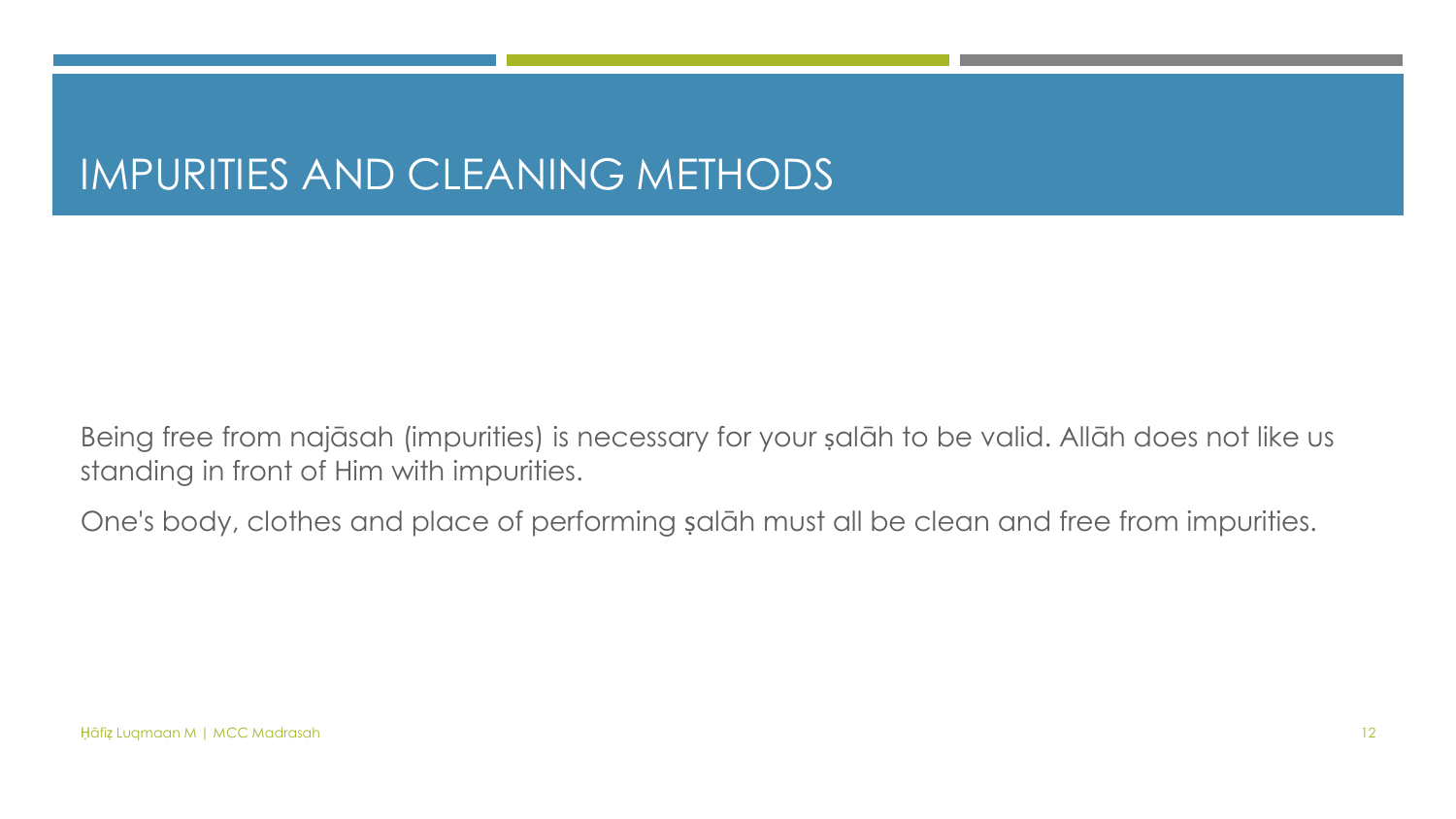Impurity in Arabic is known as 'najāsah'.

There are certain things which are regarded as impure in Islām. These impure things can be divided into two categories:

- ➢ Najāsah Ghalīẓah Heavy impurities
- ➢ Najāsah Khafīfah Light impurities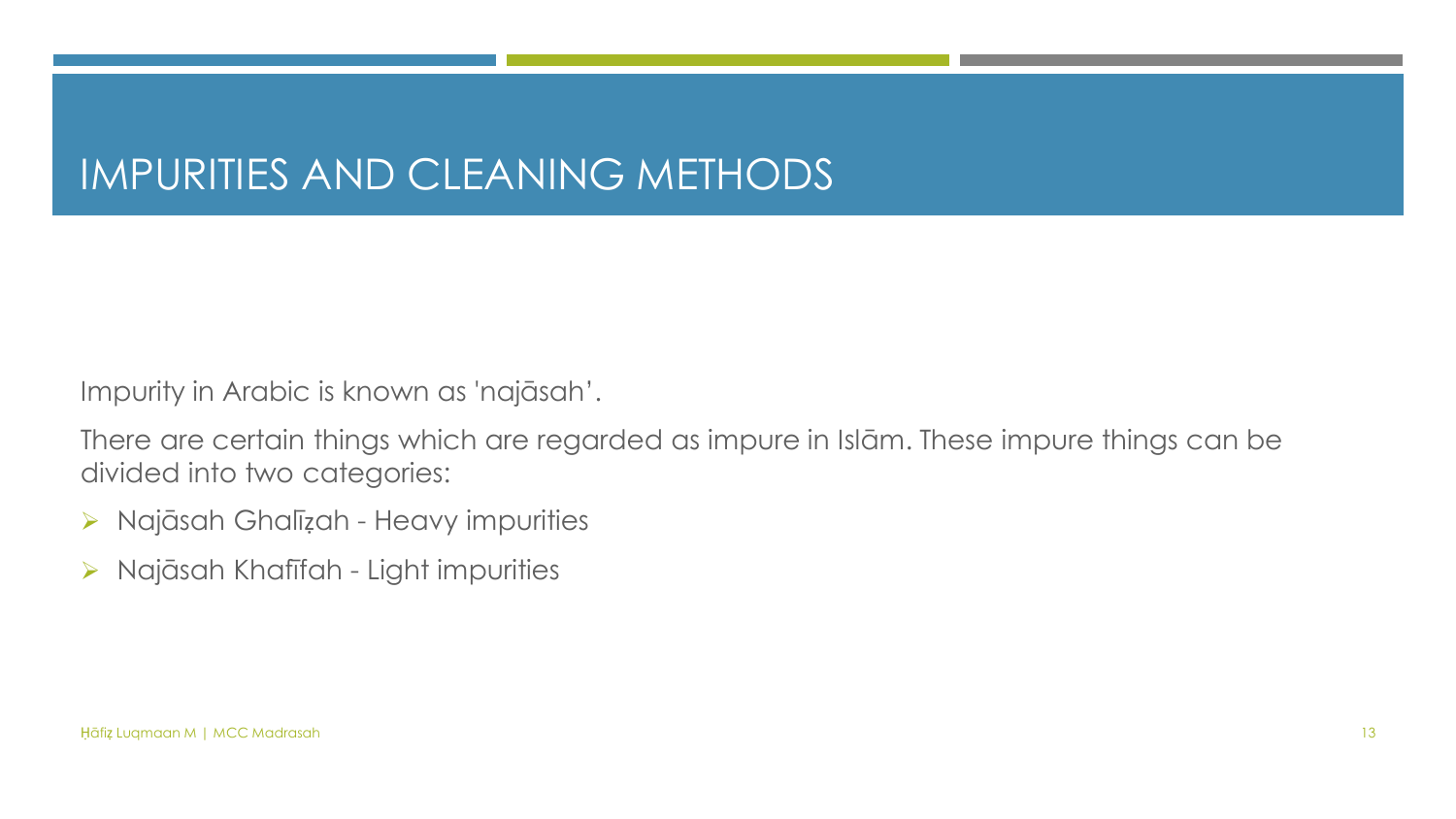#### **Najāsah Ghalīẓah - Heavy impurities**

The following are regarded as heavy impurities:

- ➢ Alcohol made from grapes or dates
- ➢ Flowing blood
- ➢ Human urine and urine of ḥarām animals
- ➢ Human excreta
- ➢ Semen
- ➢ Pus
- ➢ The meat of a dead animal
- ➢ All parts of a pig
- $\triangleright$  The urine of animals which are haram to eat
- $\triangleright$  The excreta of predatory animals and dogs
- ➢ Saliva of dogs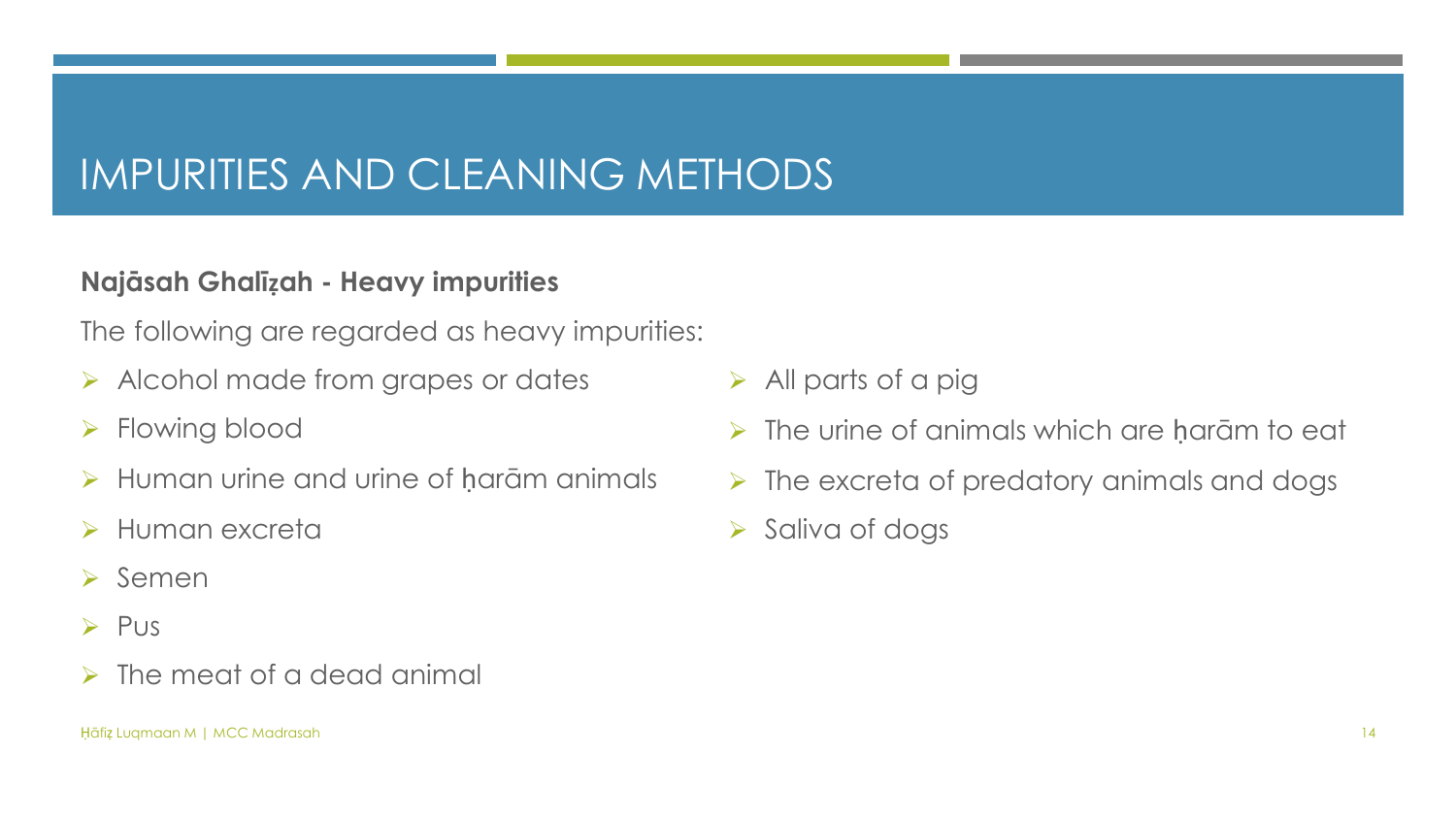Rules regarding Najāsah Ghalīẓah:

#### **Impurity**

**Solid** e.g. Human Excreta

- $\triangleright$  If the najāsah on the body or clothes is 4.5 grams or less, ṣalāh will be valid. However, it is better to remove the najāsah.
- $\triangleright$  If the najāsah is more than 4.5 grams, salāh will not be valid. The najāsah must be removed before performing salāh.

#### **Liquid** e.g. Urine

- $\triangleright$  If the najāsah on the body or clothes is 2.75cm in diameter (inner part of the palm) or less, ṣalāh with such a stain will be valid. However, it is better to wash.
- $\triangleright$  If the najāsah is more than 2.75cm diameter, ṣalāh will not be valid with such a stain. The najāsah must be removed before performing ṣalāh.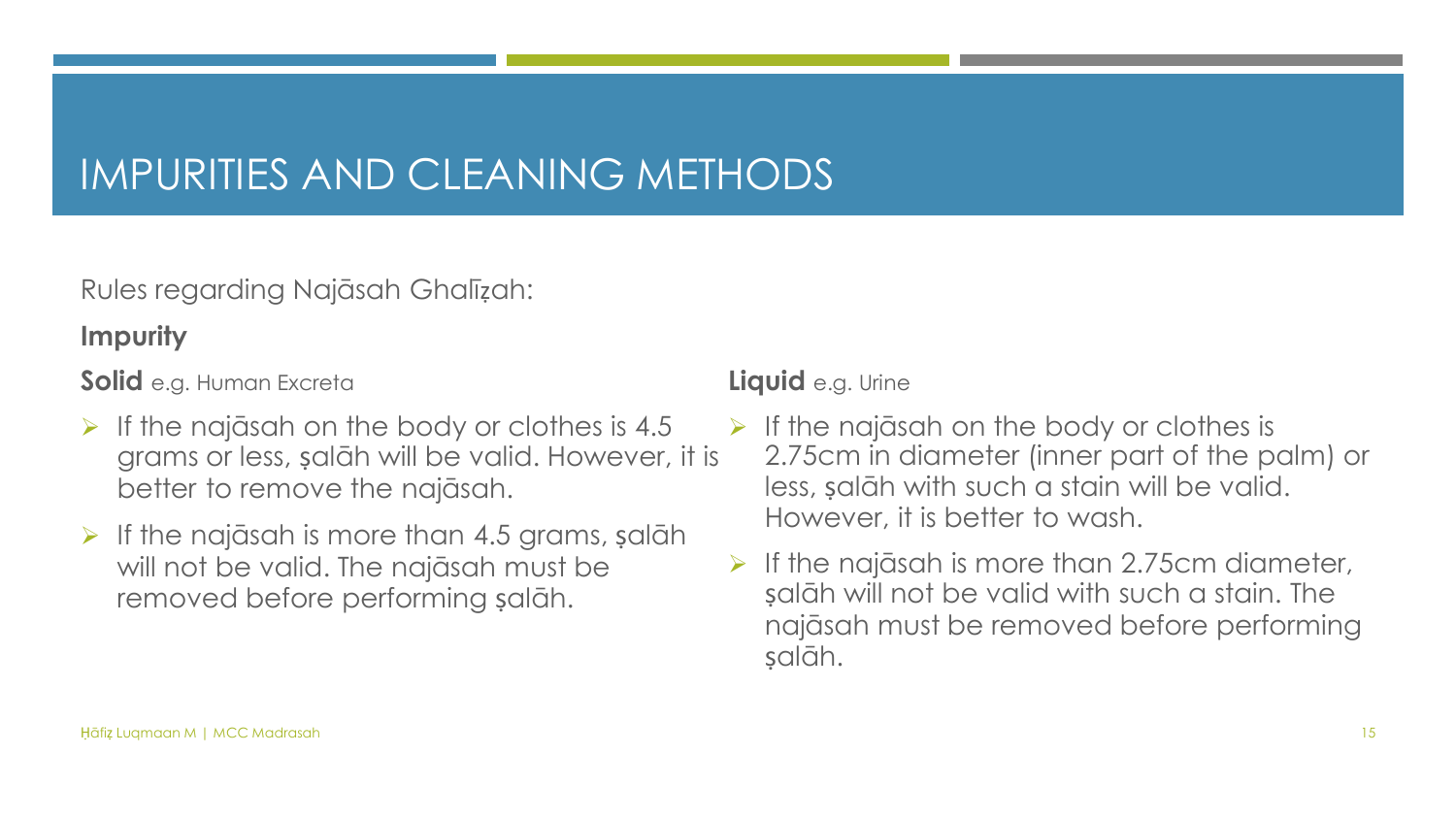#### **Najāsah Khafīfah - Light impurities**

The following are regarded as light impurities:

- ➢ Urine of ḥalāl animals such as sheep
- ➢ The excreta of ḥalāl animals
- ➢ Droppings of ḥarām birds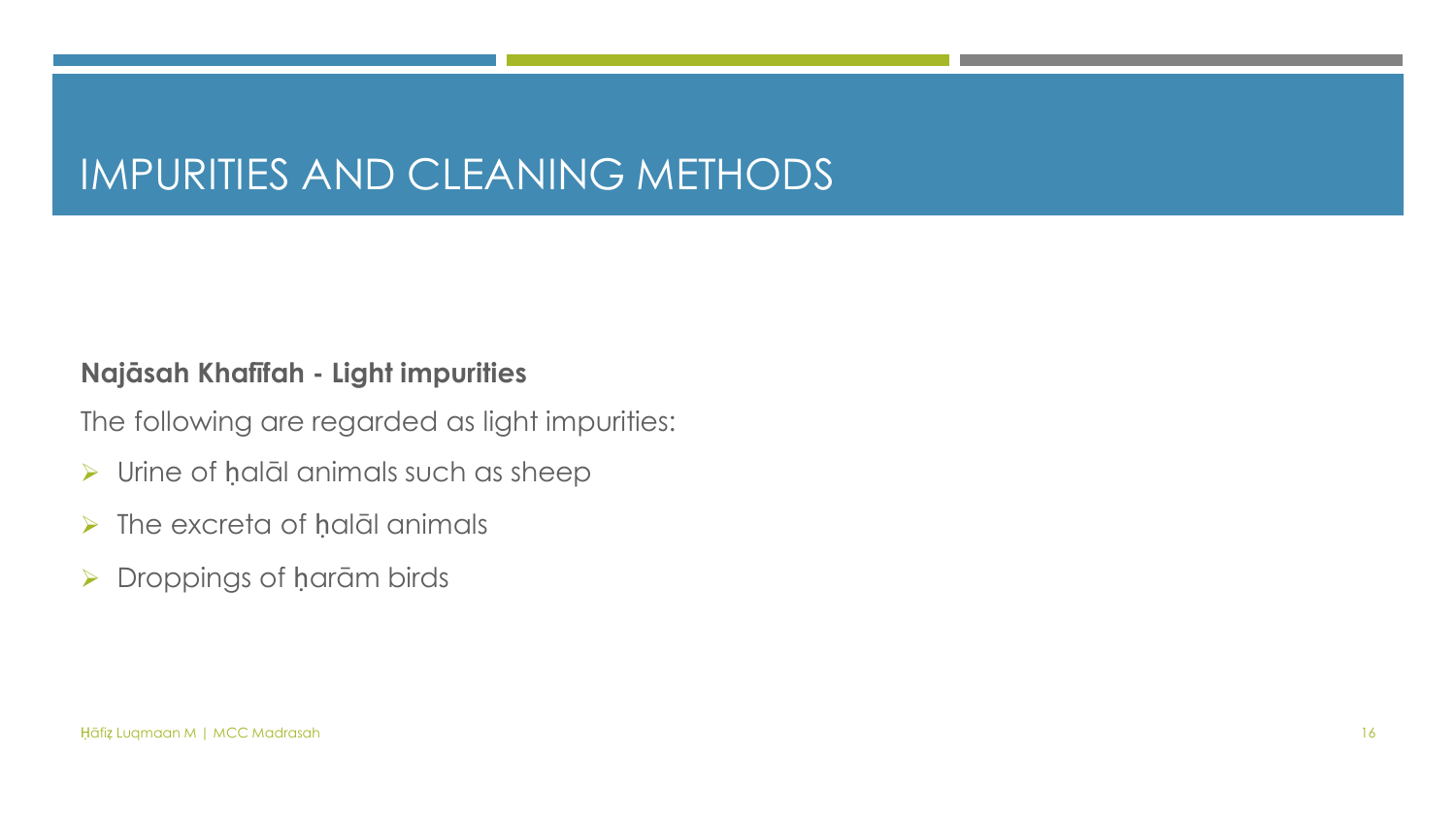Rules regarding Najāsah Khafīfah:

#### **Impurity**

- $\triangleright$  Salāh will be valid with any light impurity which stains less than 1/4 of a limb or less than a 1/4 of a sleeve, or one leg of a trouser. However, it is recommended to wash it before commencing ṣalāh.
- $\triangleright$  If the light impurity has stained more than 1/4 of a limb or more than 1/4 of a sleeve or a top, then it is necessary to wash this stain off. Salāh will not be valid with the stain.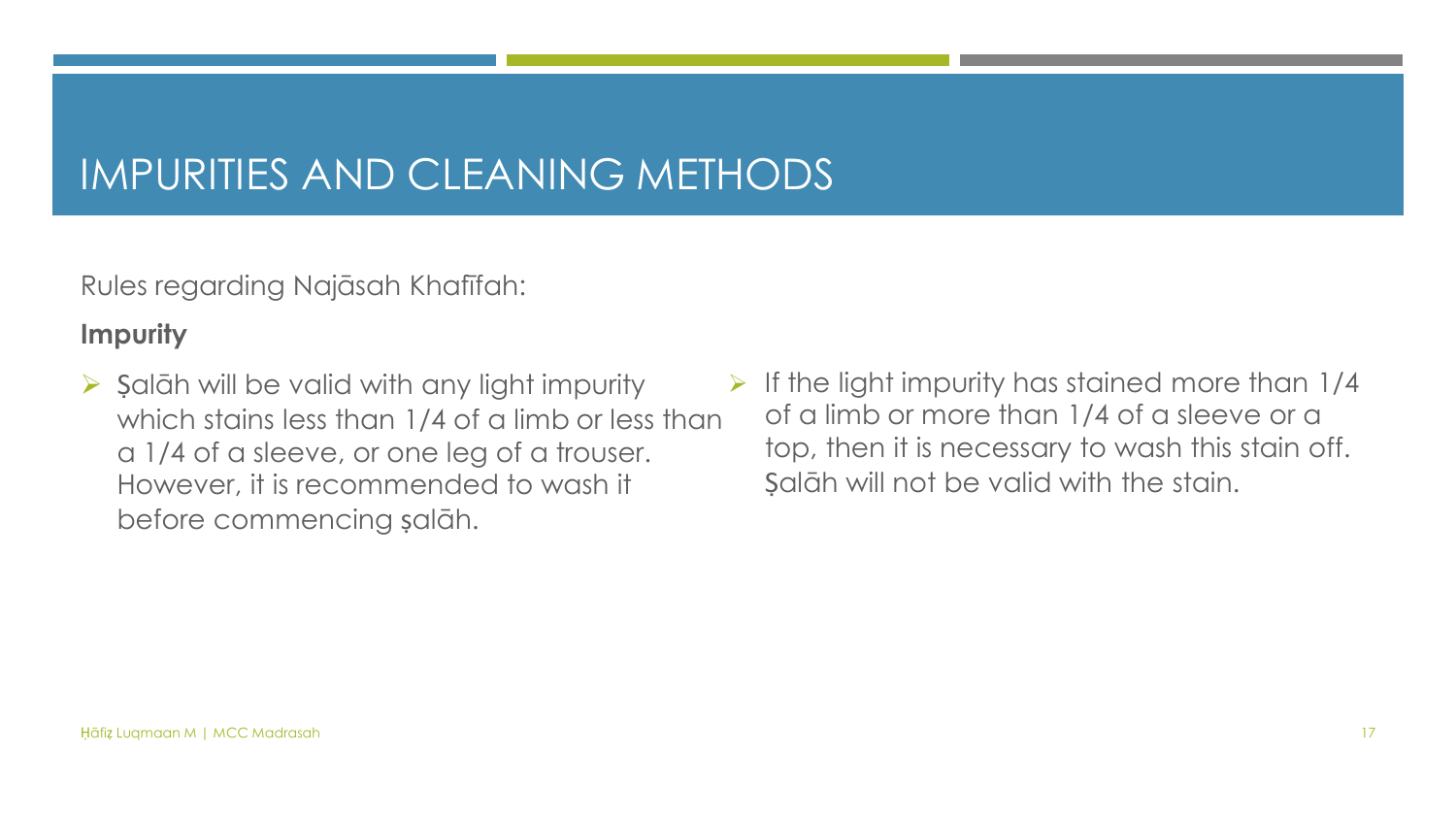**How do we remove impure stains?**

Impurities after drying are of two types:

➢ Visible

➢ Invisible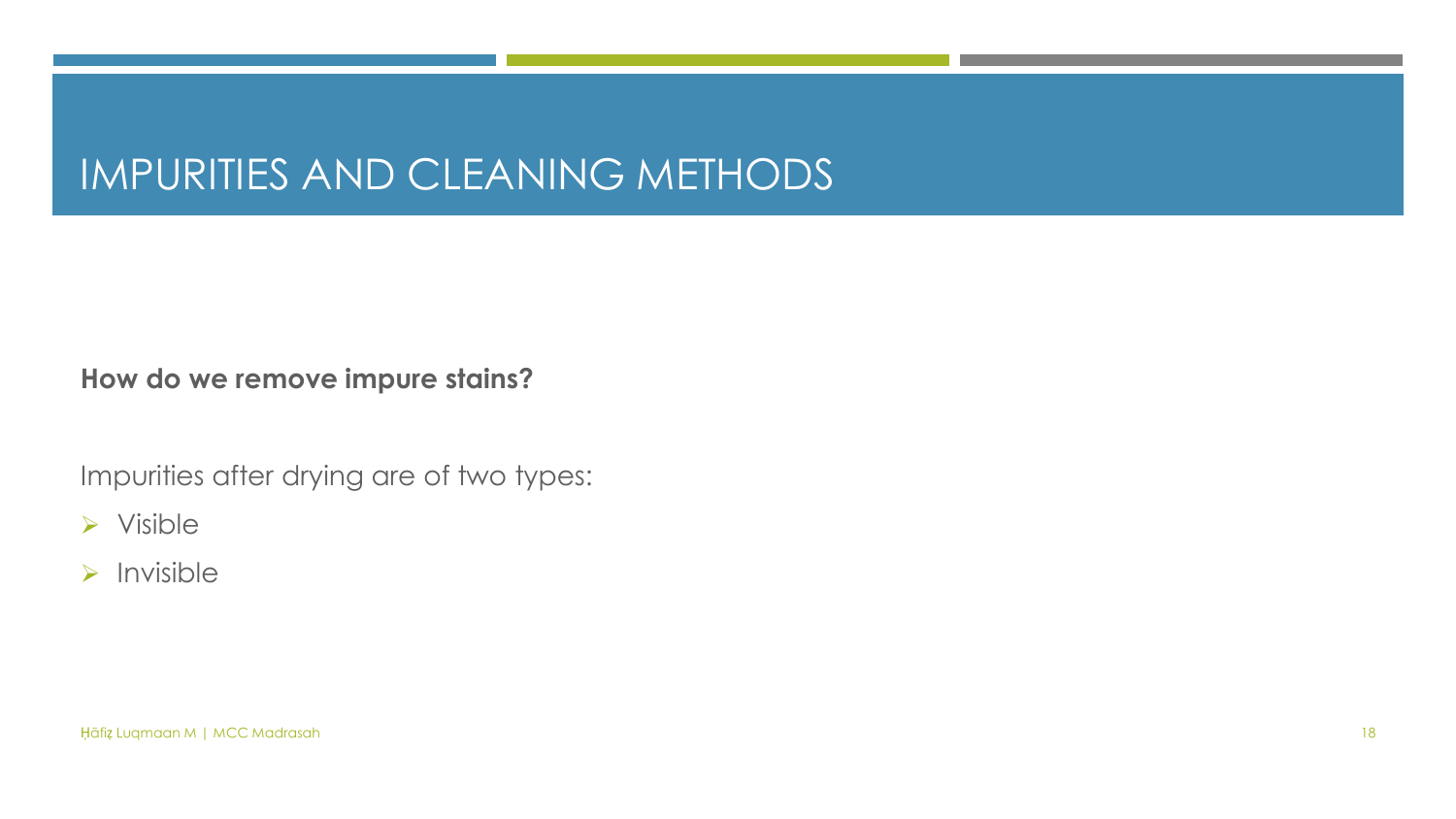#### **Visible Impurities**

- ➢ Dried visible impurities include excreta, blood stains, yellow pus, alcohol etc.
- $\triangleright$  To make the impure area pure, simply wash the area until the body of the impurity is removed.
- $\triangleright$  After washing a blood stain, if a light stain remains, it will still be regarded as pure. The existence of a stain after washing does not mean it remains impure.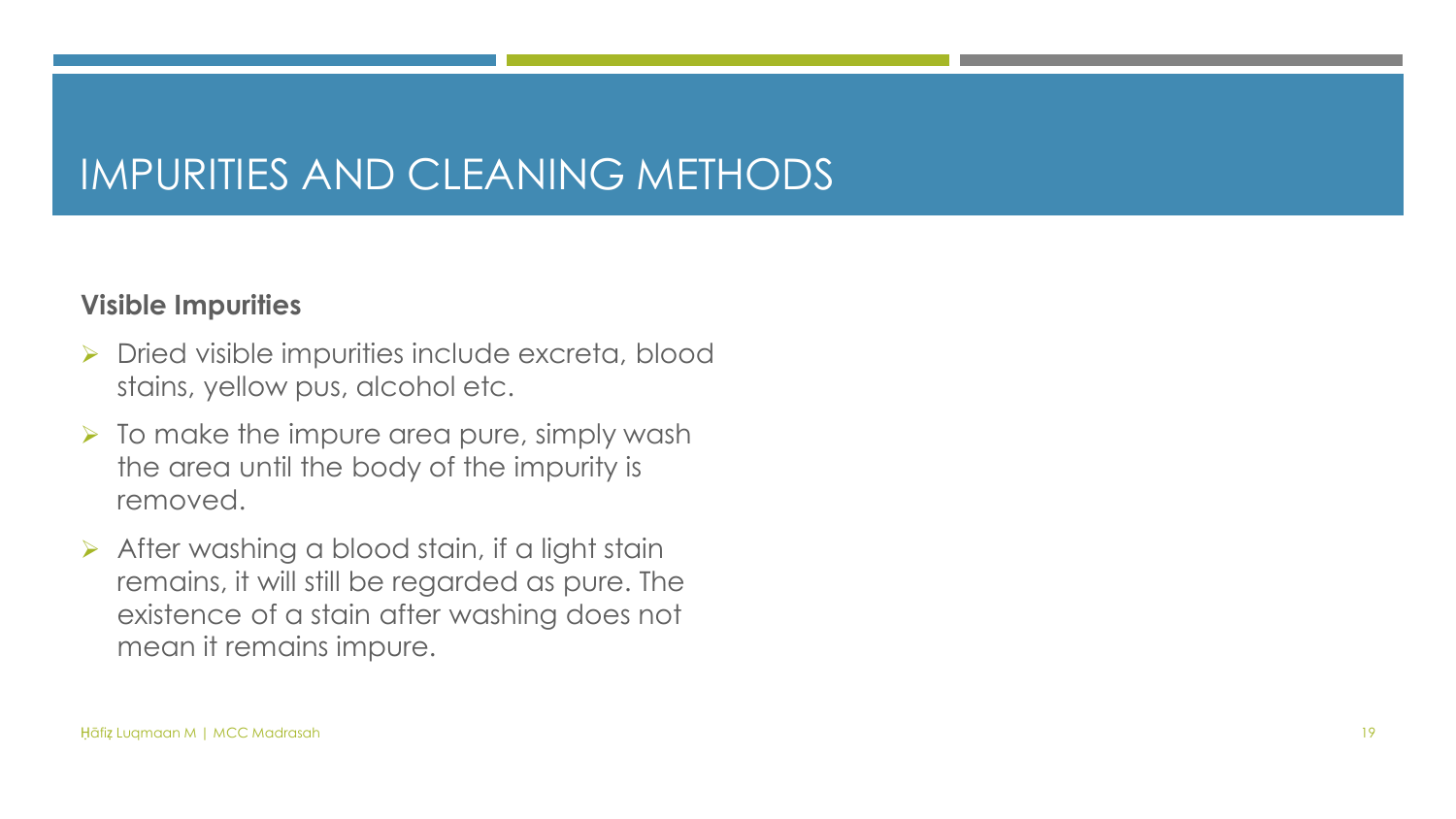#### **Invisible Impurities**

- ➢ Dried invisible impurities cannot be seen after drying. For example; urine, semen, dog saliva, pig sweat, etc.
- ➢ To make the impure area pure, wash the affected area three times and wring the cloth tightly after each wash.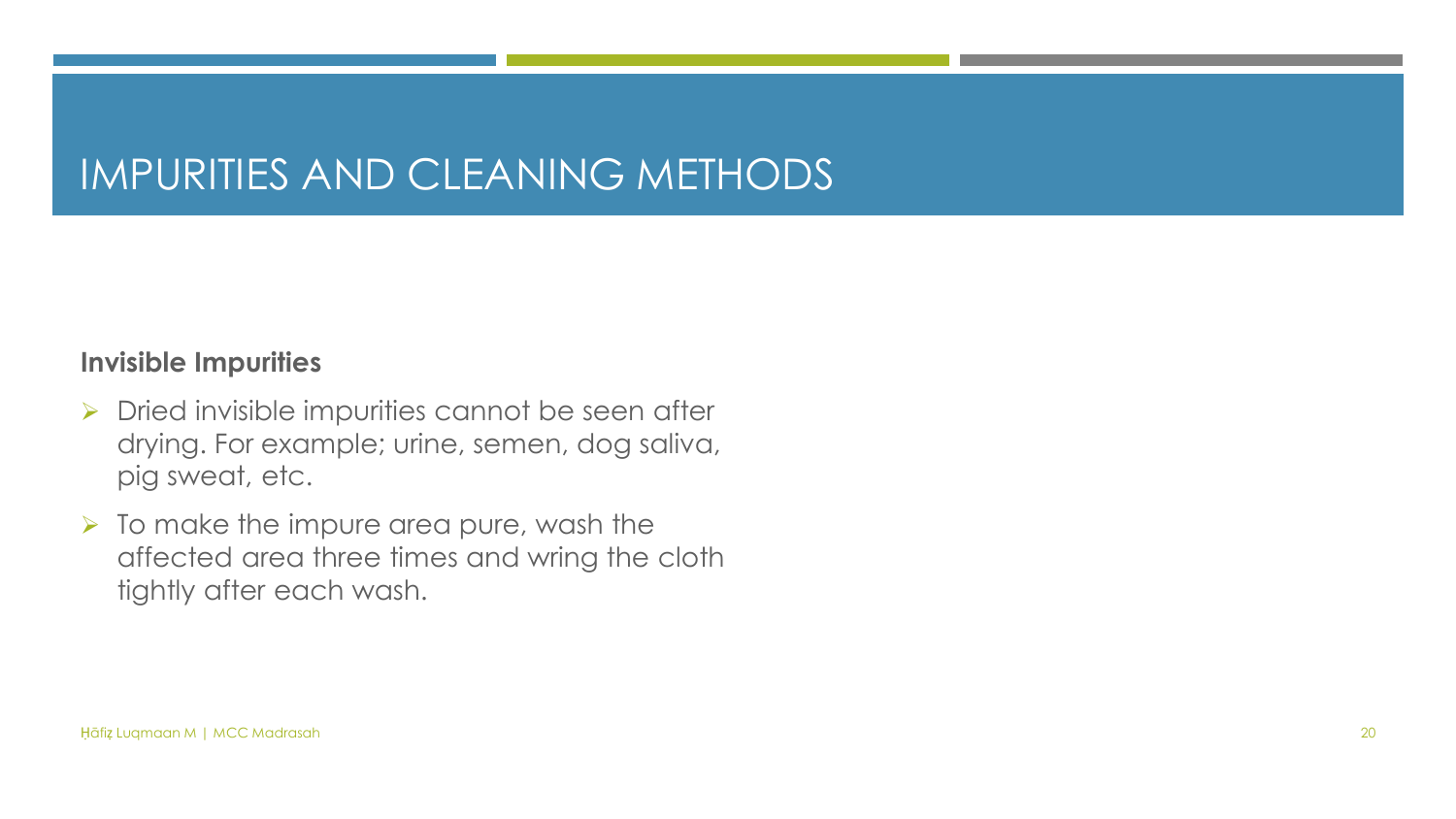#### **How to clean other common things?**

#### **Carpet**

Repeat the following procedure *three times*:

Pour water over the impure section of the carpet. Then dry the carpet with a clean sponge, cloth, hair dryer or steam cleaner, or let it dry naturally. It is not necessary that the carpet becomes completely dry, however, it must dry at least to the extent that it does not drip water if lifted.

#### **Items**

If an impurity falls onto an item like a bucket or a cup, simply wash off the impurity.

#### **Bed**

If an impurity stains one's bed, then the dirty area should be washed with water and then made to dry. This should be repeated three times.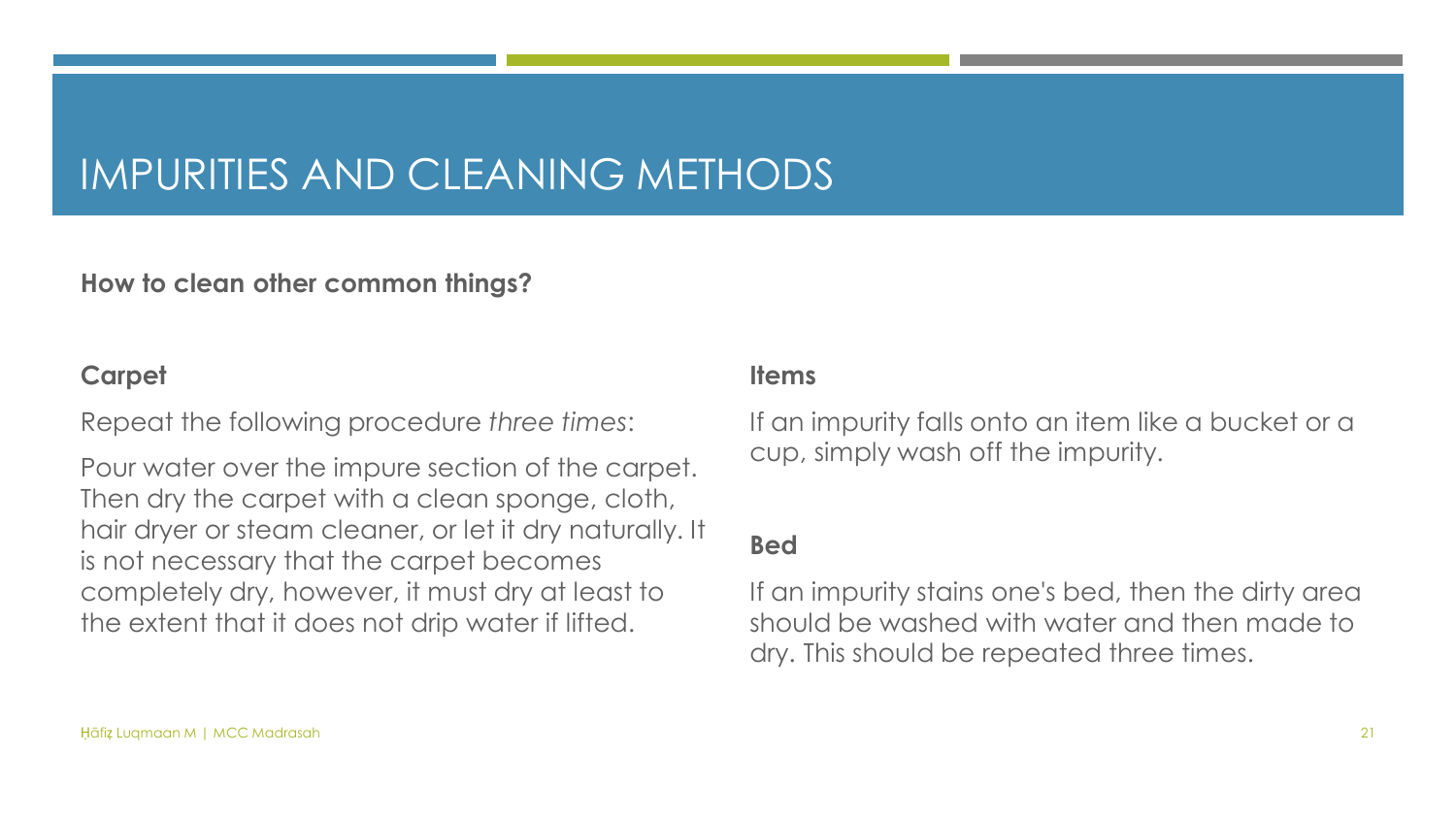- Name three things which must be clean before performing salāh.
- 2. What does 'najāsah' mean?
- 3. Name the two categories of impure things in *Arabic with their meanings*.
- 4. Name five heavy impurities.
- 5. Explain the *solid and liquid rules* of heavy impurities.
- 6. Name two light impurities.
- 7. Explain the rule regarding light impurities.
- 8. After washing a blood stain, if a light stain still remains, is it regarded as pure?
- 9. Explain how you can make an *invisible* impurity area clean.
- 10. Explain the steps on how to clean impurities from a carpet.

### QUESTION TIME + RECAP IMPURITIES AND CLEANING METHODS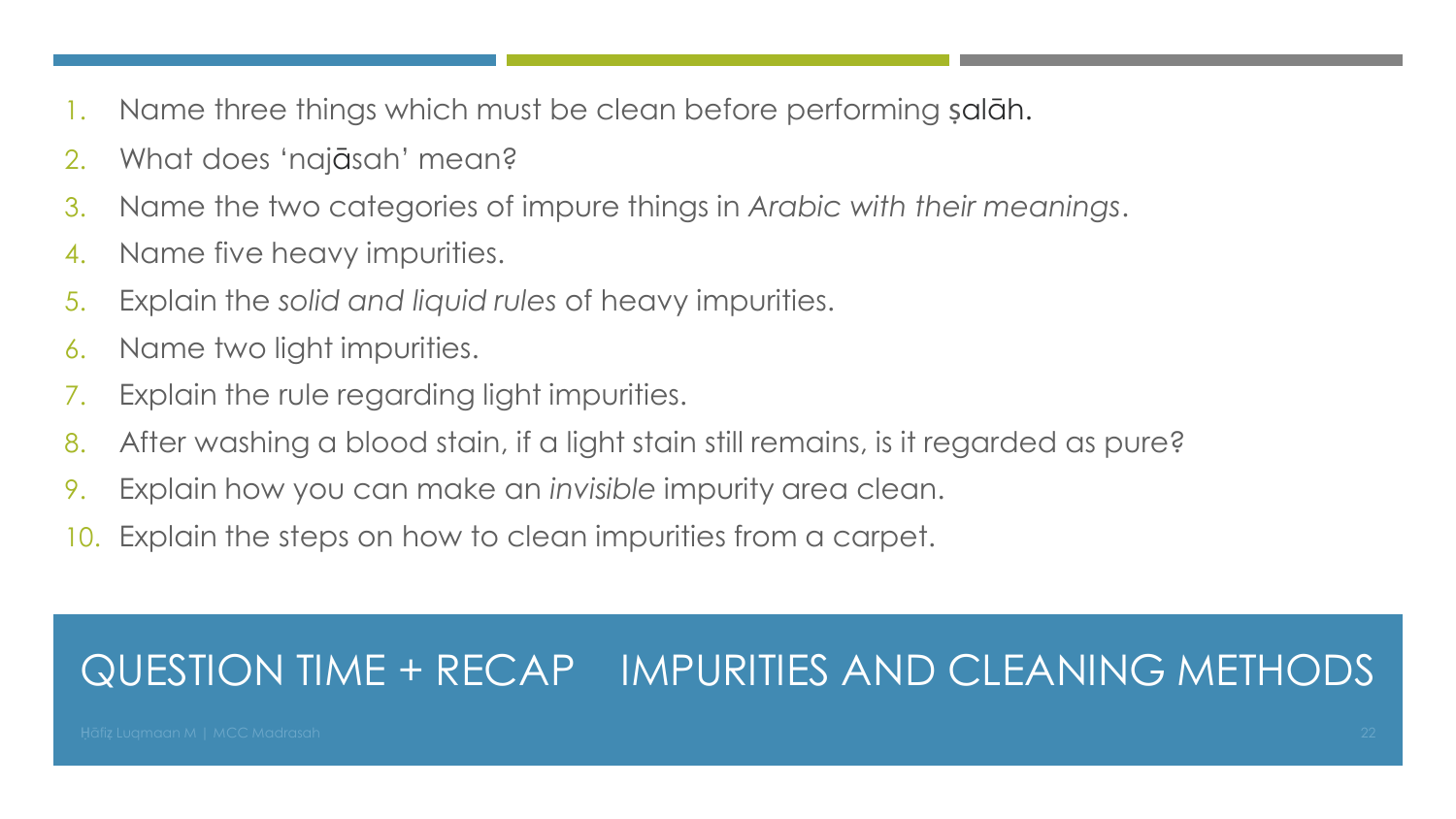# GHUSL: FARĀ'ID, SUNAN & METHOD

LESSON 3-10/01/2022

**FIQH**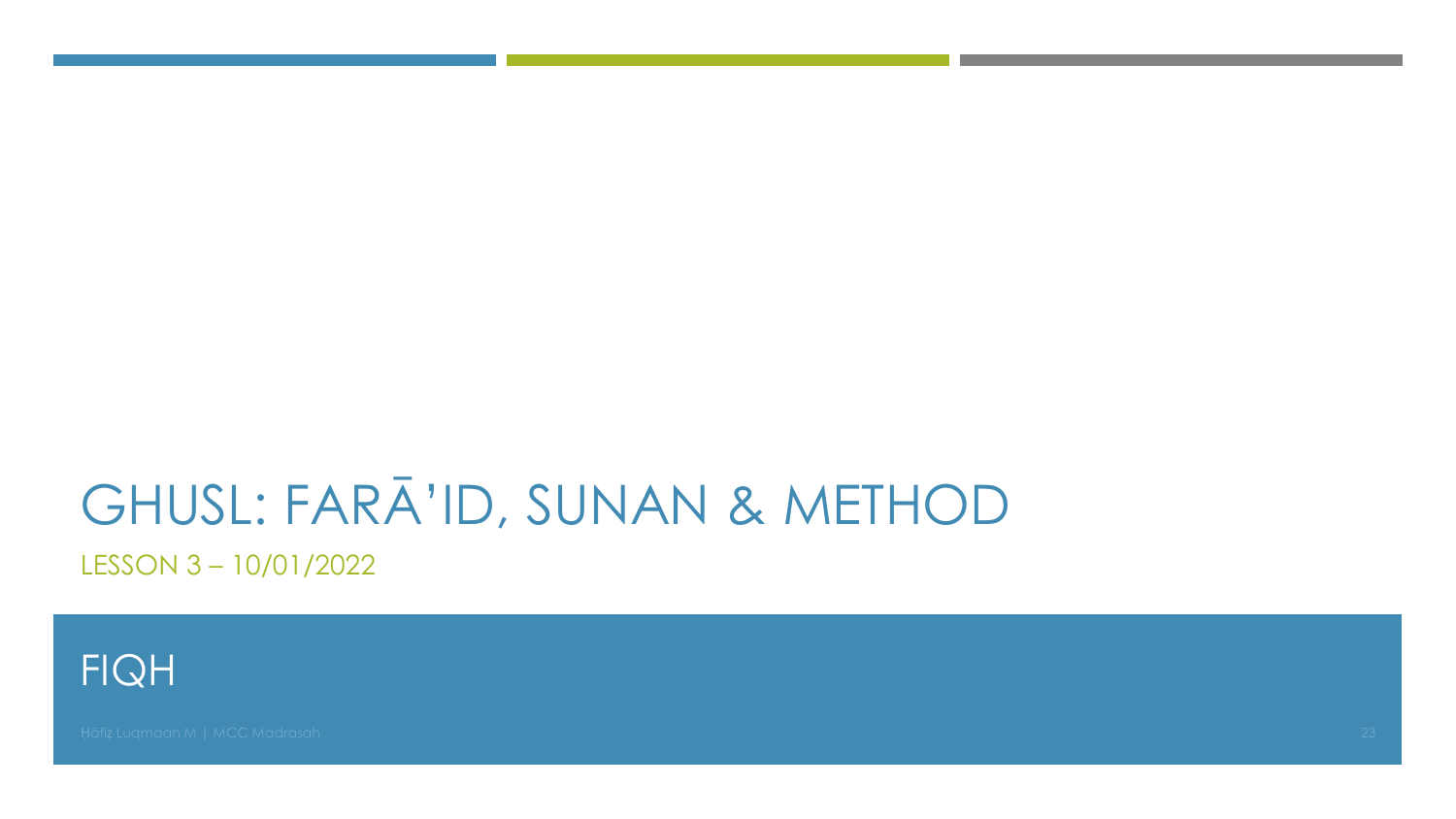

Ghusl is a bath which we must take if we become impure.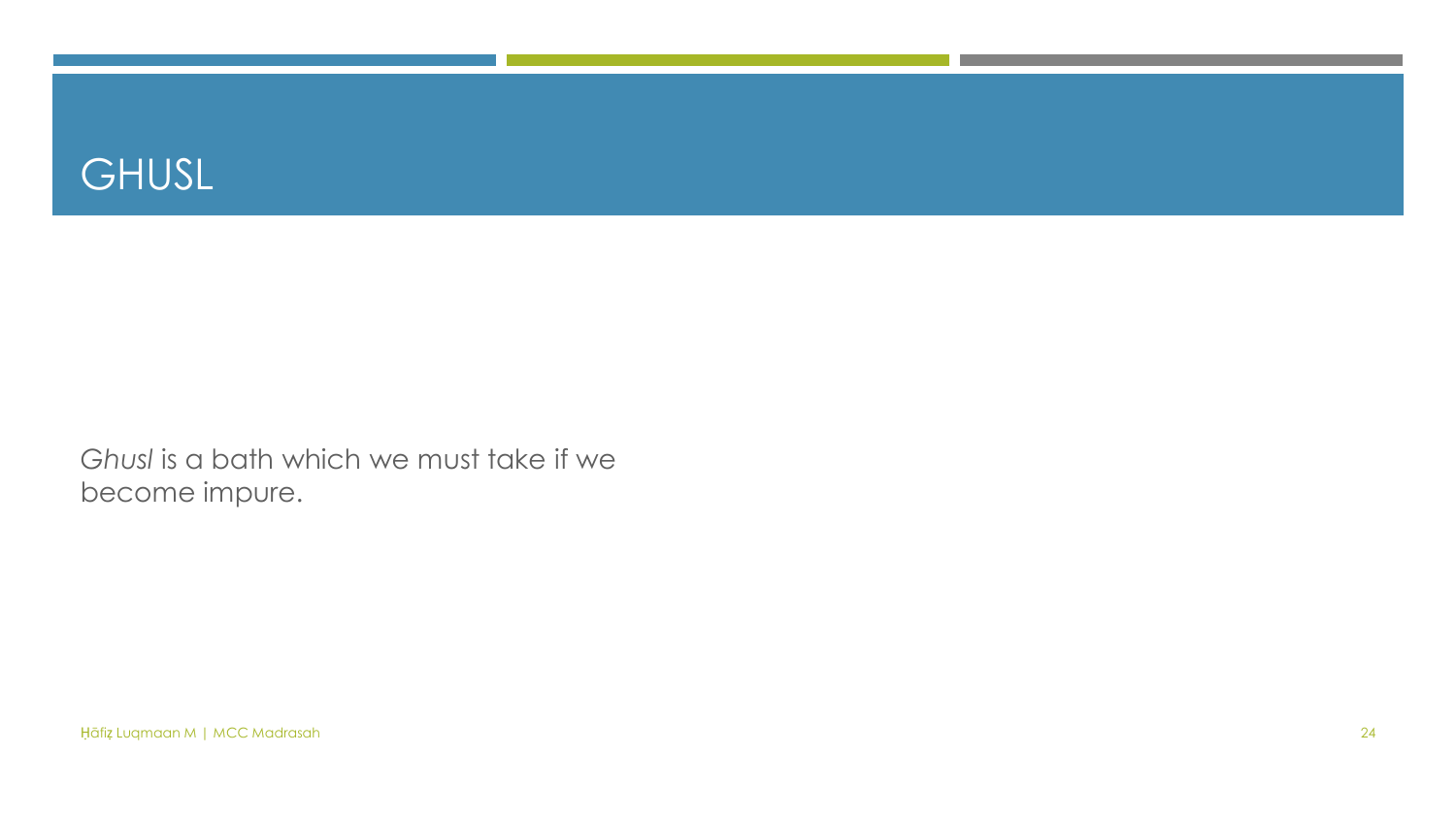### GHUSL: FARĀ'ID & METHOD

#### There are 3 fara'id of Ghusl:

- 1. Gargle the mouth
- 2. Rinse the nose
- 3. Wash the entire body thoroughly

We must wash in such a way that not a single hair is left dry.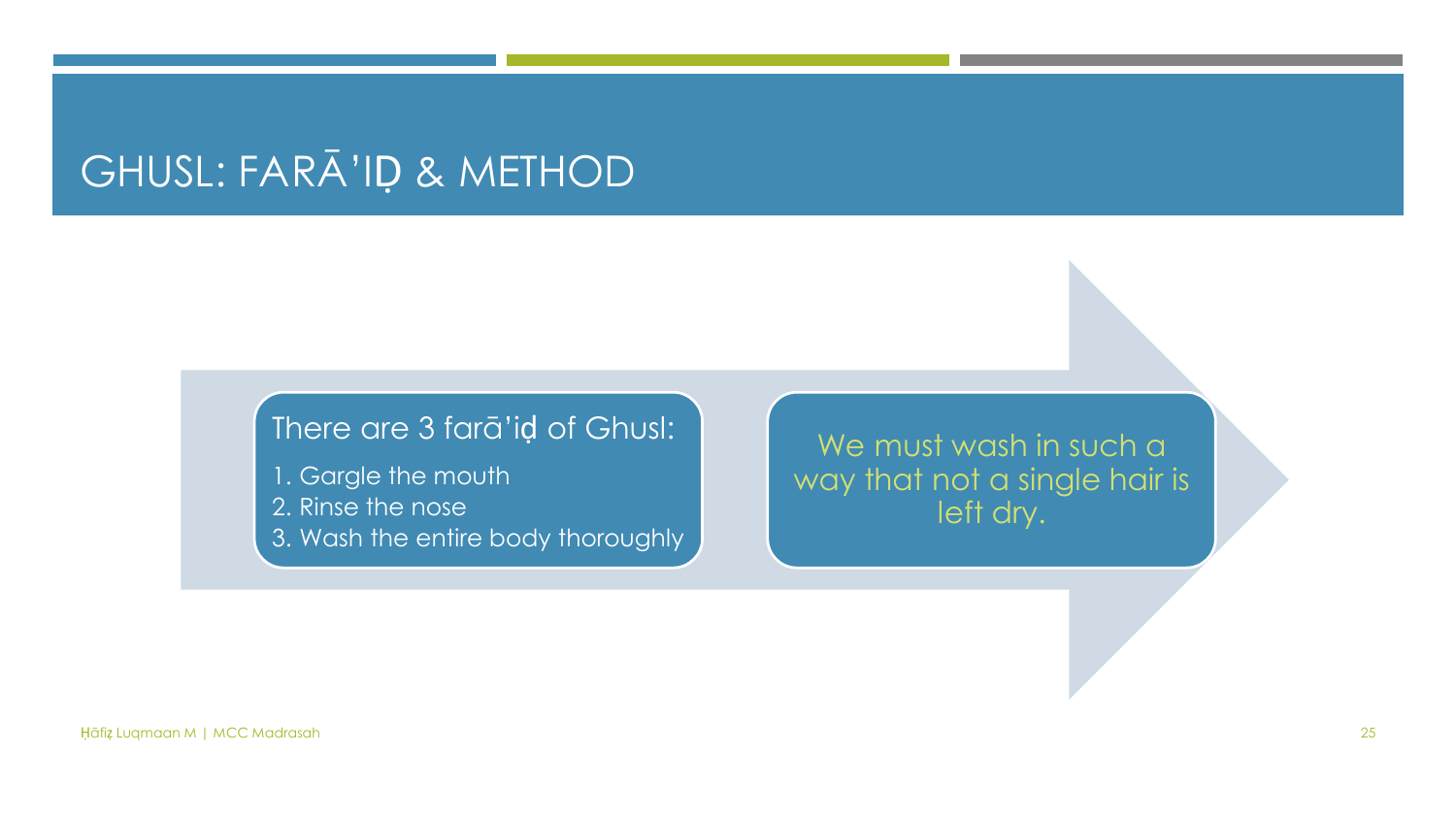#### GHUSL: SUNAN & METHOD

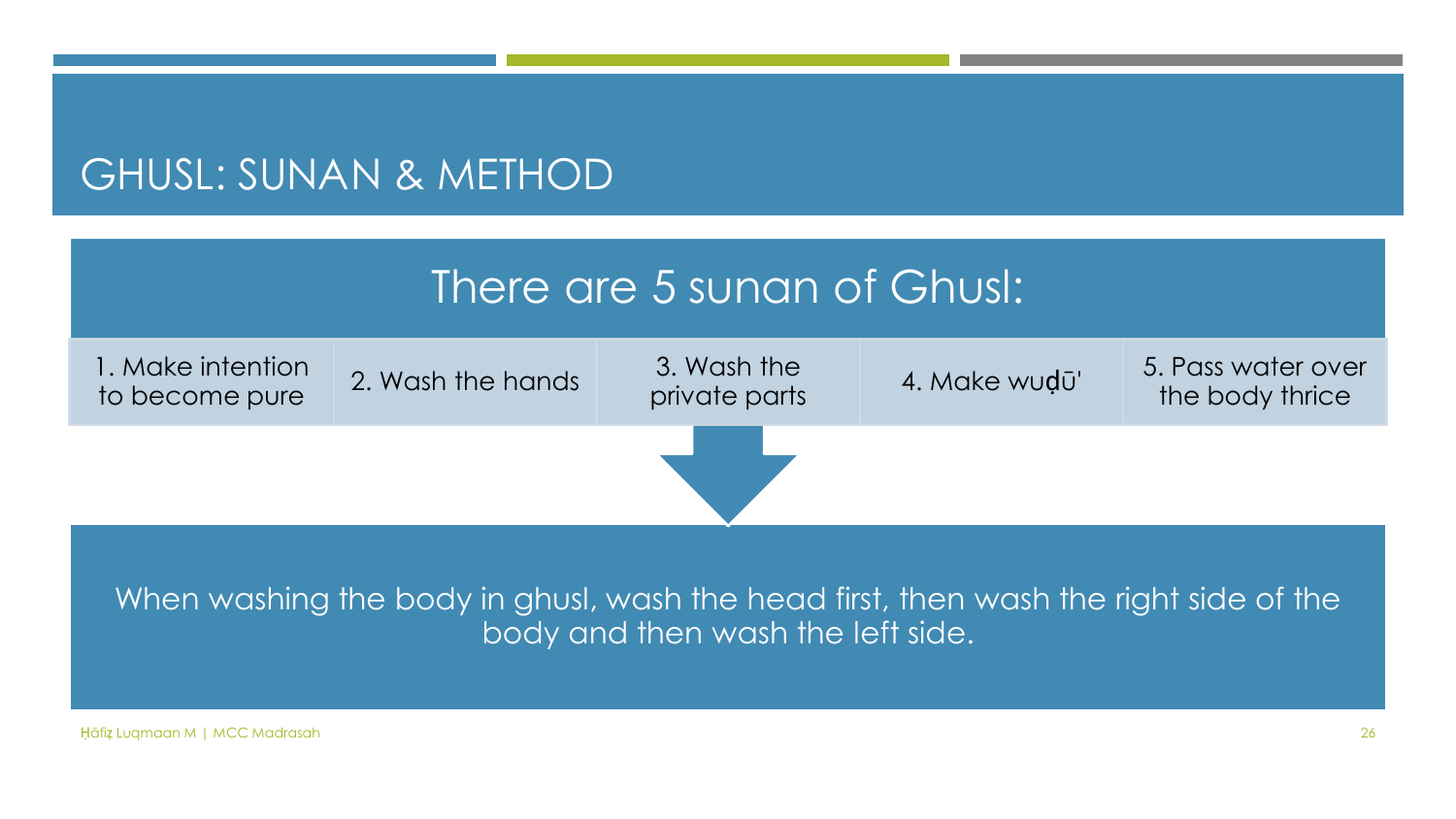- 1. What is Ghusl?
- 2. List the three farā'iḍ of Ghusl.
- 3. How many sunan of Ghusl are there?
- 4. List the sunan of Ghusl.

#### QUESTION TIME + RECAP GHUSL: FARĀ'ID, SUNAN & METHOD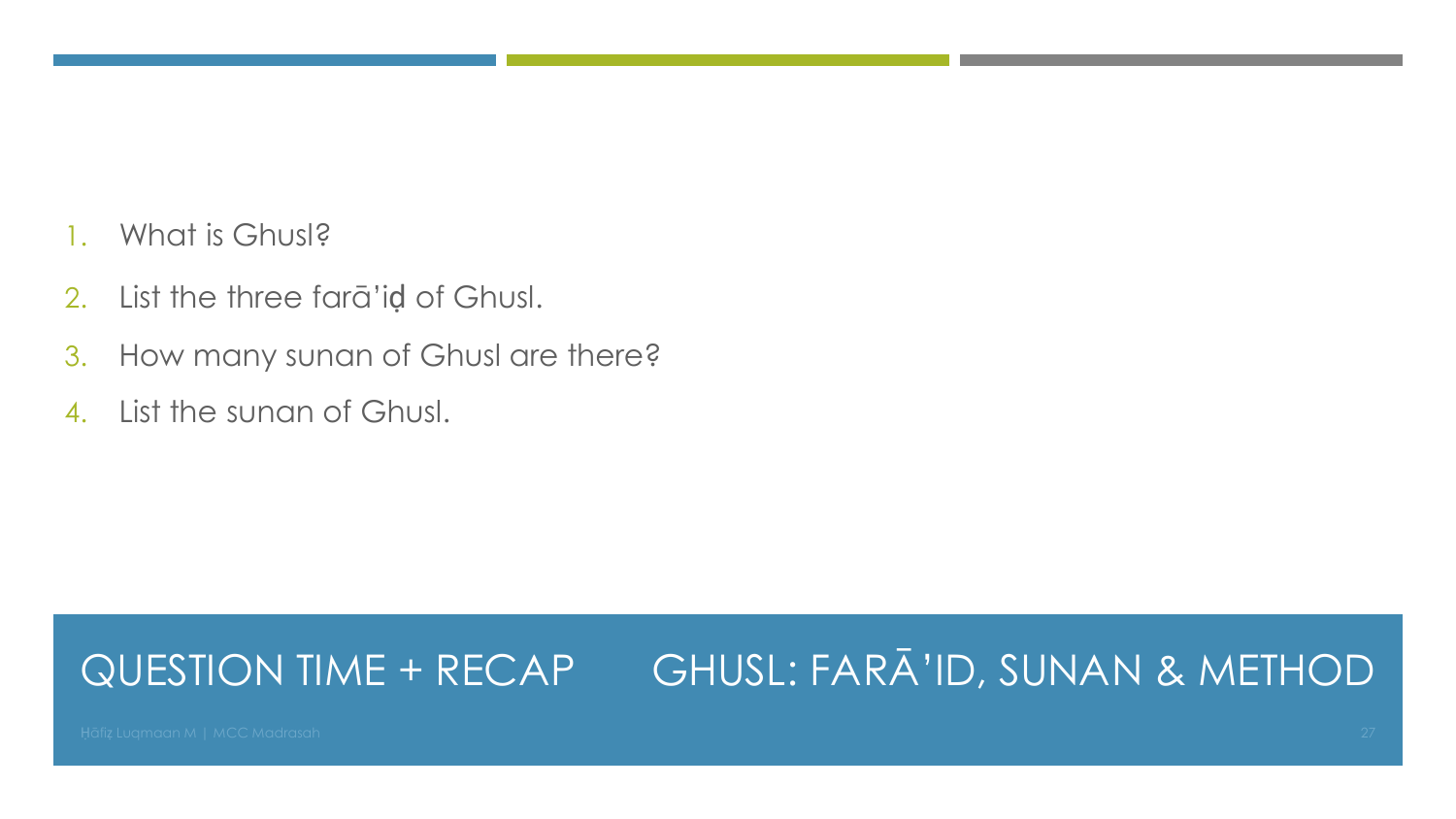# RAK'ĀT OF ŞALĀH

LESSON 4-10/01/2022

**FIQH**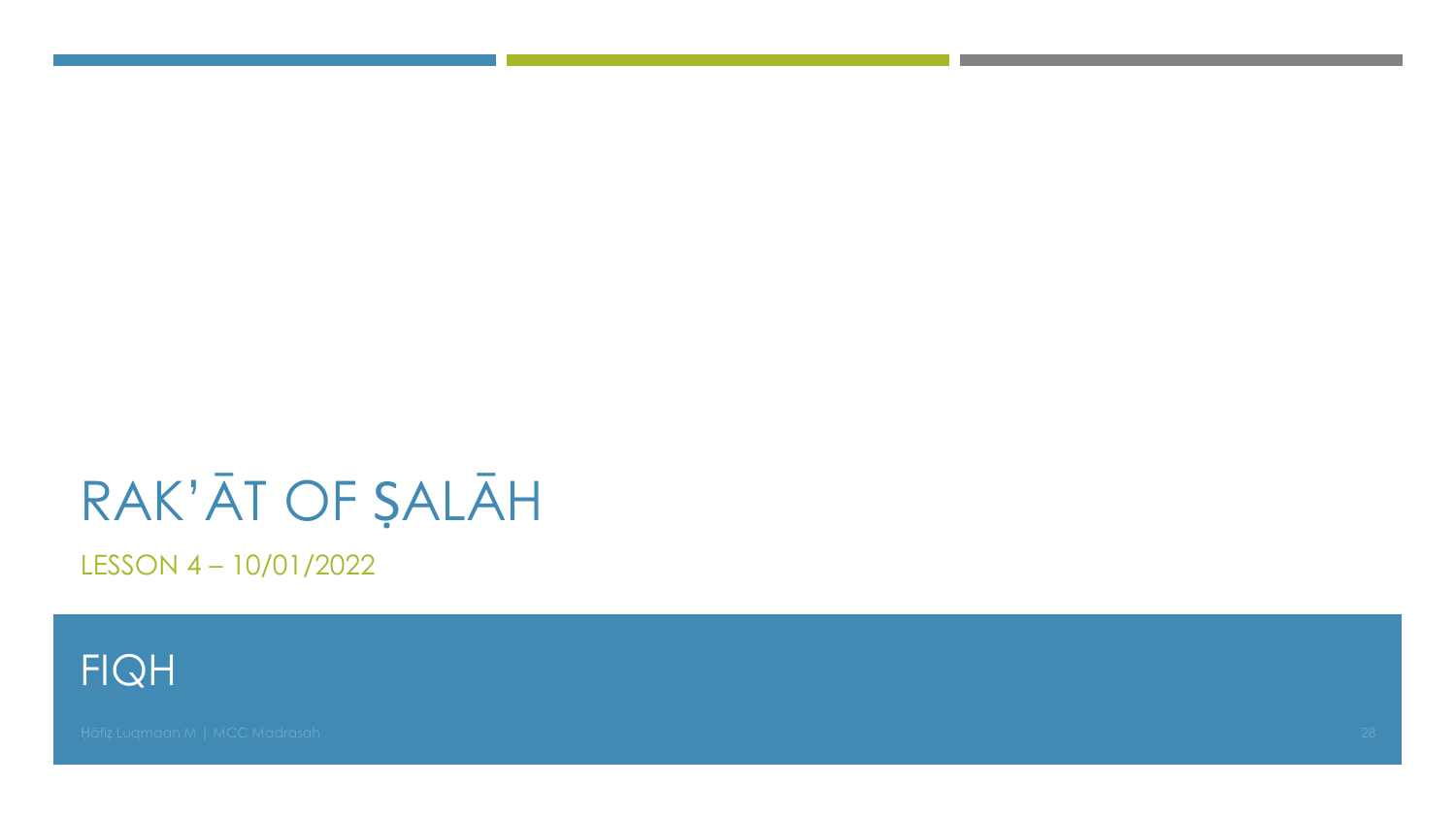## RAK'ĀT OF ṢALĀH

| Şalāh          | Sunnah         | Fard           | Sunnah | <b>Nafl</b>    | Wājib | <b>Nafl</b>    |
|----------------|----------------|----------------|--------|----------------|-------|----------------|
| Fajr           | $2^*$          | $\overline{2}$ |        |                |       |                |
| <b>Zuhr</b>    | $4^*$          | $\overline{4}$ | $2^*$  | $\overline{2}$ |       |                |
| 'Așr           | $\overline{4}$ | $\overline{4}$ |        |                |       |                |
| <b>Maghrib</b> |                | 3              | $2^*$  | $\overline{2}$ |       |                |
| 'Ishā'         | $\overline{4}$ | $\overline{4}$ | $2^*$  | $\overline{2}$ | 3     | $\overline{2}$ |

\* Sunnah Mu'akkadah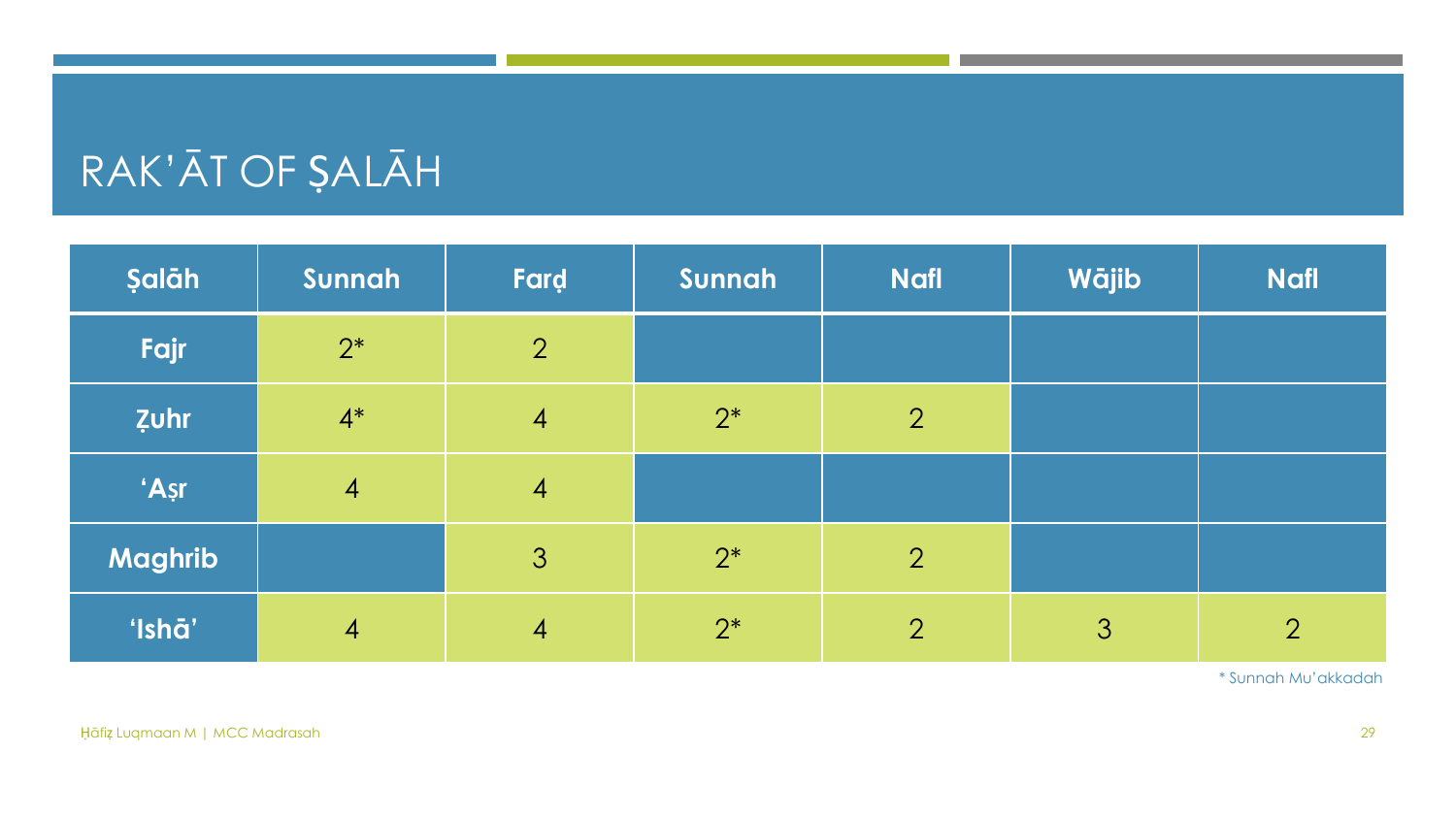- 1. How many times do we pray ṣalāh a day?
- 2. What is Sunnah Mu'akkadah?
- 3. List the rak'āt of **Farā'iḍ and Sunnah Mu'akkadah** of *all ṣalāh*.

### QUESTION TIME + RECAP

RAK'ĀT OF ṢALĀH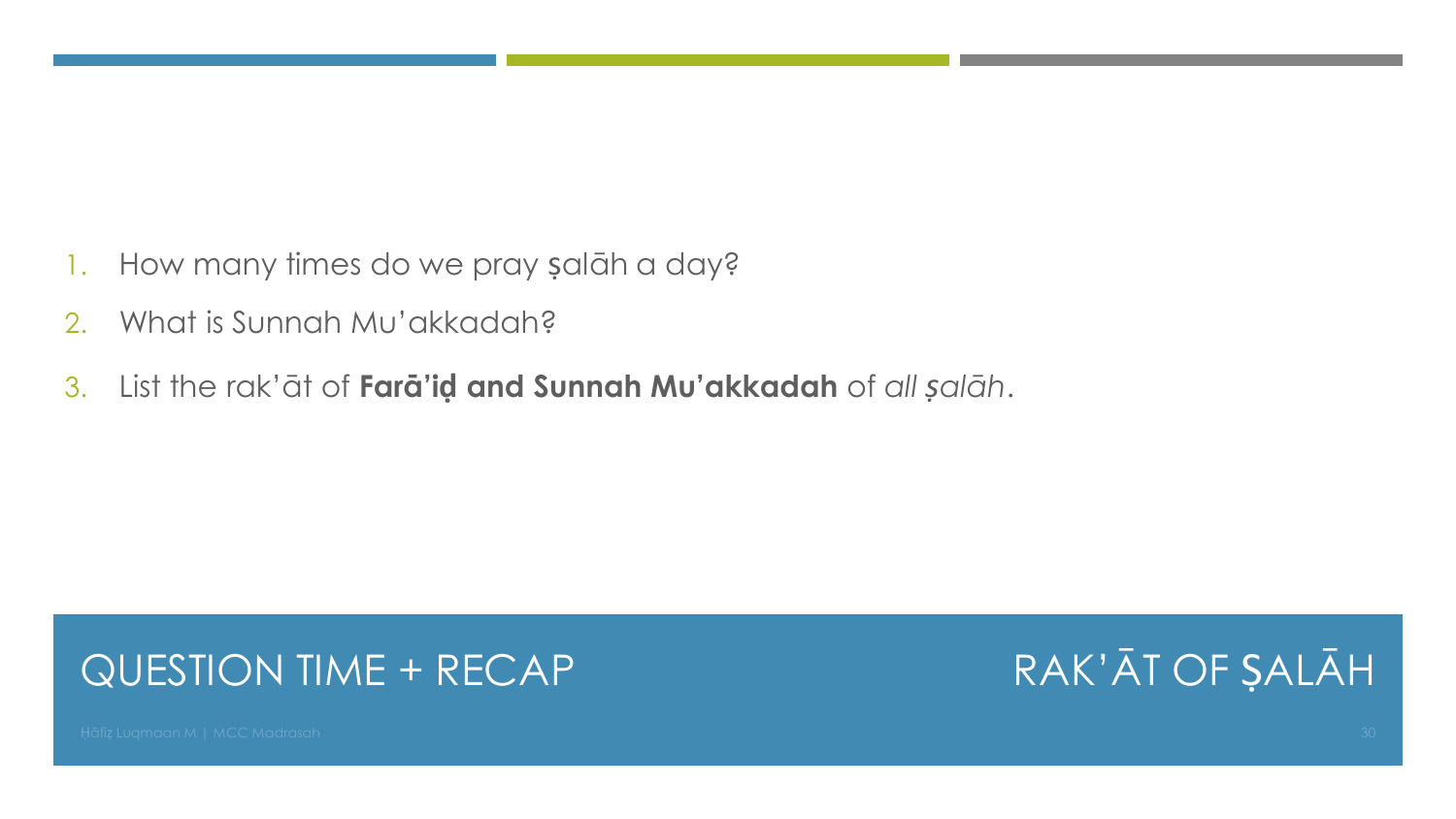### AQĀ'ID **BOYS SCHOOL ISLAMIC STUDIES 2021 - 22**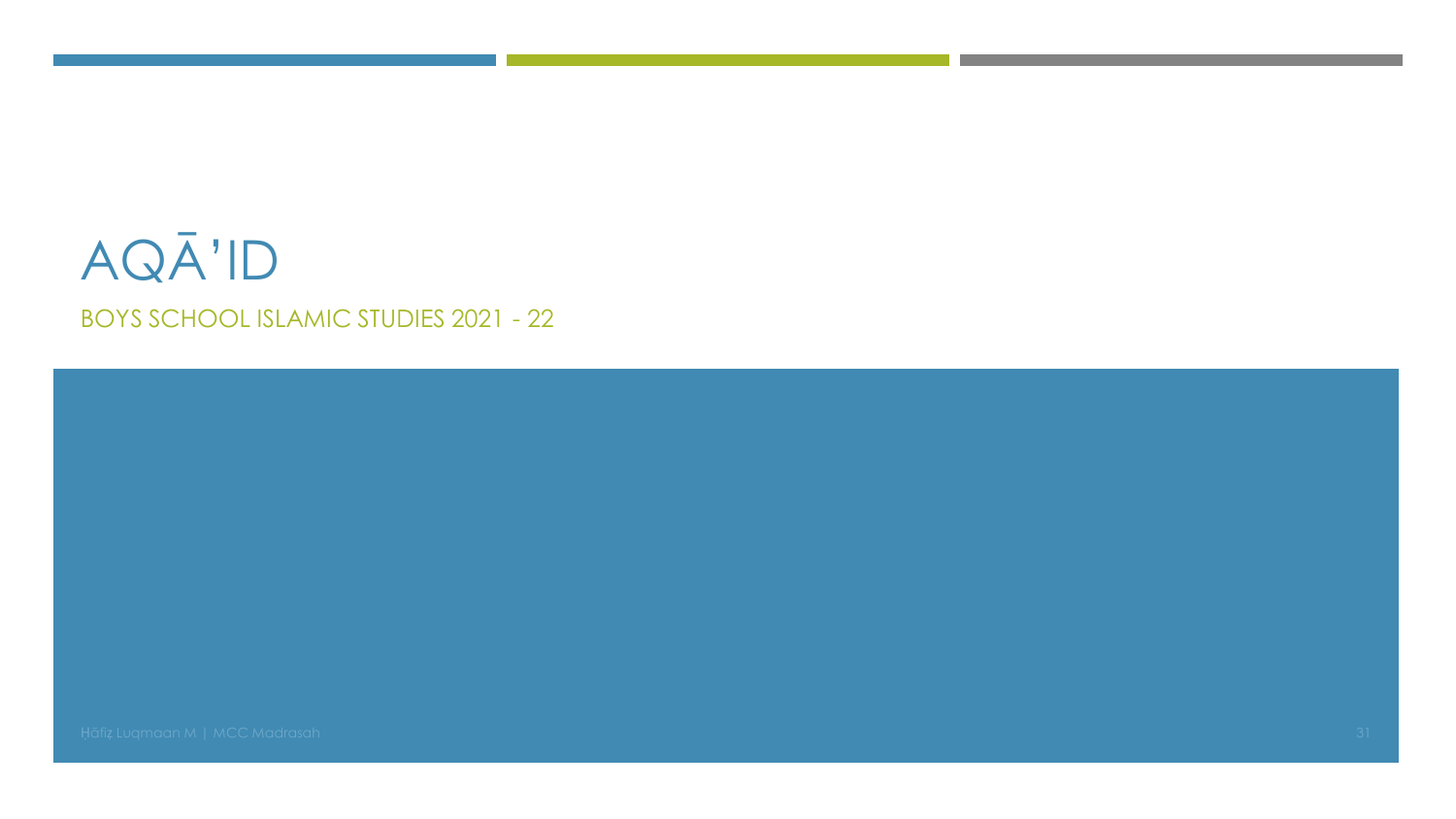## A'RĀF LESSON 1-11/10/2021

AQĀ'ID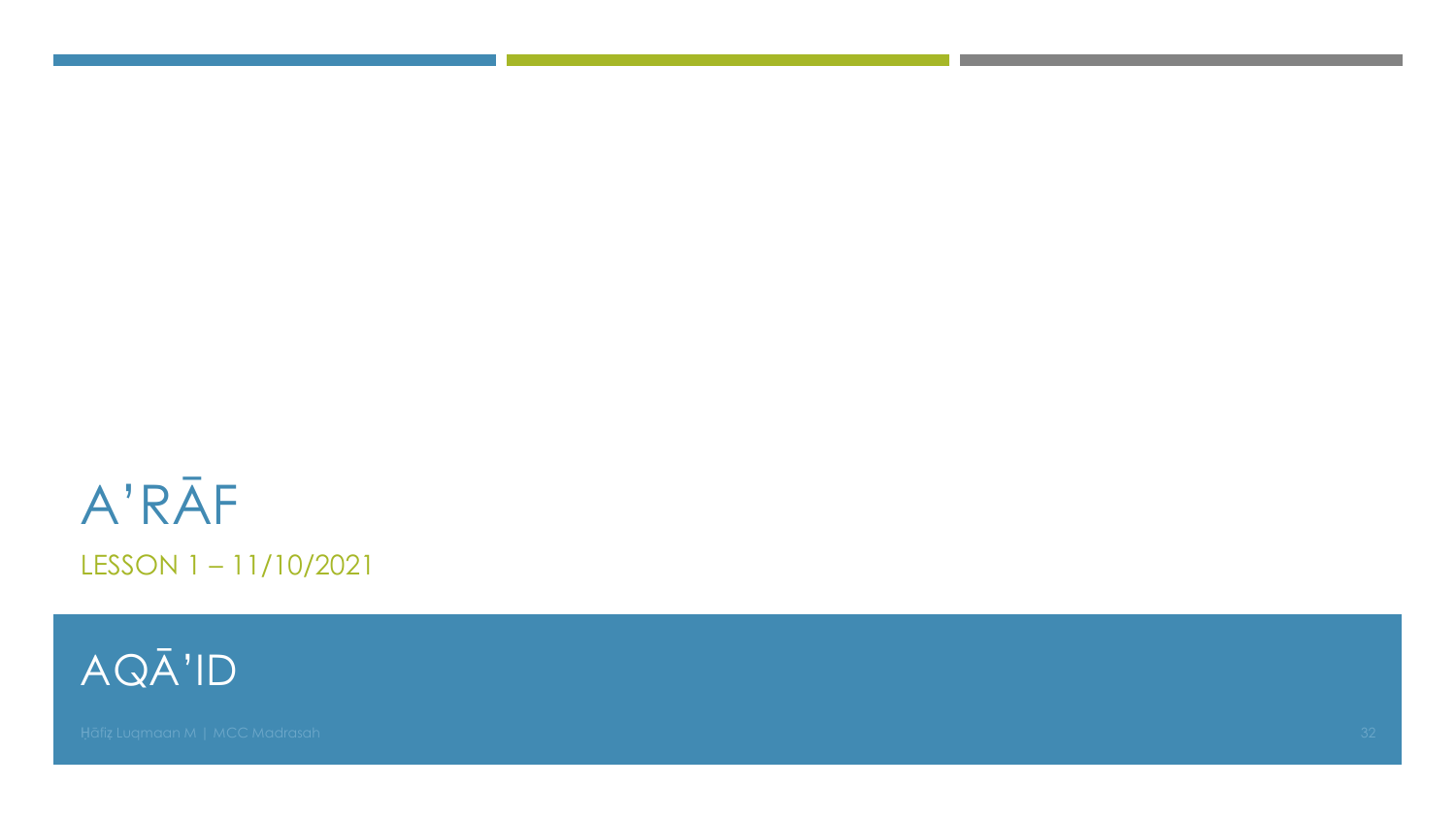### A'RĀF

A'rāf is a place between Jannah and Jahannam. Those people who have the same amount of good and bad deeds will be sent here. Eventually they will enter Jannah.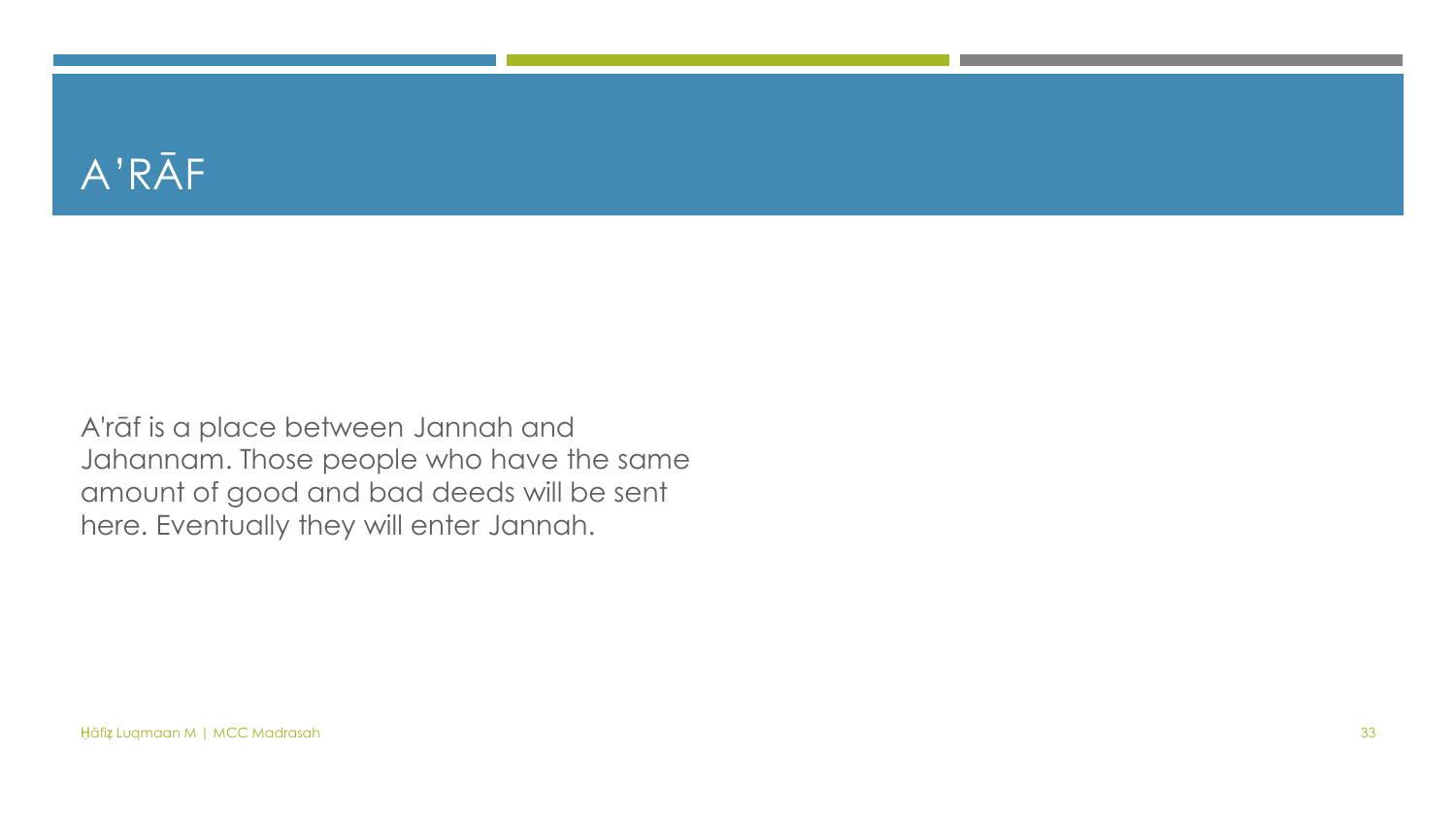### A'RĀF

The Qur'ān informs us of the people of A'rāf in the following verse:

"Between the two groups there will be a barrier. And on A'rāf (the Heights) there shall be people who will recognize each group through their signs, and they will call out to the people of Paradise, "Peace on you." They will not have entered it, yet they will hope to.

When their eyes will be turned to the people of the Fire, they will say, "Our Lord, do not join us with the unjust people."

The people of A'rāf will call out to the people (of the Fire) whom they will recognise through their signs: "Your masses were not of any help to you, nor was the arrogance you used to show. Is it these (people of Paradise) about whom you swore that Allāh would not allow His mercy to reach them?"

(It will be said to such people): "Enter Paradise there will be no fear for you, nor shall you grieve." (Qur'ān 7:46-49)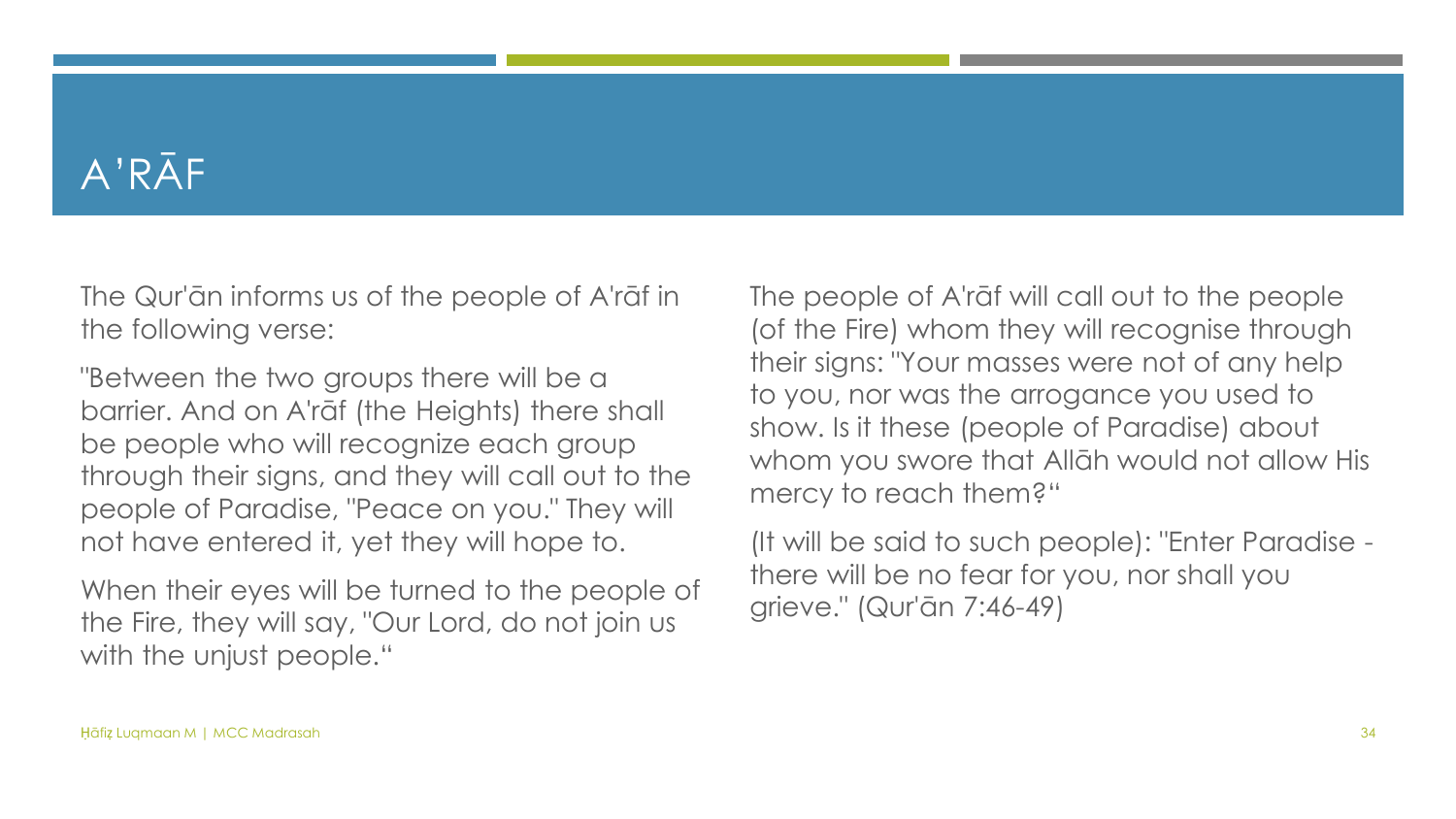- 1. What is A'rāf?
- 2. Which people will be at A'rāf?
- 3. Will they enter Jannah?
- 4. Explain the verses of the Qur'an which inform us of the people of A'raf.

### QUESTION TIME + RECAP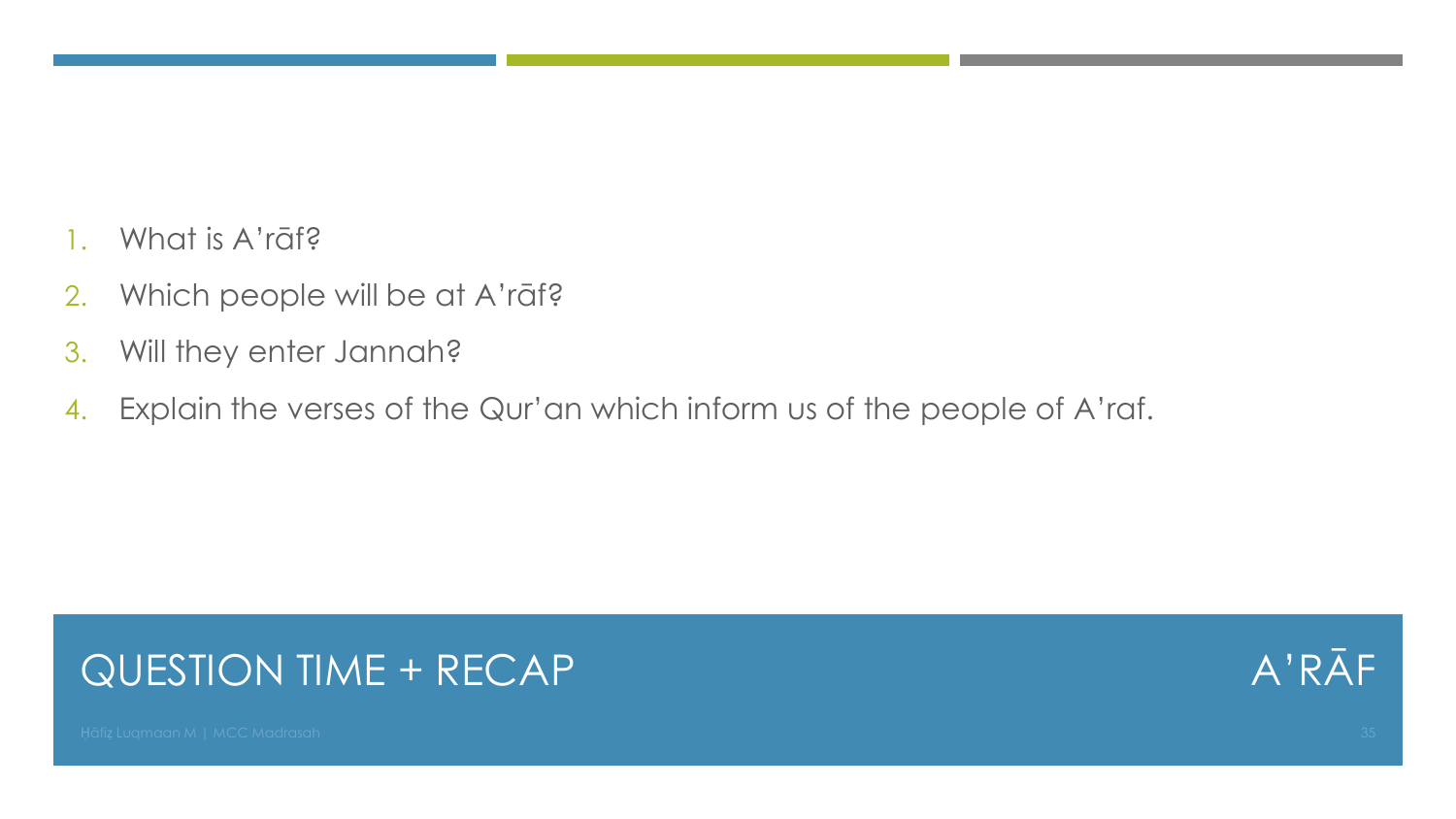### **QADR [FATE]** LESSON 2-11/10/2021

AQĀ'ID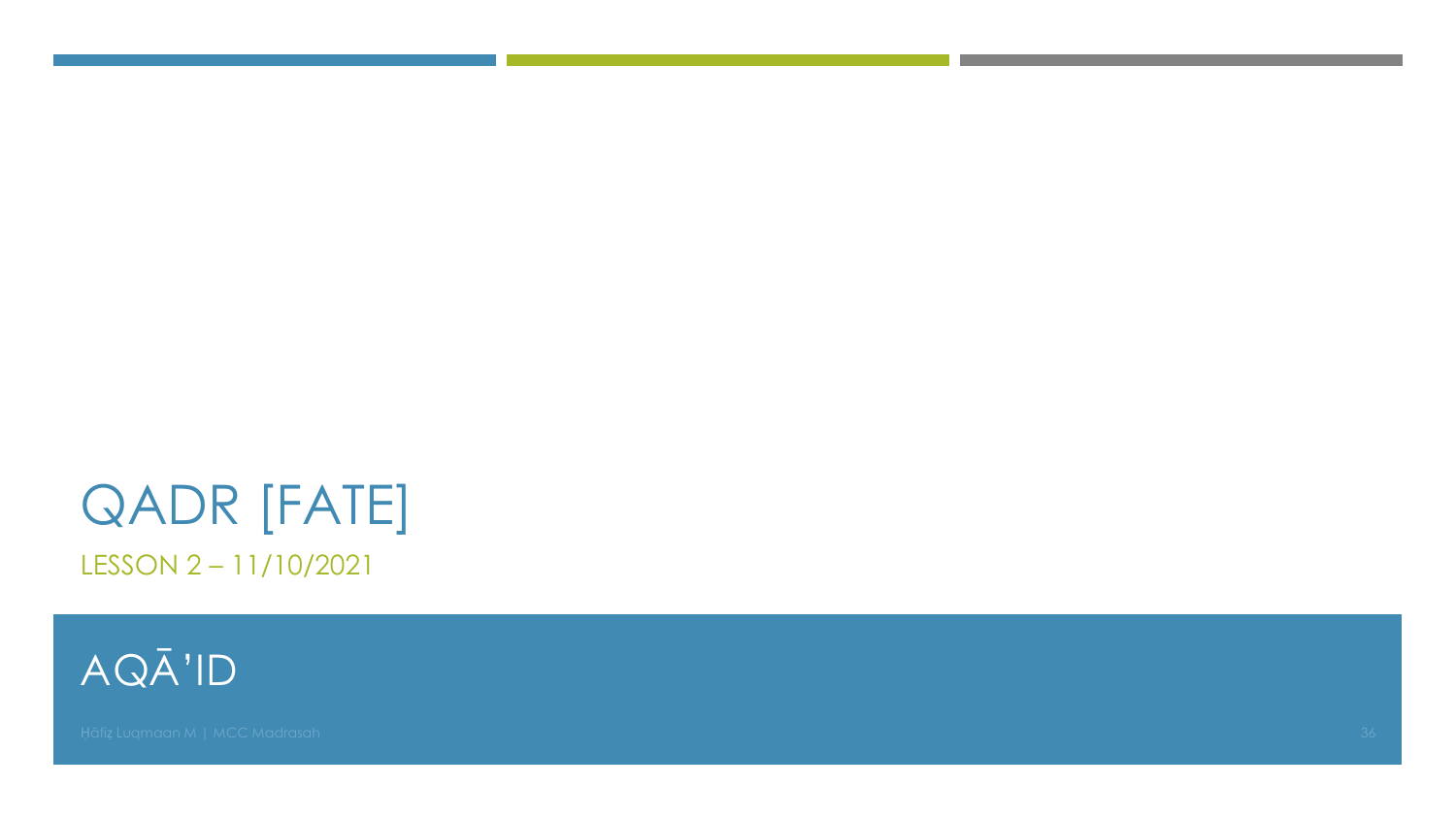### QADR [FATE]

'Abdullāh ibn 'Abbās raḍiyallāhu ʿanhu reported that "One day I was behind the Prophet ṣallallāhu ʿalayhi wasallam and he said to me:

"O young man, I shall teach you some words of advice: Be mindful of Allāh, and Allāh will protect you. Be mindful of Allāh, and you will find Him in front of you. If you (have need to) ask, ask of Allāh; and if you seek help, seek help from Allāh. Know that even if a nation (or the whole community) were to gather together to benefit you with something, they would not benefit you with anything except that which Allāh has already recorded for you, and that if they gathered together to harm you with something, they would not be able to harm you with anything except that which Allāh has already recorded against you. The pens have been lifted and the pages have dried." (Tirmidhī)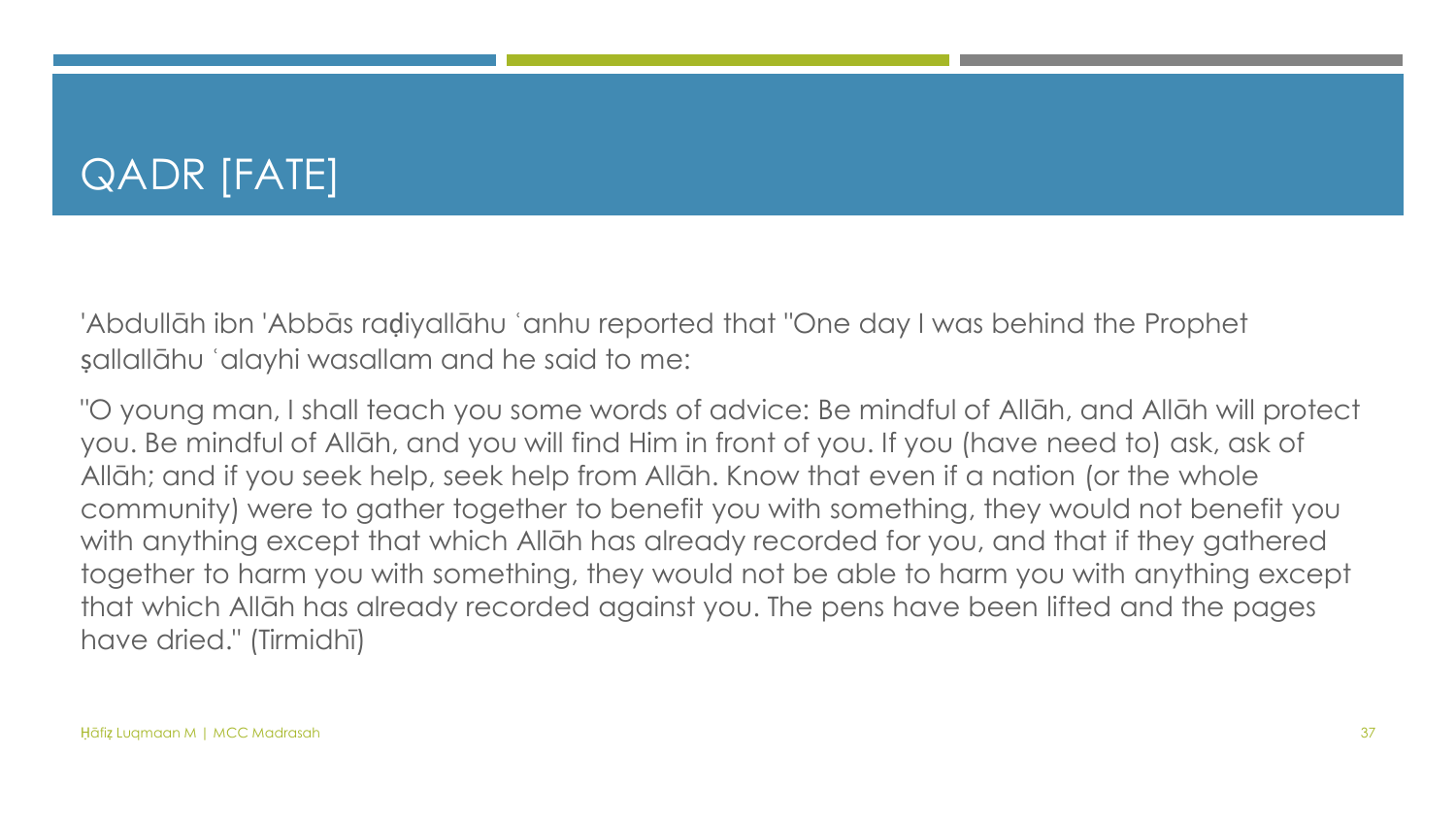### QADR [FATE]

"It could be that you dislike something, when it is good for you, and it could be that you like something when it is bad for you. Allāh knows, and you do not know." (Qur'ān 2:216)

"Surely, it is Allāh with whom rests the knowledge of the Hour, and He sends down the rain, and He knows what is in the wombs. No one knows what he will earn tomorrow, and no one knows in which land he will die. Surely, Allāh is All Knowing, All Aware." (Qur'ān 31:34)

"With Him are the keys of the unseen. No one knows them but He. He knows what is in the land and the sea. No leaf ever falls but that He knows about it, and there is no grain in the dark layers of the earth, or anything fresh or dry that is not recorded in a manifest book." (Qur'ān 6:59)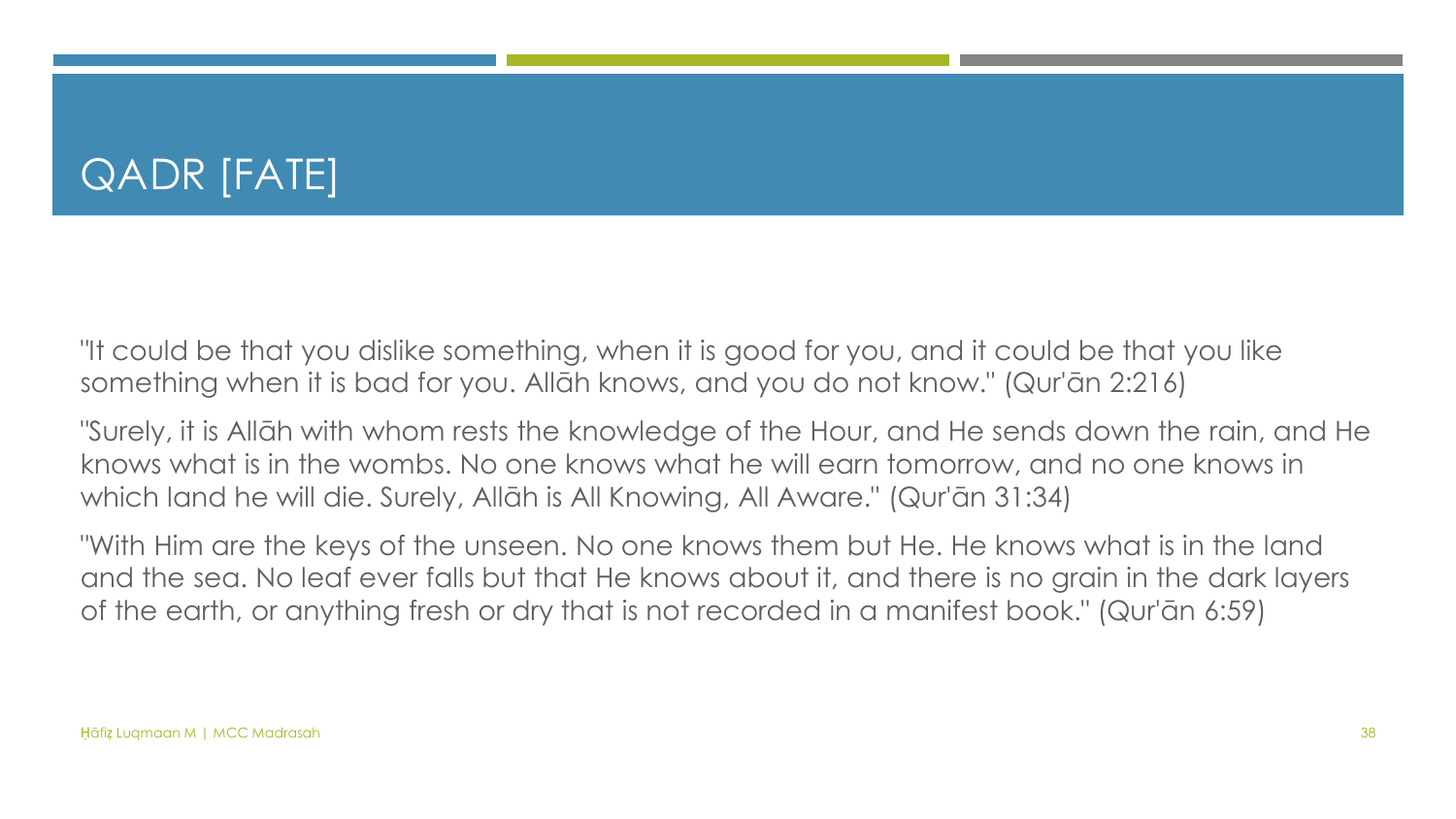### QADR [FATE]

From this we should learn and understand that all power and might is with Allāh. Allāh knows everything. Allāh loves us, and although sometimes something may happen to us which we may not like, when we look back, we see that it was truly good for us. This is part of our faith, that **we must believe that everything is from Allāh.**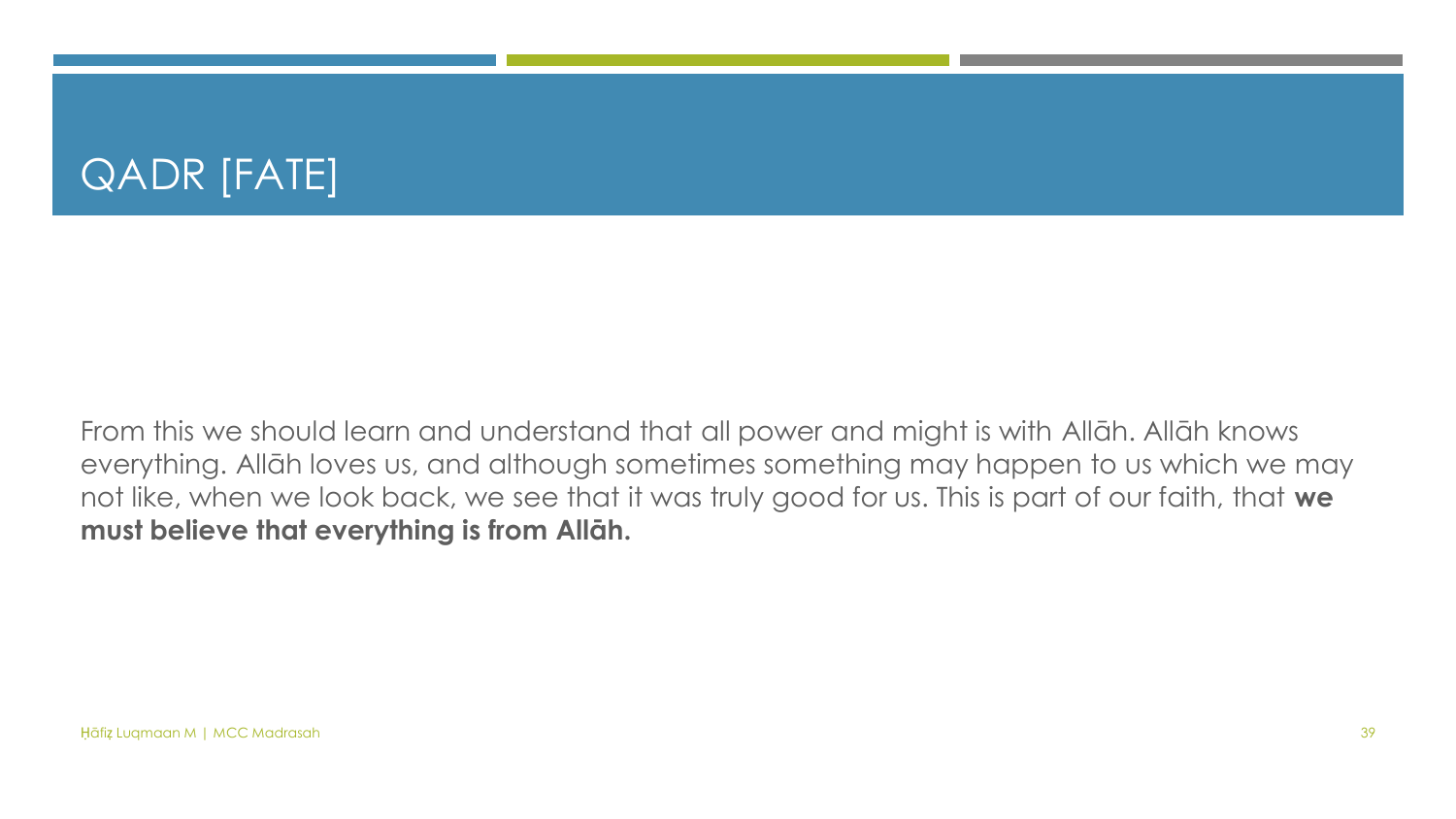- 1. Who is in control of everything?
- 2. If things don't go according to how we plan, what must we do?
- 3. Explain 'Qadr' in your own words.

#### QUESTION TIME + RECAP

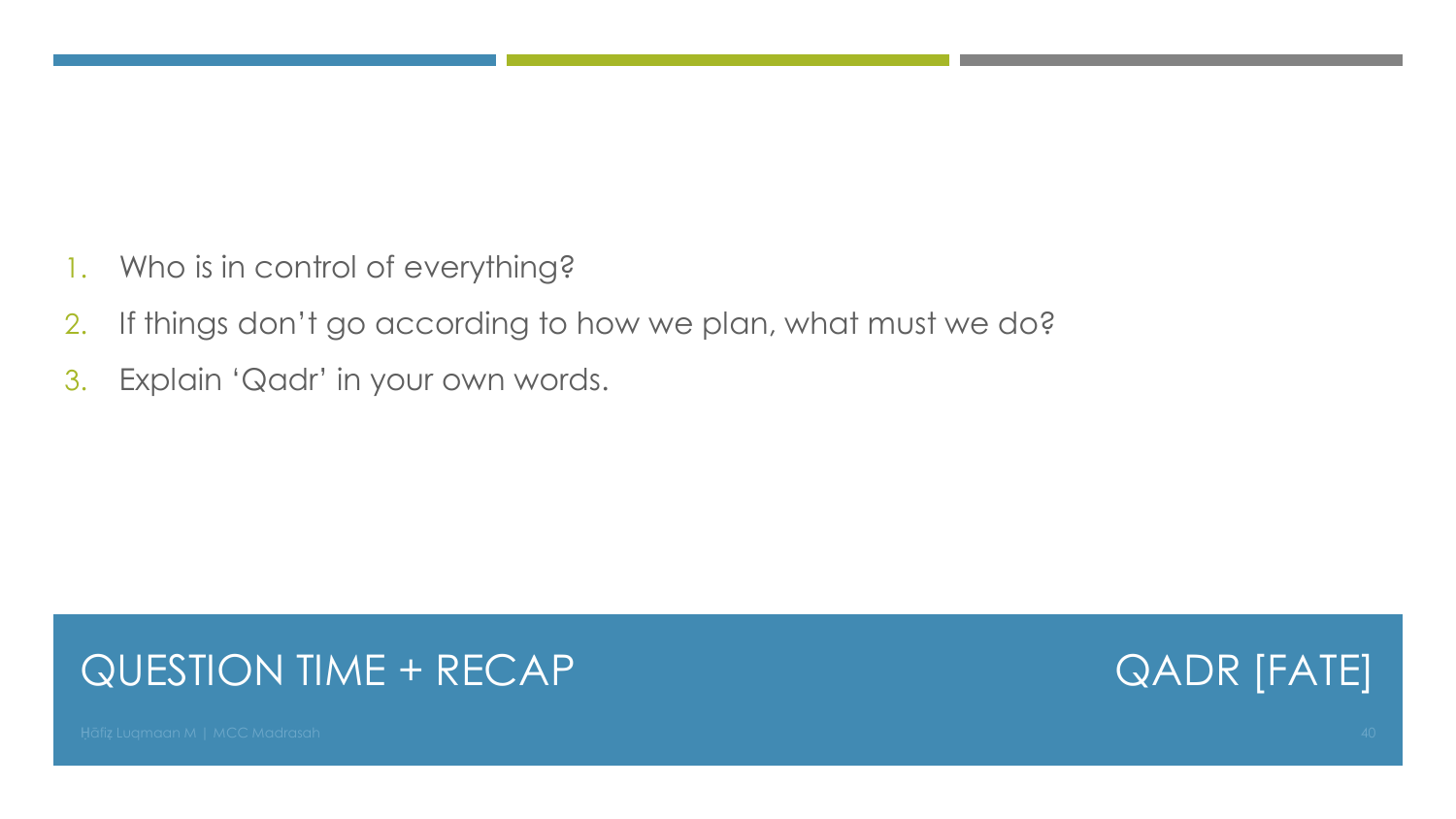# OUR BELIEFS WITH REGARDS TO ALLAH

LESSON 3-11/10/2021

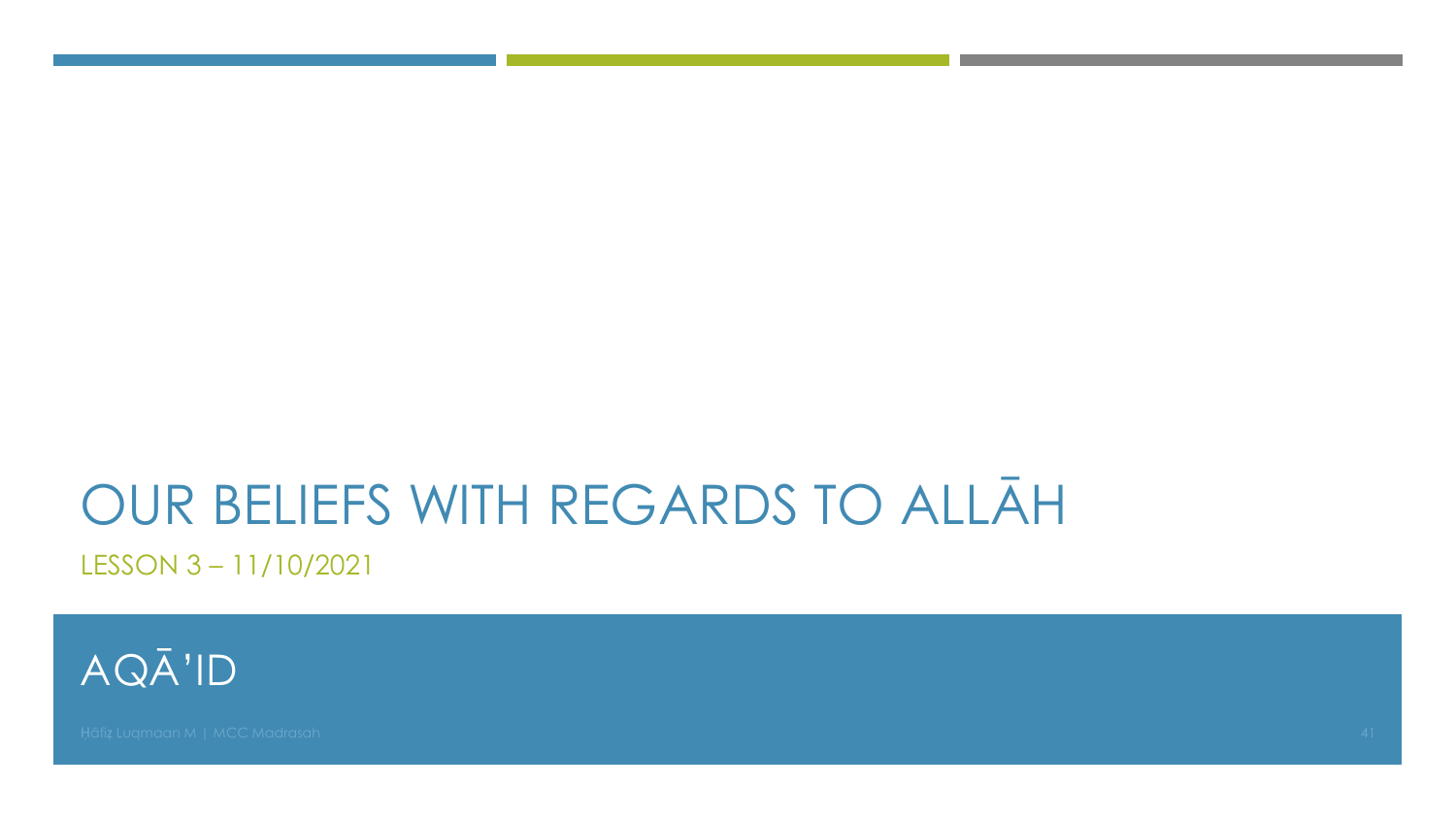#### OUR BELIEFS WITH REGARDS TO ALLAH

- ➢ We declare Allāh's oneness, believing, without doubt, that Allāh is One, without any partners.
- $\triangleright$  There is nothing like Him (neither in quality, nor in reality).
- $\triangleright$  There is no God other than Him.
- ➢ He is the Eternal without a beginning and the Enduring without end (He is free from the restrictions of time).
- $\triangleright$  He will never perish.
- $\triangleright$  Nothing happens except by His will.
- $\triangleright$  He is living and never dies.
- $\triangleright$  He neither slumbers nor sleeps.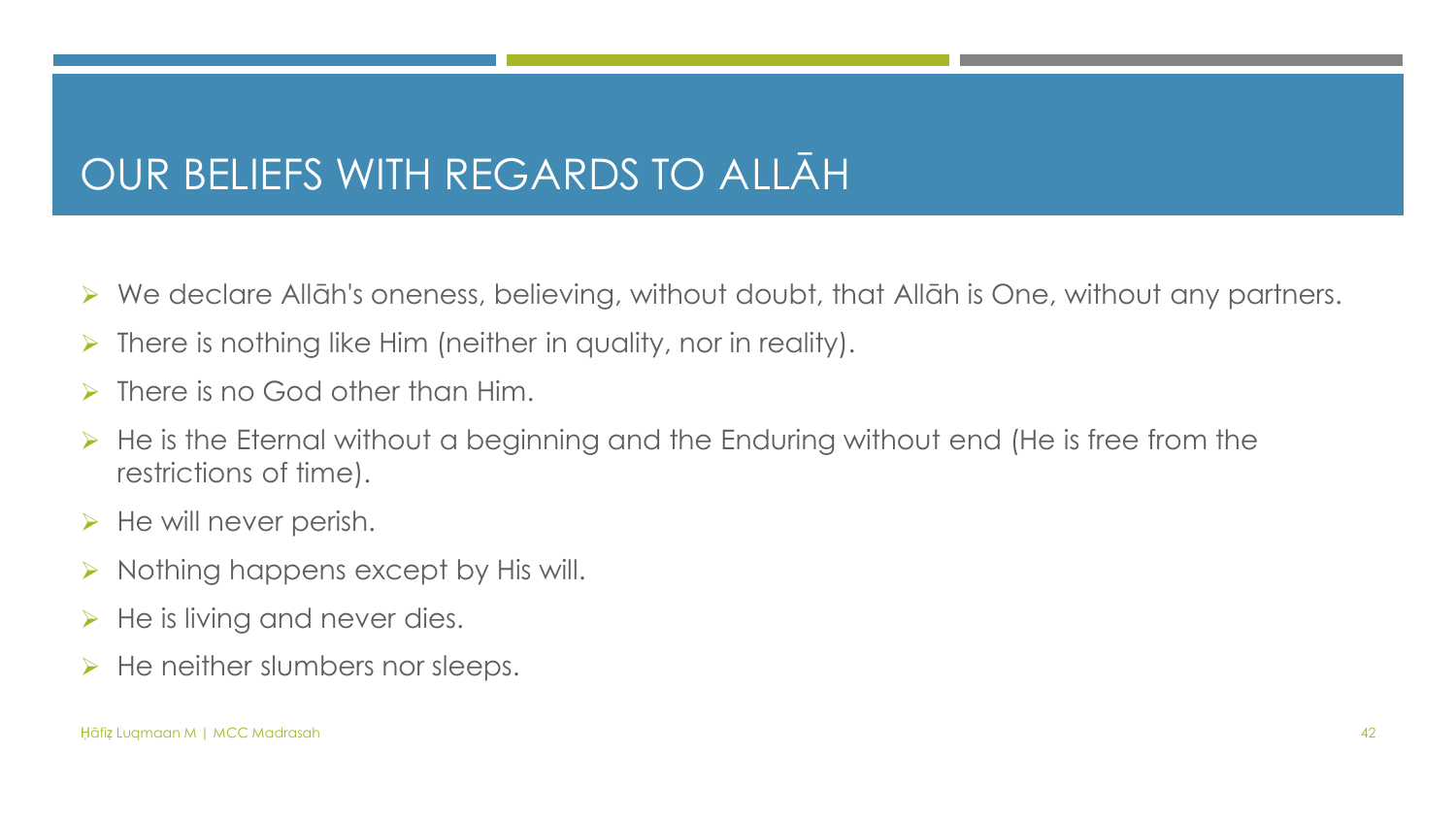#### OUR BELIEFS WITH REGARDS TO ALLAH

- $\triangleright$  He has the power to do everything.
- ➢ Everything is dependent on Him, everything is easy for Him, and He is in need of nothing.
- $\triangleright$  He created creation with His knowledge.
- $\triangleright$  He ordered them to obey Him and forbade them from disobeying Him.
- $\triangleright$  He has absolute knowledge of everything.
- ➢ No one can change His decree, put back His command, or overpower His affairs.
- ➢ We believe in all of this and are certain that **everything comes from Him (be it good or bad).**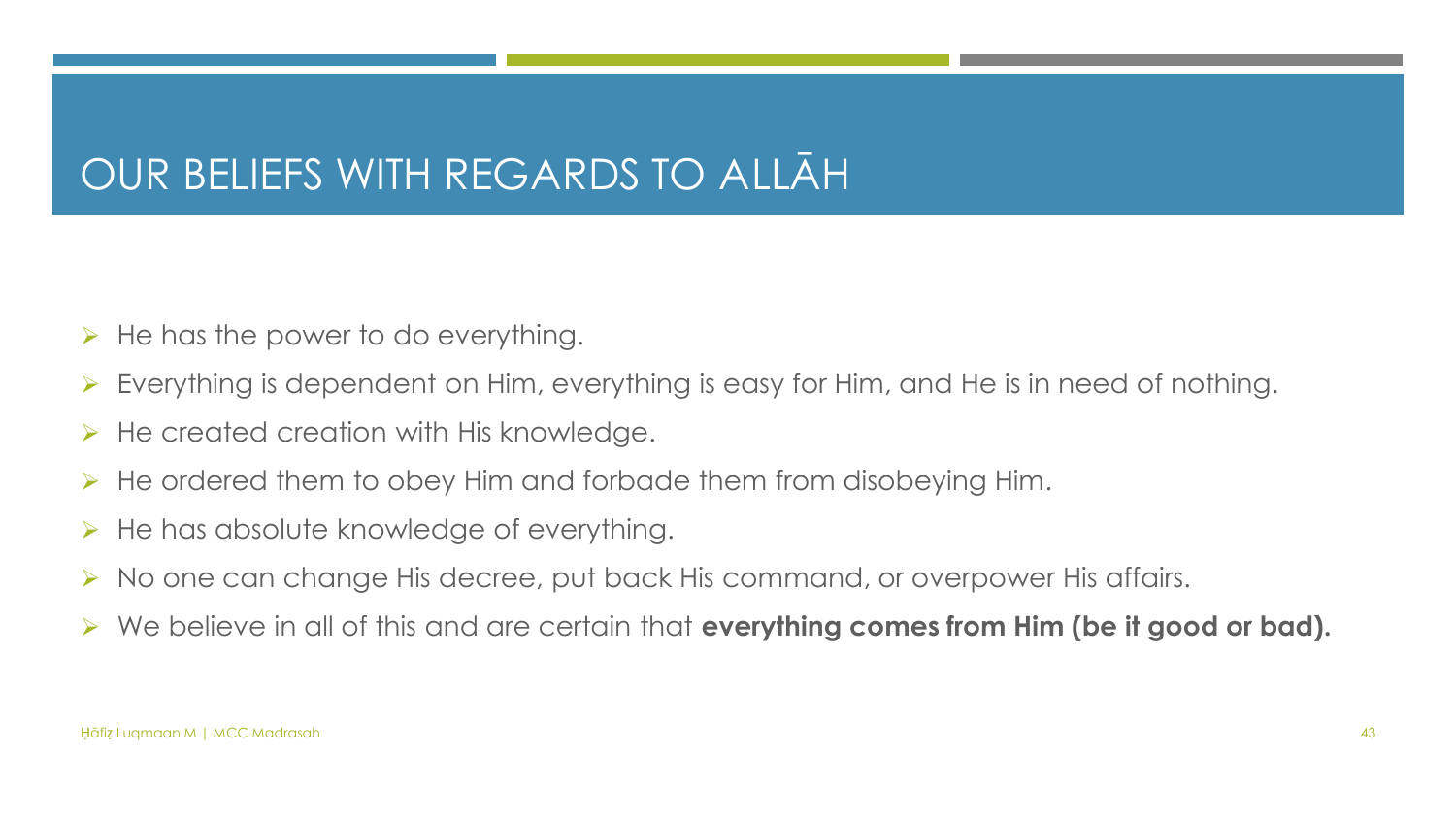- 1. Does Allāh sleep?
- 2. Who created us?
- 3. Who never dies?
- 4. Can anyone change Allāh's decree, put back His command, or overpower His affairs?
- 5. Name four beliefs we have with regards to Allāh. (Not from the questions above!)

#### QUESTION TIME + RECAP

#### OUR BELIEFS WITH REGARDS TO ALLĀH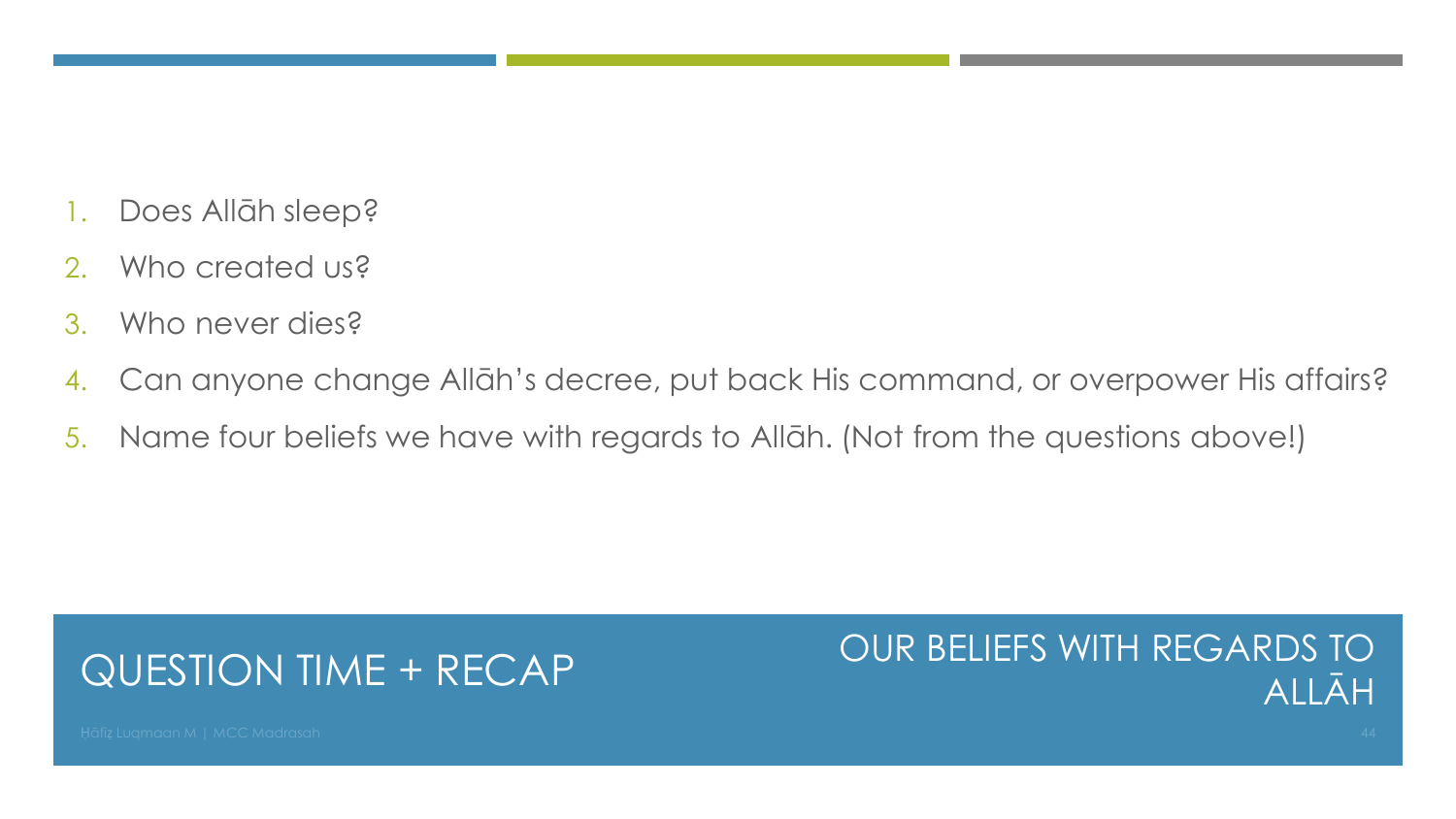# OUR BELIEFS WITH REGARDS TO THE MESSENGER MUHAMMAD SALLALLAHU 'ALAYHI WASALLAM LESSON 4 - 11/10/2021

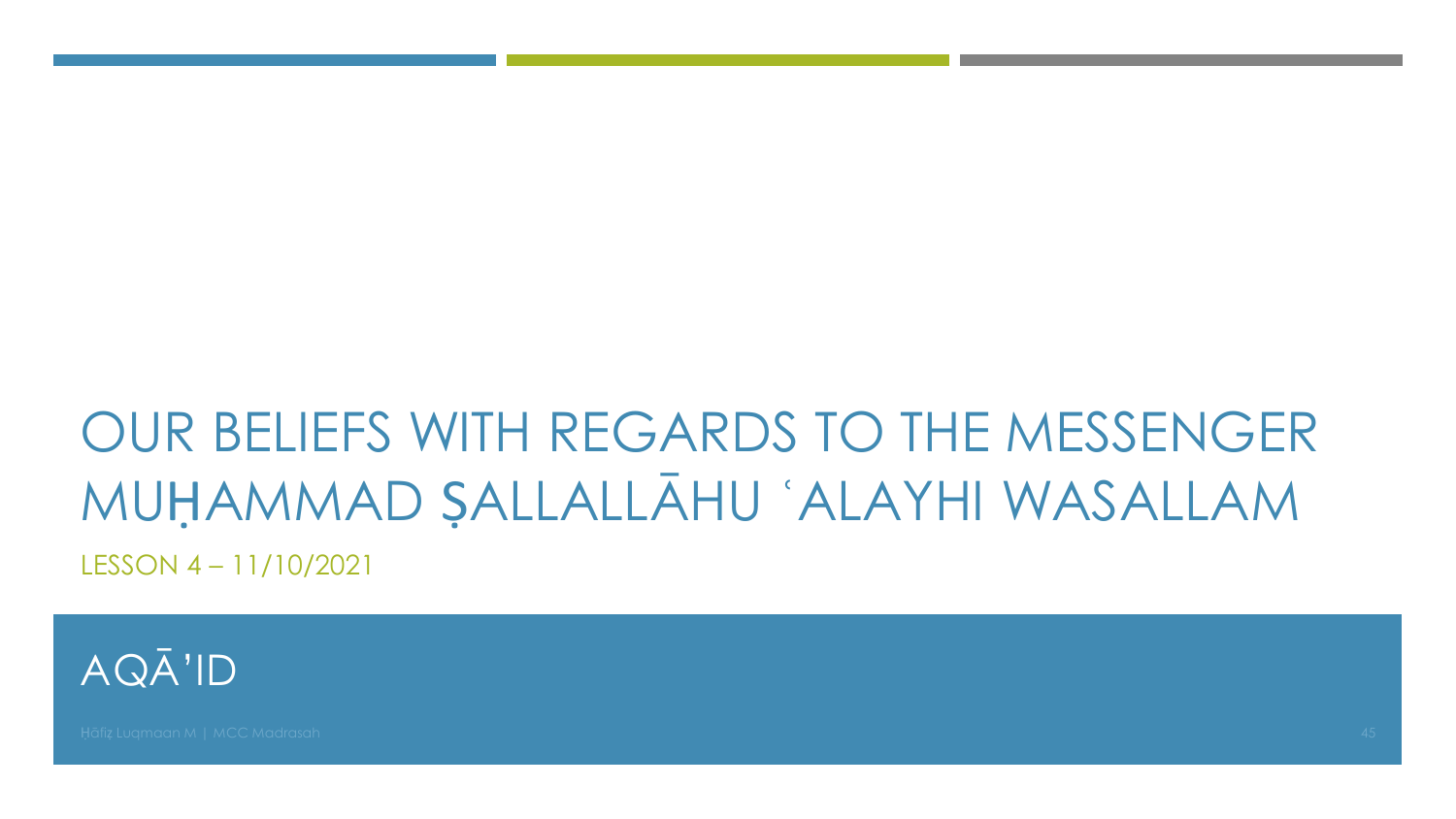#### OUR BELIEFS WITH REGARDS TO THE MESSENGER MUḤAMMAD ṢALLALLĀHU ʿALAYHI WASALLAM

- ➢ We believe that Muḥammad ṣallallāhu ʿalayhi wasallam is Allāh's chosen servant, selected Prophet, and His Messenger, with whom Allāh is well-pleased.
- $\triangleright$  He is the seal of the prophets, the leader of the God-fearing, the most honoured of all the Messengers, and the Beloved of the Lord of all the Worlds.
- Every claim to prophethood after him is false and deceitful.
- He is the one who has been sent to all the Jinn and all mankind with truth and guidance.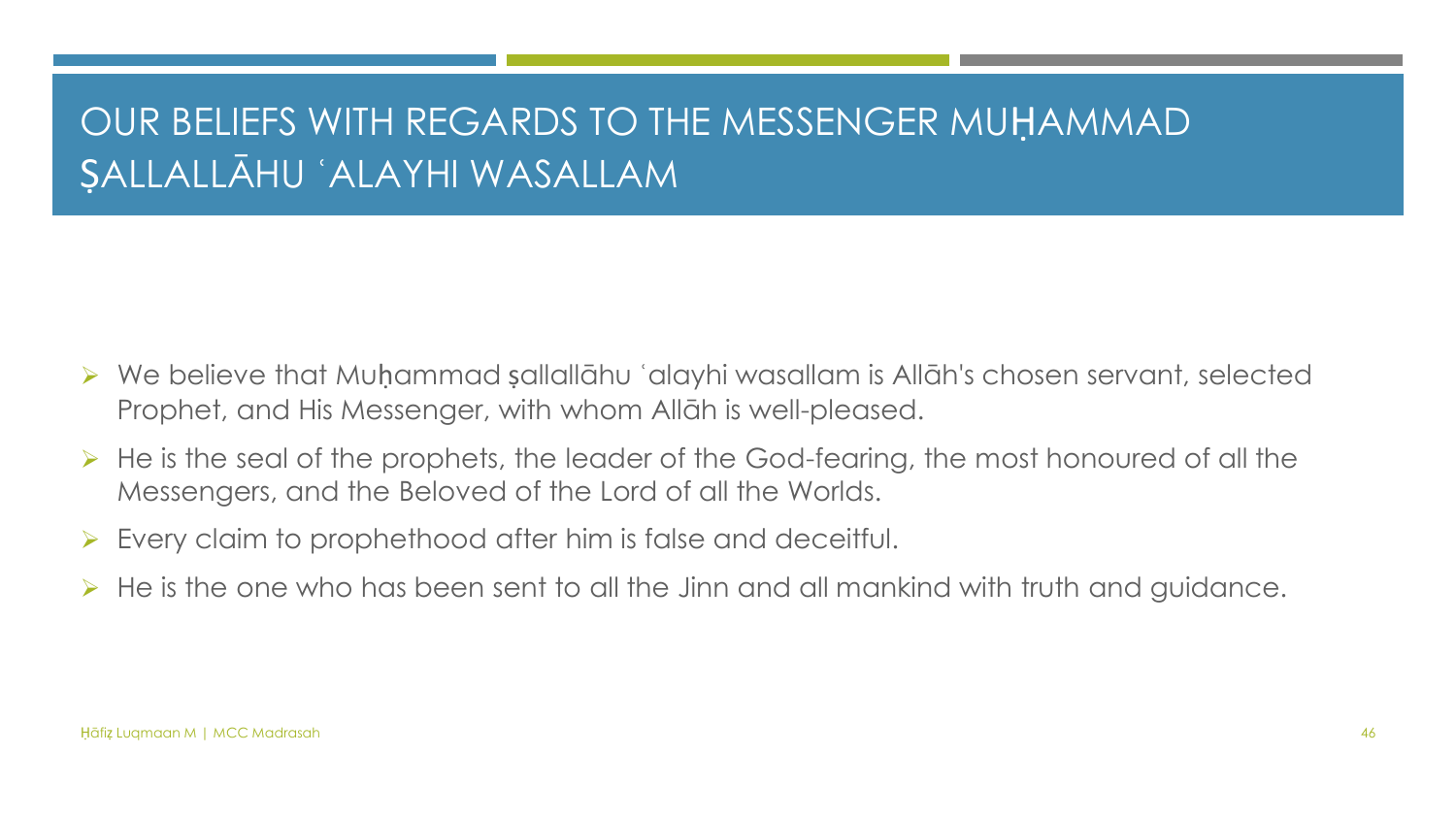1. Name two beliefs we have with regards to the Messenger Muḥammad ṣallallāhu ʿalayhi wasallam.

#### QUESTION TIME + RECAP

OUR BELIEFS WITH REGARDS TO THE MESSENGER MUḤAMMAD ṢALLALLĀHU ʿALAYHI WASALLAM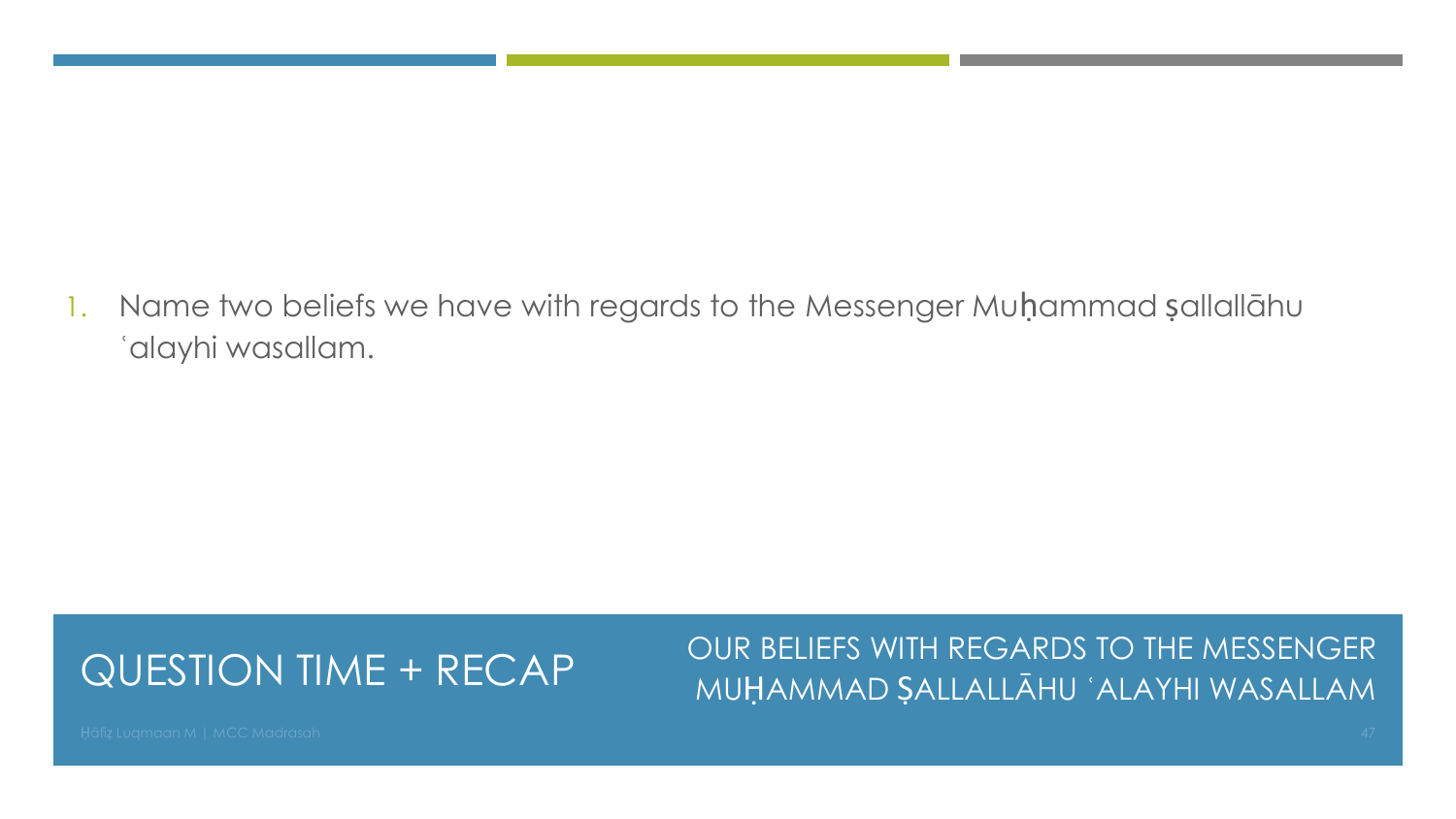# OUR BELIEFS WITH REGARDS TO THE PROPHETS

LESSON 5-11/10/2021

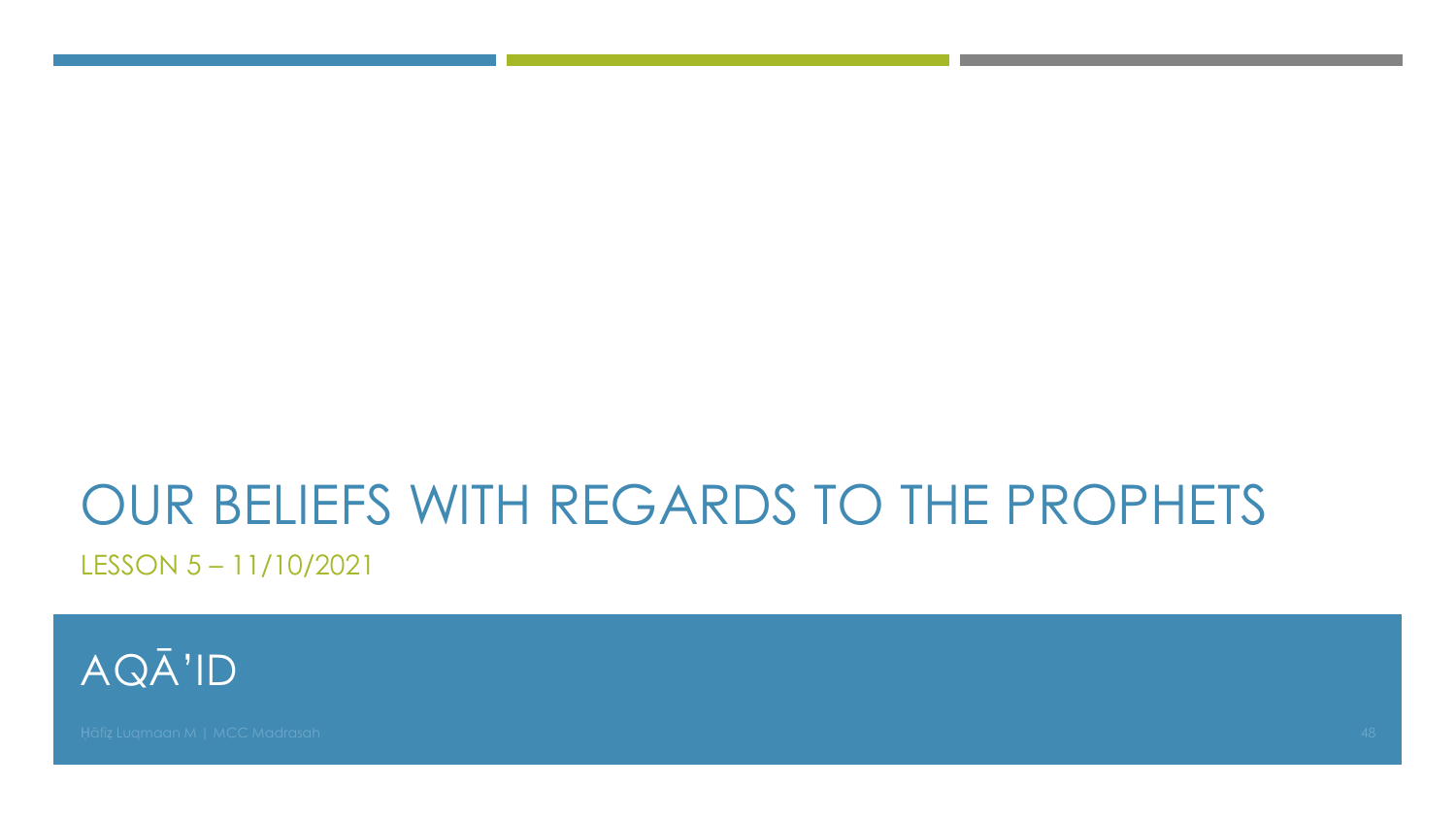#### OUR BELIEFS WITH REGARDS TO THE PROPHETS

- ➢ Our belief in the prophets and messengers is firm. We accept that all of them are free from sins.
- $\triangleright$  We believe Allāh is pleased with all of them.
- ➢ The mistakes they have made have been forgiven by Allāh. Mistakes are not the same as sins.
- ➢ We do not worship any of them. Nor do we say that they share any of the divine qualities of Allāh.
- ➢ We do not give any one of them a higher status than another except as revealed by Allāh.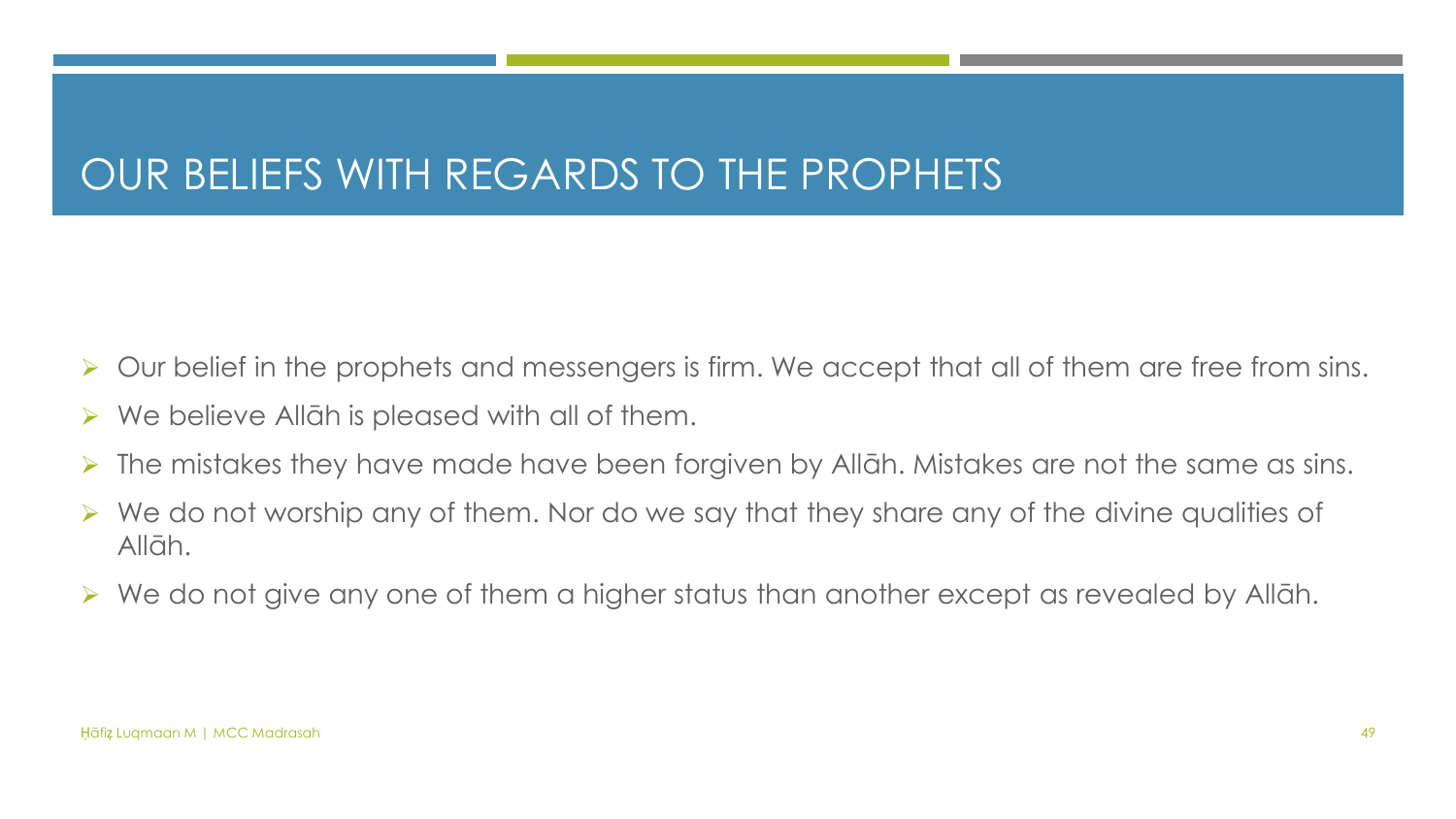- 1. Name two beliefs we have with regards to the Prophets.
- 2. Are Prophets free from sins?

#### QUESTION TIME + RECAP

#### OUR BELIEFS WITH REGARDS TO THE **PROPHETS**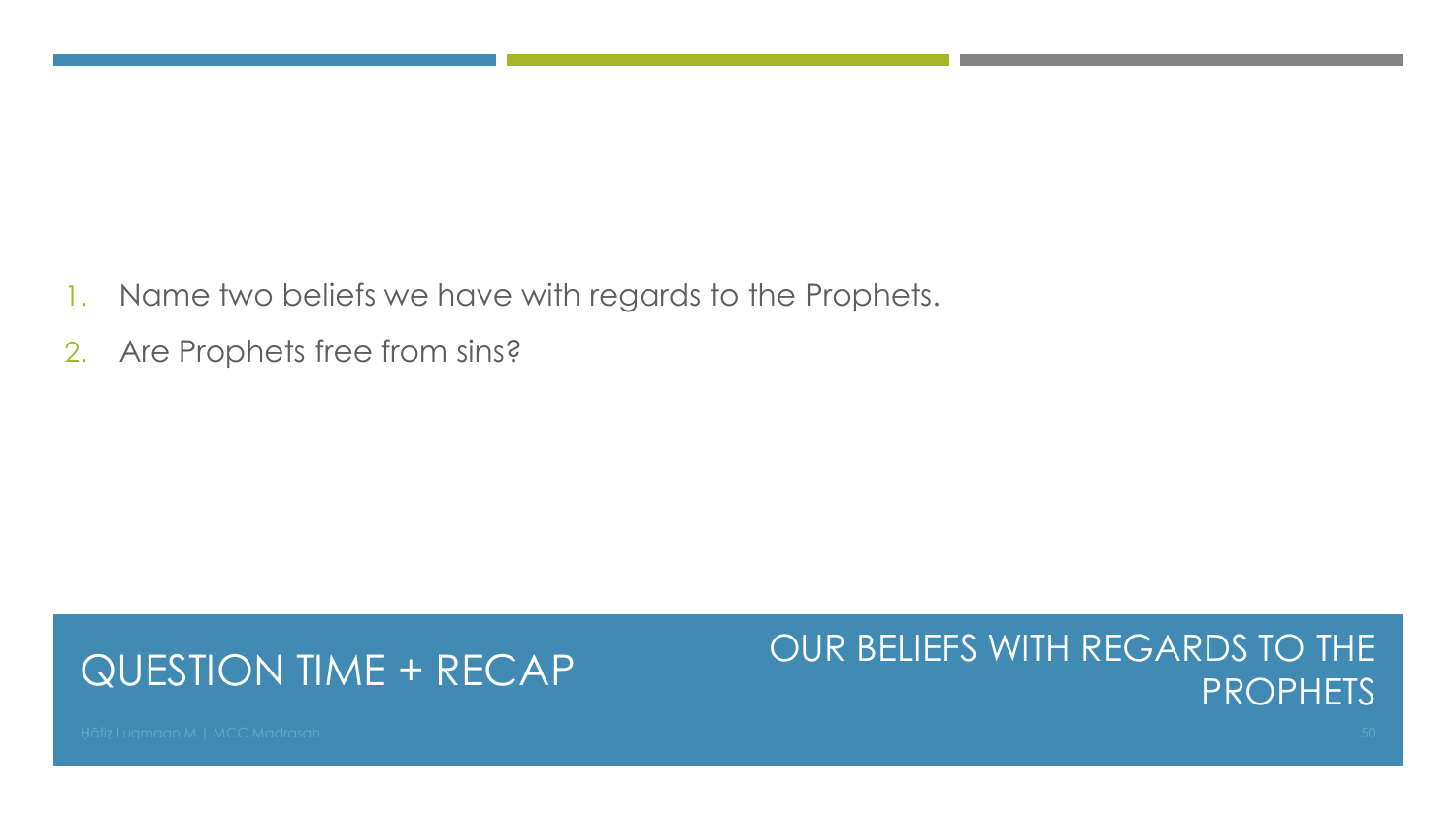# OUR BELIEFS WITH REGARDS TO THE SAHĀBAH

LESSON 6-25/10/2021

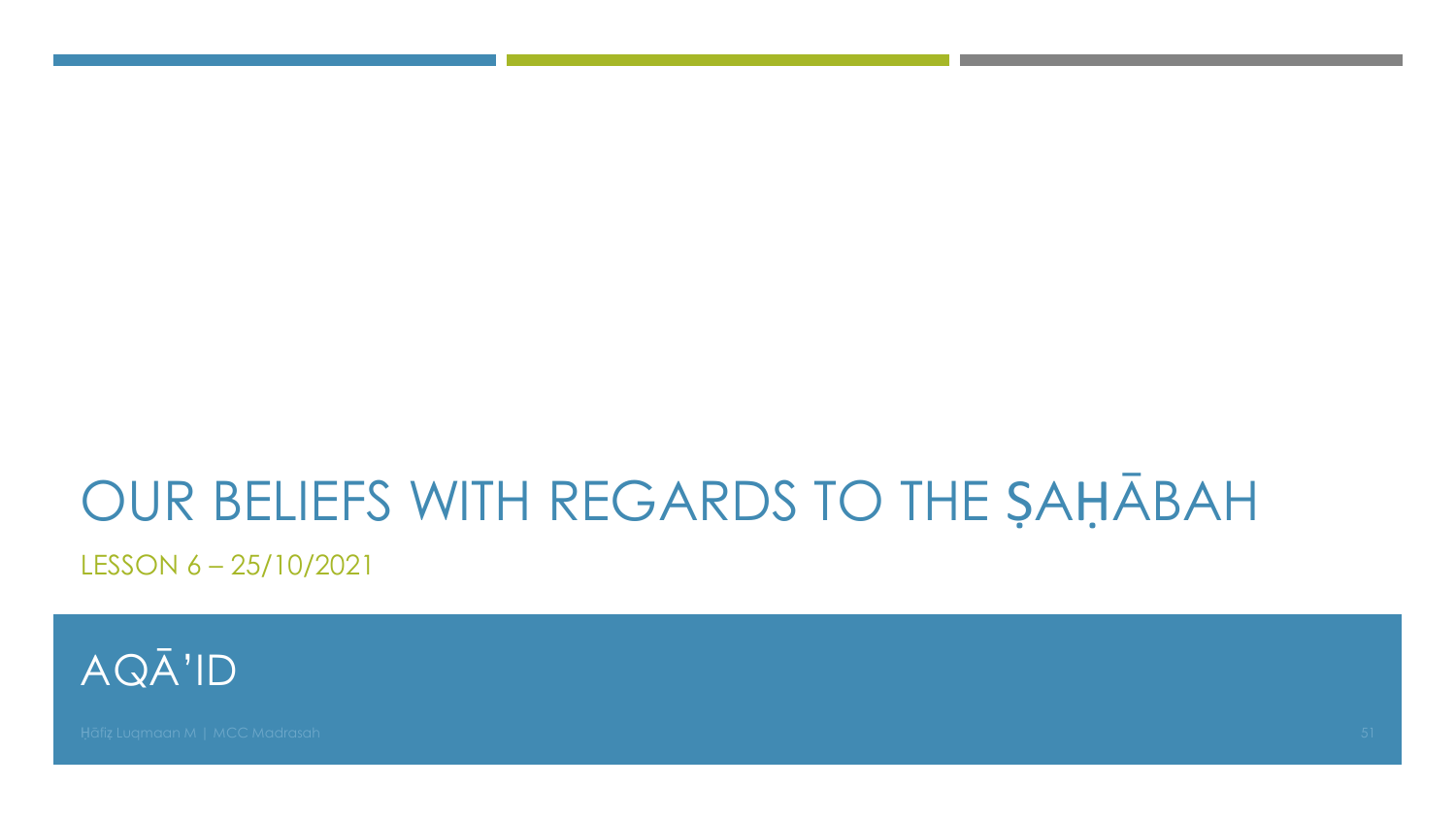#### OUR BELIEFS WITH REGARDS TO THE ṢAḤĀBAH

- $\triangleright$  The Sahābah were the beloved Companions of the Messenger Muḥammad ṣallallāhu ʿalayhi wasallam.
- ➢ A **Ṣaḥābī** is someone, who **in the state of imān**, **met** the Beloved Messenger **Muḥammad ṣallallāhu ʿalayhi wasallam** in the Messenger ṣallallāhu ʿalayhi wasallam's **lifetime** and thereafter **died with īmān**.
- ➢ 'Ṣaḥābah' is plural for 'Ṣaḥābī'.
- $\triangleright$  We love the Sahābah but we do not take our love for any one individual among them to excess nor do we disown any of them.
- $\triangleright$  We only speak well of them.
- $\triangleright$  Love for all of them is part of Islam.
- $\triangleright$  Hatred for them is hypocrisy and rebelliousness.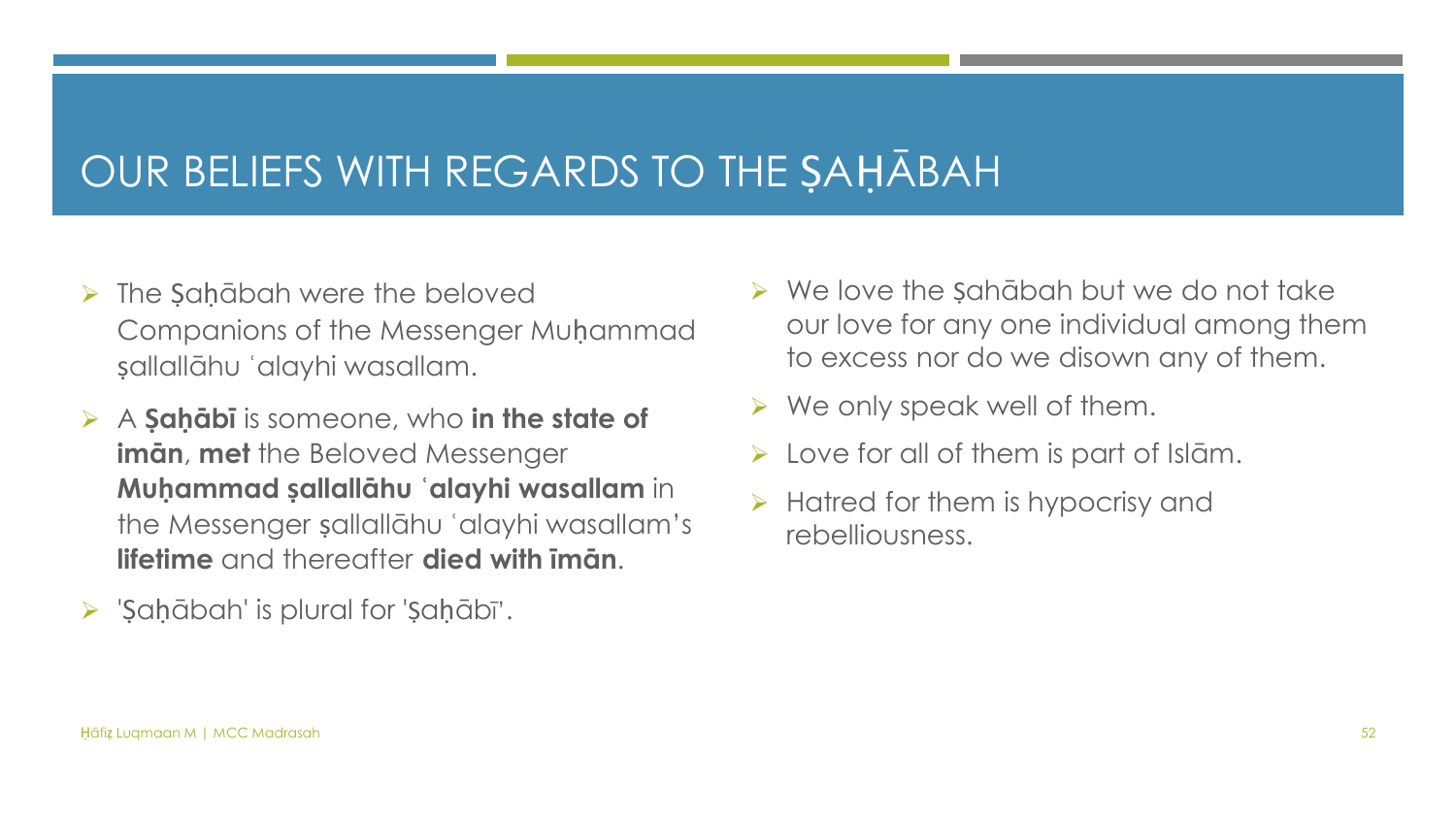#### OUR BELIEFS WITH REGARDS TO THE ṢAḤĀBAH

- ➢ We confirm that, after the death of the Messenger Muḥammad ṣallallāhu ʿalayhi wasallam, the khilāfah (successorship) went first to Abu Bakr raḍiyallāhu ʿanhu, thus proving his excellence and superiority over the rest of the Muslims, then to 'Umar ibn Al-Khaṭṭāb raḍiyallāhu ʿanhu, then to 'Uthmān ibn 'Affān raḍiyallāhu ʿanhu and then to 'Ali ibn Abi Ṭālib raḍiyallāhu ʿanhu. These are the Rightly-Guided Khulafā'.
- ➢ We believe all the wives of our Beloved Messenger Muḥammad ṣallallāhu ʿalayhi wasallam were righteous and pious. They are the Mothers of the Believers (Ummahātul Mu'minīn).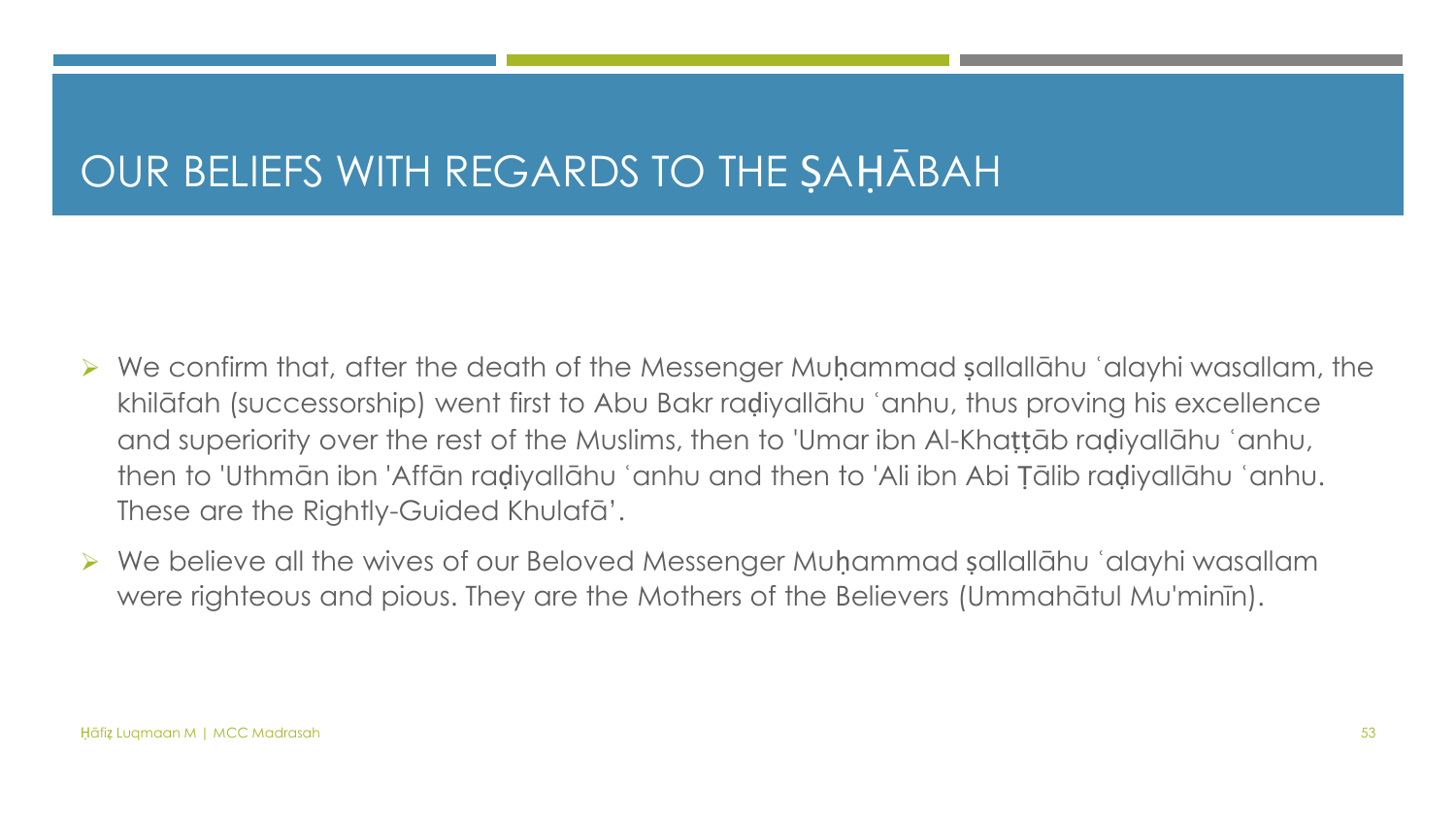- Name two beliefs we have with regards to the Şaḥābah.
- 2. Who is a Ṣaḥābī? (Explain how one may be called a Ṣaḥābī)
- 3. List the successorship after the Messenger Muḥammad ṣallallāhu ʿalayhi wasallam [from what we have learnt] **in order**.
- 4. Do we believe in all the wives of the Messenger Muḥammad ṣallallāhu ʿalayhi wasallam?

#### QUESTION TIME + RECAP

#### OUR BELIEFS WITH REGARDS TO THE ṢAḤĀBAH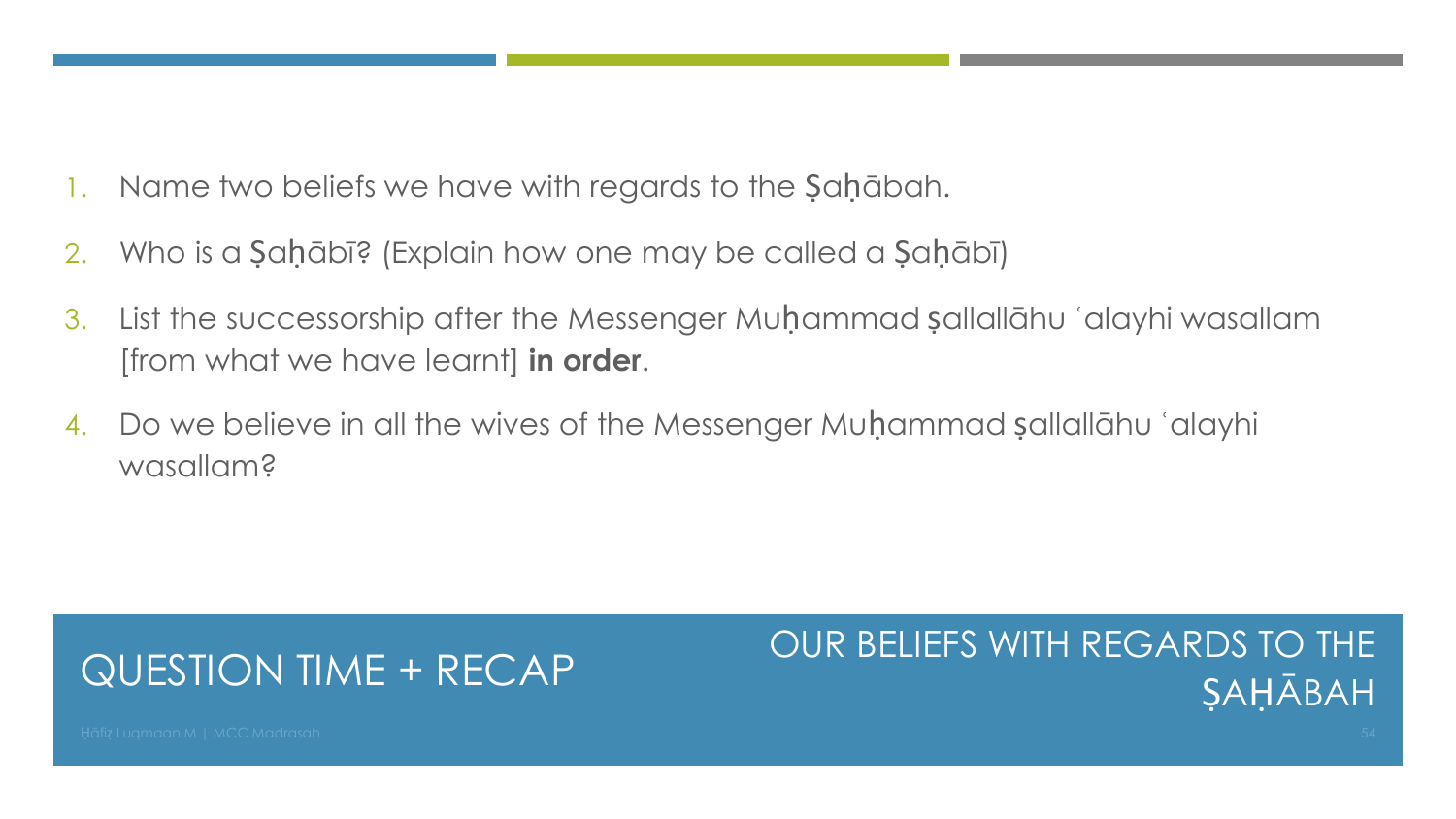## NABAWIYYĀT OUR BELIEFS WITH REGARDS TO PROPHETHOOD LESSON 7-06/12/2021

AQĀ'ID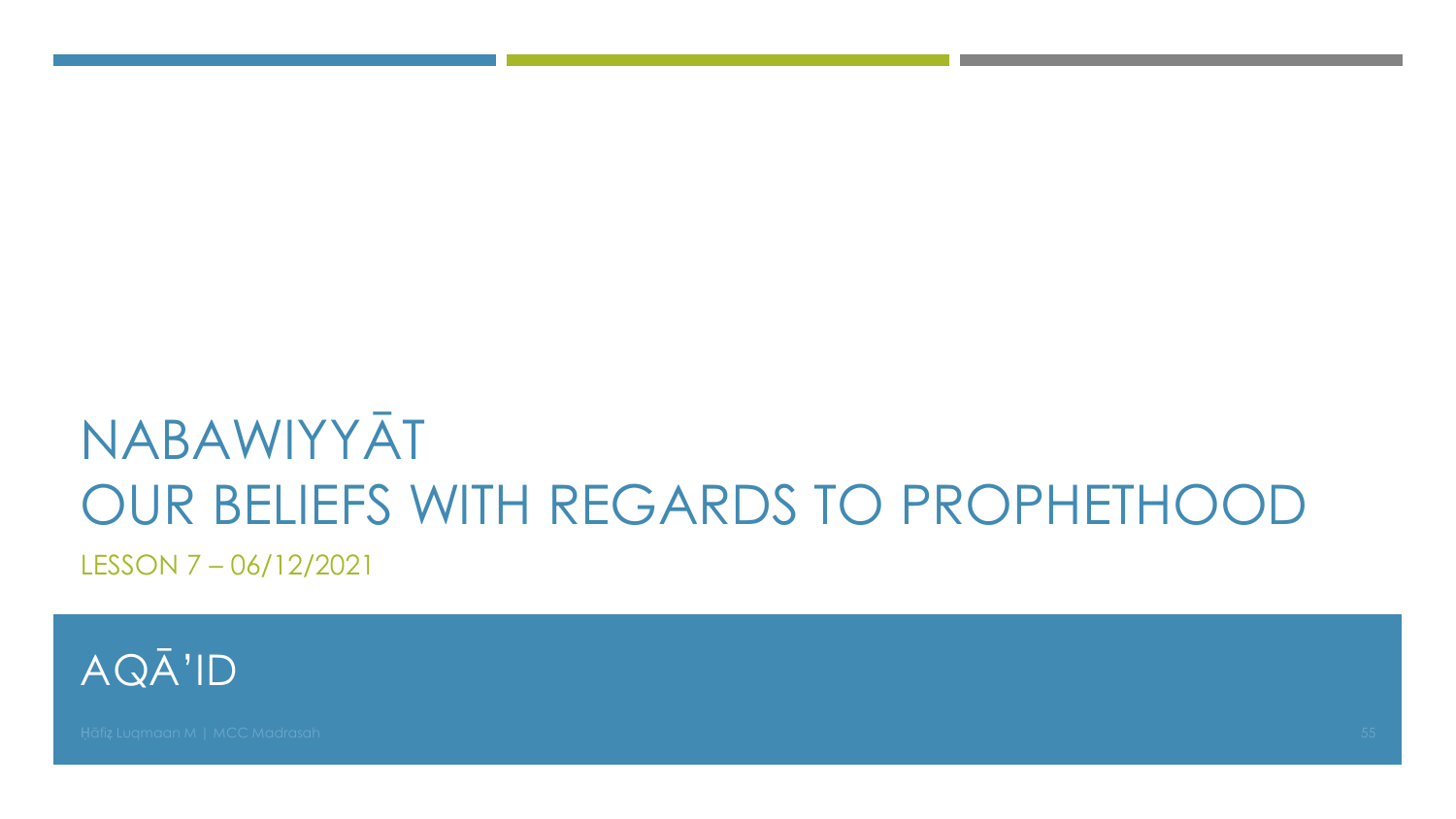#### THE DIFFERENCES BETWEEN A RASŪL AND A NABĪ

Allāh sent to mankind two types of people: rasūl and nabī.

- ➢ A **Rasūl** [Messenger] is that chosen servant *whom Allāh gave revelation to and a sharī'ah (laws) to implement.* He was ordered to convey this.
- ➢ A **Nabī** (Prophet) is that chosen servant *whom Allāh gave revelation to but was not given a new sharī'ah (law) to implement.* Instead, he was *ordered to follow and implement the laws of a previous rasūl.*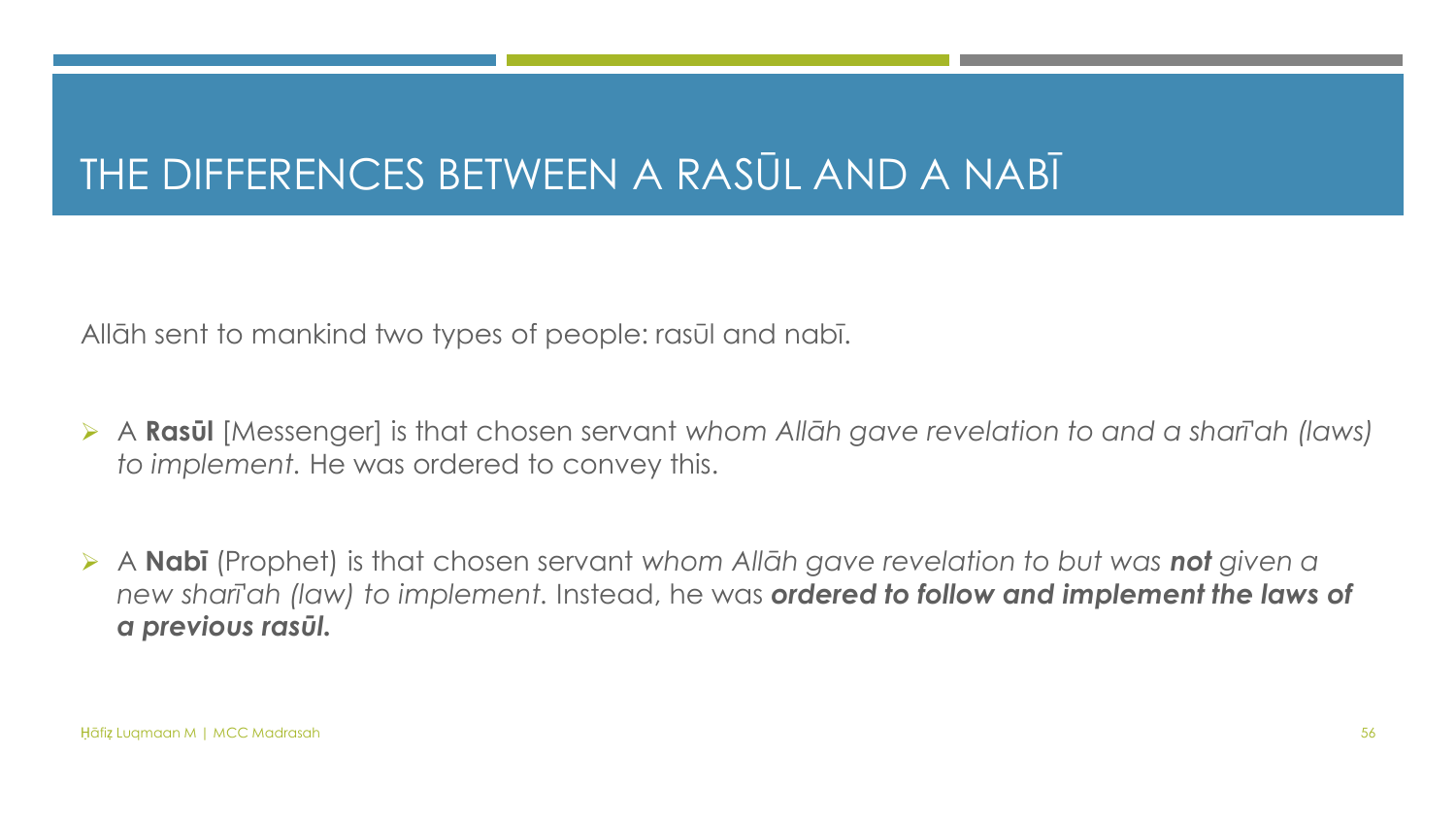#### RASŪL AND NABĪ

Every rasūl was a nabī but not every nabī was a rasūl.

They came to different parts of the World and to different nations.

The exact number of rasūl and nabī is only known to Allāh.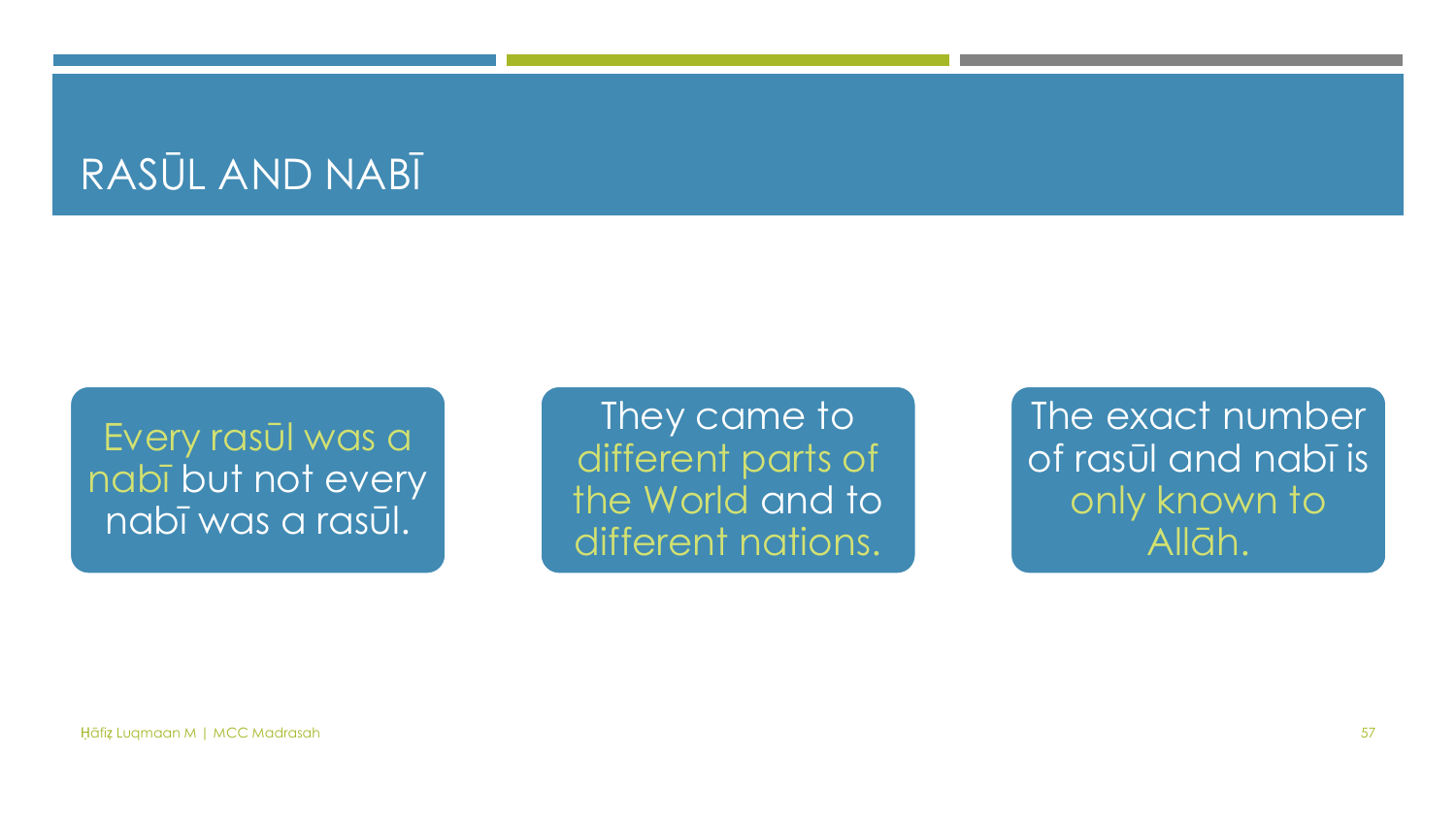#### RASŪL AND NABĪ – OUR BELIEFS

We must believe in all the rasūl and nabī from Ādam ʿalayhis salām to the Prophet Muḥammad ṣallallāhu ʿalayhi wasallam.

We must believe that every prophet mentioned in the Qur'ān is truly a prophet of Allāh.

The first prophet to be sent to this world was Ādam ʿalayhis salām.

The last and final prophet was **Muhammad** ṣallallāhu ʿalayhi wasallam.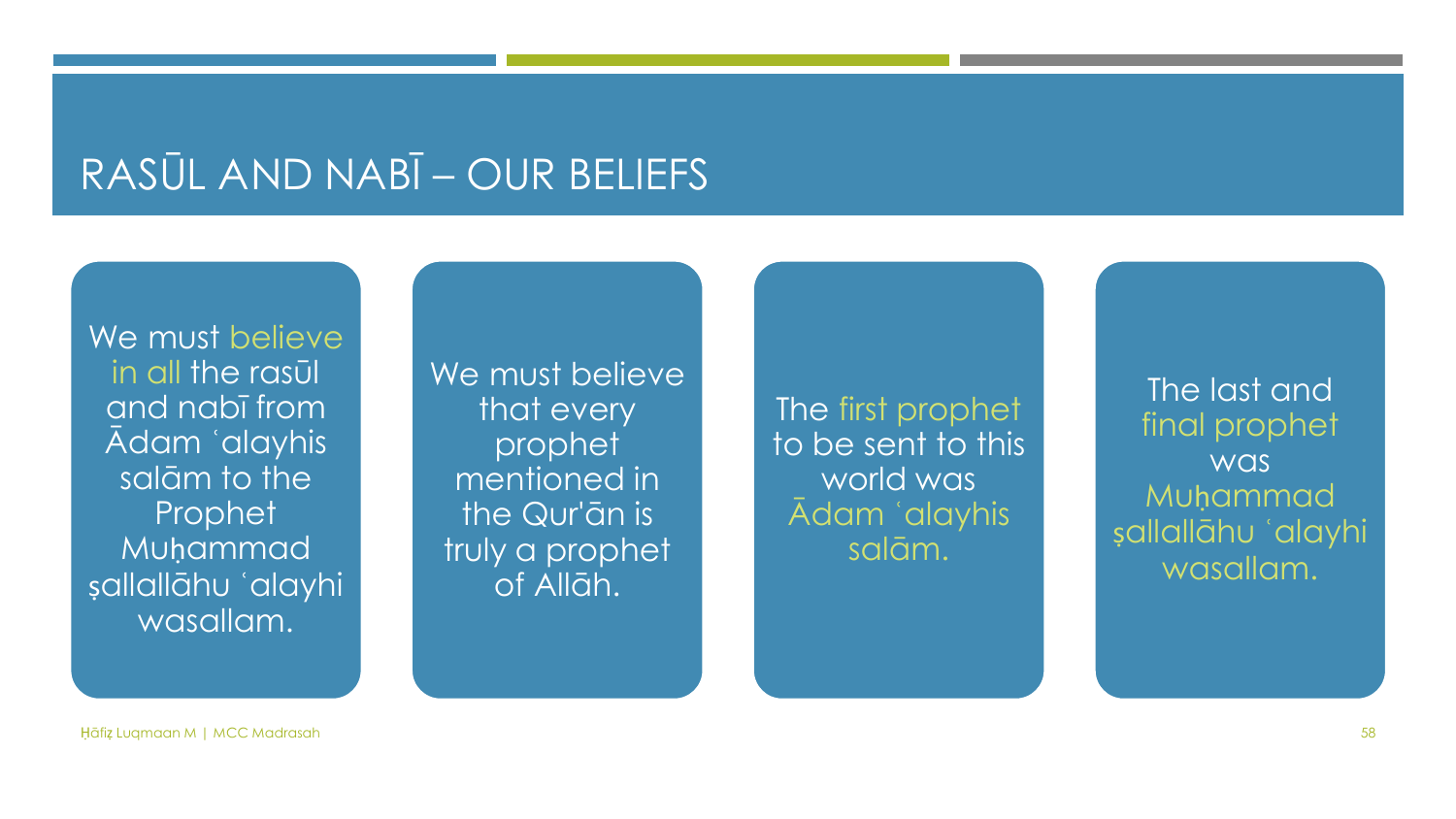- 1. Explain the difference between a rasūl and a nabī.
- *2. Fill in the blanks:* Every \_\_\_\_\_\_ was a \_\_\_\_\_\_, but not every \_\_\_\_\_\_ was a \_\_\_\_\_\_.
- 3. Who was the first prophet?
- 4. Who was the final prophet?

#### QUESTION TIME + RECAP

NABAWIYYĀT OUR BELIEFS WITH REGARDS TO PROPHETHOOD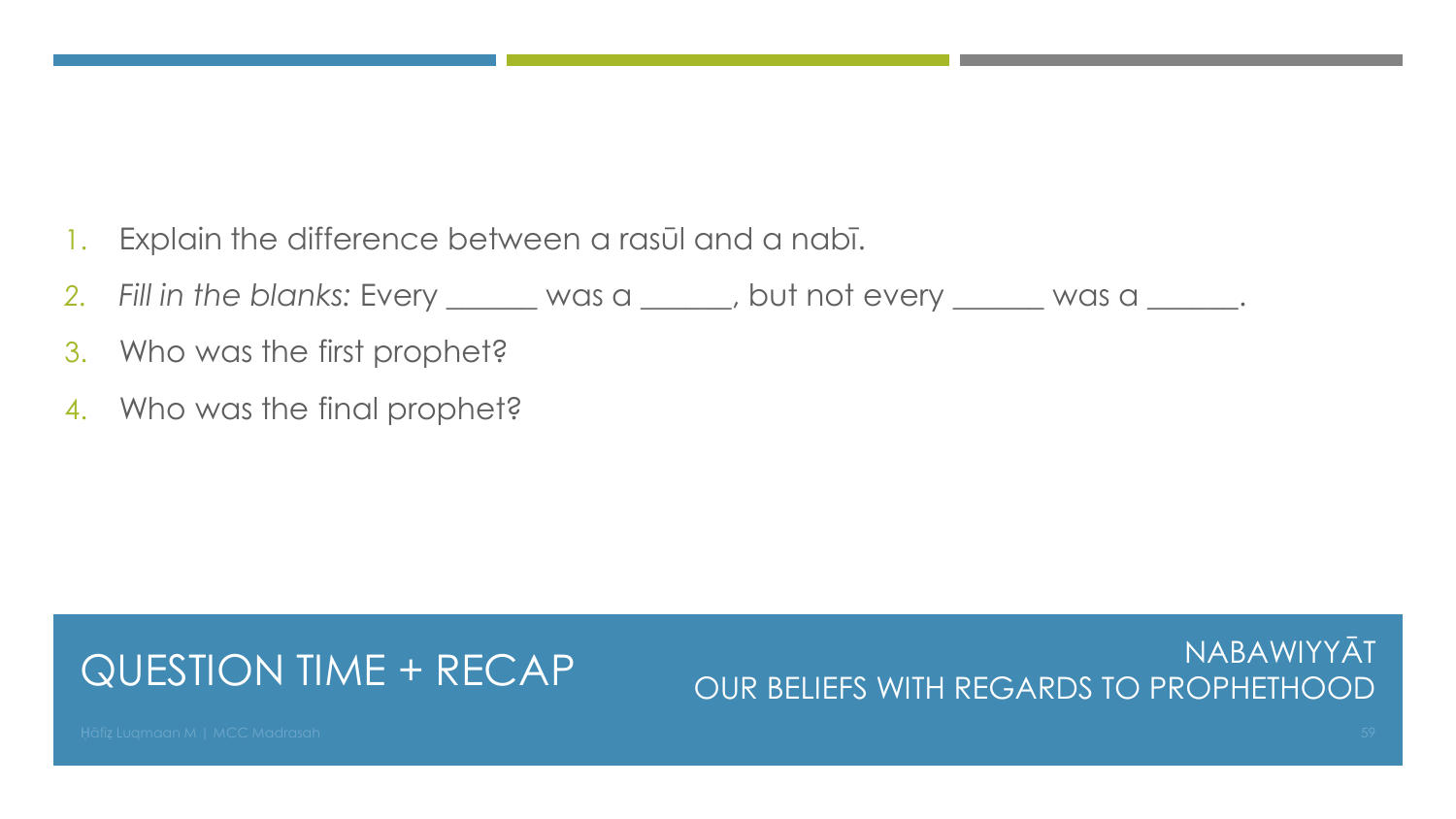# MU'JIZĀT [MIRACLES]

LESSON 8-06/12/2021

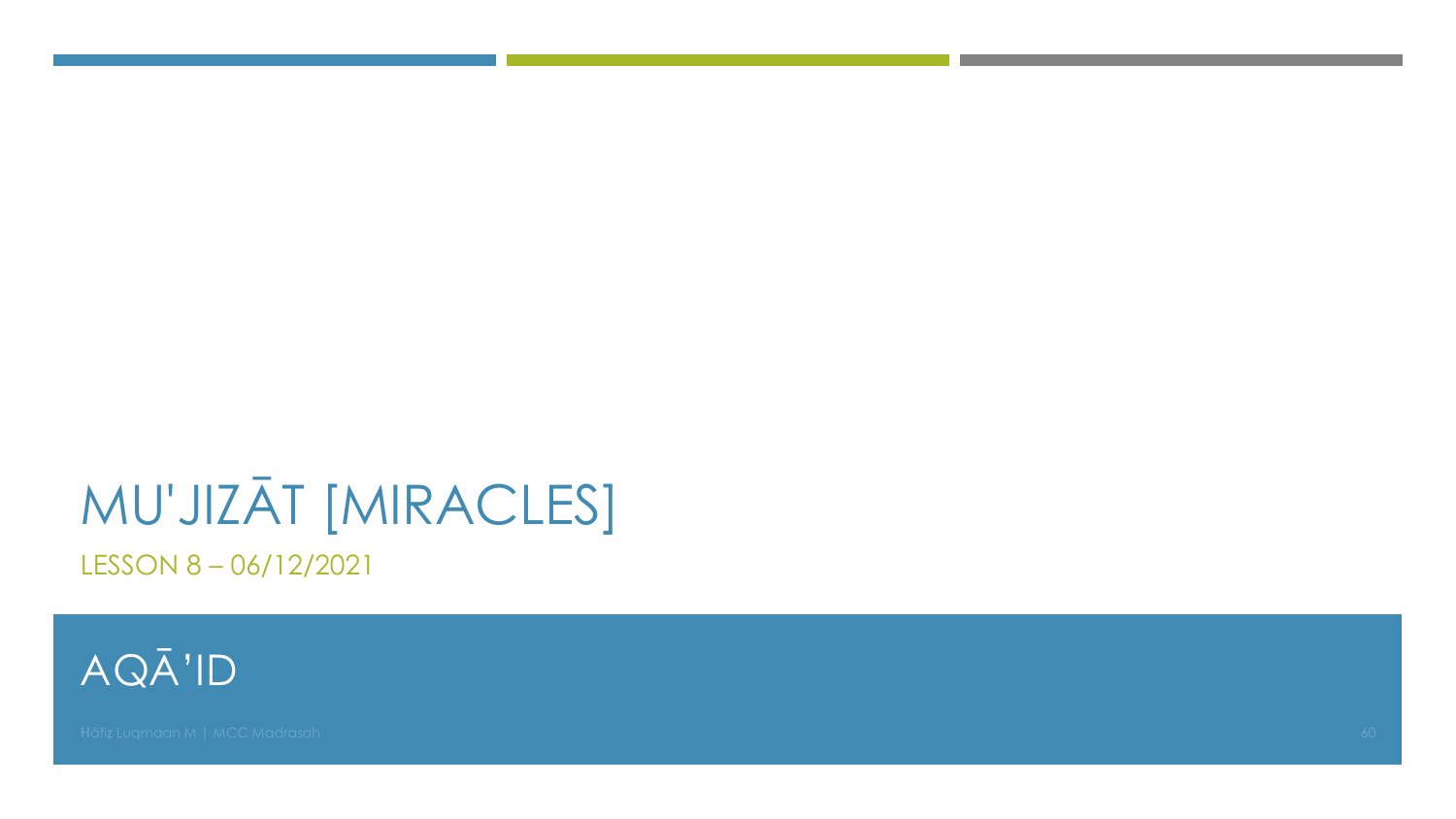## MU'JIZĀT [MIRACLES]

We believe that the extraordinary acts – which are against the norm and – that were performed by the prophets as signs from Allāh to indicate and prove their prophethood and truthfulness, these acts are known as Mu'jizāt.

The Qur'ān mentions many such mu'jizāt.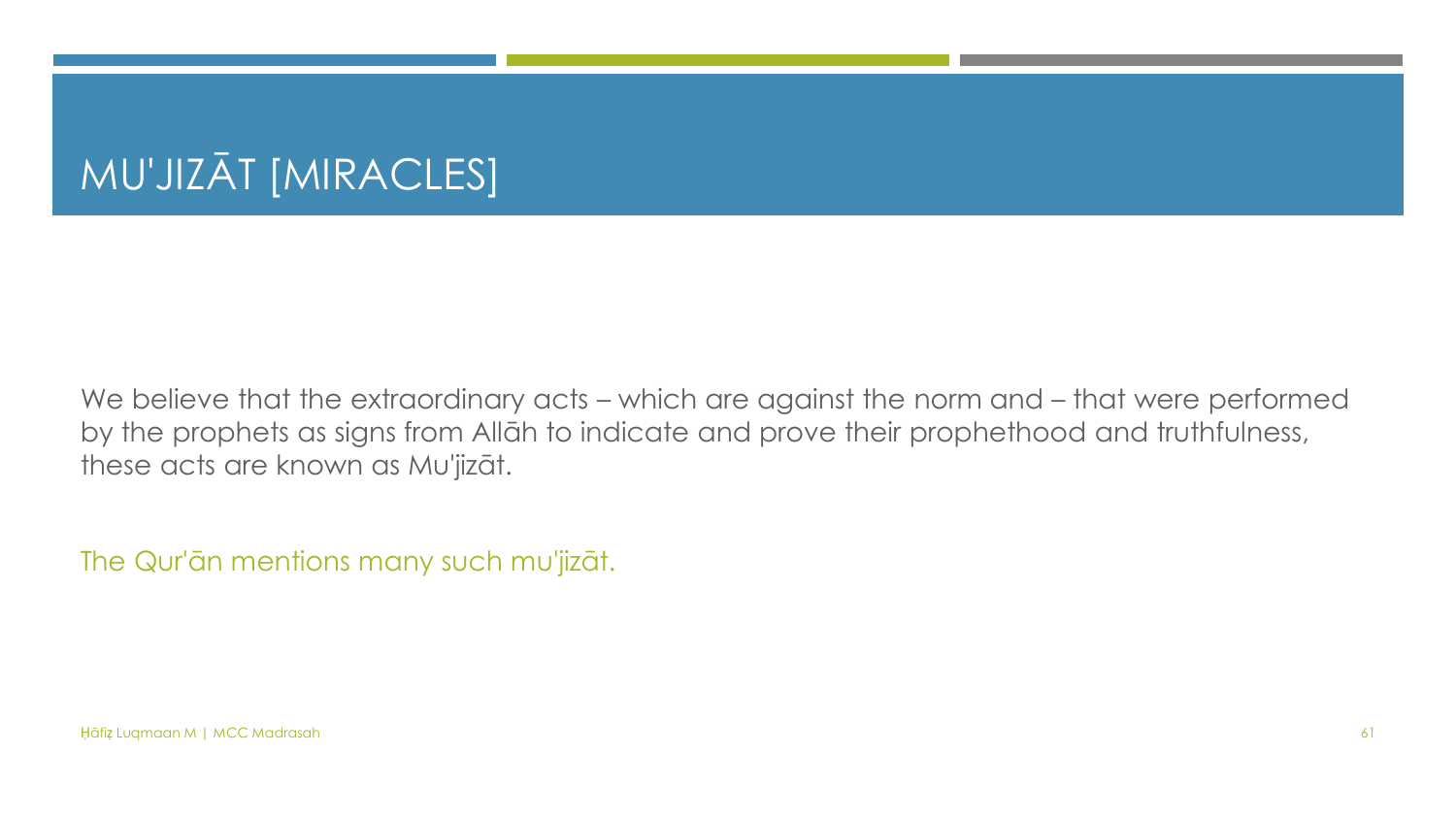#### THE MIRACLE OF ṢĀLIḤ ʿALAYHIS SALĀM

Allāh sent Ṣāliḥ ʿalayhis salām to his people to call them to worship Allāh alone, and not to associate any partners with Him. They asked him to bring them proof of what he was saying, so Allāh supported him with the miracle of the she-camel which the people had demanded. Allāh made a unique she-camel emerge from between the mountain rocks. Some of them believed, but the majority of them disbelieved and killed the she-camel.

#### Allāh mentions this miracle in the following manner:

'And to Thamūd We sent their brother Ṣāliḥ. He said, "O my people, worship Allāh; you have no deity other than Him. There has come to you clear evidence from your Lord. This is the shecamel of Allāh sent to you as a sign. So leave her to eat within Allāh's land and do not touch her with harm, lest a painful punishment seizes you."

(Qur'ān 7:73)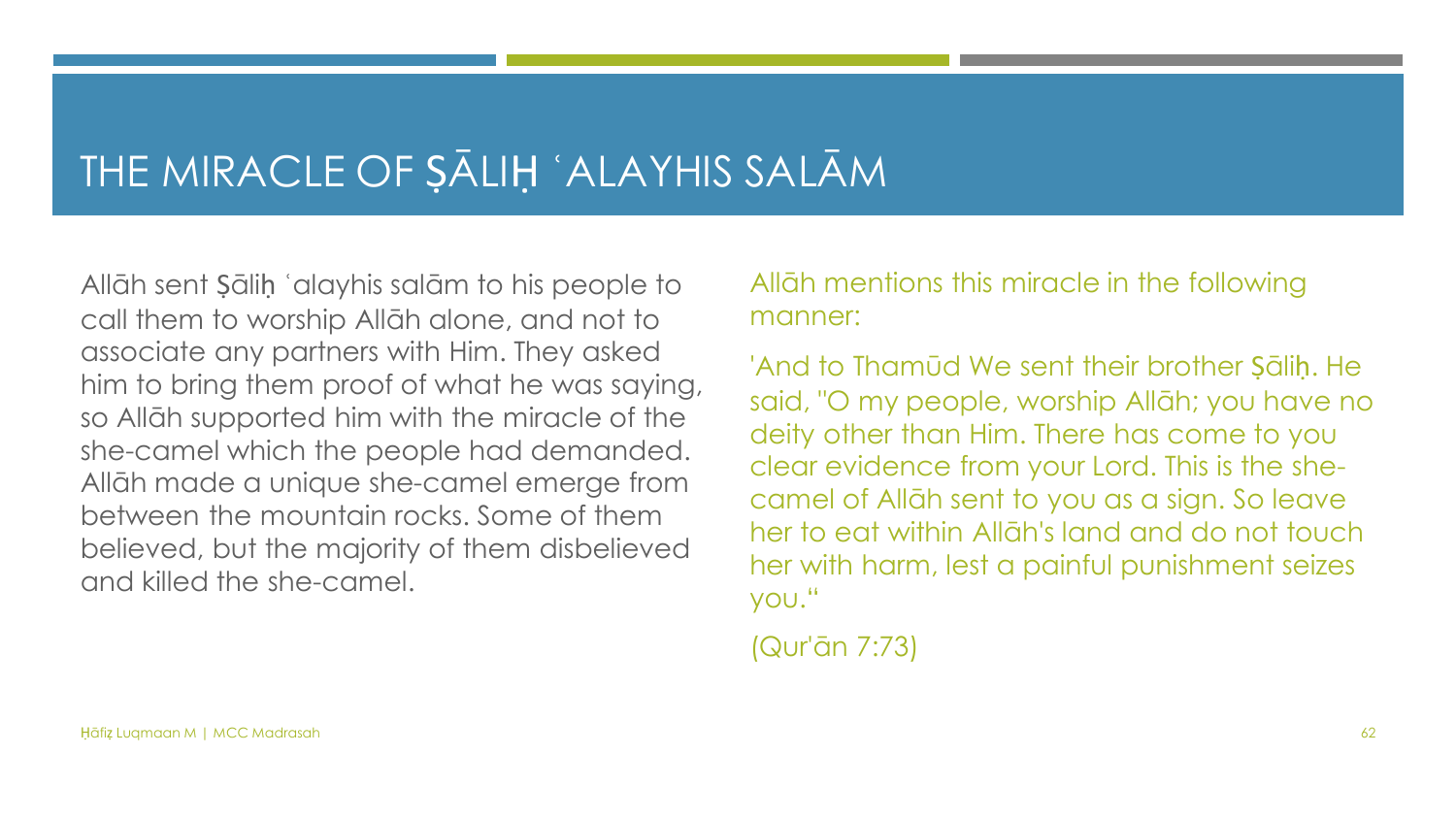#### THE MIRACLE OF IBRĀHĪM ʿALAYHIS SALĀM

Ibrāhīm ʿalayhis salām rejected the practices of his people. They worshipped idols that could neither harm nor benefit them. One day, he destroyed the idols without anyone seeing him. When his people came to know that it was Ibrāhīm ʿalayhis salām who had done this, they prepared a huge fire and threw him into it. However, the fire did not burn Ibrāhīm ʿalayhis salām and did not affect him at all, as Allāh ordered it not to burn him.

#### Allāh says:

'They said, "Burn him and support your gods - if you are to act." Allāh said, "O fire, be cool and safe upon Ibrāhīm." And they intended for him harm, but we made them the greatest losers.'

(Qur'ān 21:68-70)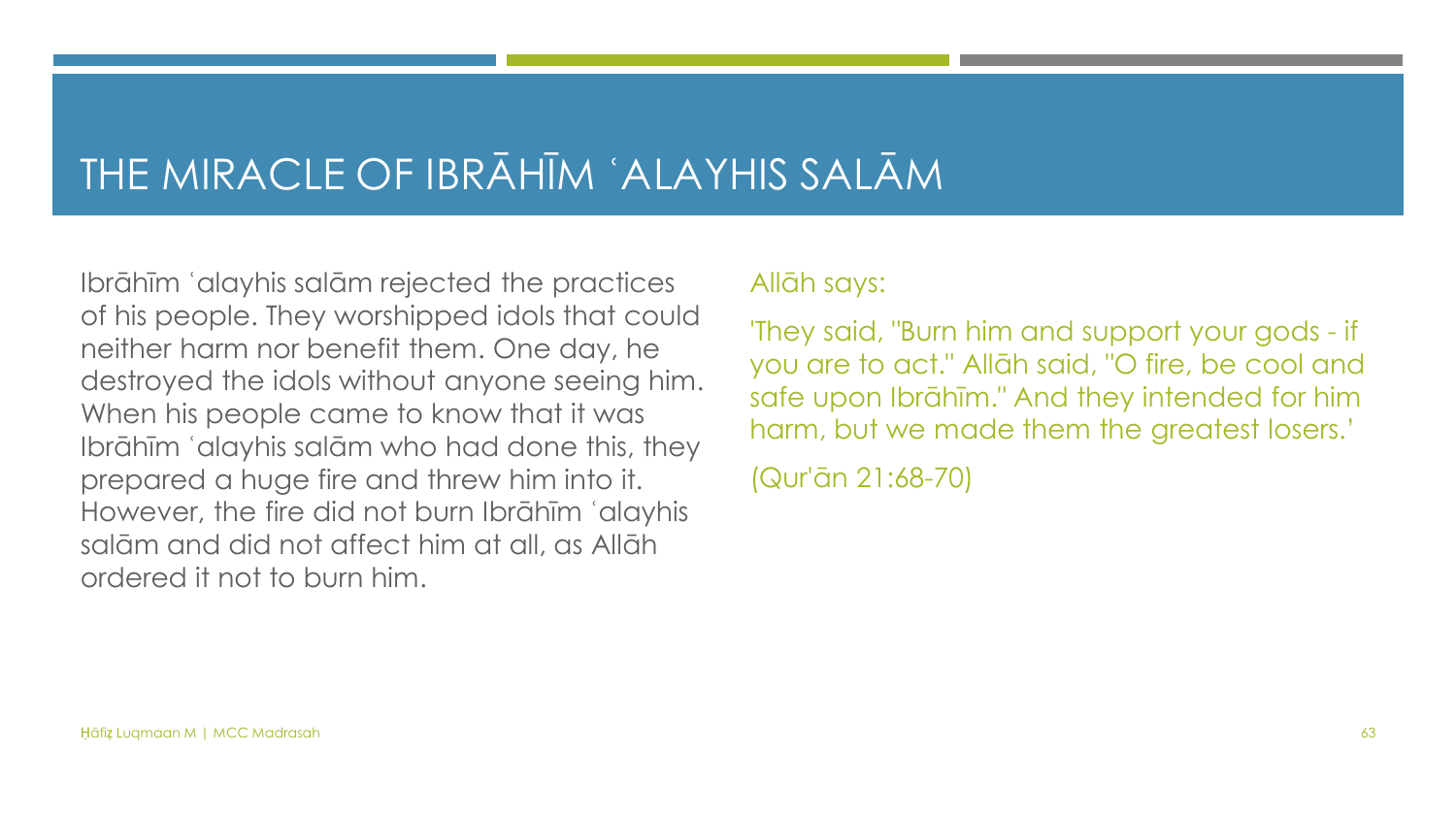#### THE MIRACLE OF MŪSĀ ʿALAYHIS SALĀM

The staff was one of the miracles given to Prophet Mūsā ʿalayhis salām. Using that staff, he defeated the magicians of Fir'awn, extracted water from rock and turned the sea into land by the permission of Allāh, so that He would save the believers and punish the disbelievers.

#### Allāh mentions:

'"And what is that in your right hand, Oh Mūsā?" He said, "It is my staff: I lean upon it, and I beat down leaves for my sheep and I have therein other uses." Allāh said, "Throw it down, O Mūsā." So he threw it down, and thereupon it became a snake, moving swiftly.'

(Qur'ān 20:17-20)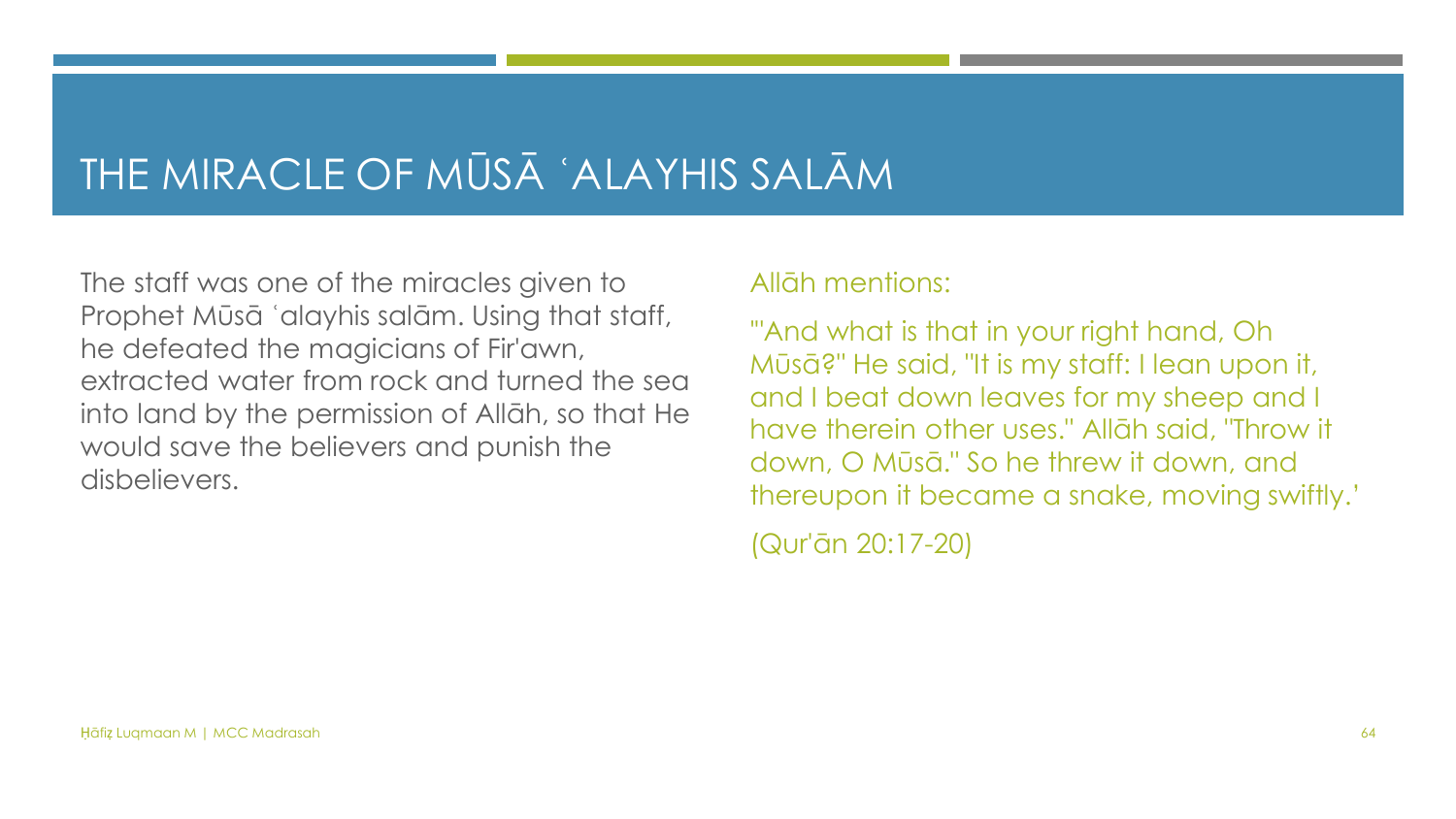#### THE MIRACLES OF 'ĪSĀ ʿALAYHIS SALĀM

Amongst the miracles of 'Īsā ʿalayhis salām was that he cured the blind and the leper, and gave life to the dead by the permission of Allāh. He could design the form of a bird from clay, breathe into it and it would become a bird, by the permission of Allāh.

Allāh states it in the following manner:

'Indeed I have come to you with a sign from your Lord in that I design for you from clay that which is like the form of a bird, then I breathe into it and it becomes a bird by the permission of Allāh. And I cure the blind and the leper, and I give life to the dead by the permission of Allāh. And I inform you of what you eat and what you store in your houses. Indeed in that is a sign for you, if you are believers.'

(Qur'ān 3:49)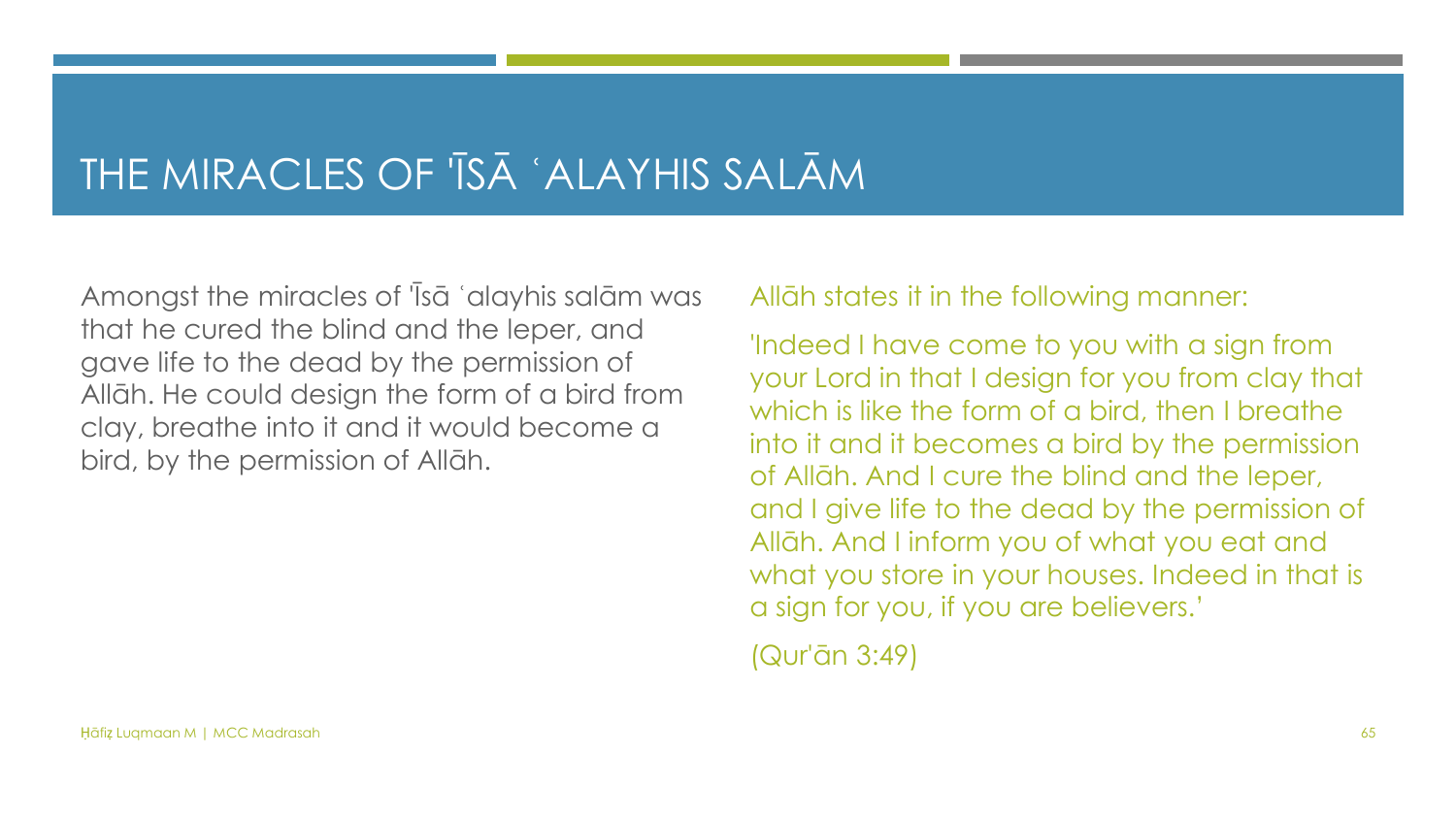#### THE MIRACLES OF OUR BELOVED MESSENGER MUḤAMMAD ṢALLALLĀHU ʿALAYHI WASALLAM

- ➢ The scholars write that the Beloved Messenger Muḥammad ṣallallāhu ʿalayhi wasallam showed more than a thousand miracles.
- ➢ Some of the miracles are the splitting of the moon, the spouting of water from his blessed fingers, the tree following his command, the date palms growing within a short period, the weeping of the tree which was used as a pulpit on missing the Beloved Messenger ṣallallāhu ʿalayhi wasallam and many more.
- ➢ Among the greatest miracles is the Qur'ān itself, which has and shall stay unchanged in its original form. The Qur'ān is the word of Allāh and no one can produce anything like it.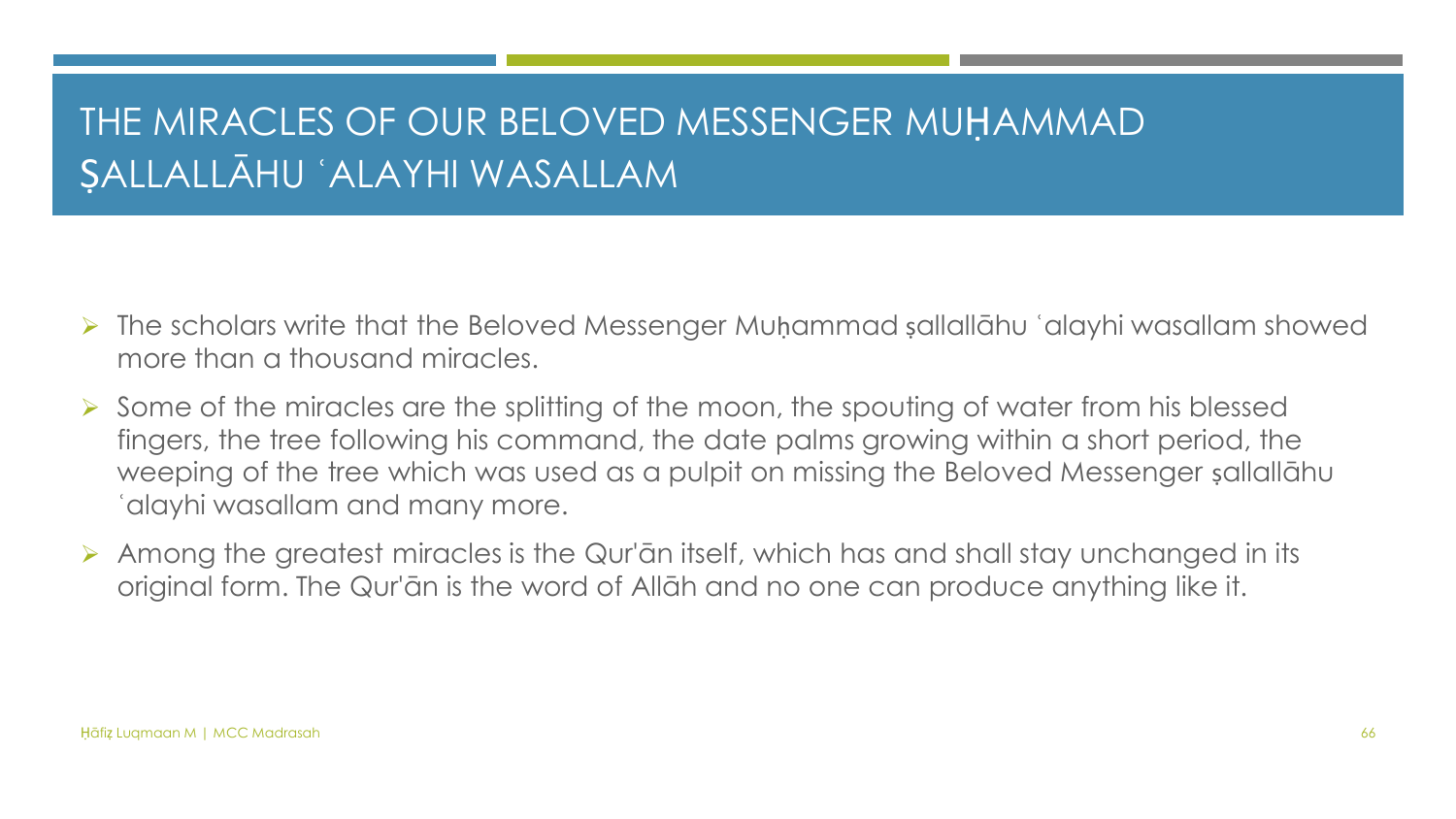#### THE MIRACLES OF OUR BELOVED MESSENGER MUḤAMMAD ṢALLALLĀHU ʿALAYHI WASALLAM

Allāh says in the Qur'ān:

"If you are in doubt about what we have revealed to Our servant, then bring a sūrah similar to this, and do call your supporters other than Allāh, if you are true."

(Qur'ān 2:23)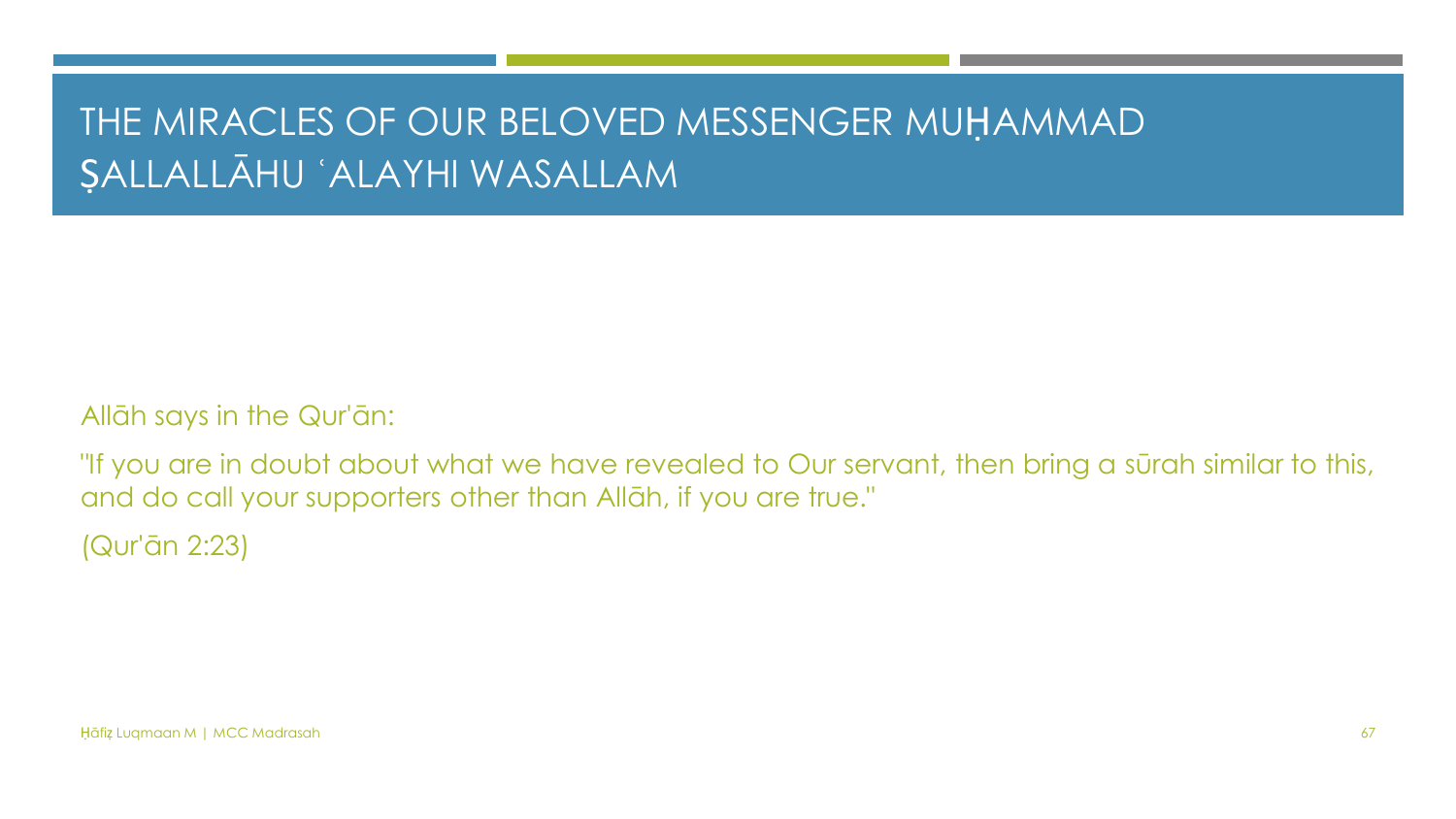- 1. What does Mu'jizāt mean?
- 2. Mention **one** of the five Prophets [we discussed in class] and their Mu'jizāt.

#### QUESTION TIME + RECAP

MU'JIZĀT [MIRACLES]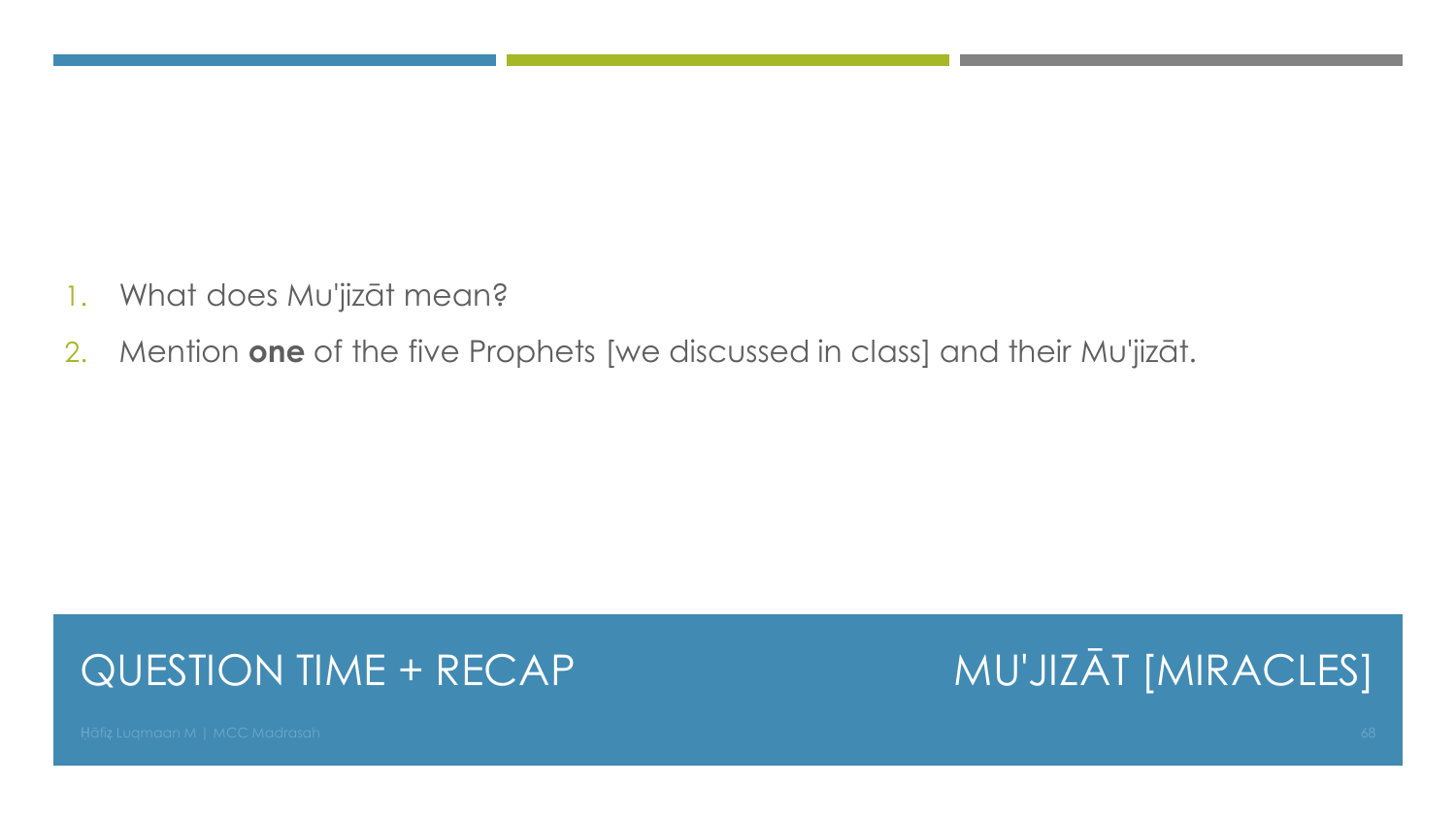# SĪRAH & TĀRĪKH

**BOYS SCHOOL ISLAMIC STUDIES 2021 - 22** 

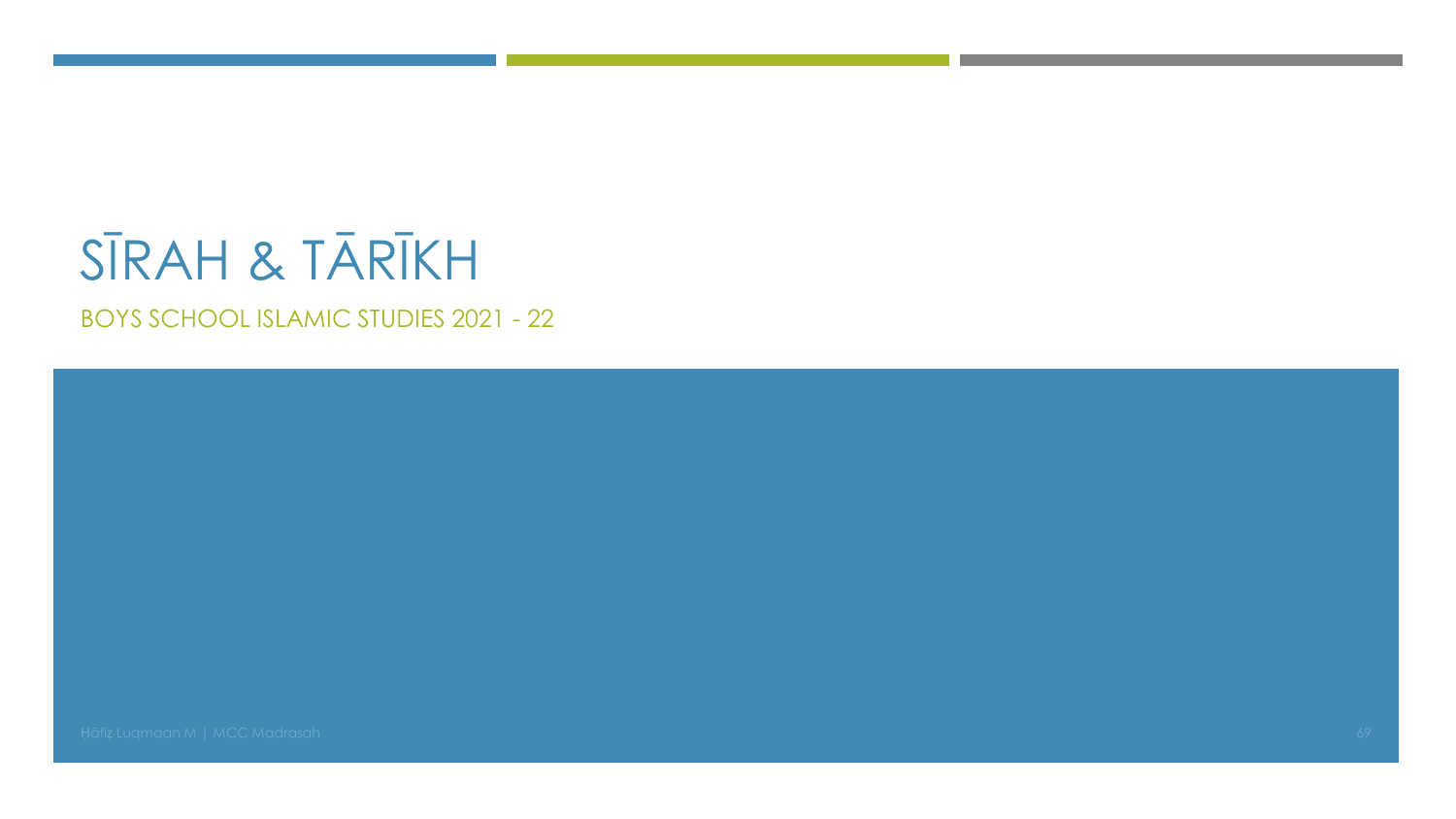# 'ISA 'ALAYHIS SALĀM

LESSON 2-22/11/2021

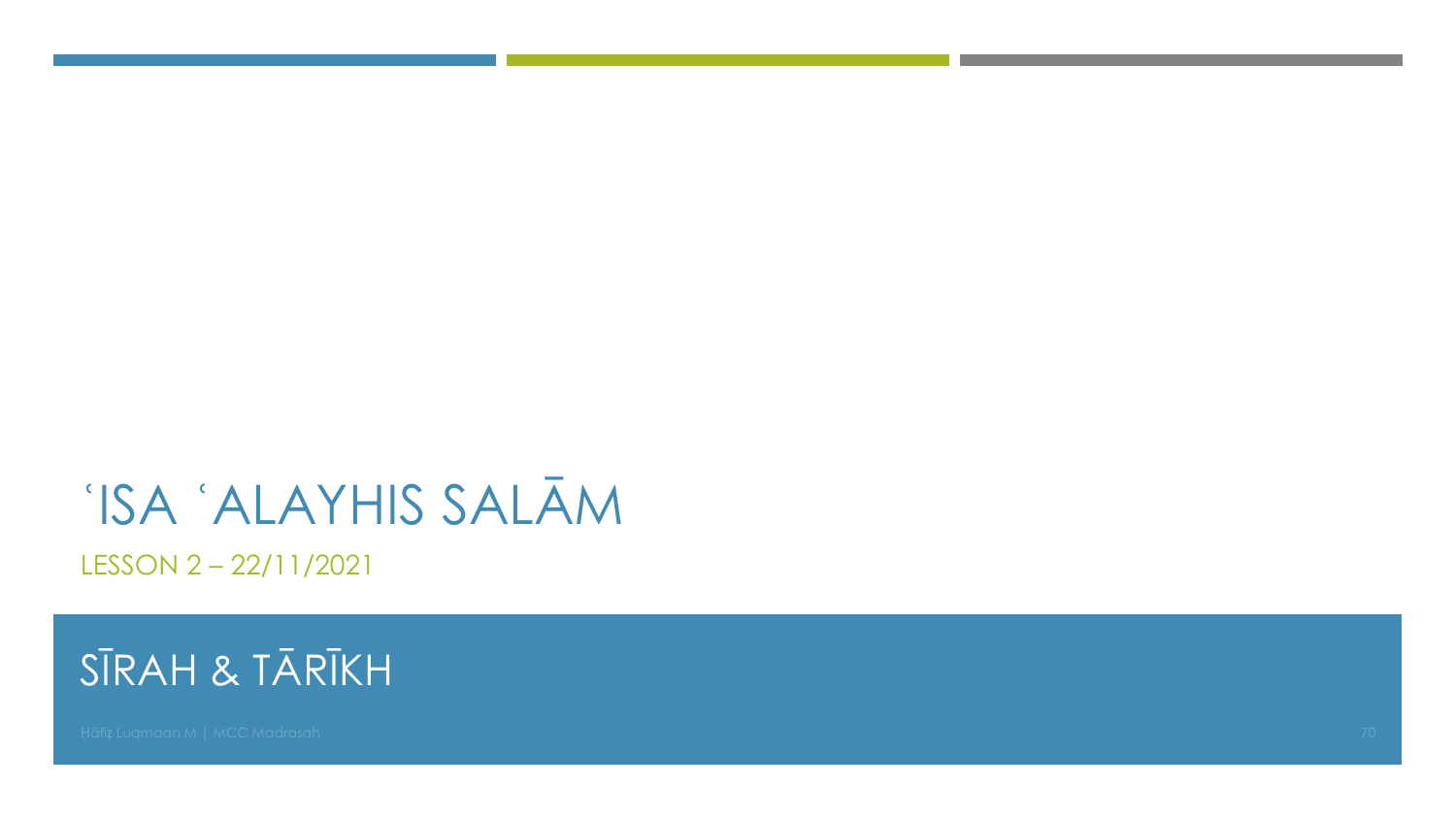#### WHO WAS 'ISA 'ALAYHIS SALĀM?

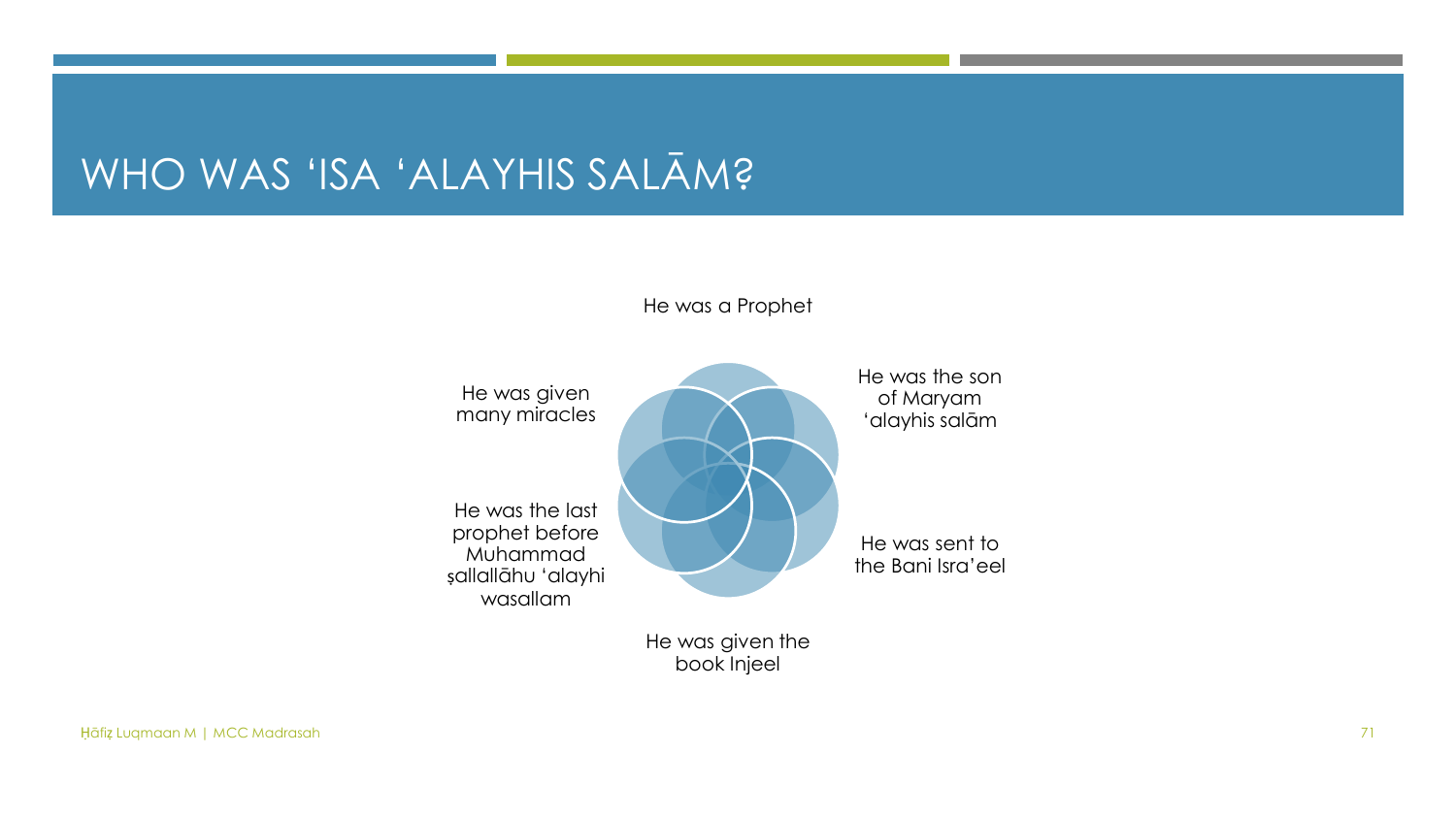#### HIS FAMILY

| Uncle                       | Grandfather | Grandmother | Mother                   |
|-----------------------------|-------------|-------------|--------------------------|
| Zakariyya<br>'alayhis salām | 'Imrān      | Hannāh      | Maryam<br>'alayhis salām |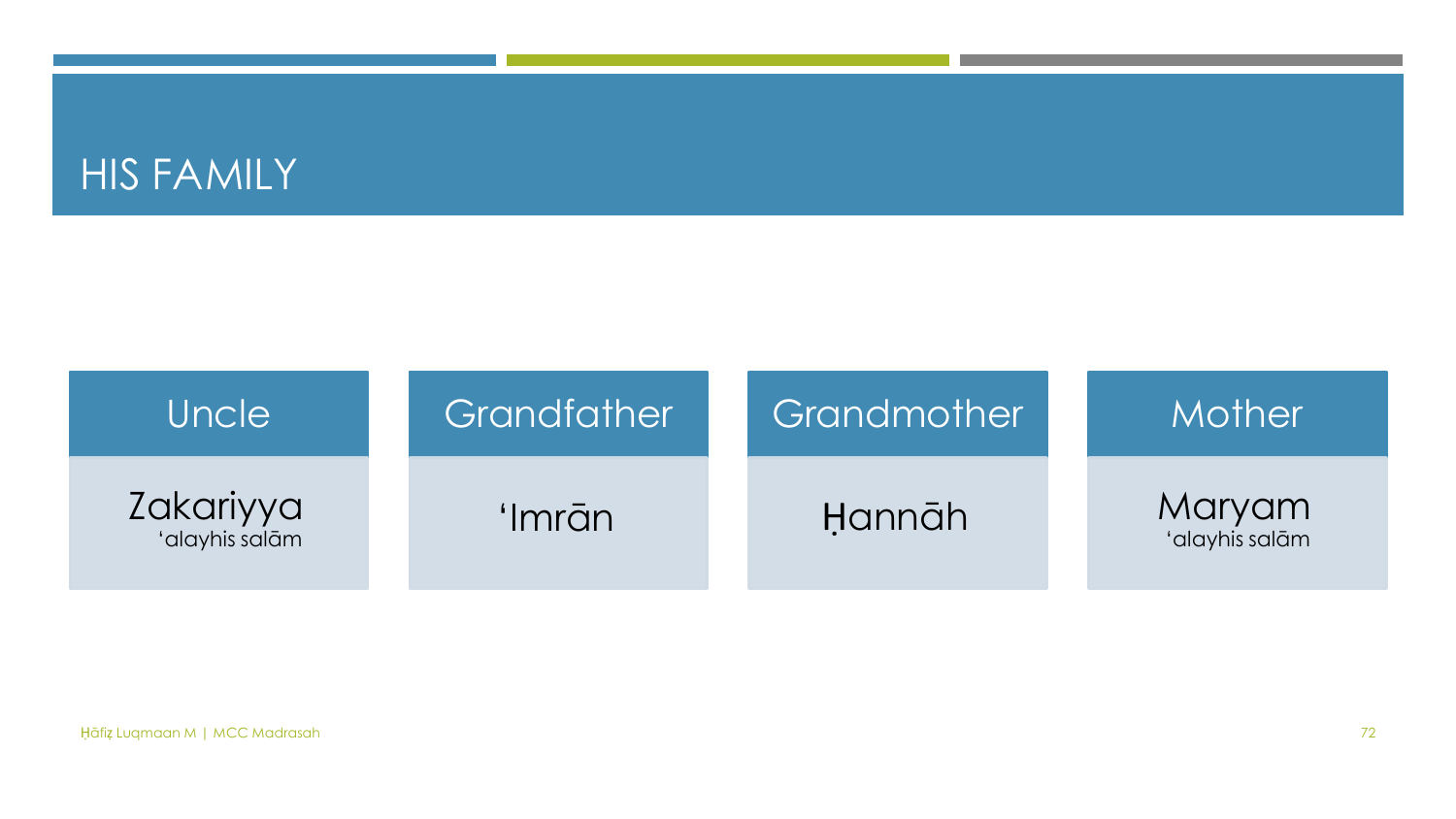#### HIS BIRTH

He was given a miraculous birth.

He was born without a father.

His soul was put into his mother by Allāh.

When he was born, people insulted his mother.

This is when Allāh gave him the power to speak whilst he was still a baby.

He was born in a place now known as Bethlehem, which is near Jerusalem, where Masjid al-Aqṣā is located.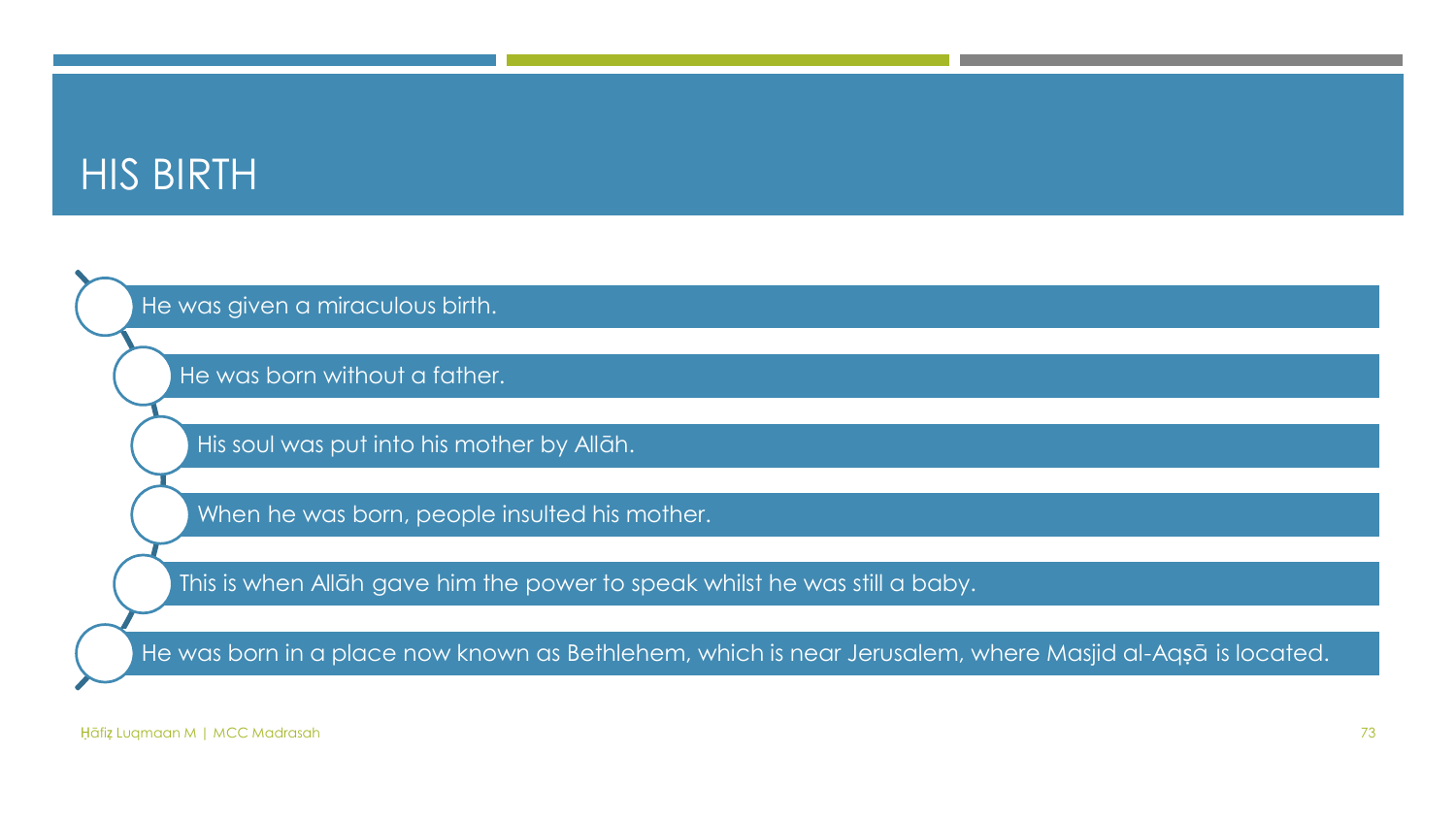#### HIS BIRTH

#### قَالَ اِنِّیۡ عَبۡدُ اللّٰہِ ۚ اٰتَٰنِیَ الۡکِتَٰبَ وَ جَعَلَنِیۡ ۖ نَبِیًّا ﴿٣٠﴾ ֖֖֖֧֚֚֚֚֚֚֚֚֚֚֚֚֚֚֚֚֚֚֚֬<u>֓</u> ֖֖֖֧֚֚֚֚֚֚֚֚֚֚֚֚֚֚֚֚֚֚֚֬<u>֓</u> ון ווארץ (דוגמת האוניברסטטינג)<br>הוא האוניברסטטינג) وَّ جَعَلَنِیۡ مُبٰرَکًا اَیۡنَ مَا کُنۡتُ ۚ وَ اَوۡصٰنِیۡ بِالصَّلٰوةِ ۚ وَ الزَّکٰوةِ مَا دُمۡتُ ۖ حَیًّا ﴿ ٣)﴾ ֖֧ׅׅ֧֧ׅ֧ׅ֧֧ׅ֧ׅ֧֧֧֧֧ׅ֧֧֧֧֧֧֧֧֧֧֧֧֧֧֧֧֧֧֧֧֧֧֧֧֧֧֧֚֚֚֚֚֚֚֚֚֚֚֚֚֚֚֚֚֡֩֩֩֩֩֩֓֝֬֝֩֝֩֩֓֝֬֩֝֩֓֝֬֝֝֬֩֝֝֬֝֬֝֬֝֬֩<br>֧֧֧֧֧֧֧֧֧֧֧֧֧֧֧֧֧֧֧֧֧֧֧֧֧֧֧֧֧֧֧֧֧֧֧֧֧֧֧֧֧֧֧֧֧֧֧֧֧֧֧֧֧֧֧֧֧֧֧֧֧֧֧֧֜֩֩֩֩֩֩֩֩֩֩֩֩֩֩֩֩֩֩֩֩֩֩֩֩֩֩֩֩֩֩֩֩֩֩֩֩֩֩<br>֧֧֧֜ ו<br>ו ֖֖ׅ֚֚֚֚֚֚֚֚֚֚֚֚֚֚֚֚֚֚֚֚֚֚֝֡֡֡<u>֓</u> ة<br>ك وَّ بَرًّا بِوَالِدَتِیۡ ۚ وَ لَمۡ یَجۡعَلۡنِیۡ جَبَّارًا شَقِیًّا ﴿٣٢﴾ ٌ أَمَّا تە<br>ك وَ السَّلْمُ عَلَيَّ يَوۡمَ وُلِدۡتُّ وَ يَوۡمَ اَمُوۡتُ ۚ وَ يَوۡمَ اُبۡعَثُ ۚ حَيًّا ﴿٣٣﴾ َ َ نَّةٍ<br>ا نة<br>أ ٰ

He spoke (the baby), "Verily I am the servant of Allāh. He has given me the Book, and made me a prophet, (30) And He has made me a blessed one wherever I be, and has enjoined Ṣalāh and Zakāh upon me as long as I am alive, (31) And (He has made me) good to my mother, and he did not make me oppressive (or) ill-fated. (32) And peace is upon me the day I was born, the day I shall die, and the day I shall be raised alive again." (33)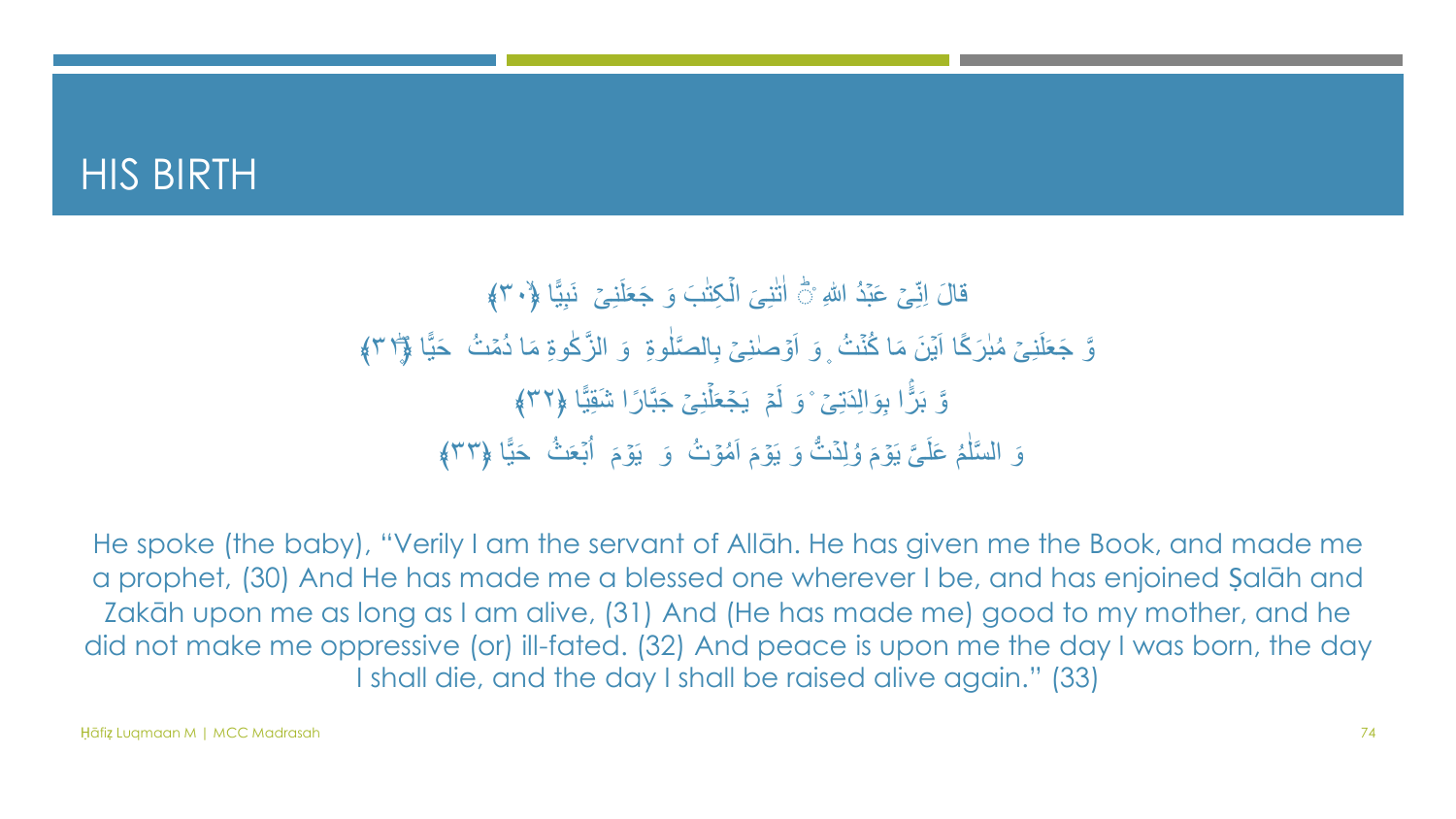#### HIS BIRTH

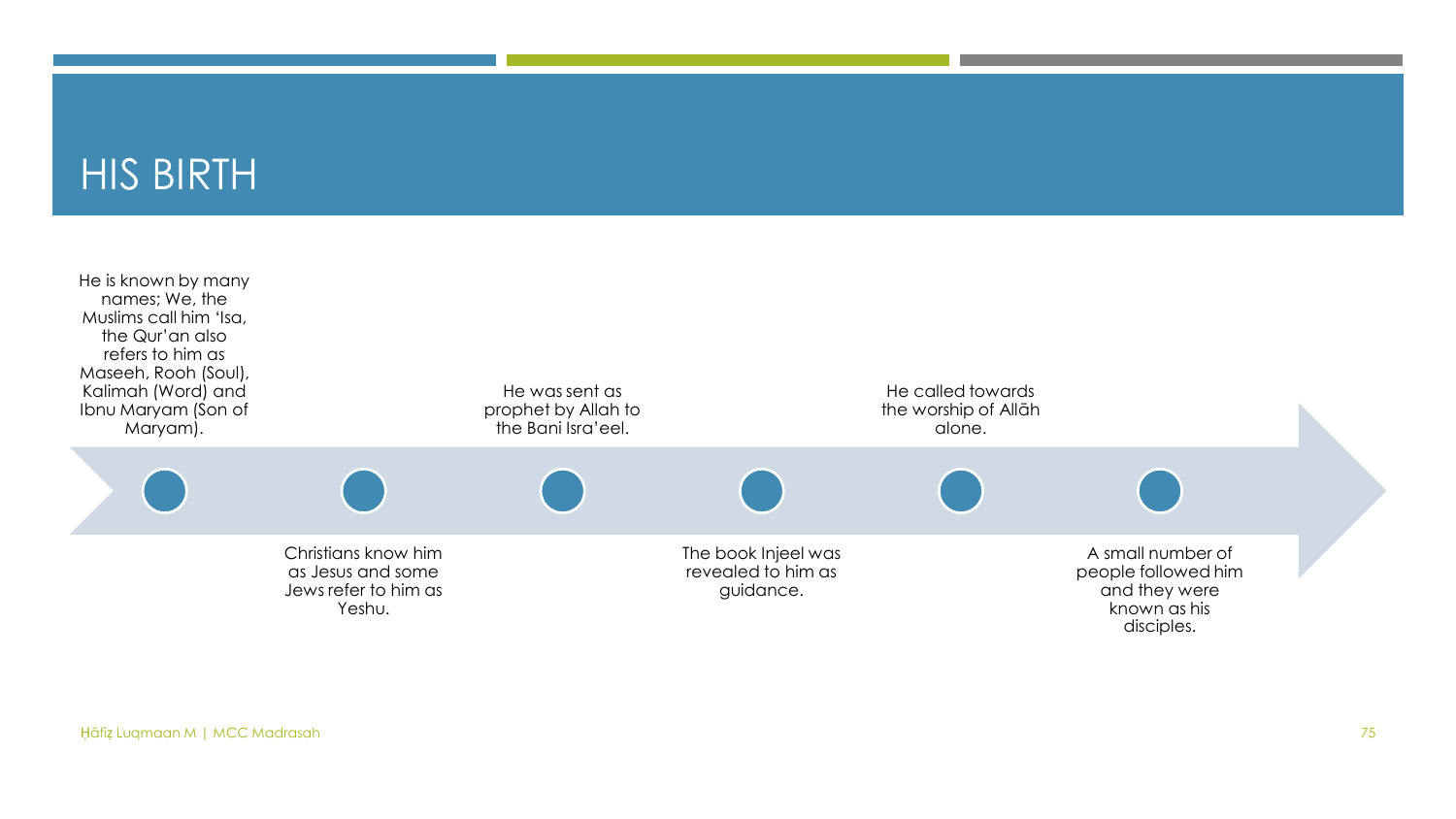#### HIS MIRACLES

#### His birth

He could bring the dead back to life

He was raised into the heavens alive

He could make a bird of clay and breath into it to bring it to life

He could heal the blind and lepers

Received food from the heavens

Spoke when he was a baby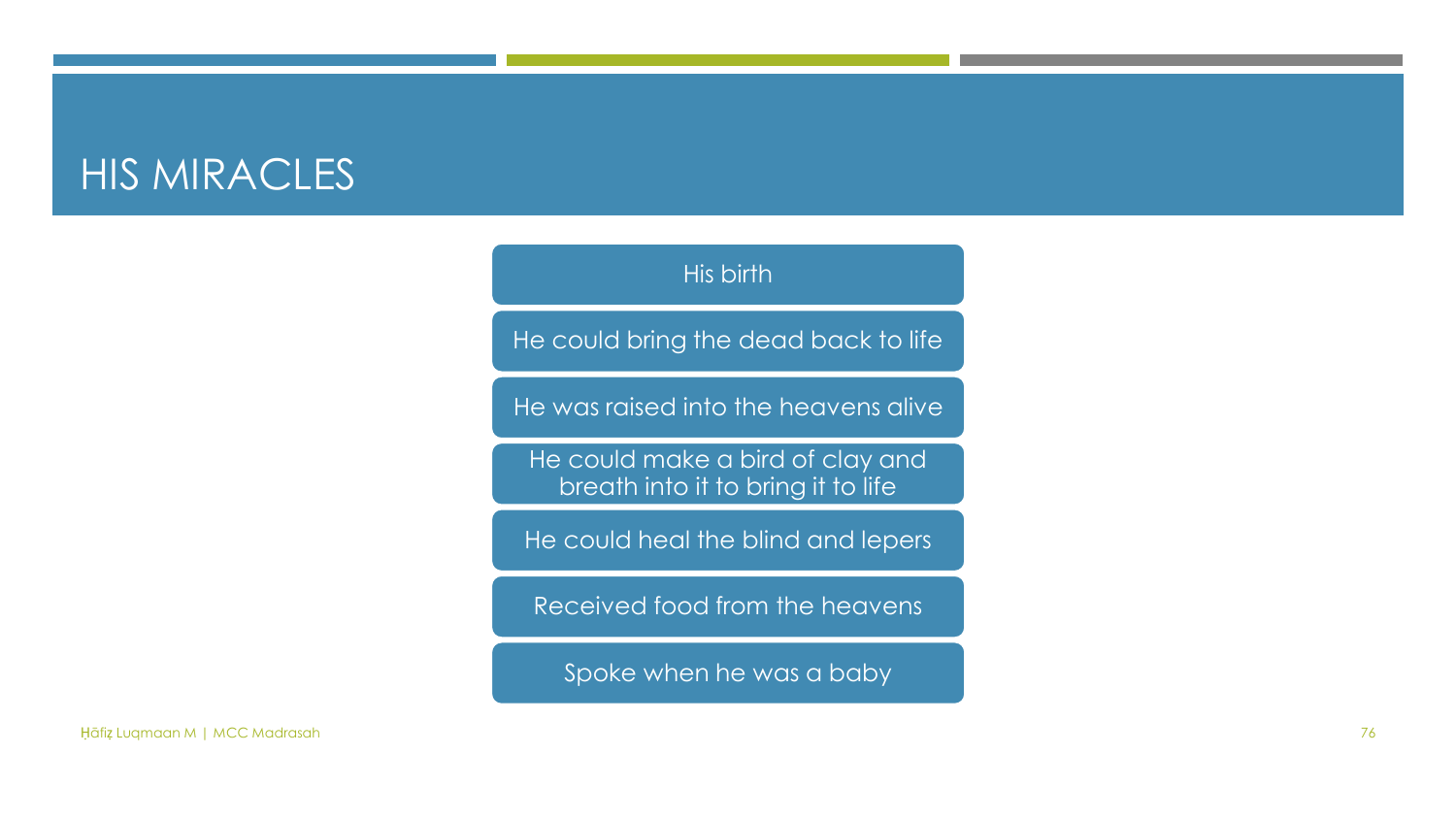#### OUR BELIEFS

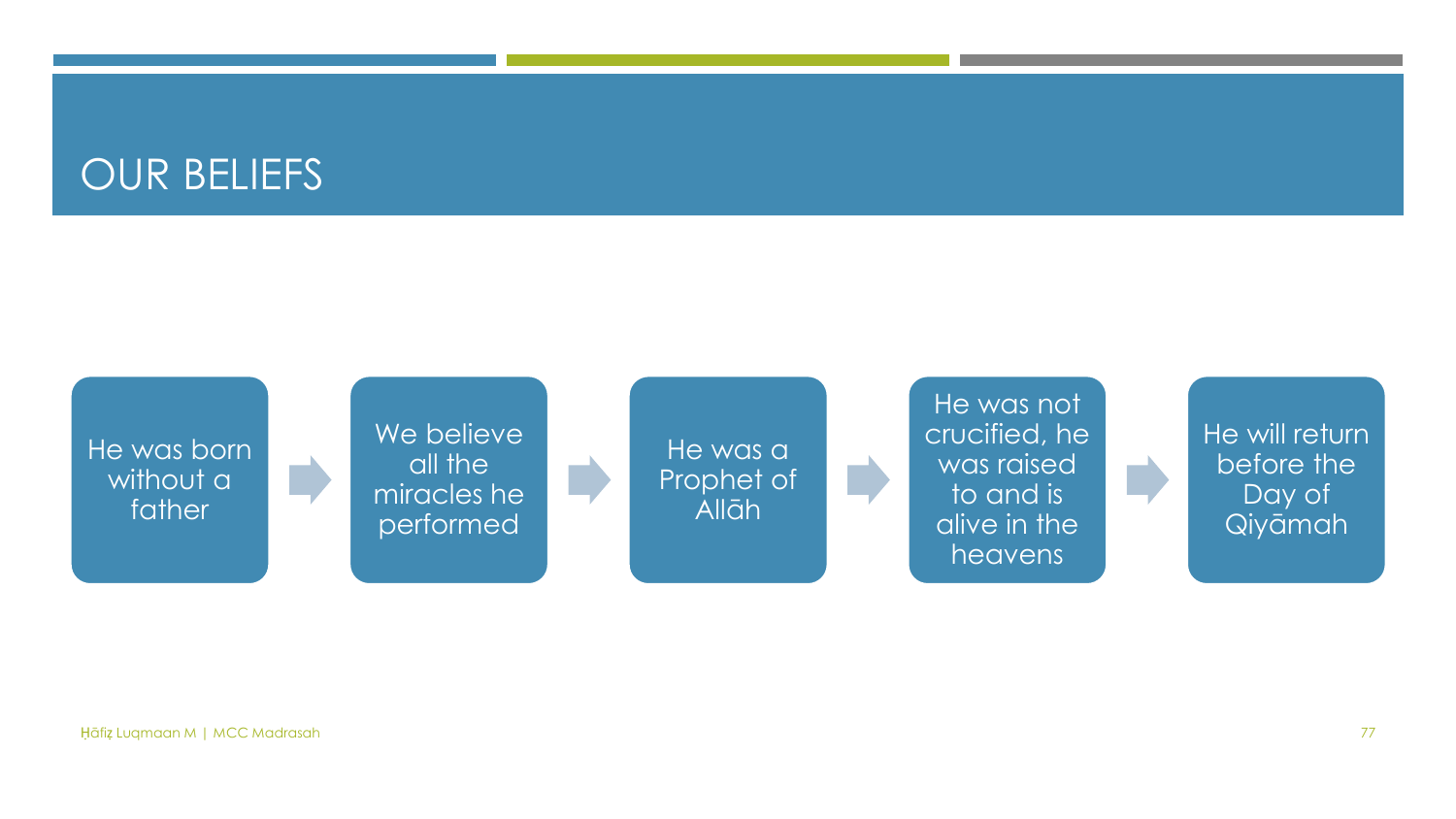#### OUR BELIEFS

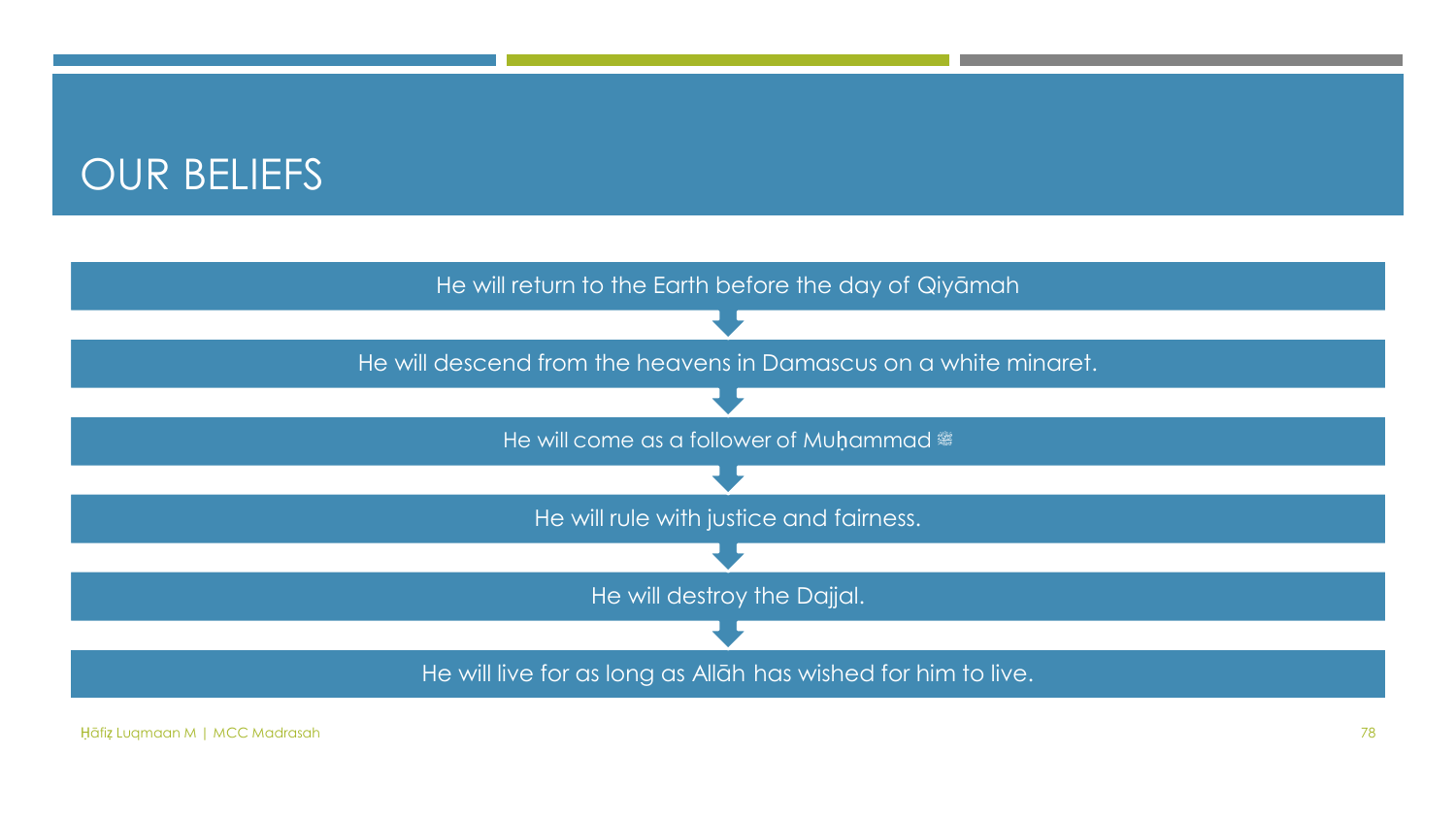- 1. What is the name of ʿIsa ʿalayhis salām's mother?
- 2. List four miracles of ʿIsa ʿalayhis salām.
- 3. Who was his uncle?
- 4. Where is 'Isa 'alayhis salām right now?
- 5. Who will he destroy?
- 6. List three beliefs we have of ʿIsa ʿalayhis salām.

#### QUESTION TIME + RECAP

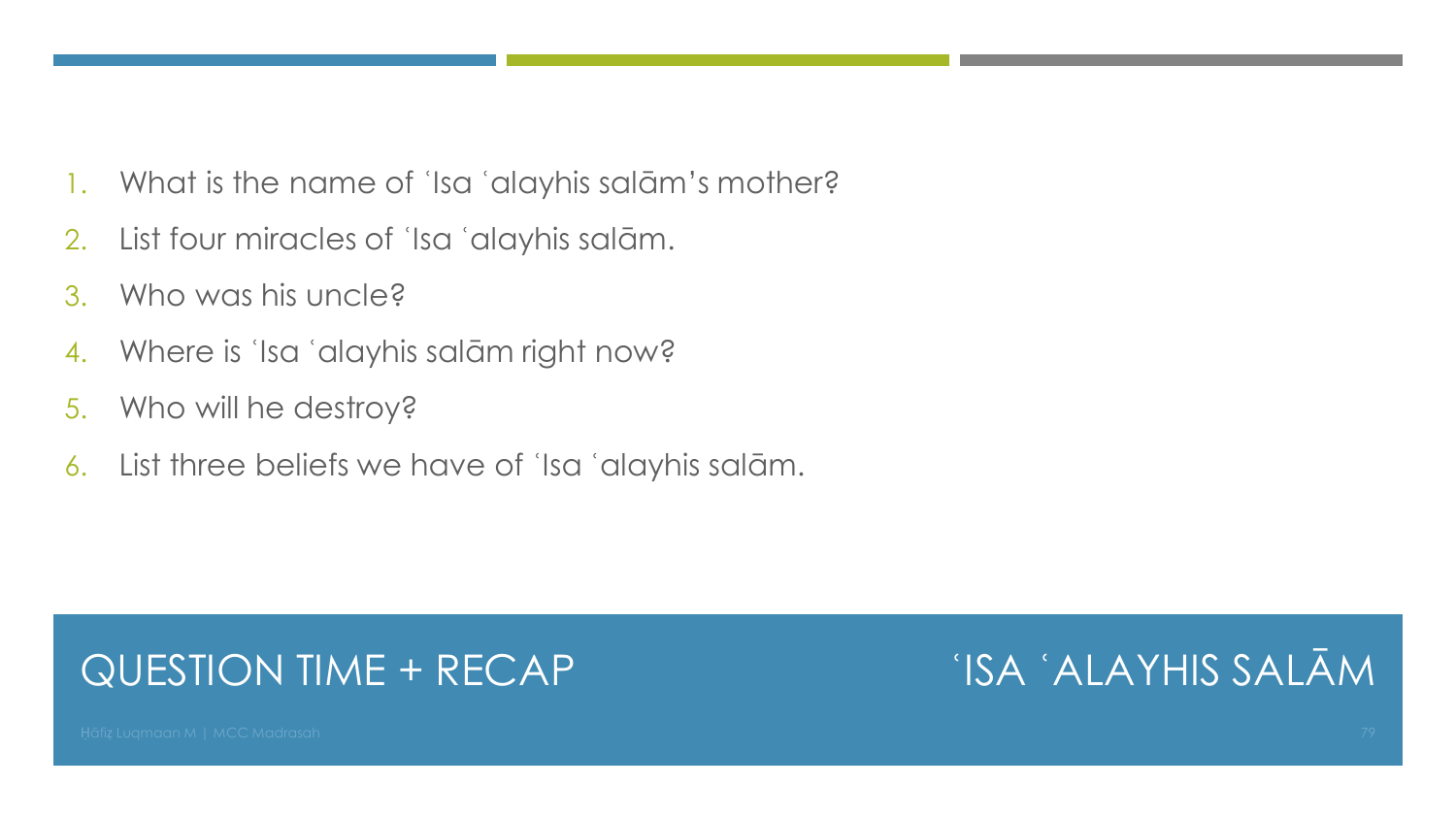# AKHLĀQ & ĀDĀB

BOYS SCHOOL ISLAMIC STUDIES 2021 - 22

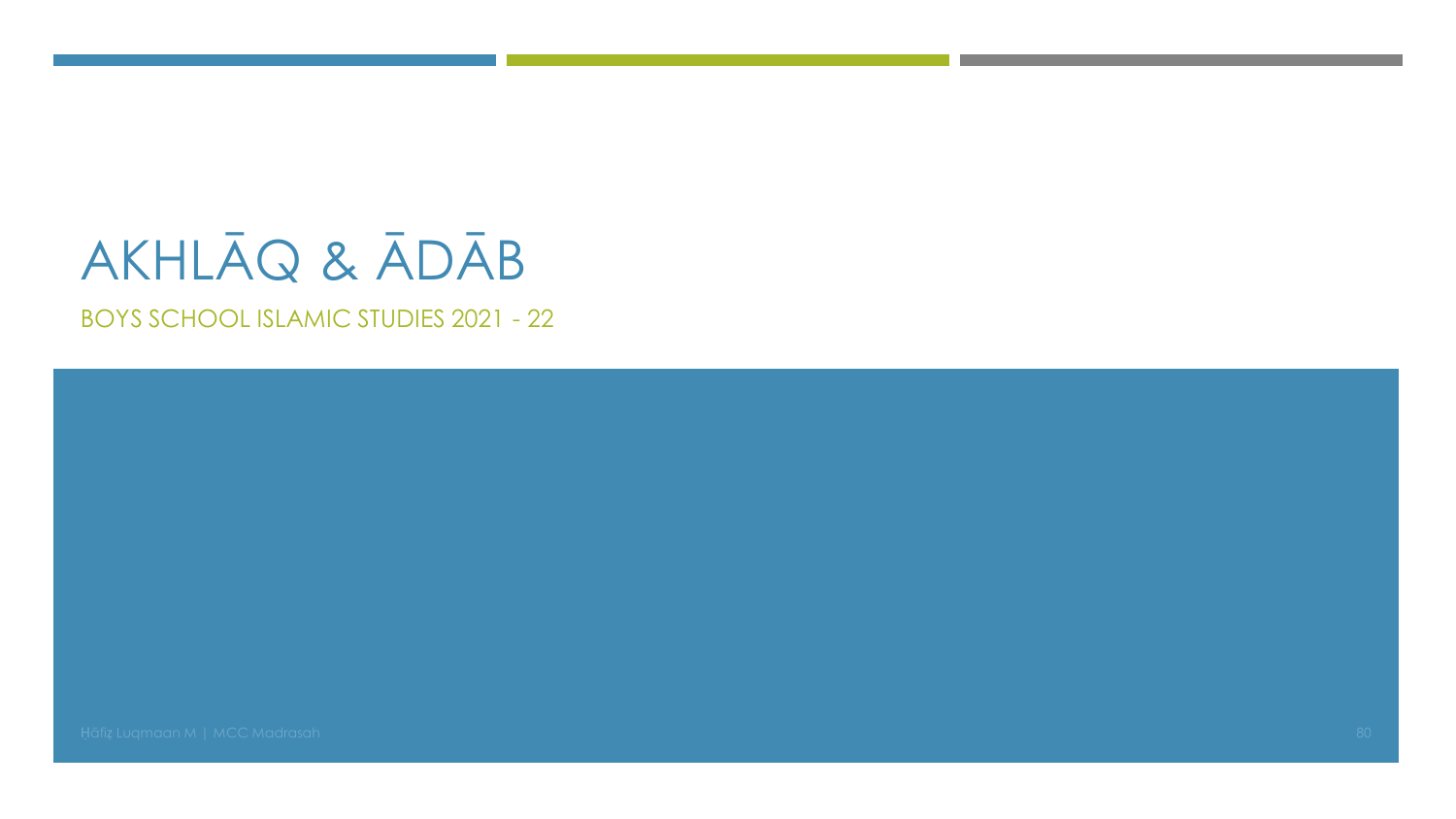LESSON 1 – 01/11/2021

#### AKHLĀQ & ĀDĀB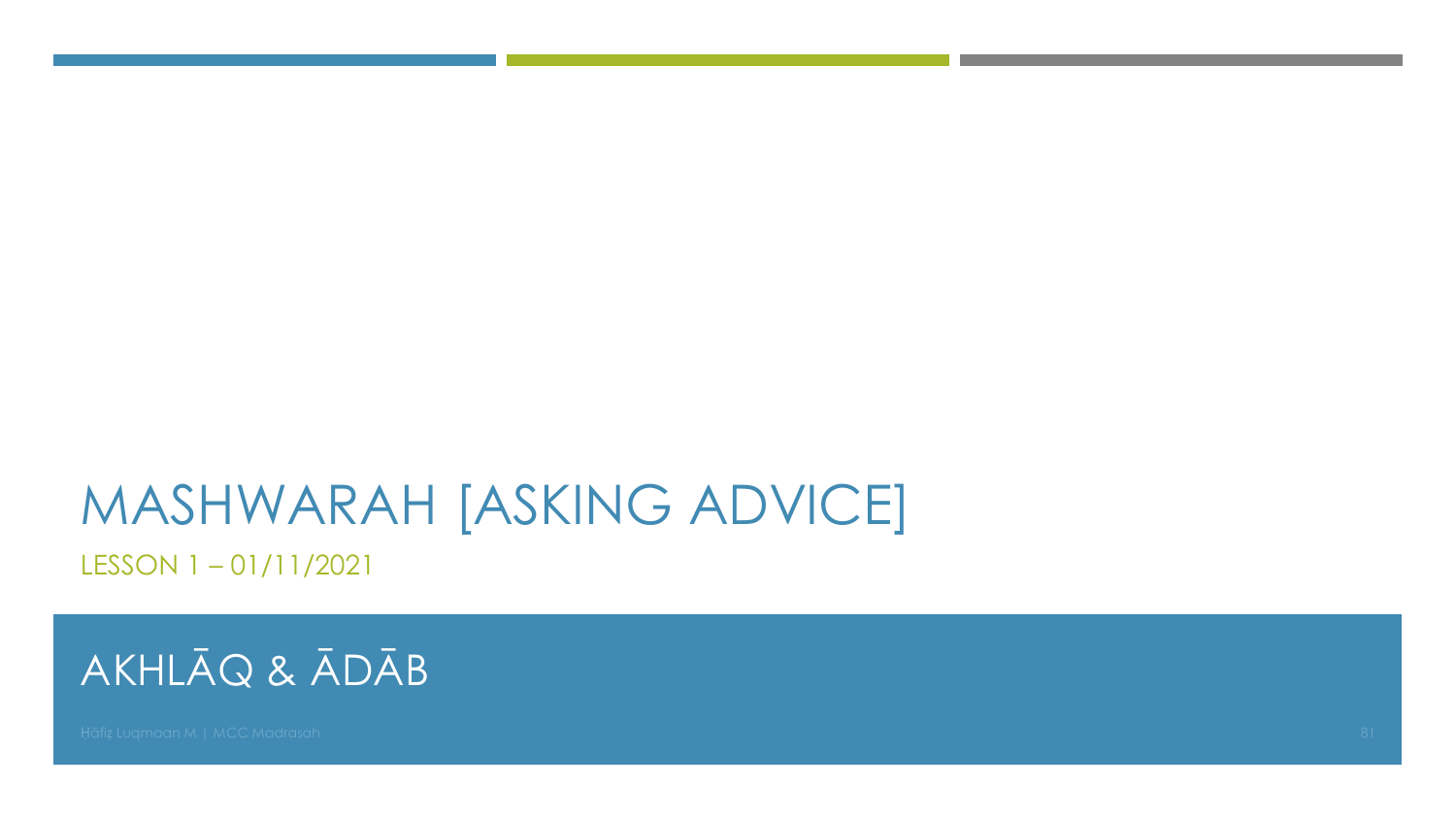'*Mashwarah*' means to consult other people.

Asking others is, and should be, an essential part of our daily life. It was the practice of our Beloved Messenger ṣallallāhu ʿalayhi wasallam, the Ṣaḥābah, and those that followed them.

Through asking other people's opinion, we gain a better understanding of the task that is to be undertaken. It makes us humble because we realise that we are not always right in everything, and it creates love and unity between the Muslims, as they feel part of the journey and not left out.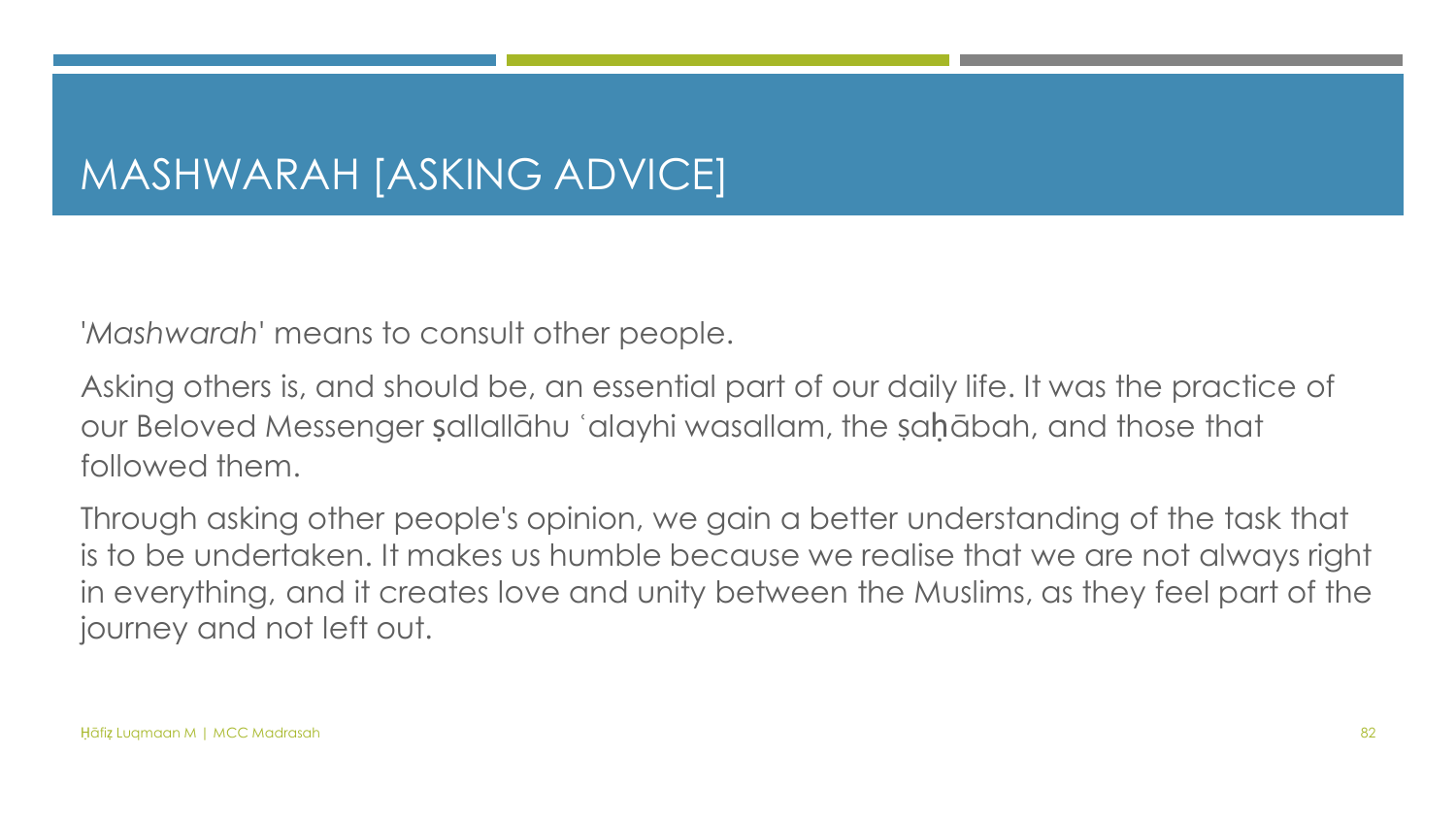*Mashwarah* should be done with those who may be younger than us too: again this will create love and affection as well as train them on the importance of asking other people's advice before they carry out something.

Allāh places more blessings in a decision or action when we make *mashwarah*, **as hearts become united and togetherness is created.** Our Beloved Messenger ṣallallāhu ʿalayhi wasallam has said that Allāh's assistance is with the group. (Ṣaḥīḥ al-Bukhārī)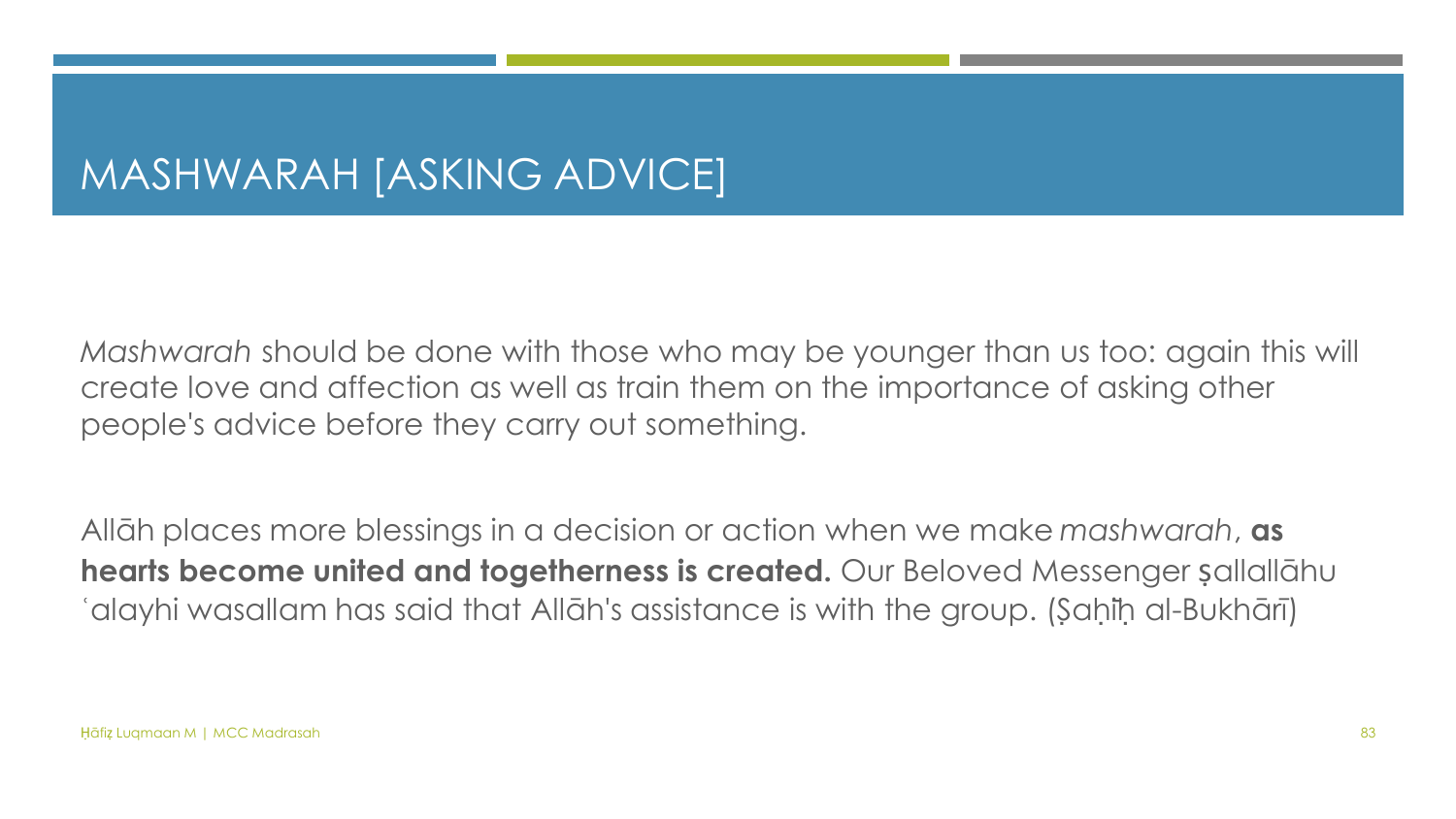"Consult them in the matter and, once you have taken a decision, place your trust in Allāh. Surely, Allāh loves those who place their trust in Him." (Qur'ān 3:159)

"And those who have responded to their Lord (in submission to Him), and have established ṣalāh, and whose affairs are (settled) with mutual consultation between them, and who spend out of what we have given to them." (Qur'ān 42:38)

Abū Hurayrah reports that the Messenger of Allāh ṣallallāhu ʿalayhi wasallam said, **"Anyone who gives his Muslim brother misguided advice when he consults has betrayed him."** (Adab al-Mufrad lil-Bukhārī)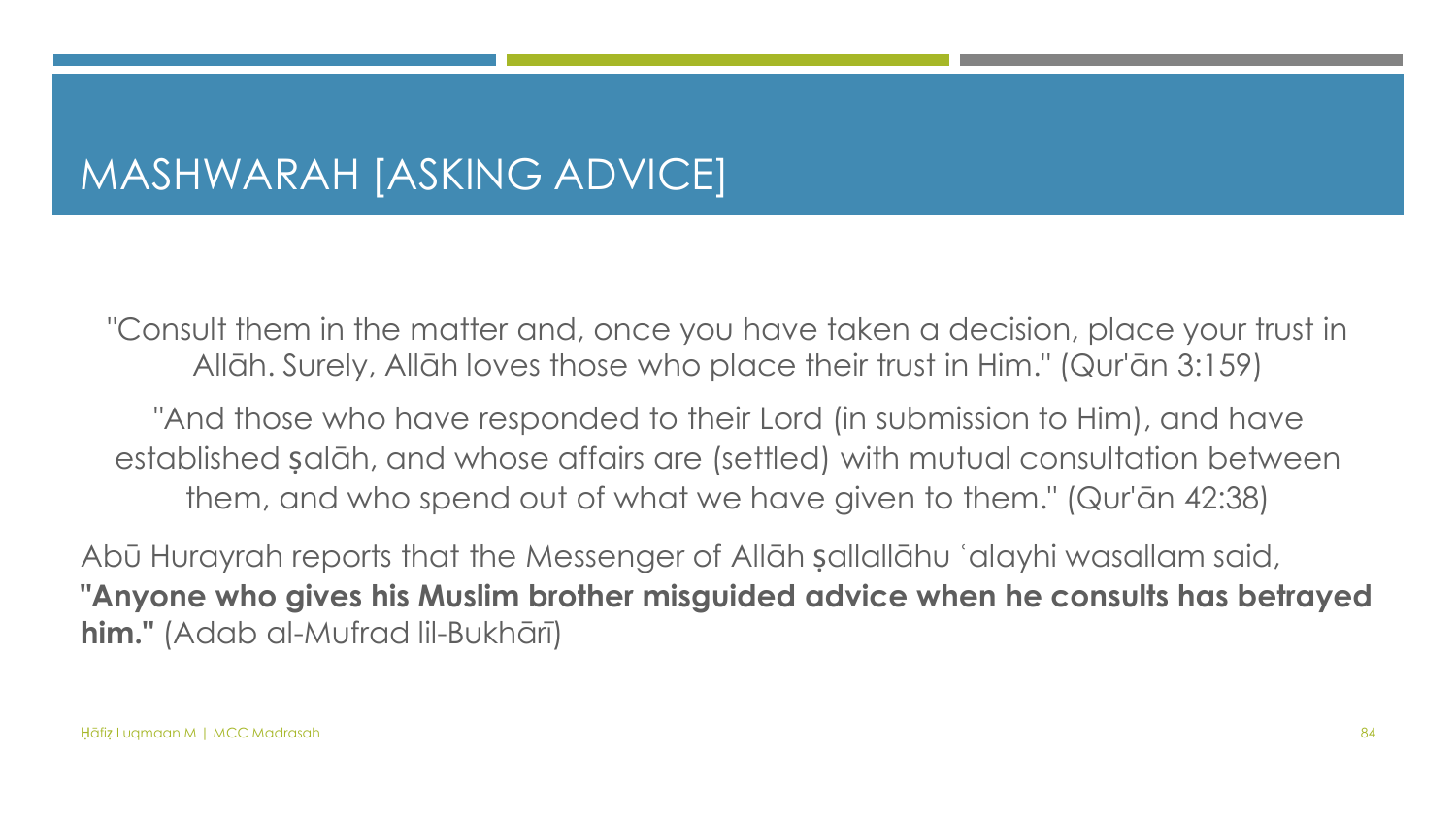Many a time we feel that the course of action we are undertaking is the correct one and there can be no other way, but when we ask the advice of others we see that there is a better way to do something.

We should make *mashwarah* with those people who have experience. We tend to ask our friends a lot but forget to ask our elders or our parents.

Remember: our parents have seen much more of life than we have and their advice and guidance can be priceless.

Let us take advantage of the elder generation amongst us and ask their advice on the important matters in our lives.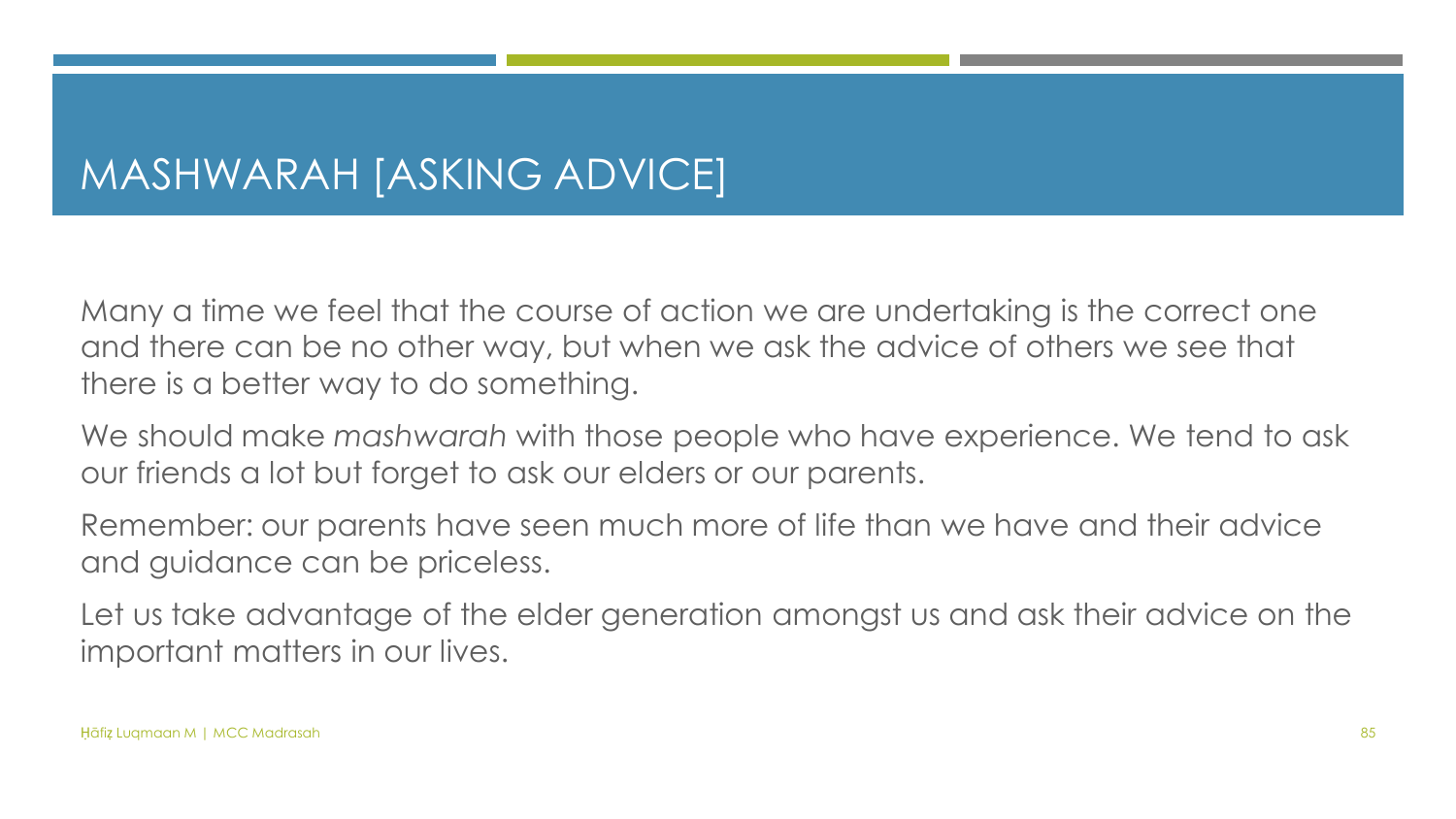When making collective *mashwarah* in a group, an amīr should be appointed. The amīr will then ask advice from some people.

If someone comes to ask us for advice we must remember the guidelines of our Beloved Messenger Muḥammad ṣallallāhu ʿalayhi wasallam who said, **"Someone who is consulted is in a position of trust."** (Tirmidhī)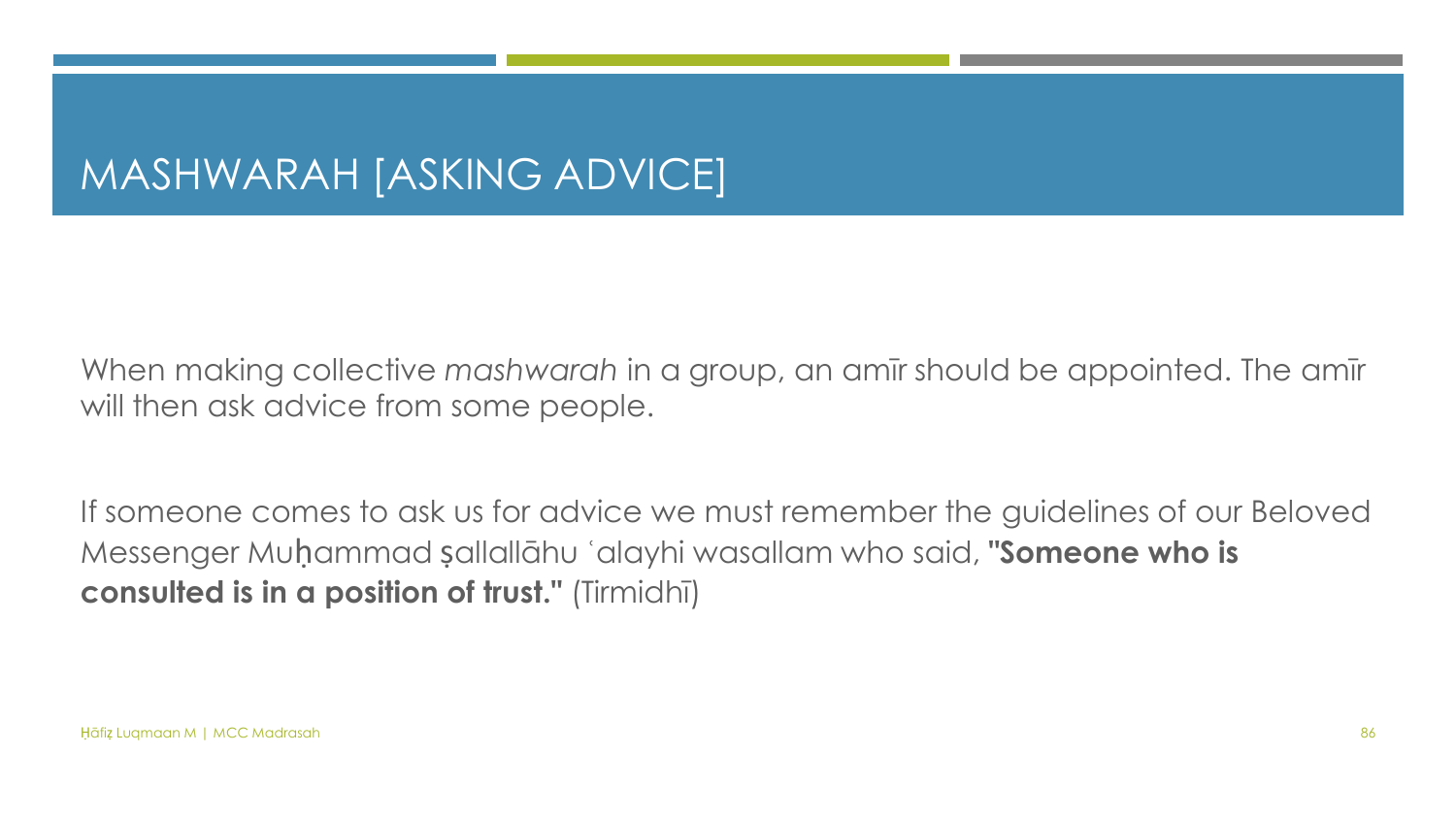We should ensure that we give the best possible advice we are aware of and on no account should we give any incorrect information or advice.

If someone accepts our *mashwarah* we should not be boastful and think big of ourselves but, on the other hand, if our *mashwarah* is not taken we should not become upset.

Remember: giving *mashwarah* is giving advice and an opinion - it is not an order or command.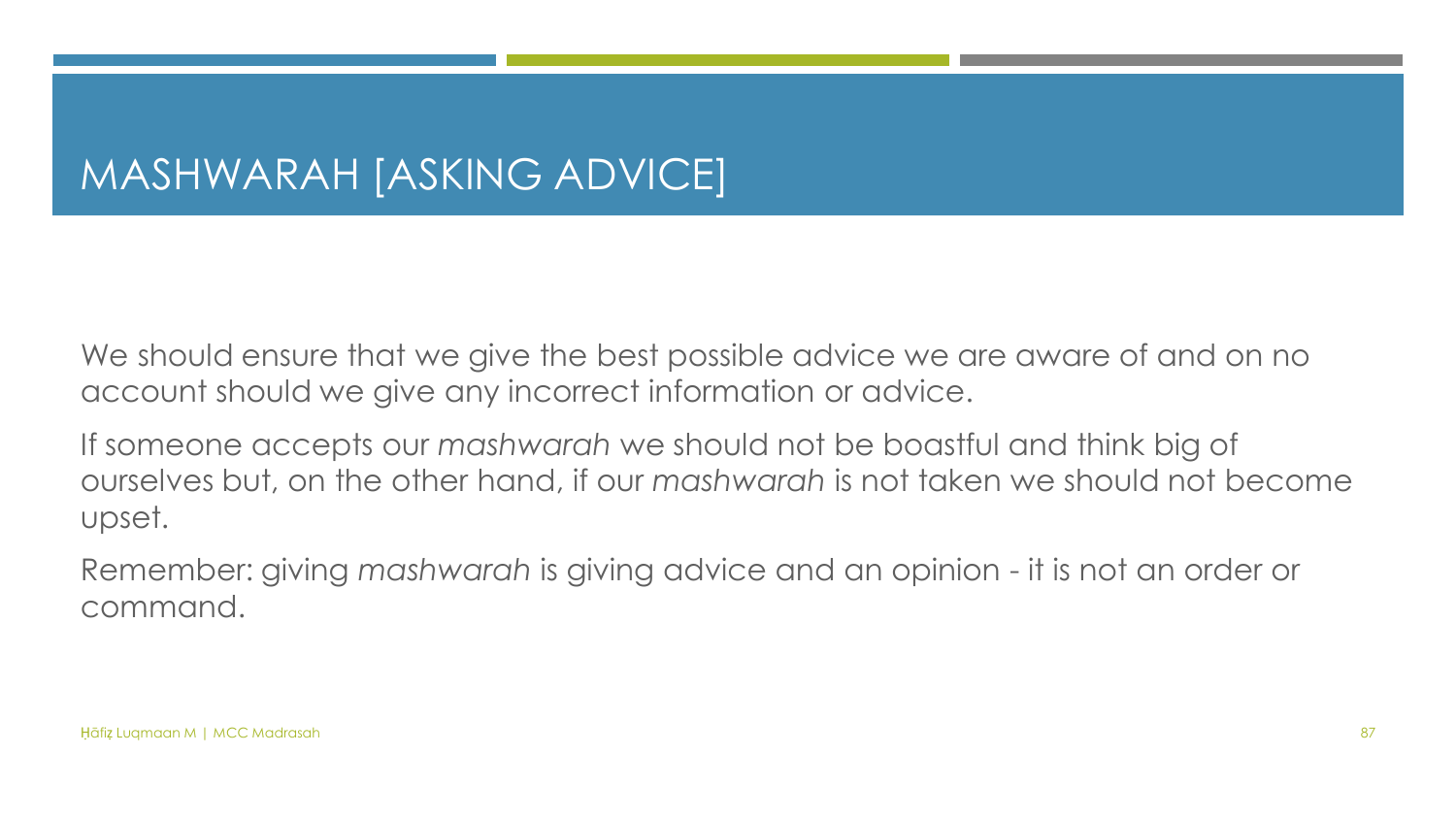Allāh gives us a beautiful example of the benefits of *mashwarah* in the story of Yūsuf ʿalayhis salām, when the king of Egypt saw a dream.

The people beside him said it was merely a nightmare but when he asked the advice of one who had experience and knowledge (Yūsuf ʿalayhis salām), he was told totally different. By making *mashwarah* and taking the advice, the king, along with his people and many others living around, was saved from the effects of severe droughts and famine. If he had decided to act on his own, the story would have been very different.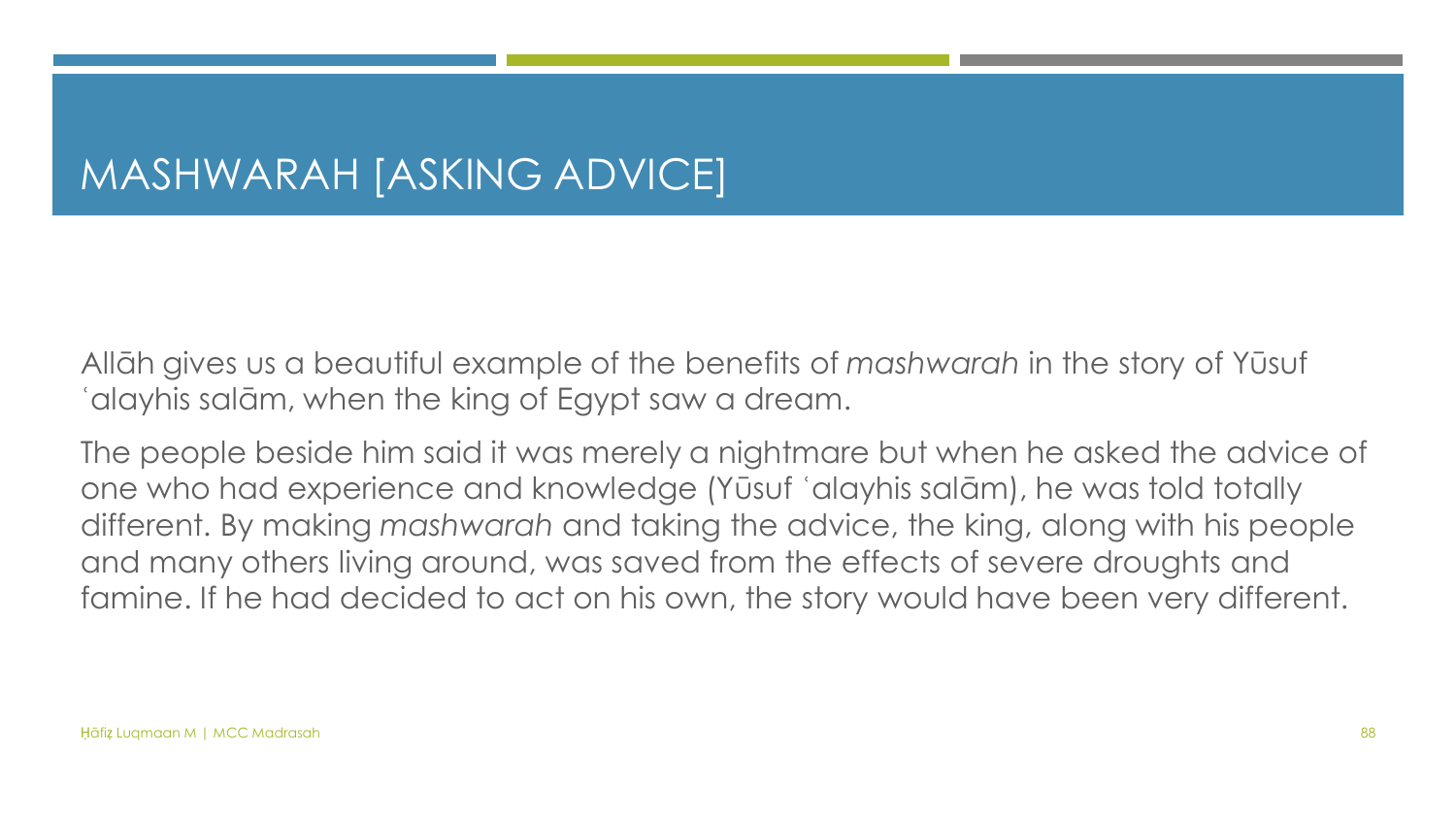- 1. What does the word 'Mashwarah' mean?
- 2. Explain 'Mashwarah' in your own words:
	- Mention *why* we do Mashwarah
	- *With who* should we do Mashwarah and
	- *How* must we do Mashwarah

#### QUESTION TIME + RECAP

#### MASHWARAH [ASKING ADVICE]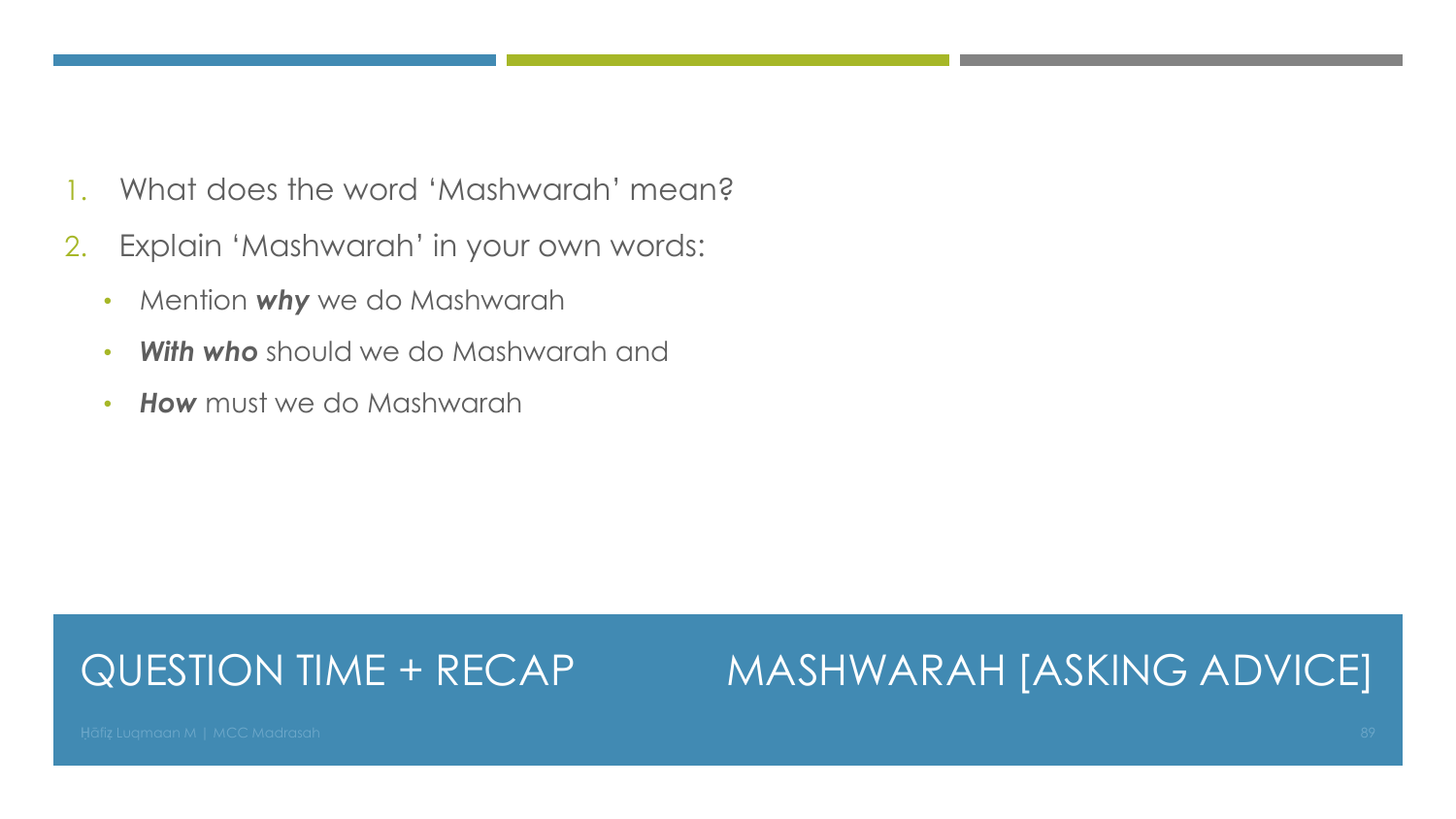LESSON 2 – 08/11/2021

### AKHLĀQ & ĀDĀB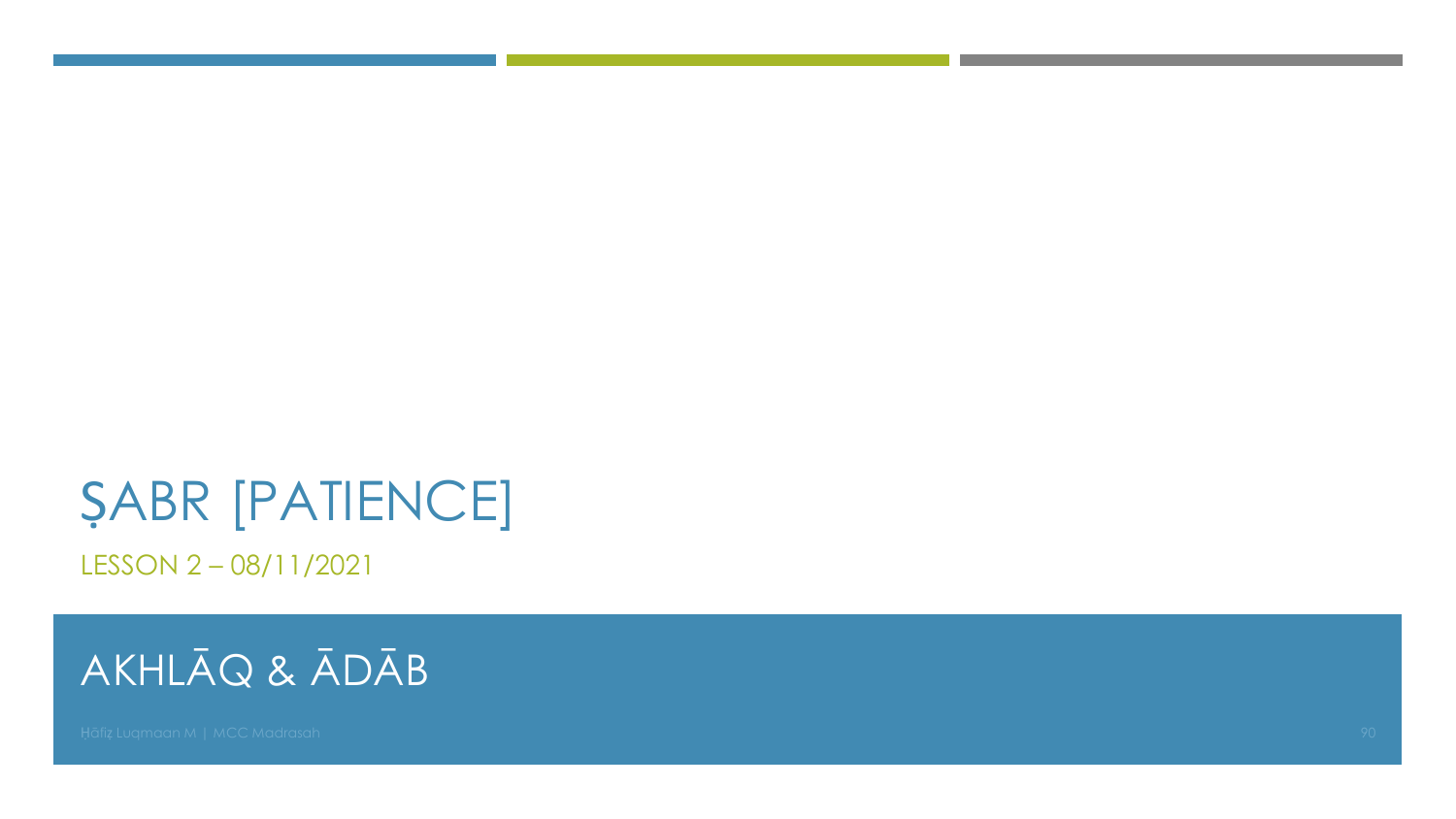Sabr mentioned in the Qur'ān:

- ➢ "Do not lose heart and do not grieve, and you are the I upper-most if you are believers." (Qur'ān 3:139)
- ➢ "O you who believe, be patient, compete with each other in patience, and guard your frontiers, and fear Allāh so that you may be successful." (Qur'ān 3:200)
- ➢ "Certainly those who observe patience will be given their reward in full, without measure." (Qur'ān 39:10)
- $\triangleright$  "...and be patient. Surely, Allāh is with the patient." (Qur'ān 8:46)
- $\triangleright$  "And give glad tidings to those who patiently persevere - who say, when afflicted with calamity: 'To Allāh we belong, and to Him is our return' - they are those on whom descends blessings from their Lord and mercy, and they are the ones that receive guidance." (Qur'ān 2:155-7)
- ➢ "And seek assistance through patience and prayer."(Qur'ān 2:45)
- $\triangleright$  "Undoubtedly, along with the hardship there is ease." (Qur'ān 94:6)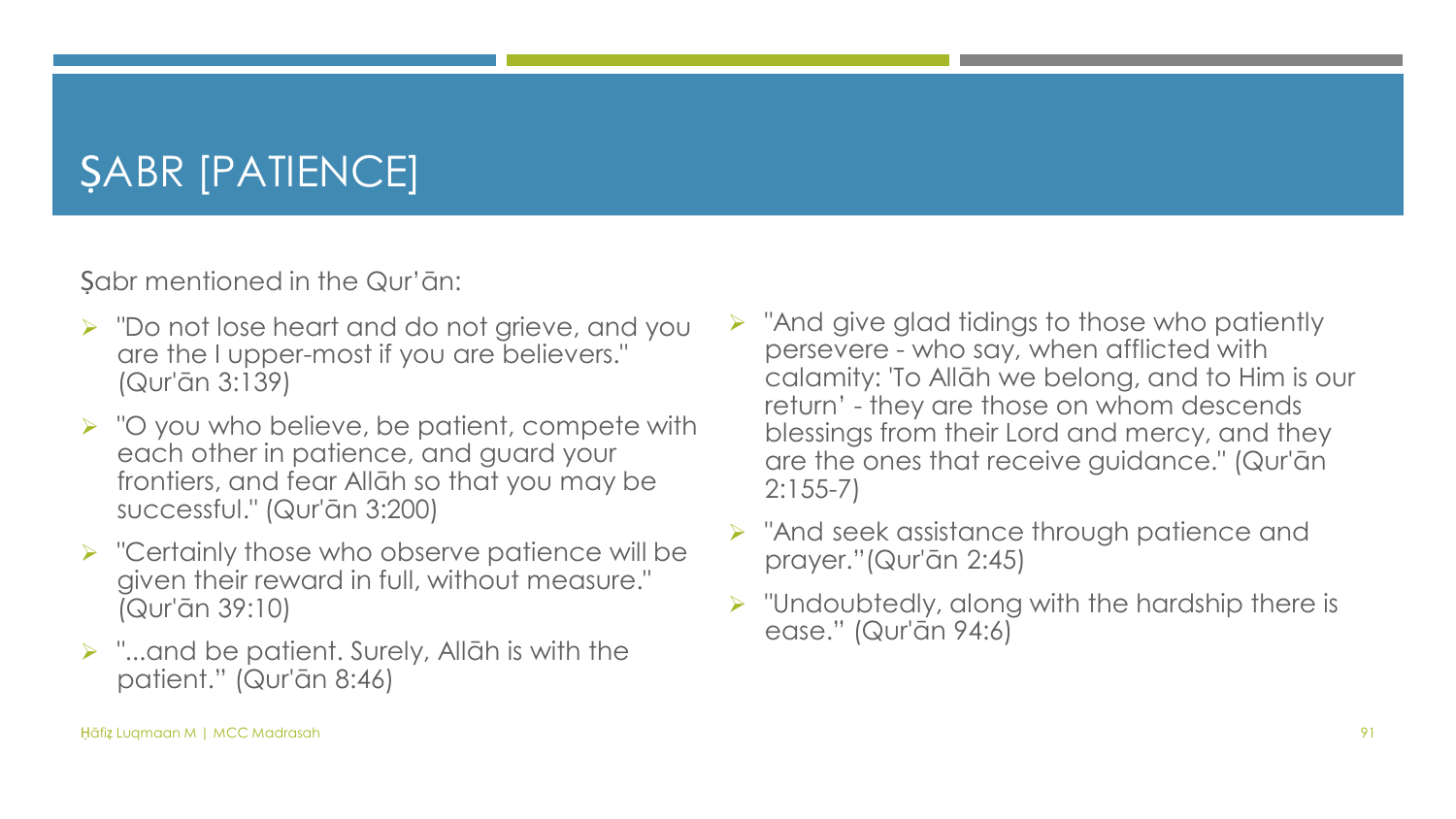Patience' in Arabic is called 'ṣabr.'

There are three types of ṣabr:

- ➢ Obedience
- ➢ Abstinence
- ➢ Endurance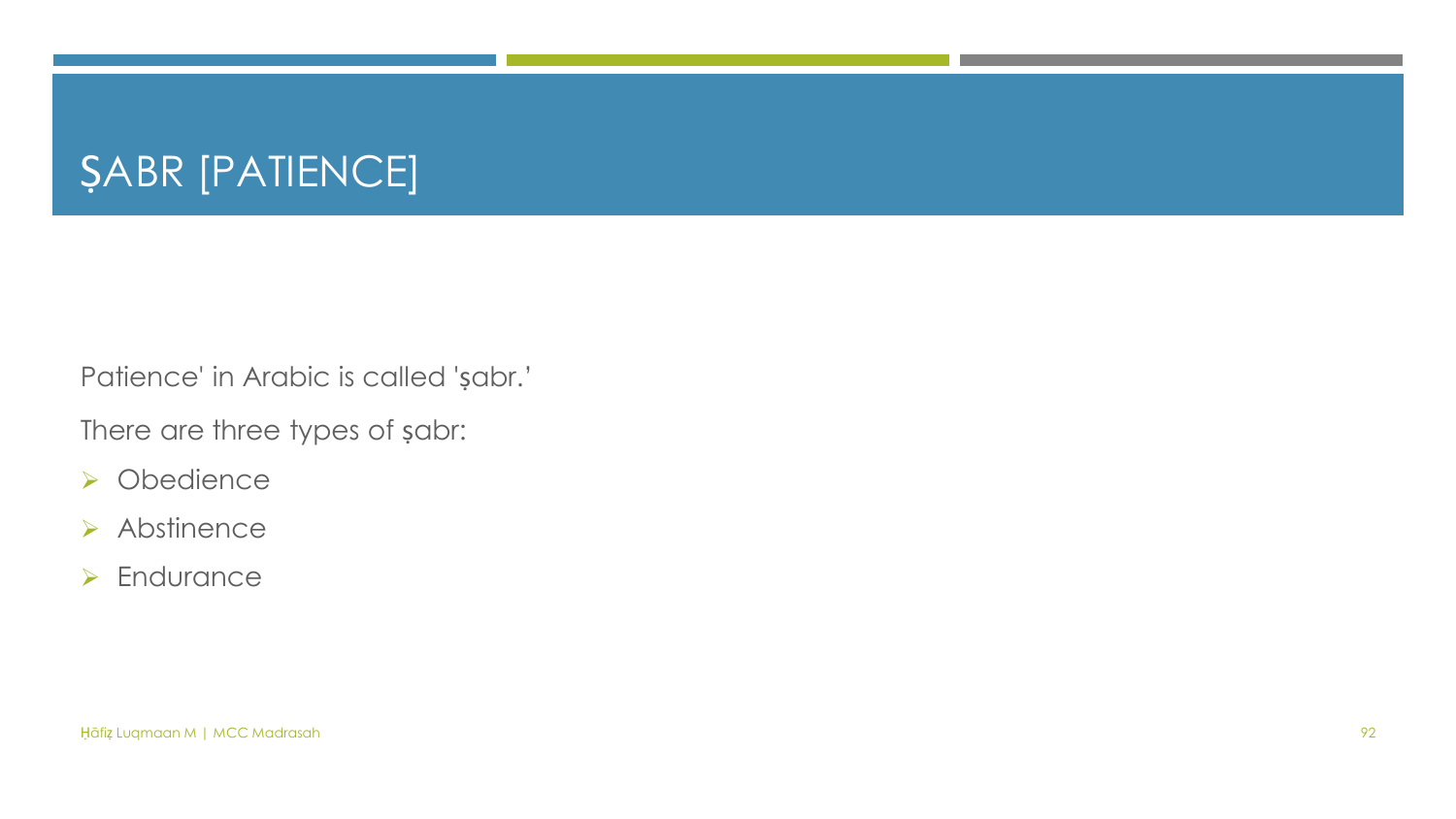Let us look at each one individually.

#### **Ṣabr in the form of** *obedience* **means being patient in obeying our Creator.**

Here is an example: It is ṣalāh time and we don't feel like waking up from our bed. But rising and praying, we were patient! Another example is that it is time to pay zakāh. We don't feel like giving but we go ahead and give in charity. We have made ṣabr in the form of obedience!

#### **Ṣabr with** *abstinence* **means being patient in staying away from sins.**

Our desires invite us to look at something we are not supposed to, however we control ourselves: therefore we have made sabr. Another example would be: people around us are engaged in doing ghībah. They ask us to join the discussion, and we feel like gossiping too. But we control our tongues and walk away or tell them to stop: we have made ṣabr!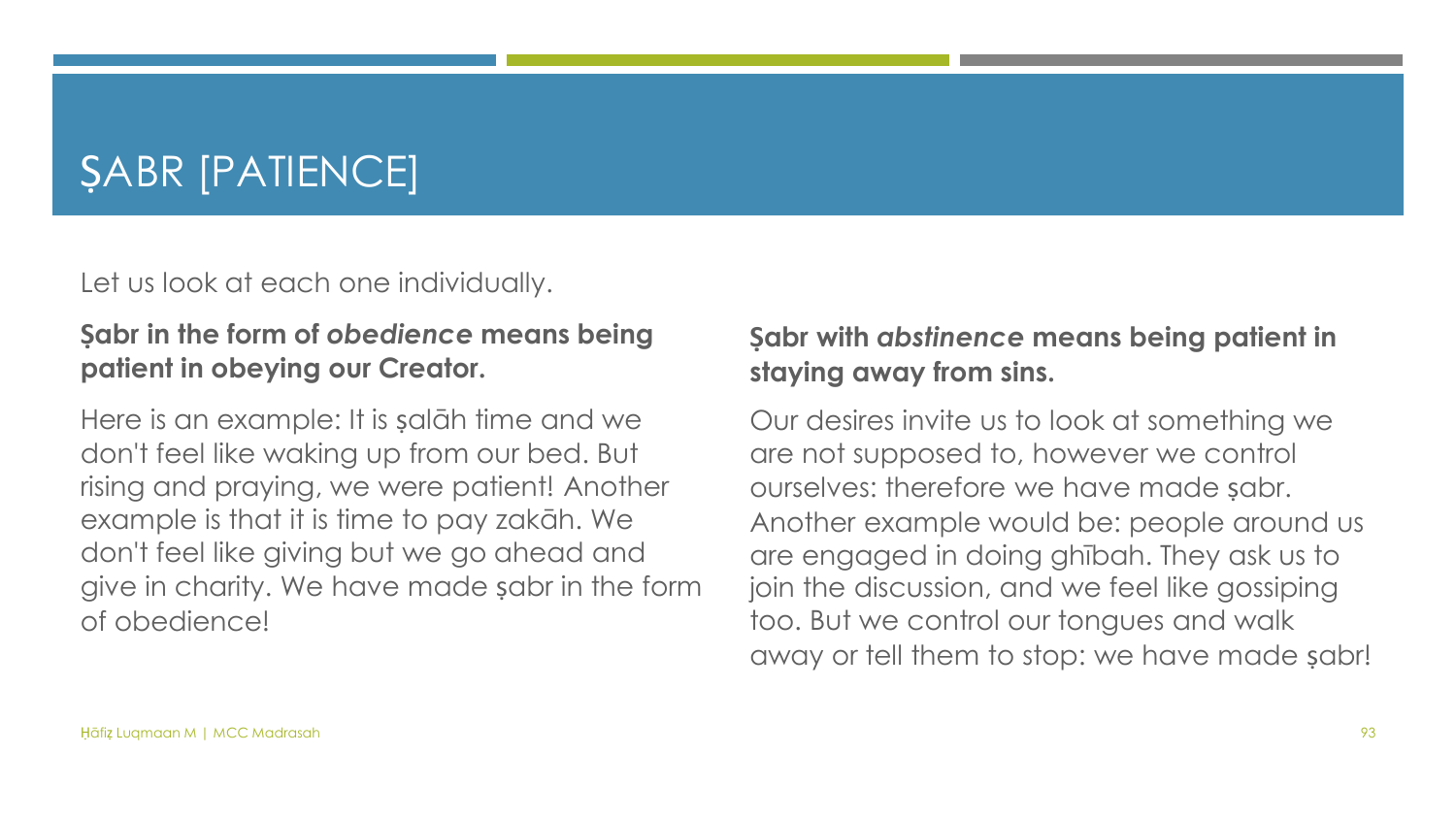**Ṣabr by means of** *endurance* **through difficulties means being patient when hardships may come our way.**

Sometimes we laugh, sometimes we cry - they say times have changed, but it's people who change. One minute someone is your best friend. You know no one better than him. The next minute he is your worst enemy. Every single limb in your body wants to hurt him. Why? What happened? Something he did or said changed everything.

Another example is: everything was going really well at school: you're the star pupil, top of the class in all the subjects, adored by every teacher, then one day you happen to be in the wrong place at the wrong time. You get blamed for something you never dreamt of doing, and everything has gone. Whoever you pass by begins to whisper and they point fingers at you. Blamed, accused, you and your reputation go down the drain.

A third example is that you love going home from school to see and meet your mum and dad: you love them very dearly but you feel so hurt when they begin to quarrel and it is left unresolved: each one is trying to shout the other down or it's a one-way shout. You just sit in your room hoping they would understand each other, wishing they knew how you felt, praying you could do something to help.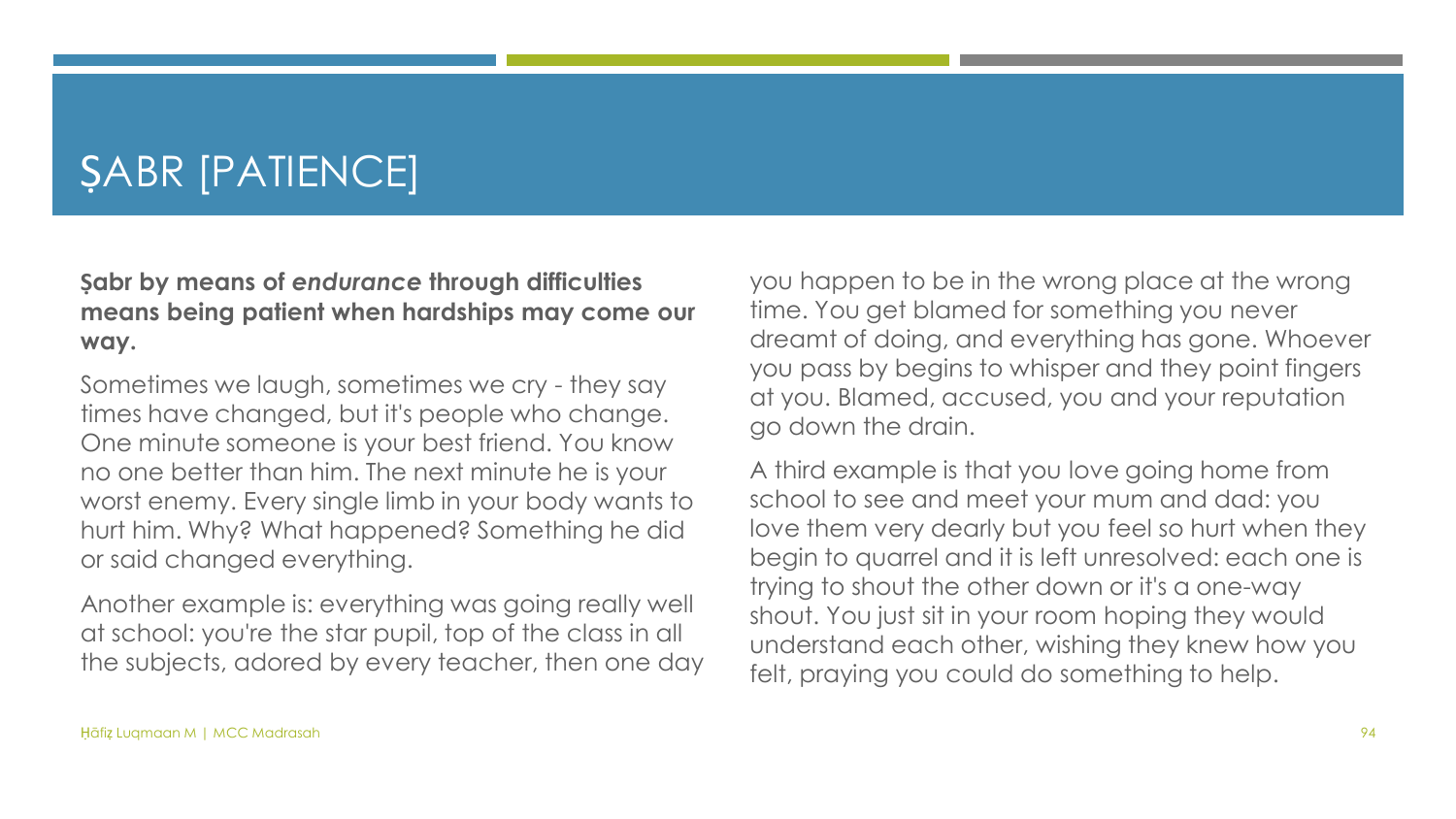Everyone everywhere has problems. If life was always as happy as we wished it to be, then this would no doubt be Jannah. It can't be Paradise! This is the world where things are different. One thing we should never forget is that whatever the problem, however severe it gets, we are never alone and never will be, because Allāh knows everything.

"Not a leaf falls except that He knows. There is not a grain in the darkness (or depths) of the earth, nor anything fresh or dry (green or withered), but it is inscribed in a clear book." (Qur'ān 6:59)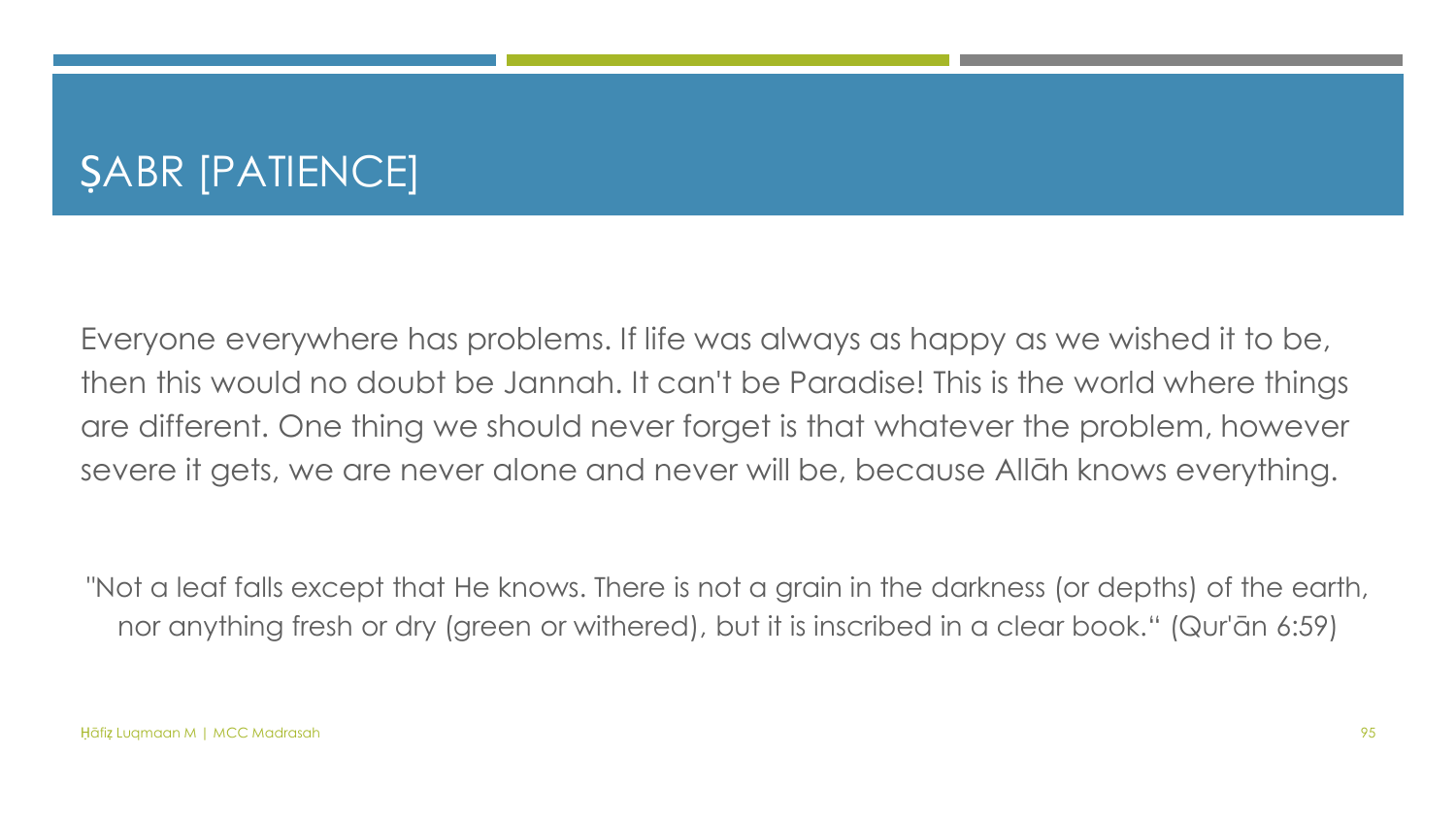When we're drowning in our problems, remember there's someone out there in a worse situation than us. Be patient: "Verily, with every difficulty there is relief."(Qur'ān 94:6)

At the end of the dark tunnel, light awaits us.

Anas ibn Mālik narrated that the Beloved Messenger Muḥammad ṣallallāhu ʿalayhi wasallam said:

"The greatest reward comes with the greatest trial. When Allāh loves a people He tests them. Whoever accepts that wins His pleasure but whoever is discontent with that earns His wrath." (Ibn Mājah)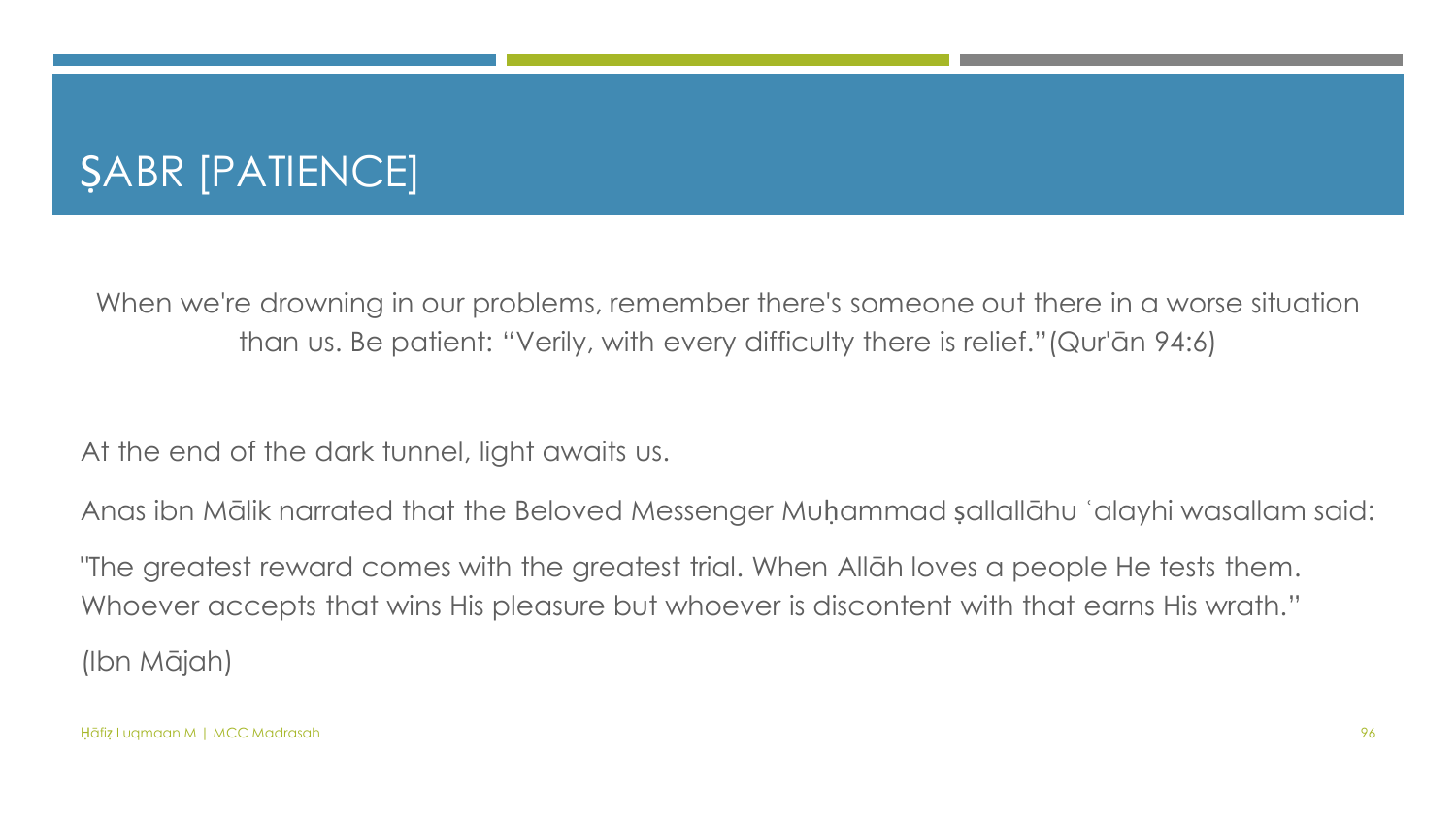Look at the story of Yūsuf ʿalayhis salām. A messenger of Allāh, yet look how he was tested. In his early teens he was taken away from his father by his own flesh and blood, thrown into a well, sold as a slave, accused of something he never did, and placed in jail for fourteen years. Then light came, and he was made the King of Egypt. SubḥānAllāh, he was then reunited with his father after forty long years. At the end of the story Yūsuf ʿalayhis salām says:

"Verily my Lord understands best the mysteries of all that He plans to do. For verily, He is full of knowledge and wisdom." (Qur'ān 12:100)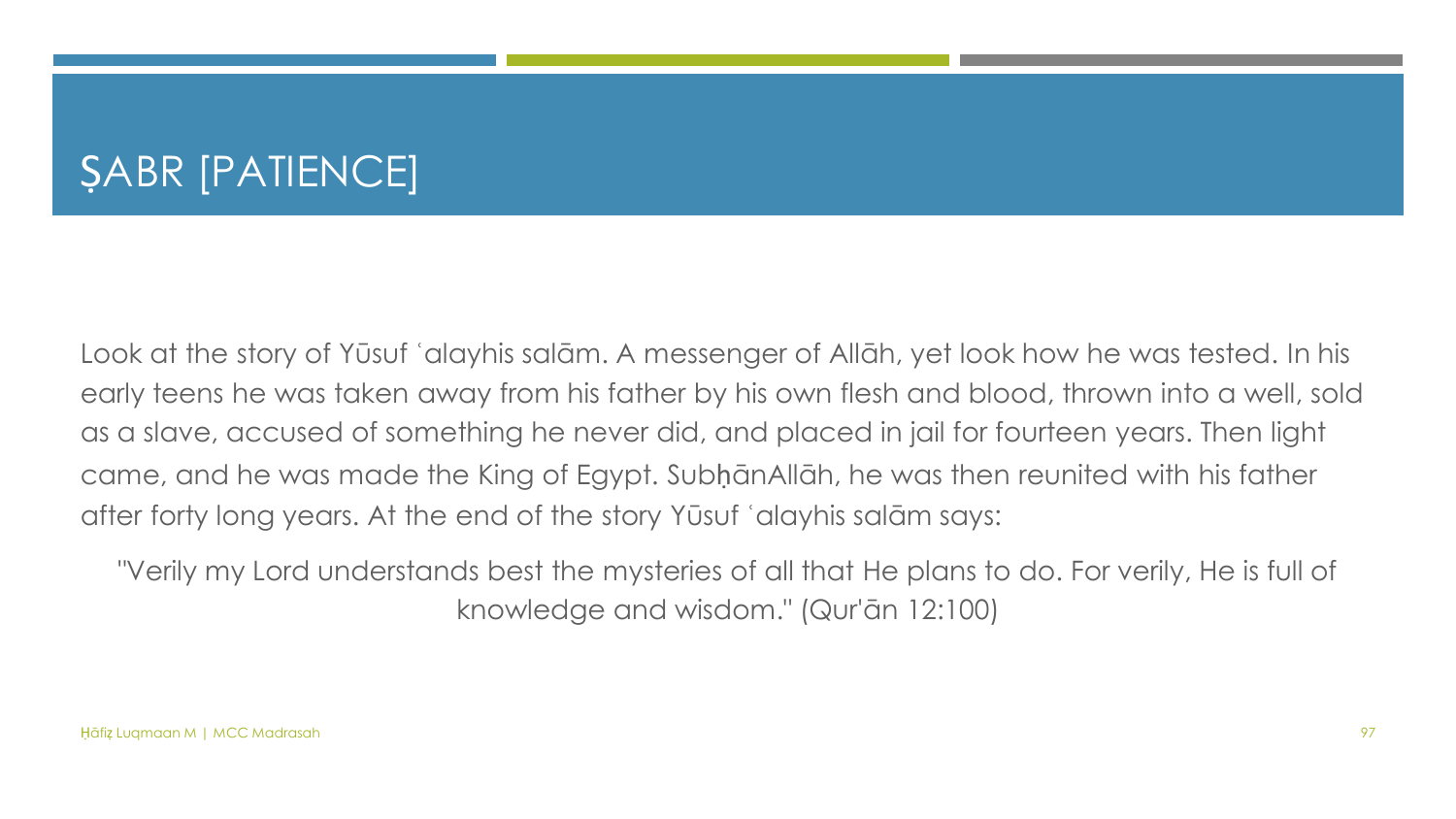It may be that Allāh is planning something better for us.

"It is possible that you dislike a thing whereas it is good for you, and that you love a thing whereas it is bad for you. But Allāh knows and you do not know." (Qur'ān 2:216)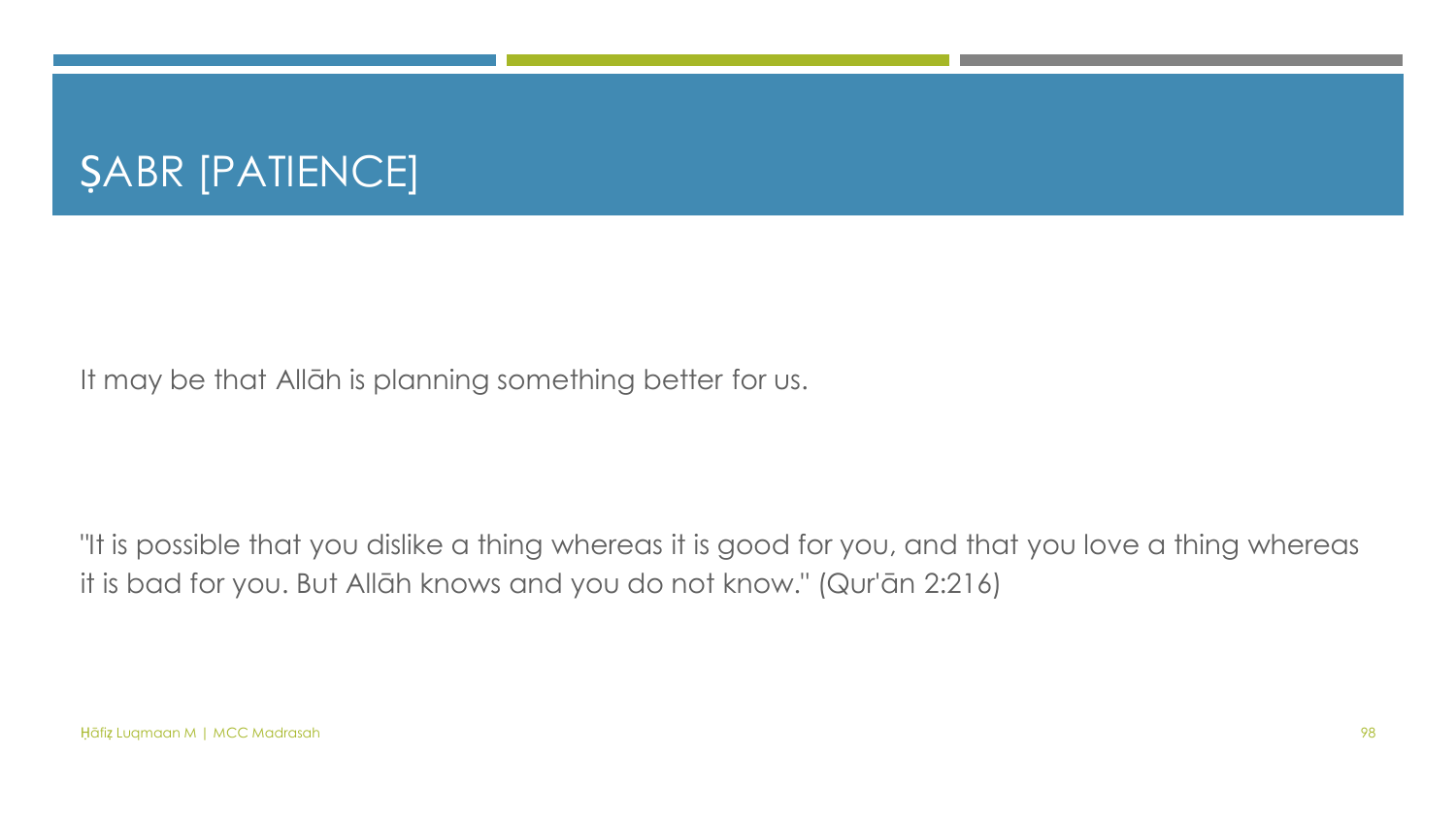There was once a minister who was in the habit of always saying, "Whatever has happened is good." One day he went on a hunting trip with the king. Upon arriving at the destination, the king pulled out his bow and arrow, pricking himself in the process, which caused him to bleed. The minister immediately said "Whatever has happened is good." The king became furious, saying, "I am in pain and you say it's good! I am arresting you right now. You will be thrown into prison until I return!"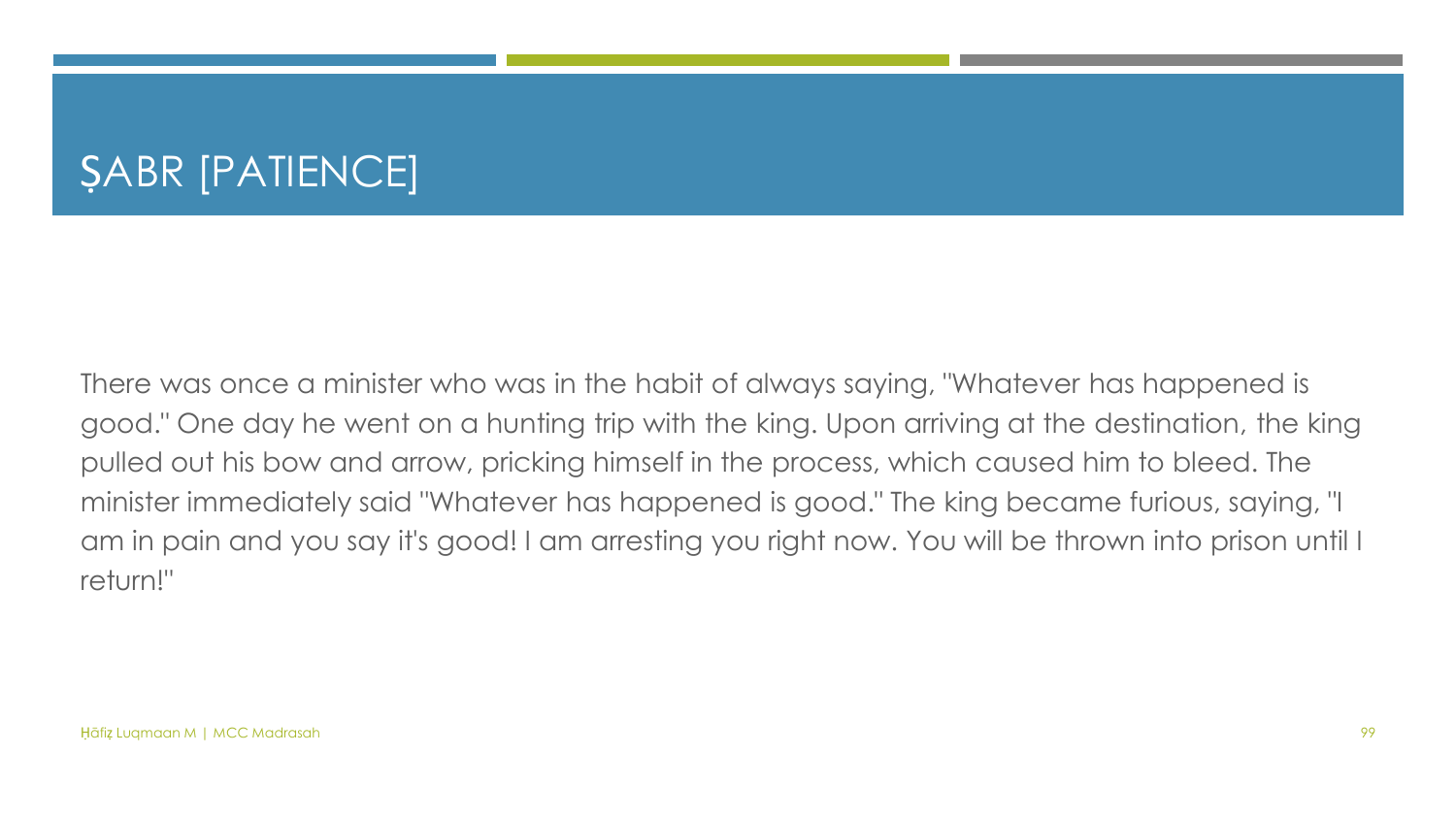As he was being taken away he uttered the same sentence, "Whatever has happened is good." The king continued his hunt alone and soon he was deep into the jungle where he was cornered by *cannibals*. They carried him and took him to their master, where a ceremony was taking place and these cannibals had long been in search of a human to sacrifice. They placed the king on the slab ready for sacrifice and as he lay there trembling from head to toe the chief called out, "Check the body, it must be free from any type of cuts and bruises!" When they inspected the king's body, they saw that his finger was cut and so let him go.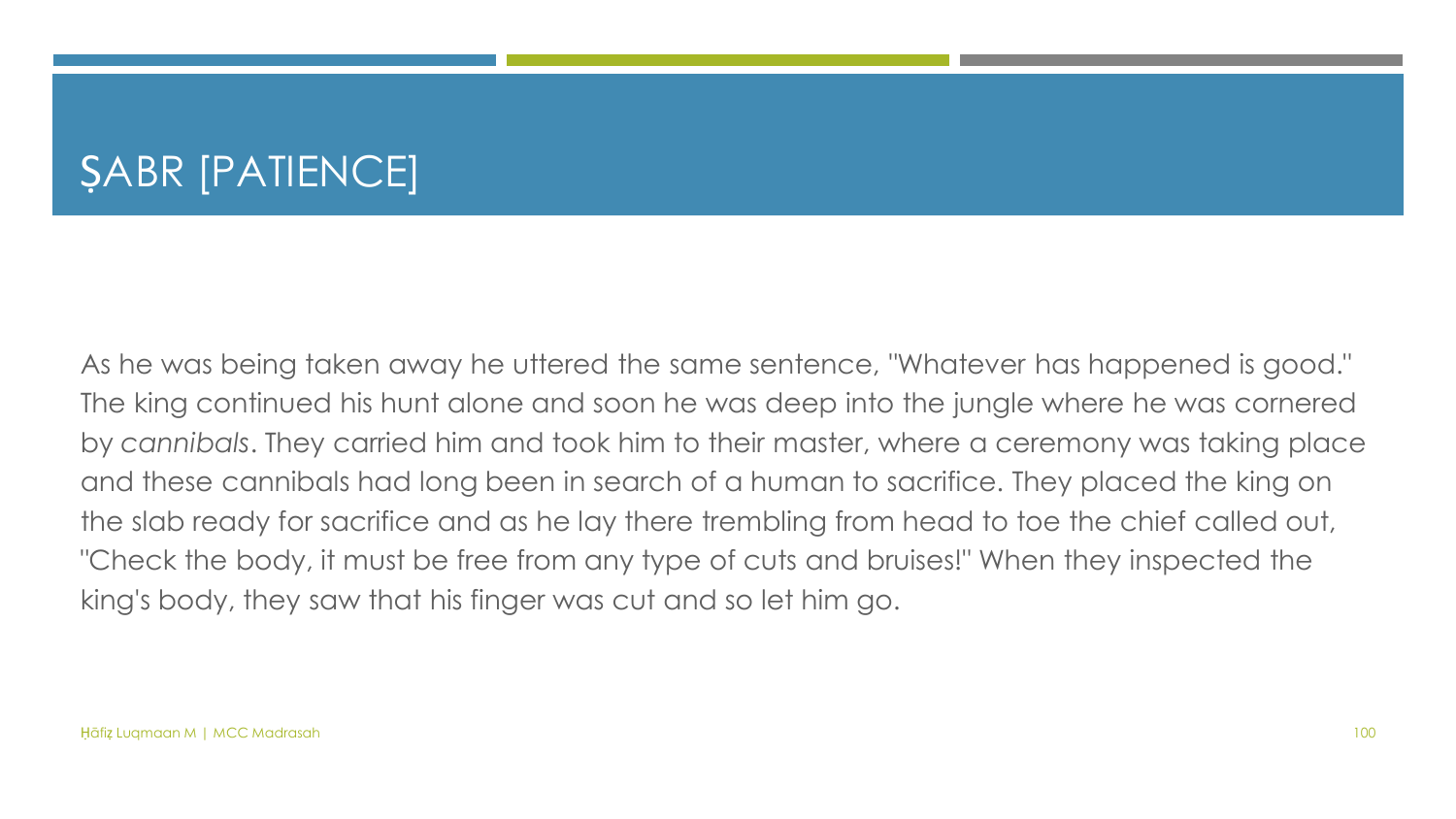The king ran for his life, and upon arriving at the palace called for the minister immediately. "I now understand the reality of your statement regarding me, but when I sent you away you said the same. What good was in that?" The minister explained, "Well it's obvious sir, I hadn't received a cut so, if I had stayed with you, I would have become their meal."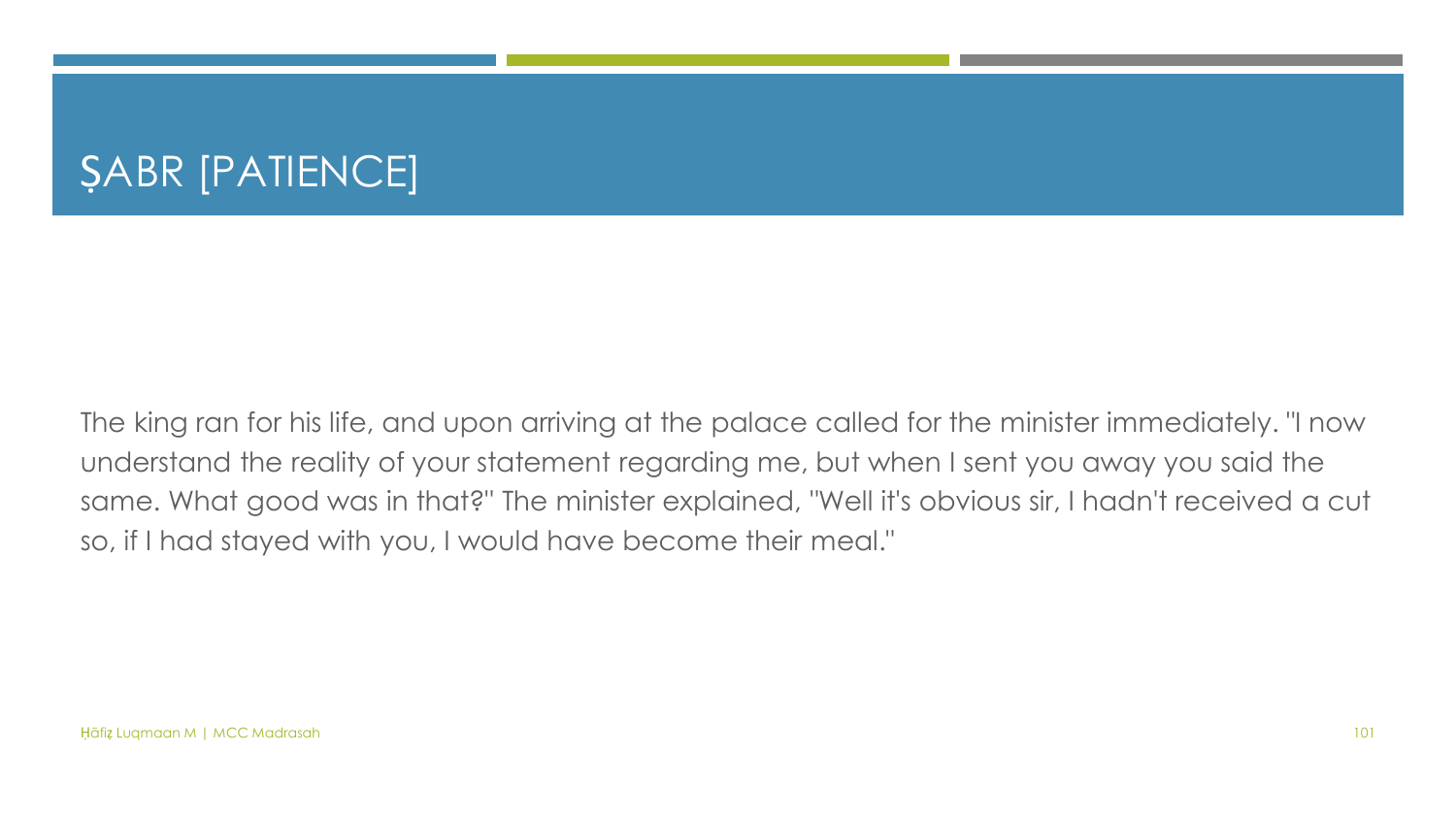Let us be strong and look on the bright side, whatever the problem may be. Emotional changes happen to everyone.

Look at the weather: sometimes it rains and rains like it is never going to stop, and sometimes it is so hot that the sun's rays feel doubled in strength. You've just got to keep going and bear everything that comes your way. Be firm on your feet just as a rock stands amidst the ever-rising waves of the ocean. This alternation of the day and night, happiness and sadness is a lesson for us all. The one who is drowning in the river of misery should know that the break of dawn is near. And the one who thinks he has got it all and is oppressing and troubling the creation of Allāh, beware the night will soon be upon us.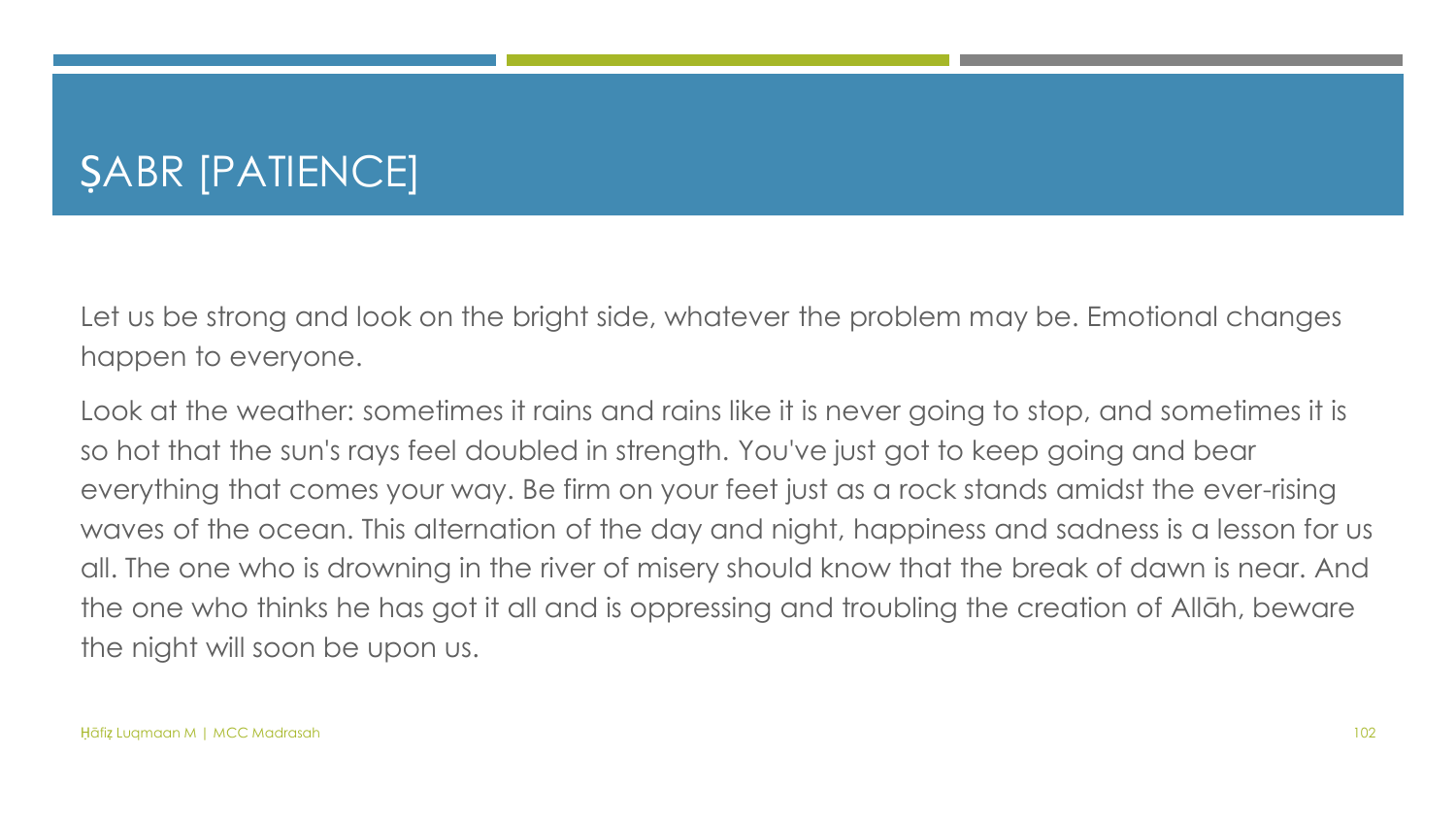- 1. Explain Şabr in your own words.
- 2. List all three types of Ṣabr *and* explain what they mean.
- 3. Give an example for 'Endurance'.

#### QUESTION TIME + RECAP

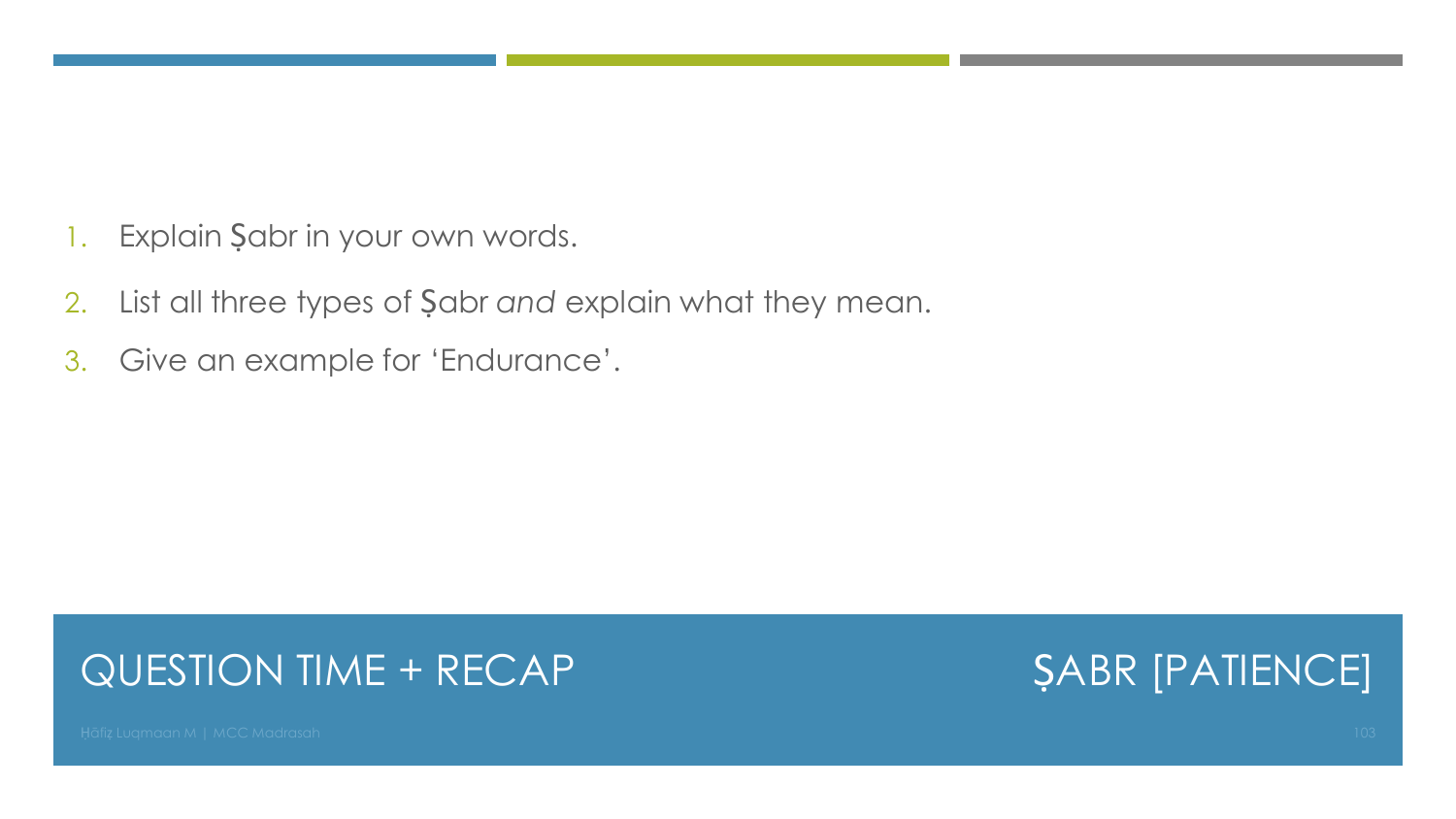## VIRTUES OF DHIKR

LESSON 3 – 15/11/2021

### AKHLĀQ & ĀDĀB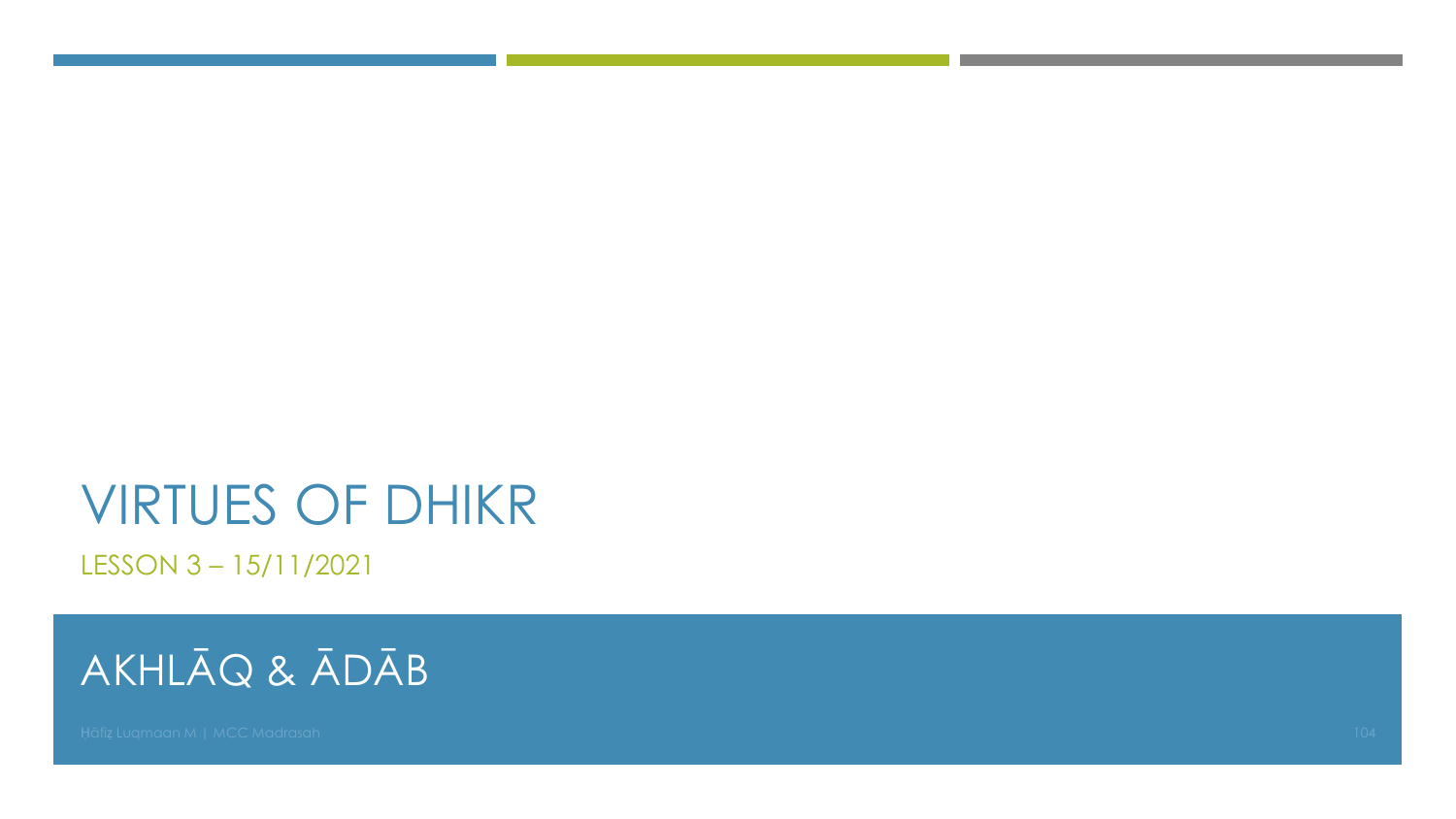#### ĀDĀB OF DHIKR

Dhikr mentioned in the Qur'ān & Ḥadīth:

- ➢ "O you who believe, remember Allāh abundantly, And proclaim His purity morning and evening." (Qur'ān 33:41-42)
- ➢ "Listen! By the remembrance of Allāh the hearts will find peace." (Qur'ān 13:28)
- ➢ "...Those men and women who engage much in Allāh's praise, for them Allāh has prepared forgiveness and a Great Reward." (Qur'ān 33:35)
- ➢ "When any group of people remember Allāh, angels surround them and mercy covers them, tranquility descends upon them, and Allāh mentions them to those who are with Him." (Saḥiḥ Muslim)
	- The likeness of the one who remembers his Lord I and the one who does not remember Him is like that between the living and the dead." (Sahih al-Bukhārī)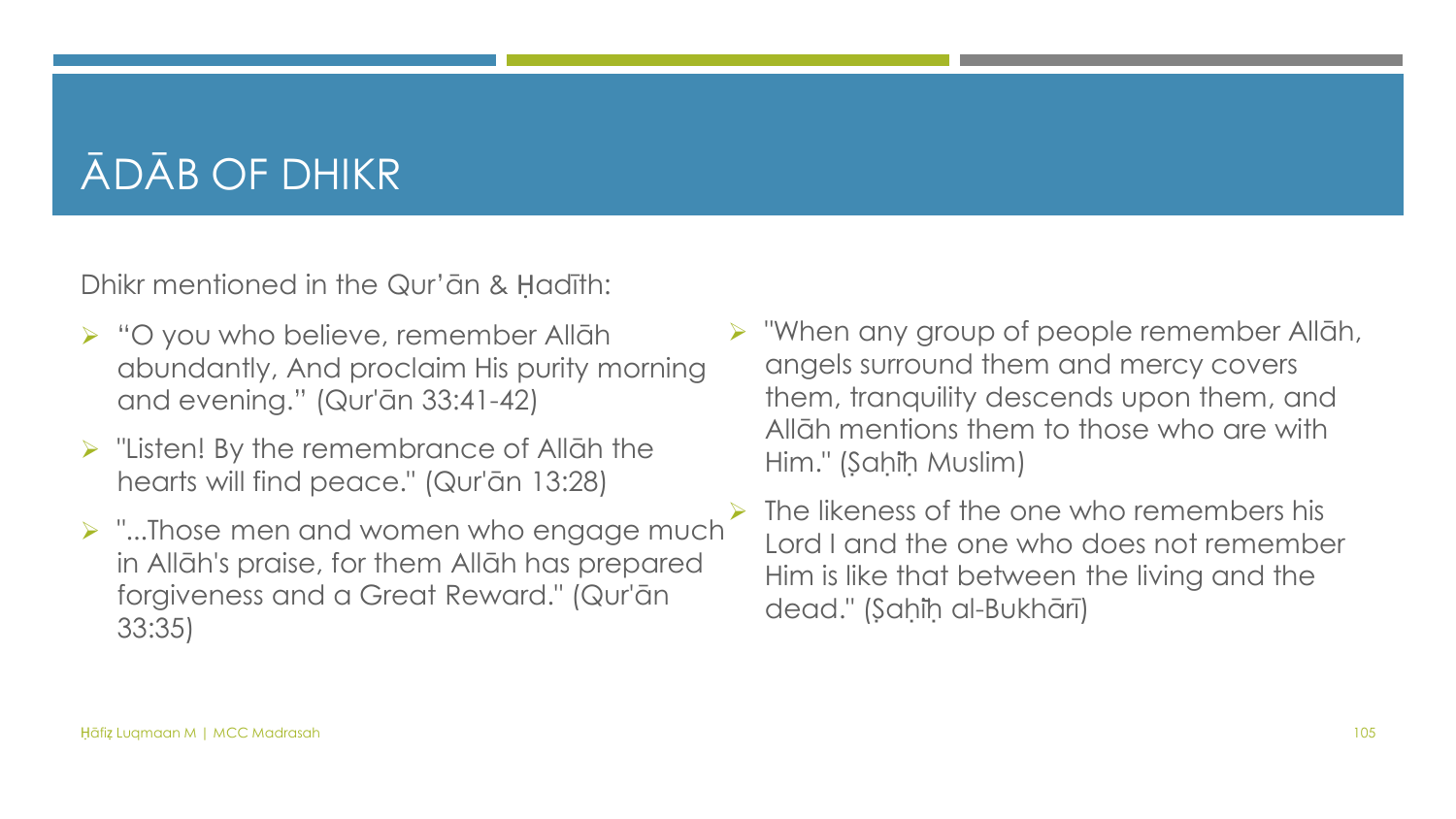### ĀDĀB OF DHIKR

*Ḥafiẓ Ibn al-Qayyim [may Allāh have mercy on him], a well-known muḥaddith (a scholar of ḥadīth) has listed many benefits of dhikr.*

- ➢ Dhikr keeps away the Shayṭān and weakens his strength.
- It is the cause of Almighty Allah's pleasure.
- It relieves the mind from anxieties and worries.
- It produces joy and happiness in the heart.
- It strengthens the body and mind.
- It brightens the face and heart.
- It attracts one's sustenance.

➢ Dhikr of Allah causes one's mention in the court of Allāh, as is mentioned in the Qur'an:

فاذكروني أذكركم

"Remember me, and I will remember you." (2:152)

- $\triangleright$  It is food for the heart and soul: to deprive them of dhikr is like depriving these vital organs of their food.
- $\triangleright$  It cleanses the heart of its rust. It has been mentioned in the ḥadīth that everything rusts according to its nature. In the same way, the heart rusts with worldly desires: to purify it dhikr necessary.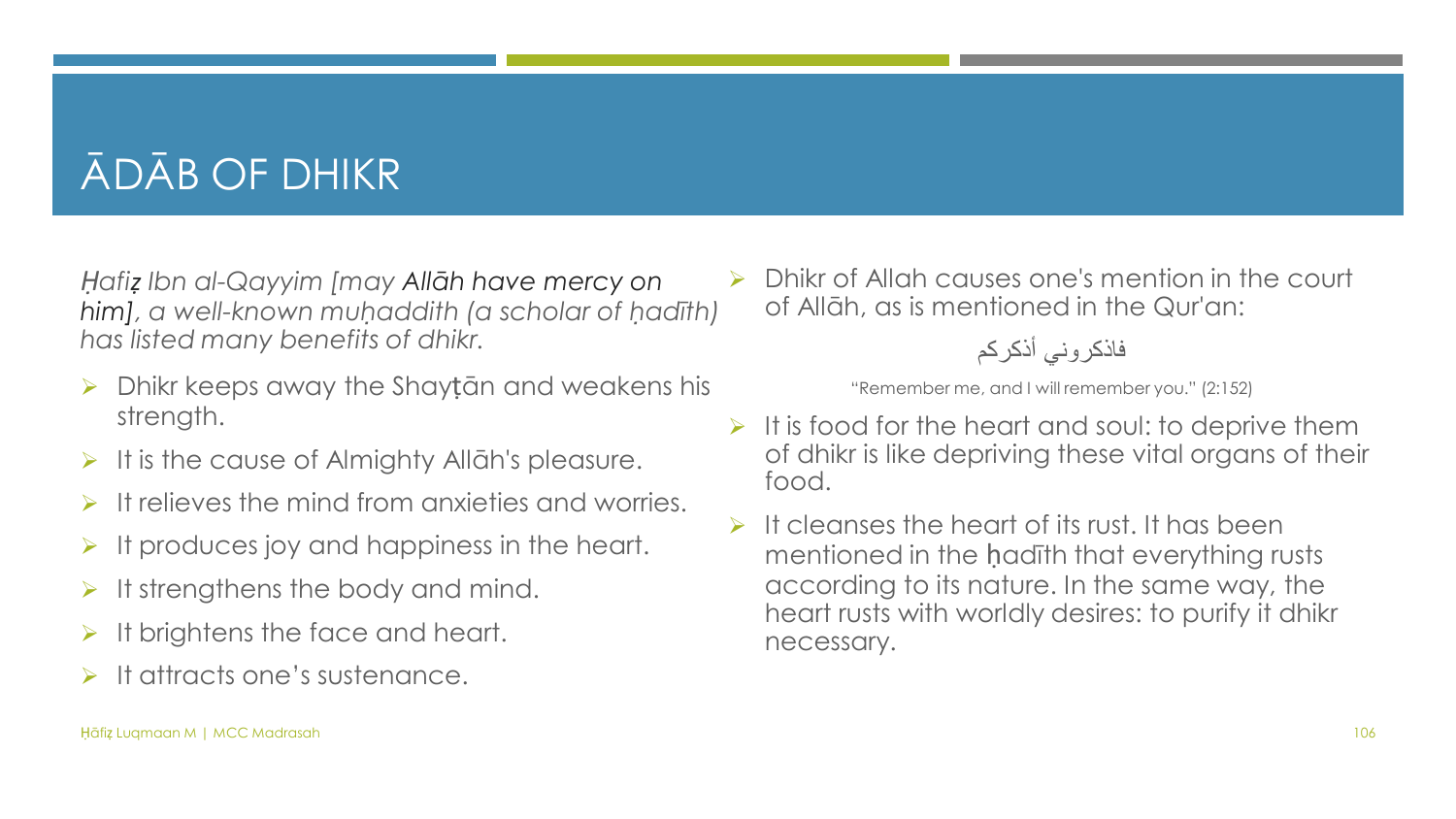- 1. What does 'Dhikr' mean?
- 2. List five benefits of Dhikr.

#### QUESTION TIME + RECAP

#### ĀDĀB OF DHIKR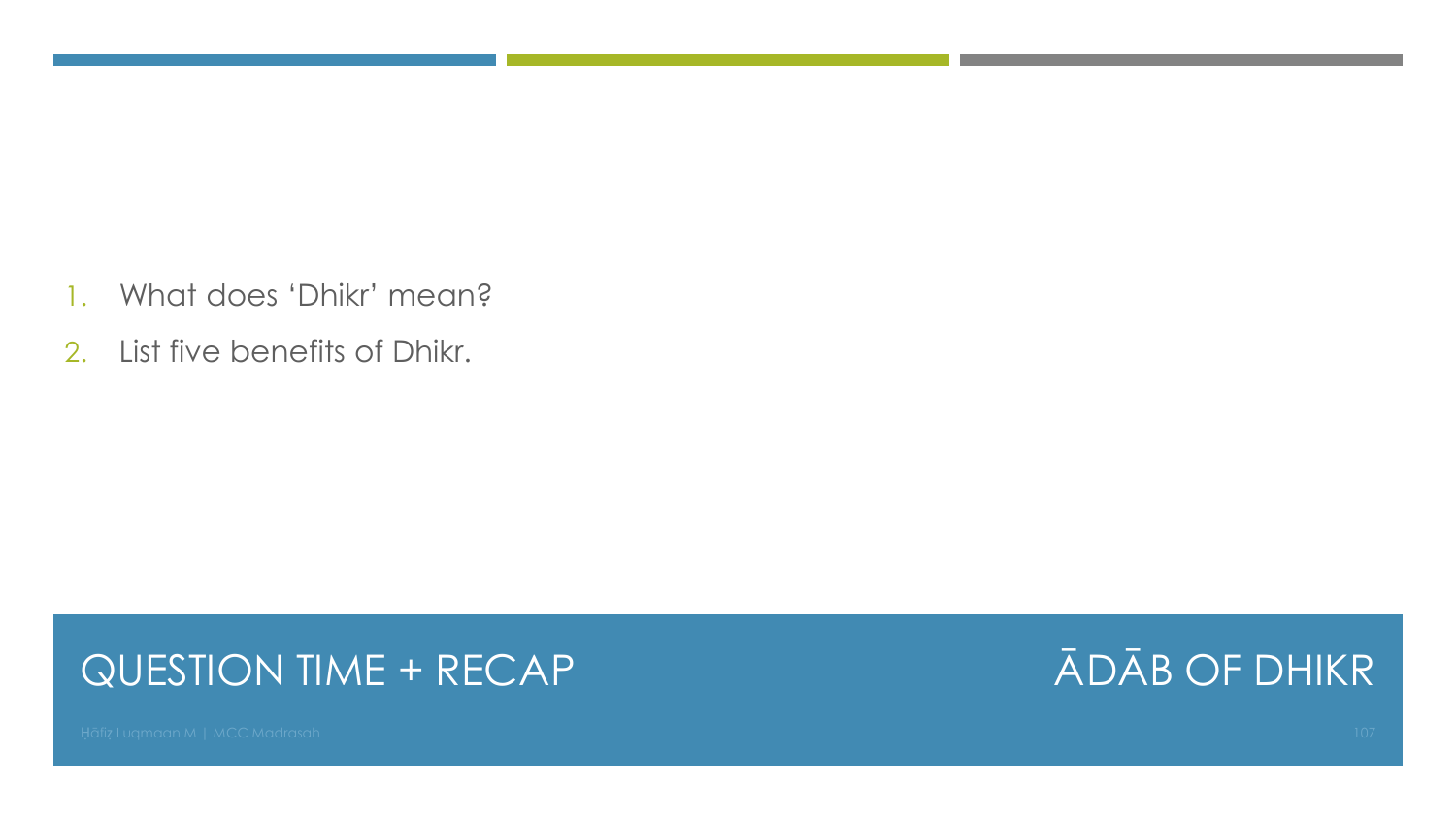# ĀDĀB OF WRITING

LESSON 4 – 15/11/2021

### AKHLĀQ & ĀDĀB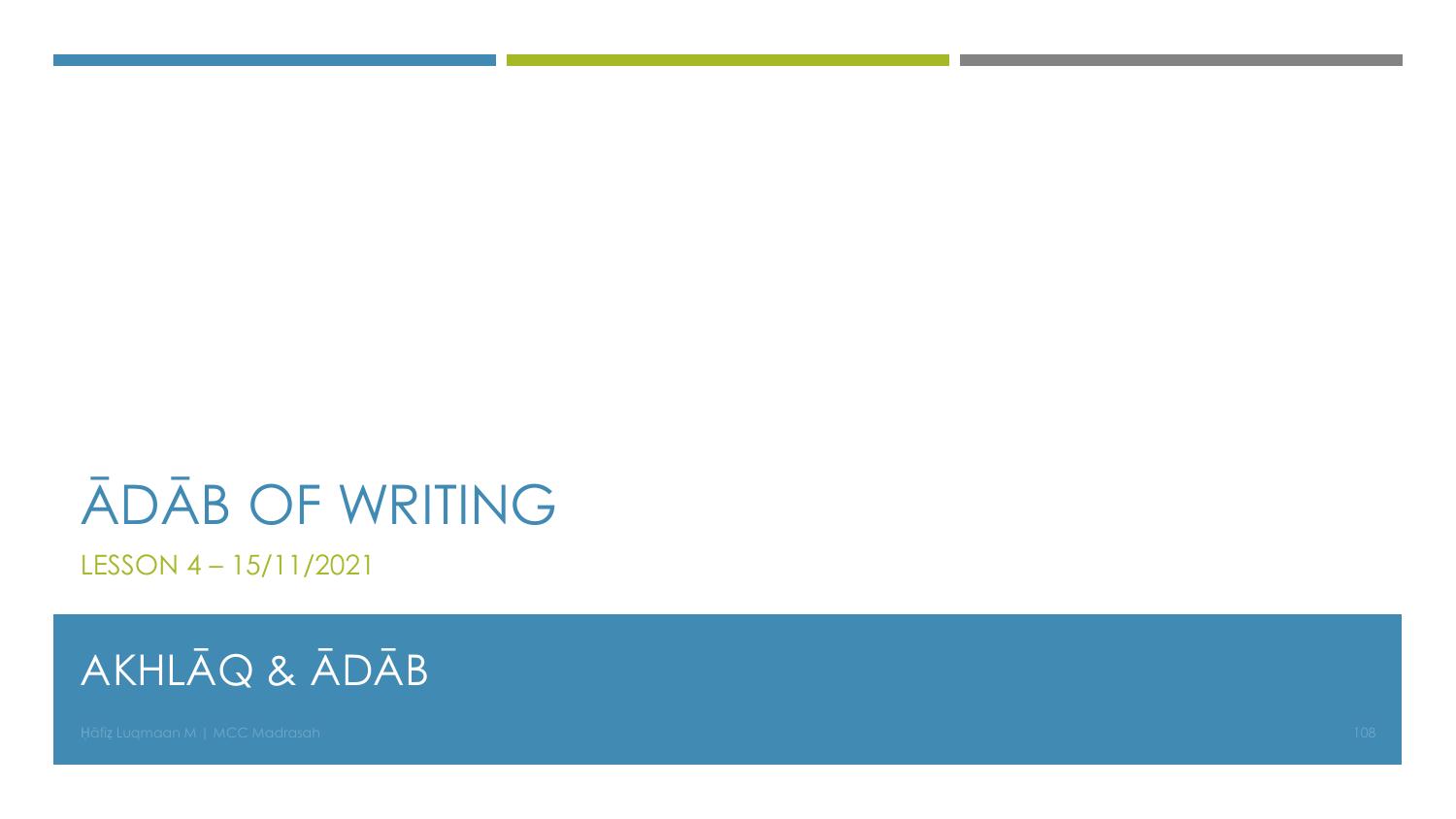## ĀDĀB OF WRITING

- ➢ When writing to someone for the first time, clearly state the purpose.
- ➢ Always have your name and address clearly visible.
- ➢ If you have requested a reply, it is a good gesture to provide a stamped envelope with your address written on it.
- $\triangleright$  Do not prolong the message unnecessarily.
- Begin and end with pleasantries such as: "I pray you are well and please remember me in your prayers."
- ➢ When writing to an elder, remember to use the most respectful words possible.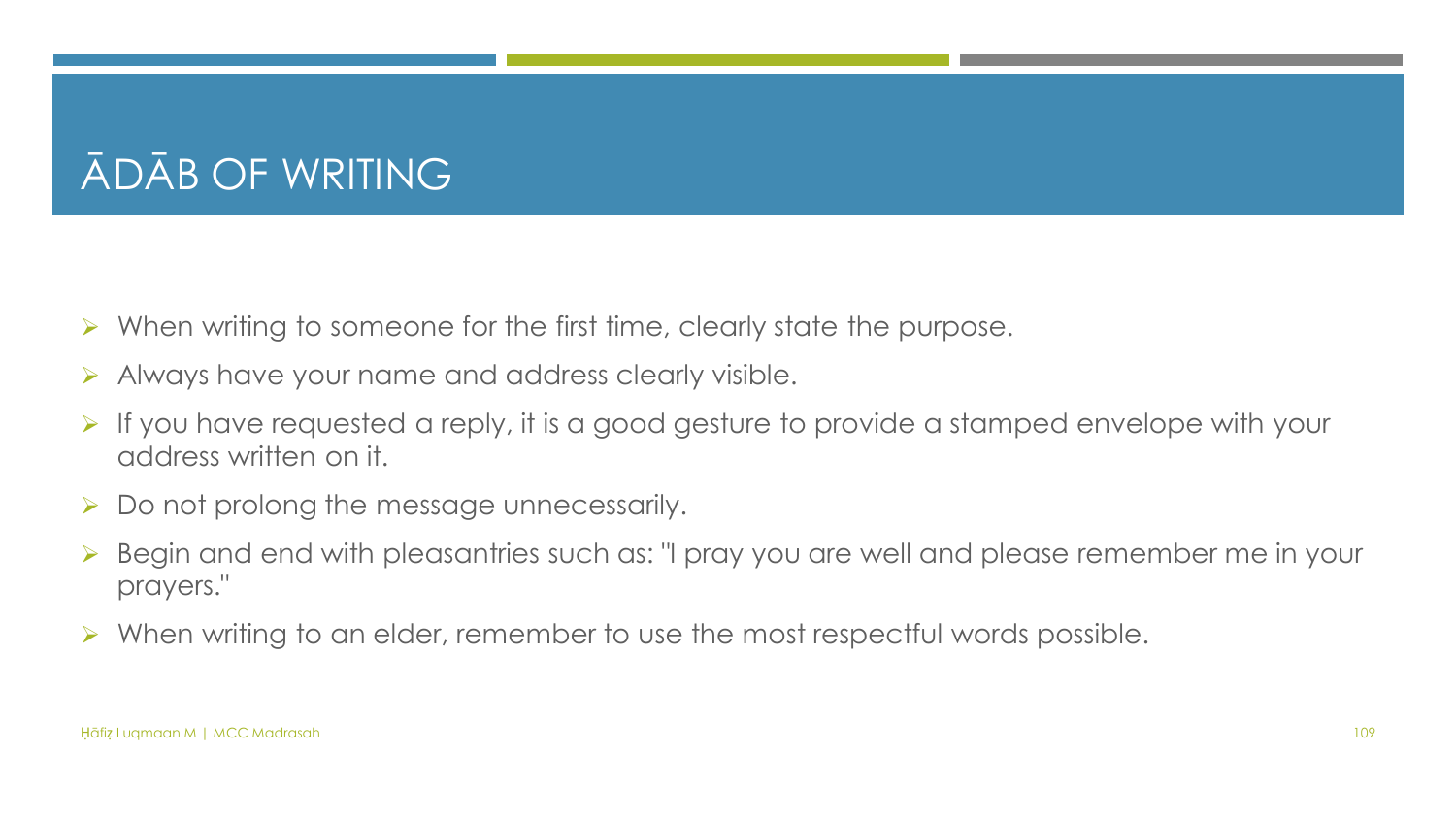## ĀDĀB OF WRITING

- ➢ Do not be blunt in asking them to do something rather write it as a request.
- $\triangleright$  Make sure you write a date on it.
- When writing to someone you know, make sure you read the letter before sending it.
- ➢ When writing to a friend or relative, inform them of your health and state, as that is what they would most likely want to hear about.
- ➢ Try not to write any bad news in a letter, as you don't know when the letter will be opened and it may be taken as a shock.
- $\triangleright$  Do not fill it with too many questions.
- $\triangleright$  Begin with salām.
- ➢ End with a du'ā' and salām.